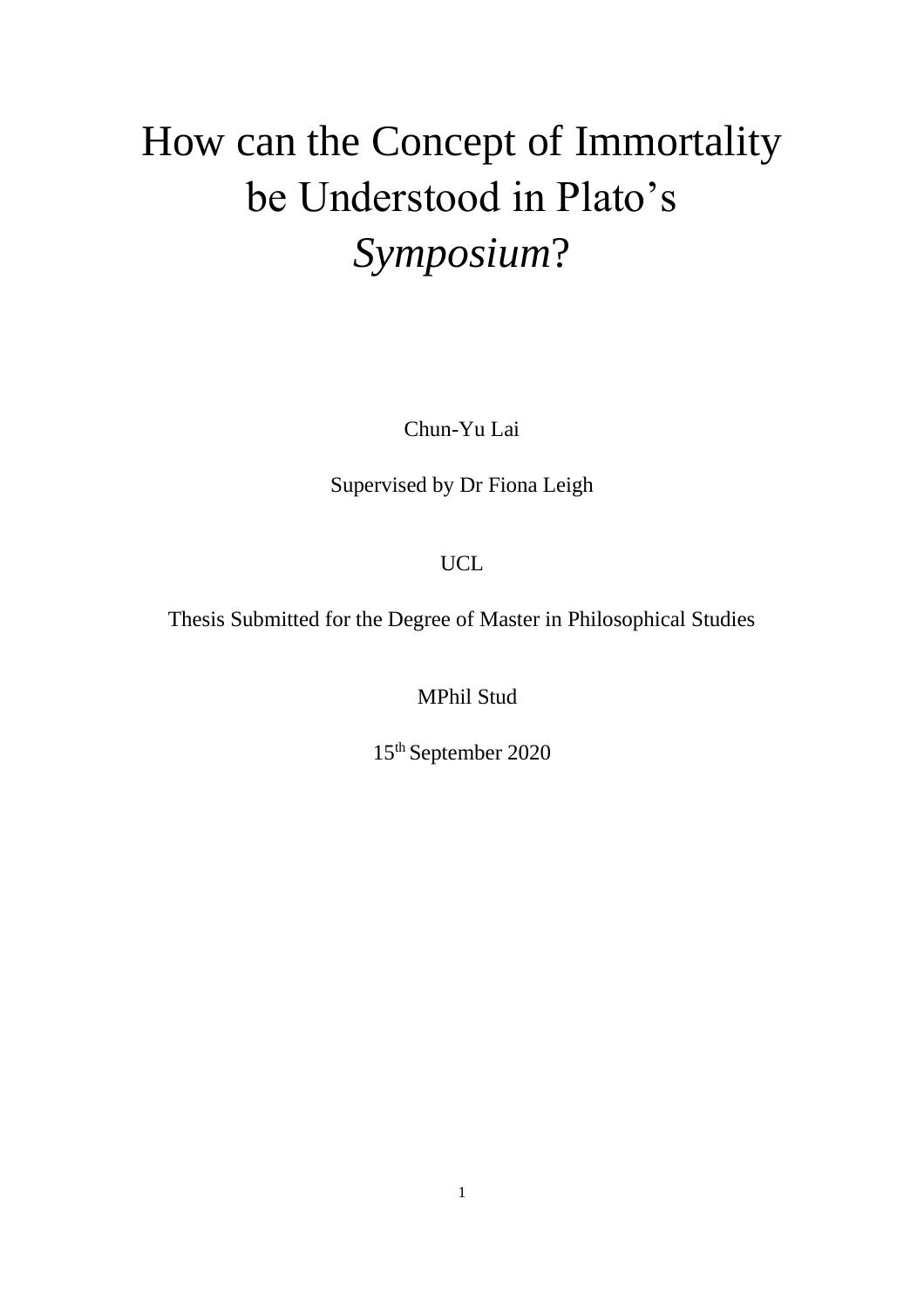I, Chun-Yu Lai, confirm that the work presented in this thesis is my own. Where information has been derived from other sources, I confirm that this has been indicated in the thesis.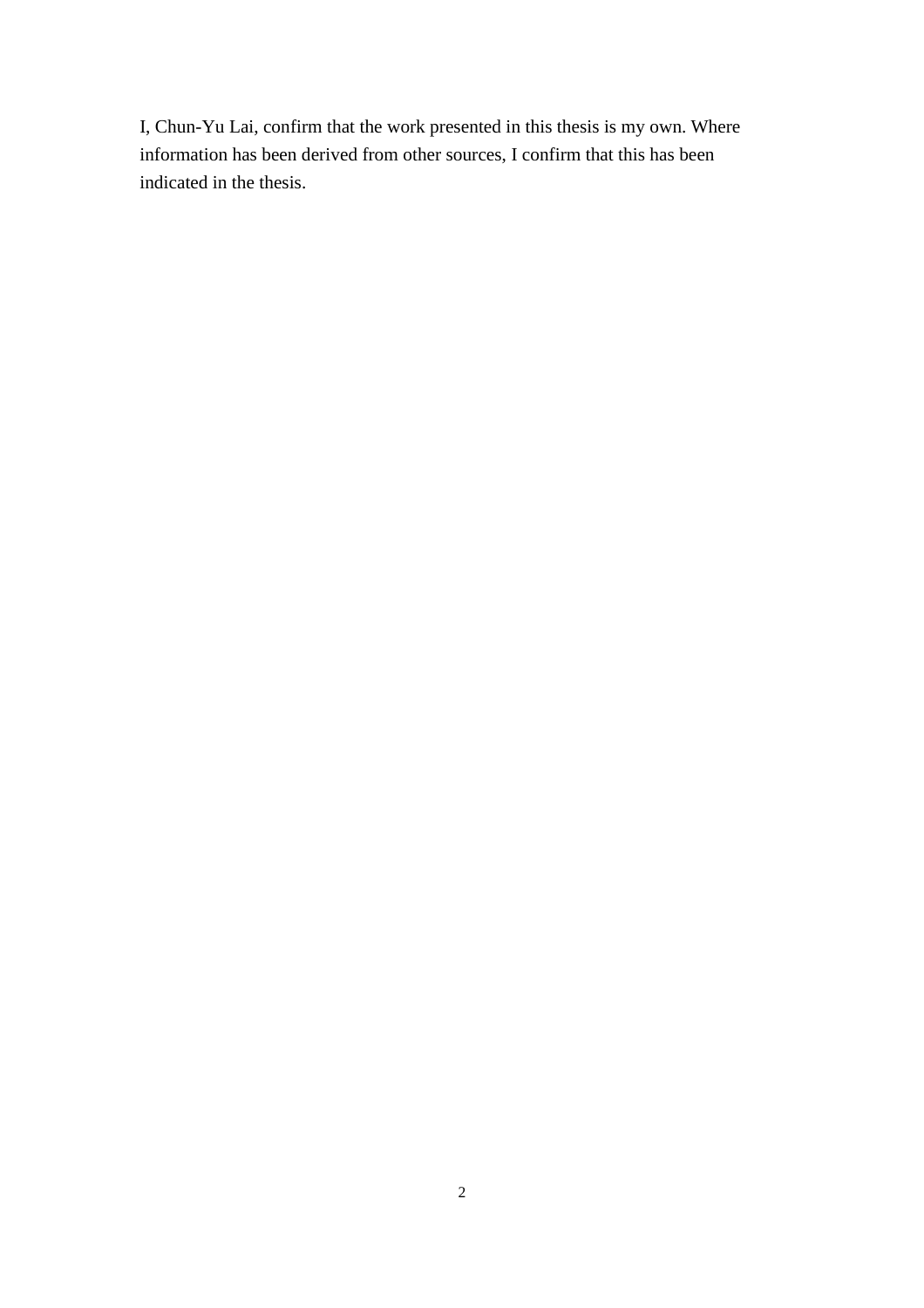# **Abstract**

<span id="page-2-0"></span>My thesis explores the concept of immortality in Plato's *Symposium*. Diotima claims that 'Love must desire immortality' (207A) and that all lovers are 'in love with immortality' (208E). I endeavour to interpret these claims and how different types of lovers achieve a human version of immortality in the *Symposium*. I begin my thesis with presenting several scholars' interpretations of immortality in the *Symposium* and arguing that their interpretations are not entirely persuasive. Then I present Sheffield's interpretation of Diotima's claims and how the philosophical lover achieves immortality. I find her interpretation persuasive and base my interpretation on hers, particularly her proposed notion of psychic pregnancy and her interpretation of the immortality achieved by the philosophical lover as the perfection of soul. Inspired by Rowe's and Lear's interpretations, I argue that according to Diotima in the *Symposium*, the human desire for immortality is a desire to transcend limitations of mortality. And human agents take transcending mortality as a part of *eudaimonia*. That is, it is believed by agents that to attain *eudaimonia*, one has to transcend mortality in some way. Thus, the human desire for immortality is not separate from the *eros* for *eudaimonia.* In the later part of my thesis I present my interpretation of how different types of agent achieve immortality. I argue that the non-philosophical lovers transcend mortality via possessing certain goods which are able to last after their death. They take these goods to be parts of themselves, and thus the continual existence of these goods after their death is deemed as a transcendence over mortality. Perceiving mortality as non-divine, the philosophical lover transcends mortality via possessing divine things such as wisdom and virtues based on wisdom. That is, he

3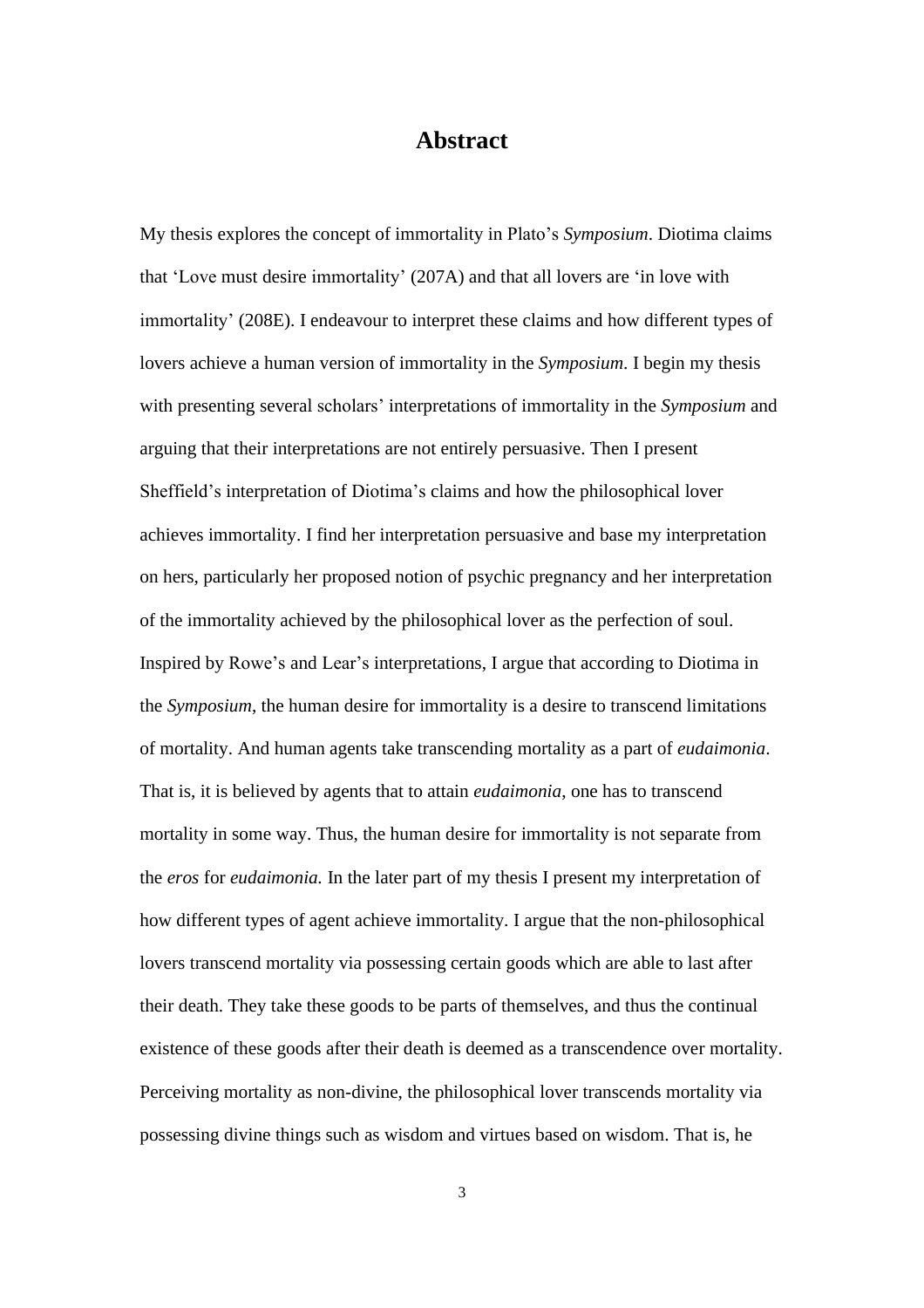perfects his soul through realising his potentialities for knowledge of Beauty and virtues based on this knowledge.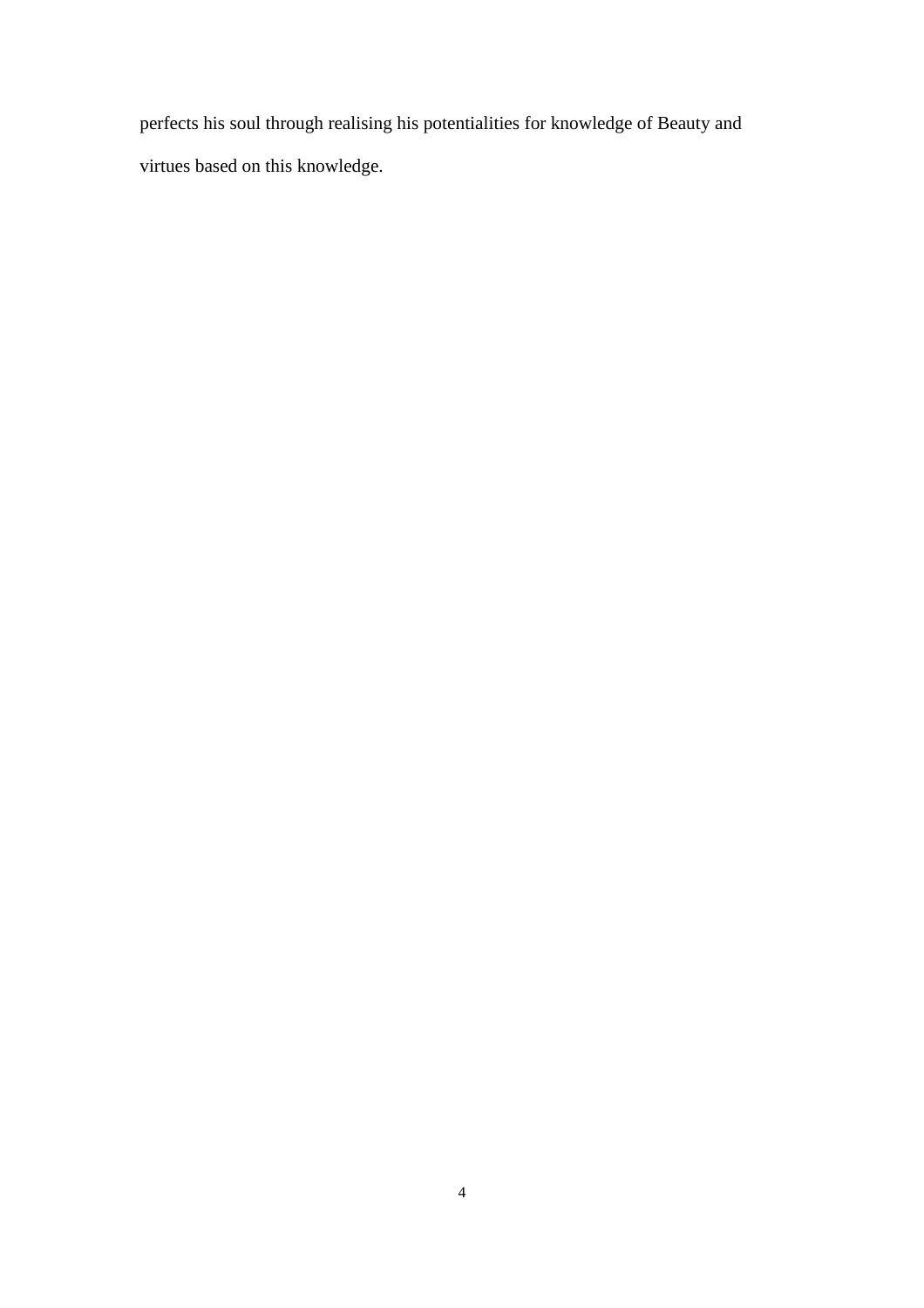# **Impact Statement**

<span id="page-4-0"></span>I anticipate that my research into the concept of immortality in Plato's *Symposium* will be primarily aimed at having an impact inside academia. Plato's *Symposium* is one of the two major works for scholars to understand his theory of *eros*. In the *Symposium*, it is described that human agents attempt to attain *eudaimonia* under the work of *eros.* An interesting thing is that a kind of immortality is introduced into Diotima's speech concerning *eros* and beauty. Hence, understanding the concept of immortality in the *Symposium* is beneficial to understanding Plato's view of *eros* and *eudaimonia* in the *Symposium.* I anticipate a benefit my research will potentially bring about is that it will generate discussion on the relationship between immortality and *eudaimonia* in Plato's ethical theory, since I argue that Diotima proposes a view that transcending the limitations of mortality is taken by human agents to be a constituent of *eudaimonia*. In addition, I argue that there are two types of immortality achieved by human agents, according to Plato in the *Symposium*. My research will therefore be of interest for philosophers who are interested in immortality in ancient philosophy.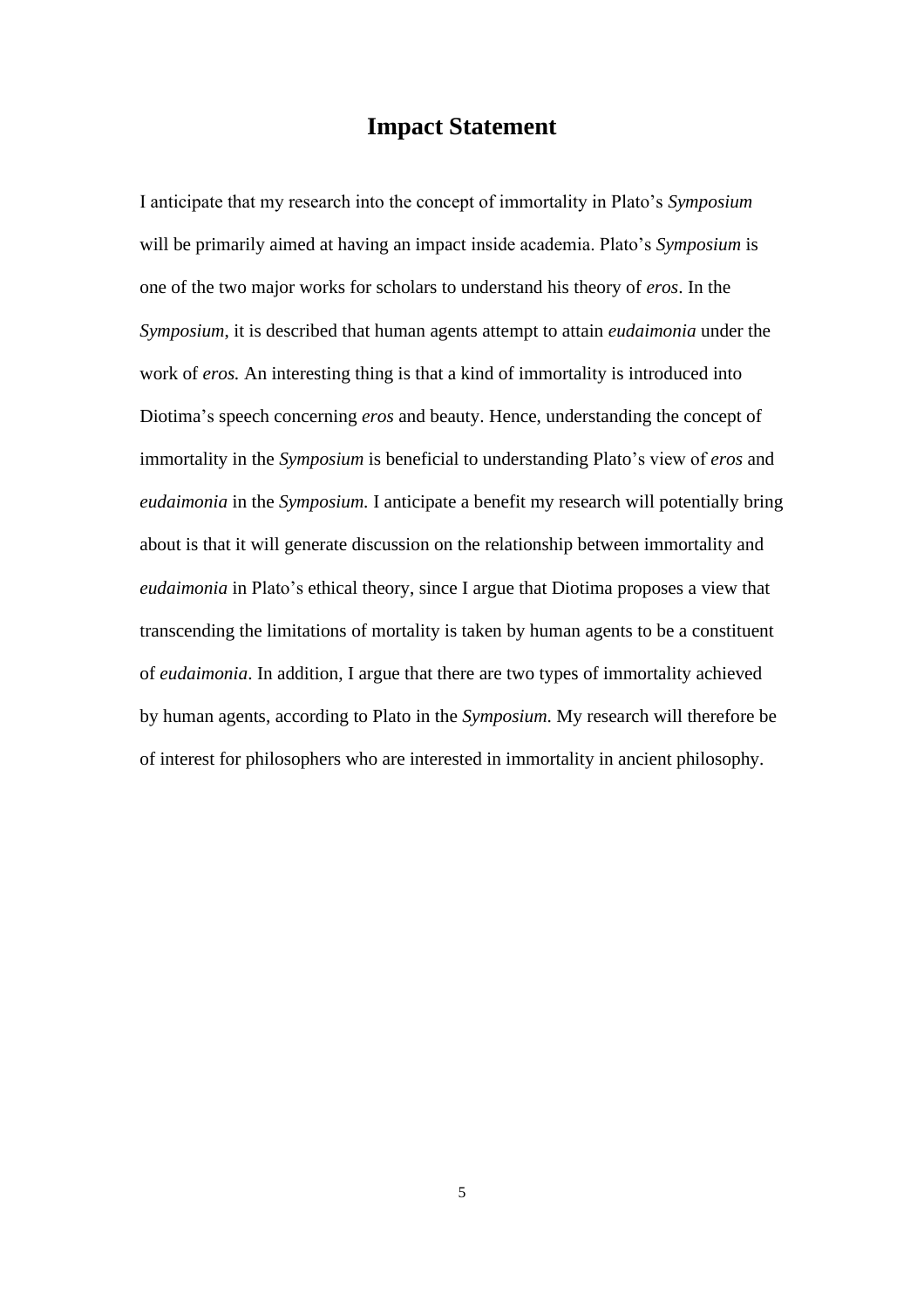# **Contents**

| 2.1 Sheffield on the Claims concerning Immortality in the Symposium42                   |
|-----------------------------------------------------------------------------------------|
|                                                                                         |
|                                                                                         |
| 2.4 Sheffield on the Immortality Achieved by the Philosophical Lover55                  |
|                                                                                         |
|                                                                                         |
|                                                                                         |
| 3.2 The Productive Activity is the Way to Achieve Immortality and <i>Eudaimonia</i> .79 |
|                                                                                         |
|                                                                                         |
|                                                                                         |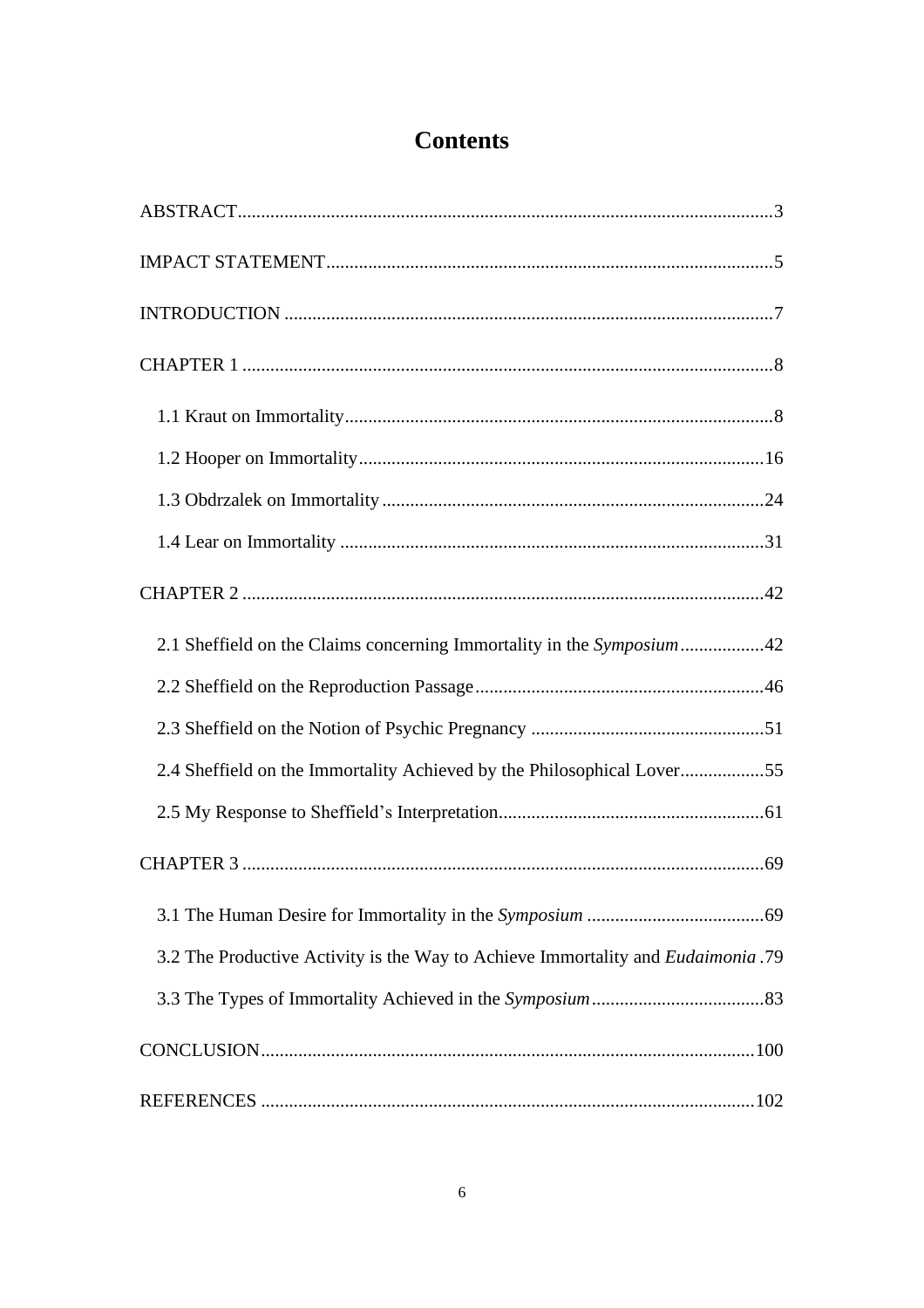## **Introduction**

<span id="page-6-0"></span>In Plato's *Symposium*, it is claimed that 'Love must desire immortality' (207A). It is curious as to what role 'immortality' plays in Plato's theory of *eros*. What is the relationship between immortality, *eros*, and *eudaimonia*? Should immortality be understood literally or in any other sense in the *Symposium*? My thesis aims to answer these questions. I will argue that in the *Symposium*, neither should immortality be understood literally, nor should it be understood in the temporal sense only. Rather, it should be understood as a human version of immortality, which is a state that transcends mortality in some way and is achievable in action. In Plato's *Symposium*, the achievement of this human version of immortality is necessary for attaining *eudaimonia* but is not sufficient. I will also argue that the non-philosophical and the philosophical lovers achieve two different types of immortality. In the first chapter, I will present four scholars' (Kraut, Hooper, Obdrzalek, Lear) interpretations of immortality in the *Symposium*, followed by my criticisms of and responses to their interpretations. In the second chapter, I will explain Sheffield's interpretations of Diotima's claims concerning immortality in the *Symposium* and her interpretation of how the philosophical lover becomes immortal, followed by my objection to an aspect of her interpretation. In the third chapter, I will present my understanding of what 'the human desire for immortality' is in Diotima's claim in the *Symposium*, followed by my interpretations of how the non-philosophical and the philosophical lovers achieve a human version of immortality respectively.

7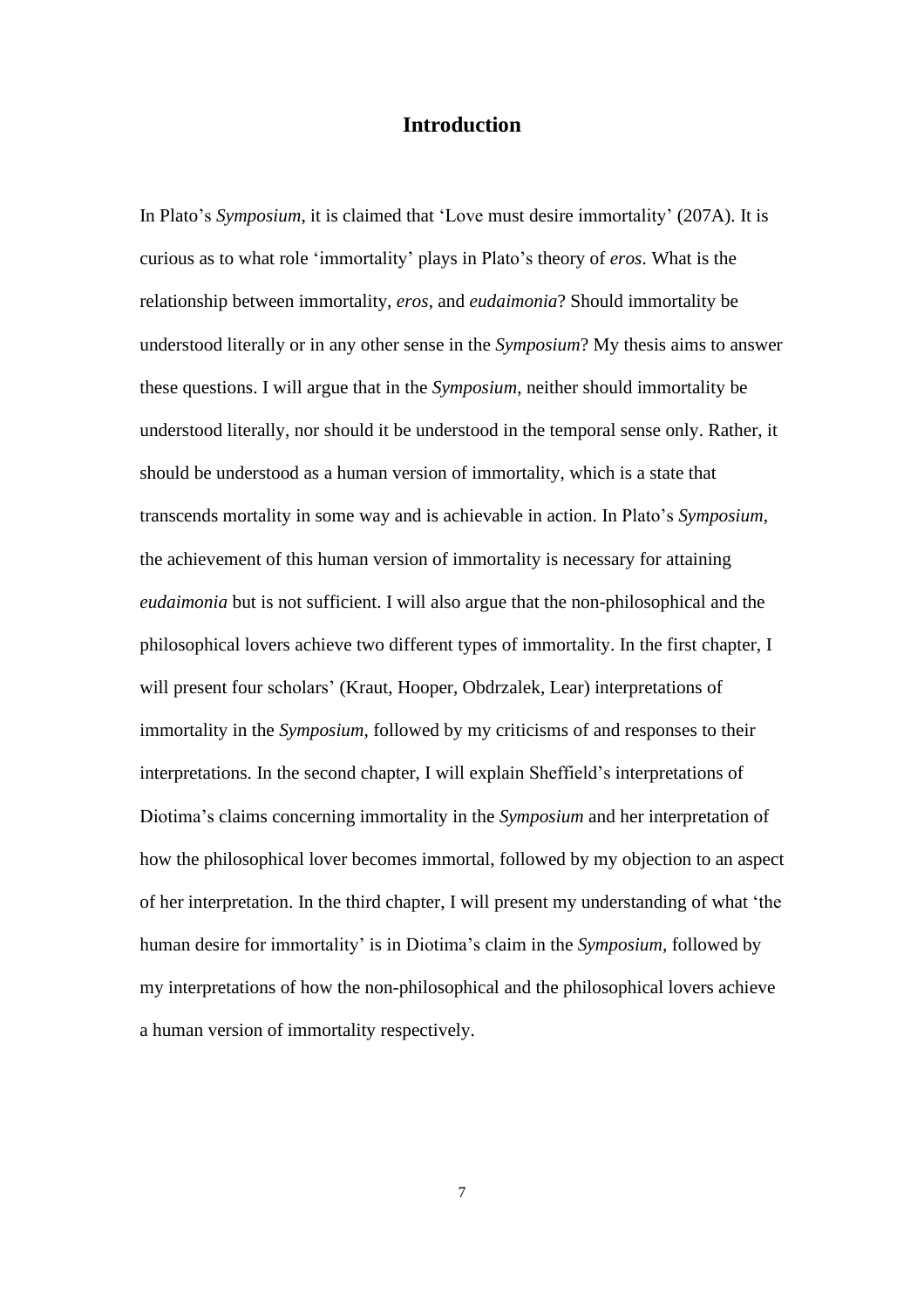### **Chapter 1**

<span id="page-7-0"></span>In this chapter, I will present four scholars' (Kraut, Hooper, Obdrzalek, Lear) interpretations of the concept of immortality in the *Symposium*, followed by my responses to their interpretations. I argue that, except for Lear's suggestion about how the fully initiated lover becomes immortal, their interpretations are not entirely persuasive.

#### **1.1 Kraut on Immortality**

<span id="page-7-1"></span>In the first section, I will explain Kraut's interpretation of immortality in the *Symposium* and his suggestion about how the philosophical lover responds to his desire for immortality. I will then argue that Kraut's suggestion of creating virtue in others is not how the philosophical lover becomes immortal, according to Plato in the *Symposium*. Kraut does not directly elaborate on the concept of immortality in the *Symposium*. But he does suggest an interpretation of how the philosophical lover responds to his desire to possess the good things forever, since *eros* is claimed by Diotima as the desire to possess the good forever (*Sym*. 206A, 207A).

His interpretation implies that the immortality achieved by the philosophical lover consists of creating virtue in others who are loved by and will survive the philosophical lover. This sort of immortality is achieved in the sense that the philosophical lover becomes causally responsible for the continual existence of virtues in future generations. This interpretation follows from Kraut's understanding of the philosophical lover's desire to possess the good things forever as the desire to be virtuous forever. This understanding is based on how he interprets the following passage: 'Begetting and nurturing true virtue, he can become a friend to god, and if immortality belongs to any man, it belongs to him' (*Sym*. 212A). Kraut takes virtues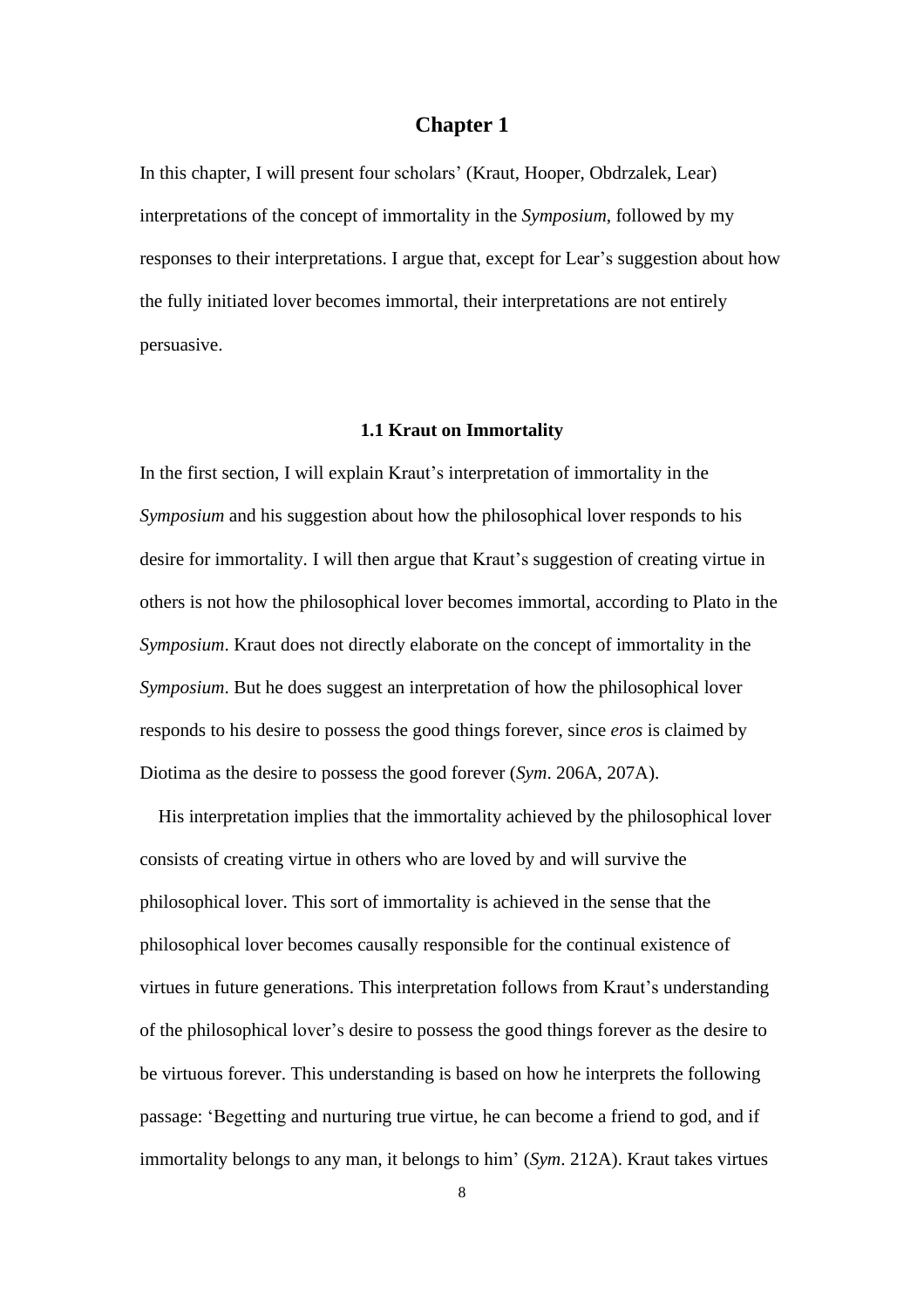to be the good things that the philosophical lover would like to possess forever. But he concedes that being virtuous literally forever is unachievable. However, the desire for being virtuous forever can be satisfied by creating virtue in others for future generations, according to Kraut.<sup>1</sup>

 Kraut uses an analogy to explain why creating virtue in others can satisfy the desire for being virtuous forever. The analogy is an example of one's desire to paint something red. One desires to paint something red but red is unavailable. Thus, one paints it orange. Painting it orange is the second best alternative one could have to satisfy the original desire to paint it red, since painting it orange is a goal similar to the original goal. Kraut suggests that we can interpret the philosophical lover's desire to possess the good things forever in the same way. That is, according to Kraut, if the desire to paint something red cannot be satisfied, it will give rise to the desire to paint it orange (or another available similar colour), since this is a similar goal that can be achieved in action. Likewise, if the desire to be virtuous forever cannot be satisfied, it will give rise to the desire to create virtue in others, which is the second best option that is achievable in action. Kraut writes that 'In the same way, the love of one person, if it cannot be expressed, may give rise to the love of another person who is regarded as akin to the first.<sup>2</sup> I take this to mean that causing others to be virtuous in the future is a goal similar to the goal of me being virtuous forever. If the desire of me being virtuous forever cannot be fulfilled, then what will arise is my desire for another person being virtuous in the future. Kraut takes it that me being causally responsible for someone or other being virtuous at every future time is similar to me being virtuous forever. He writes that if

<sup>&</sup>lt;sup>1</sup> Kraut (1973, 339-341)

<sup>&</sup>lt;sup>2</sup> (340)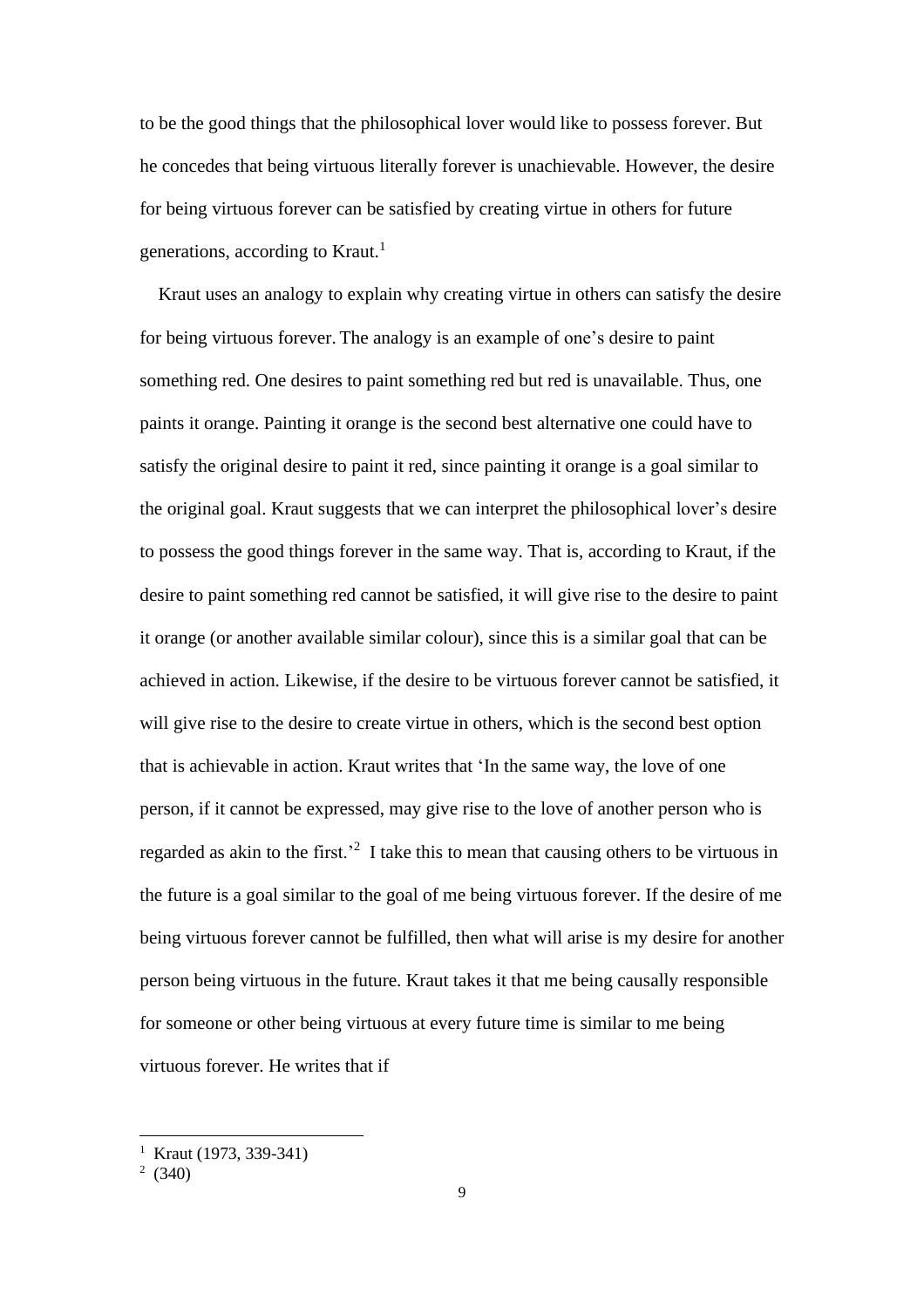I can create virtue in someone who will survive me and who will in turn create virtue in someone who survives him. If each member of this chain inculcates virtue in another who survives him, then there will always be some bit of virtue in the world for which I am a cause, and this is a state of affairs similar to the state of my being virtuous eternally.<sup>3</sup>

 However, the apparent difference between these two goals lies in the fact that it is people other than me who become virtuous in the future. I will stop being virtuous once I die. How are these two goals similar, given that the subjects of being virtuous are quite different? In explanation, Kraut contends that although this seems odd at first sight, there is actually no significant difference between me being virtuous in the future and another person being virtuous in the future. This is because even present me and future me are different in beliefs and desires. Kraut draws upon Diotima's point that an individual is continually changing in both physical characteristics and 'in the "habits, opinions, desires, pleasures, pains and fears" of his soul' (207D-E). He contends that the desires of my future self are not the exact same desires of my present self, 'even if their objects are the same.' Thus, 'to care about my future self is already to care about things other than the habits, beliefs, and desires I now have, for these habits, beliefs, and desires will not exist far into the future.' It follows from these that there is no great difference between creating virtue in my future self and creating virtue in another person's future self, since the habits, beliefs, and desires of my future self are different from the ones I have now. Kraut thinks what the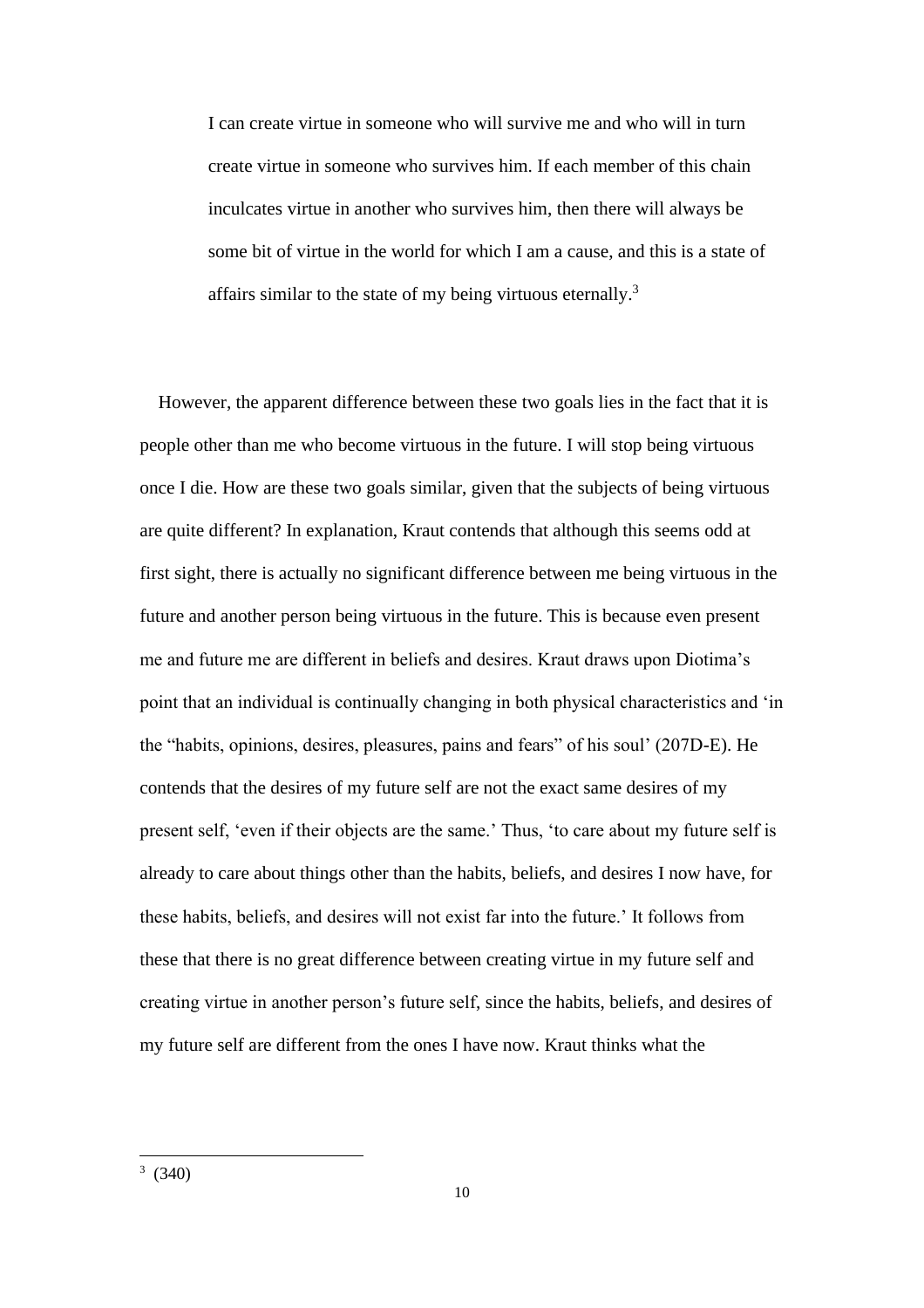philosophical lover does is to make sure that when his 'present virtuous desires and beliefs no longer exist, they will be replaced by others that are also virtuous.'<sup>4</sup>

Furthermore, Kraut suggests in a footnote that though Plato does not have Diotima explicitly say the philosophical lover would create virtue in others after seeing the Form of Beauty, it is reasonable to suppose that the philosophical lover will:

> Plato does not explicitly say in this passage that the philosopher who has seen the Form of Beauty creates virtue in another. But it is reasonable to understand him in this way, since at an earlier stage in his ascent to that Form the philosophical lover creates "such words ... as will make the youths better" (210C1-3). Since his love is expressed by creating virtue in others to begin with, why should it change, once he sees the Form of Beauty, so that he then creates virtue only in himself? Furthermore, Plato explicitly says in the *Phaedrus* (276E4-277A4) that the philosopher is "as happy as a man can be" because he creates virtue in others.<sup>5</sup>

 Apart from the *Symposium*, Kraut also draws upon the *Phaedrus* in support for his suggestion that the philosophical lover would create virtue in others. Kraut writes that In the *Phaedrus*, Plato explicitly connects attaining immortality and having a permanent effect when he says that the dialectician who morally educates youths engenders words which 'are not fruitless but have a seed from which other words spring up in other characters. They are forever able to grant it immortality'  $(276E-277A).$ <sup>6</sup>

<sup>4</sup> (341)

 $(339, \text{fn. 7})$ 

 $(341)$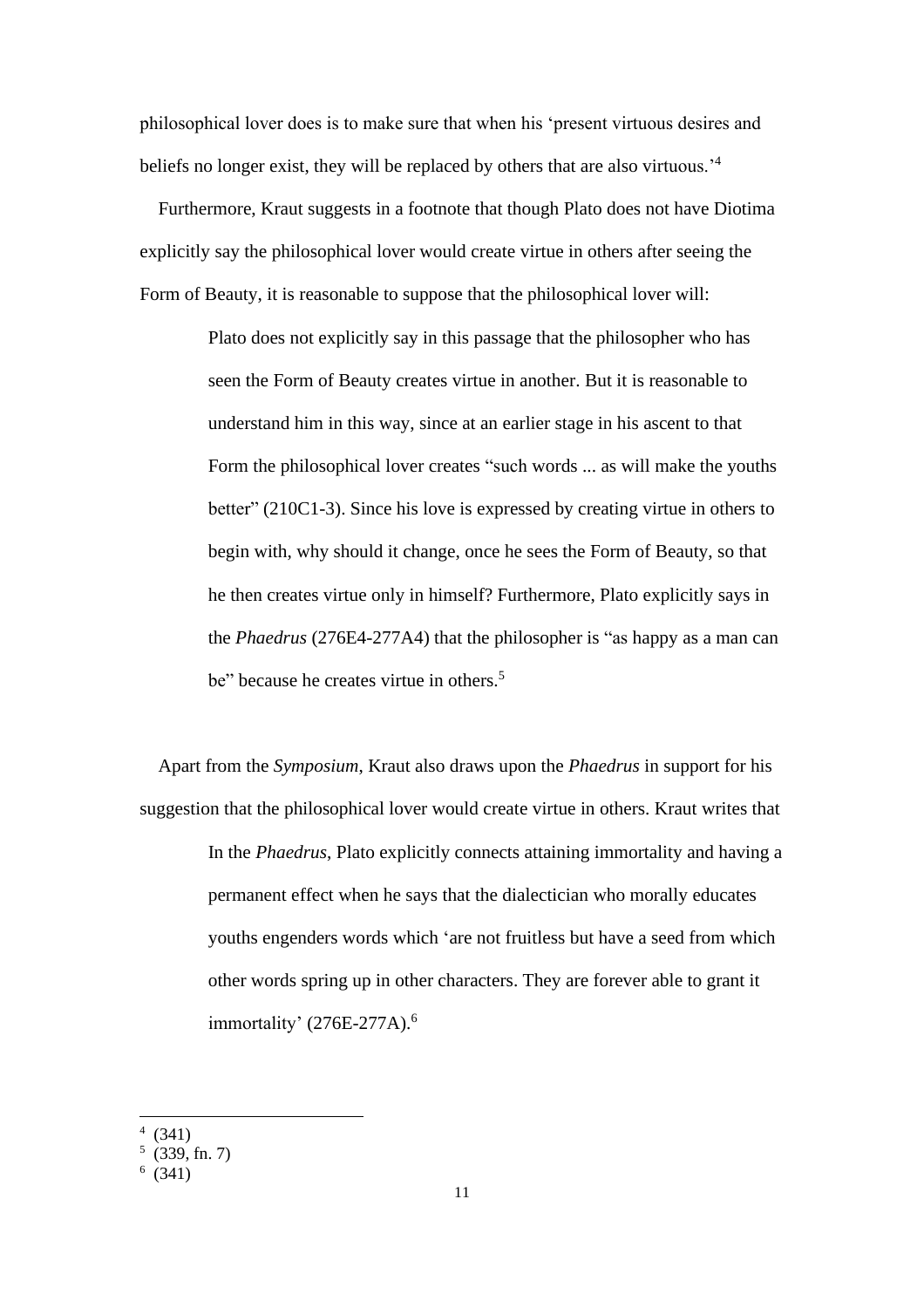Kraut seems to interpret this passage as suggesting that the philosophical lover (the dialectician) would create virtue in others through education (passing down his *logoi*), and the philosophical lover's *logoi* would bring about immortality for him because it will generate *logoi* about virtue in other persons. There will be more *logoi* about virtue in future generations and this is the immortality attained by the philosophical lover, namely, having a permanent effect on future generations by creating virtue in others.

Kraut supplements the above considerations with a point made in a later book.<sup>7</sup> In the *Symposium*, Diotima claims that we are pregnant in both body and soul. And it is likely that there are people who are not pregnant in soul but only in body. Kraut attempts to explore what the good things people who are pregnant in body only would like to possess and how their activities achieve their intended eternal possession of the good. In short, although Kraut thinks it is a possibility that what people pregnant in body love is life itself, and that their activity of reproducing children is conducted for the sake of the eternal possession of life itself, he thinks that Diotima 'must also make room in her theory for the fact that nearly all parents want to transmit their values to their children.' That is, Kraut thinks whatever the parents love, e.g. money, health, or sports, 'they will do what they can to reproduce the love of these goals in their children' because they wish they could have these goods forever. Kraut contends that human beings can 'have health or wealth forever by giving to children a passion for these goals and the resources needed for sustaining them.' He writes that 'There is no reason, in fact, why Diotima should deny that ordinary parents (pregnant in body but not soul) might also love justice and virtue in general and try to possess these goods

 $^7$  (2008)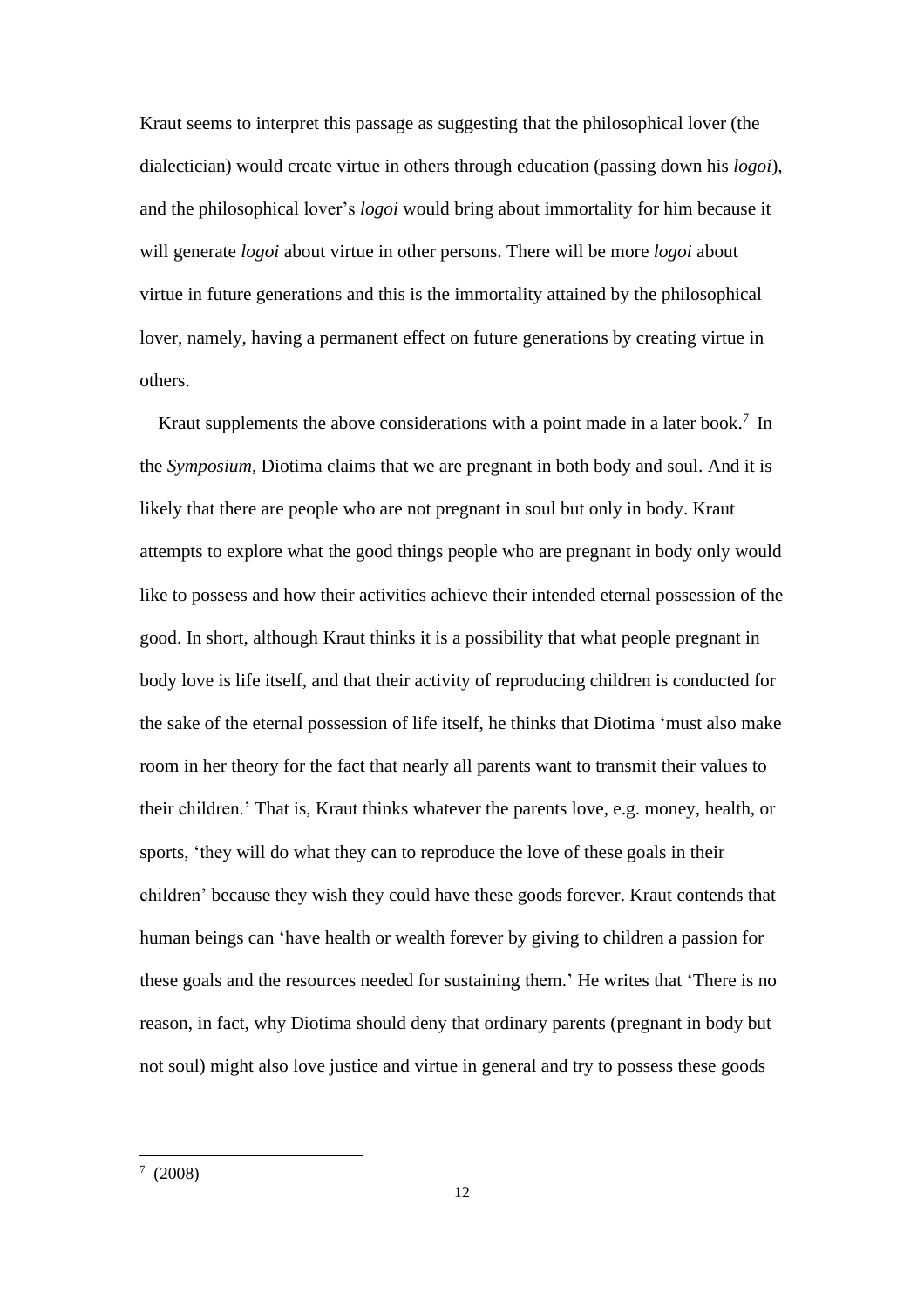eternally by engendering this love in their children.'<sup>8</sup> As I see it, Kraut suggests that the agents pregnant in body only would pass down their love for whatever they regard as good to their children. If their children develop the love for the same good, and thus strive to possess it, then in a sense the parents achieve their goal of the eternal possession of the good. This good can be health, wealth, or virtue such as justice. This suggestion indicates that on Kraut's view, it is possible that agents pregnant in body only are virtue lovers as well.<sup>9</sup>

Kraut's interpretation of the relationship between *eros* and immortality implies that *eros* would prompt us to have an effect on the world as a way to possess a certain good forever. He contends that *eros* leads to 'an attempt to influence the younger generation in some way, either by bringing children into existence or by educating a young mind.'<sup>10</sup> This is because we cannot literally possess anything forever; thus, we try to keep what we love in continual existence through educating the younger generation. If the good things we love, e.g. wealth or virtues, are possessed by the younger generation, and we are causes of the continual existence of these good things, then it is as though we possess these good things forever. We therefore approximate the eternal possession of the good things. Thus, as it seems to me, Kraut's understanding is that the desired immortality mentioned in the *Symposium* is achieved by preserving the good things the individual loves through both educating the younger generation to love what the individual loves and creating conditions for them to possess and sustain these good things.

<sup>8</sup> (2008, 291)

<sup>9</sup> Kraut did not explicitly claim that people pregnant in body only could also be virtue lovers but his interpretation implies that people pregnant in body only could be virtue lovers as well.  $10$  (2008, 300)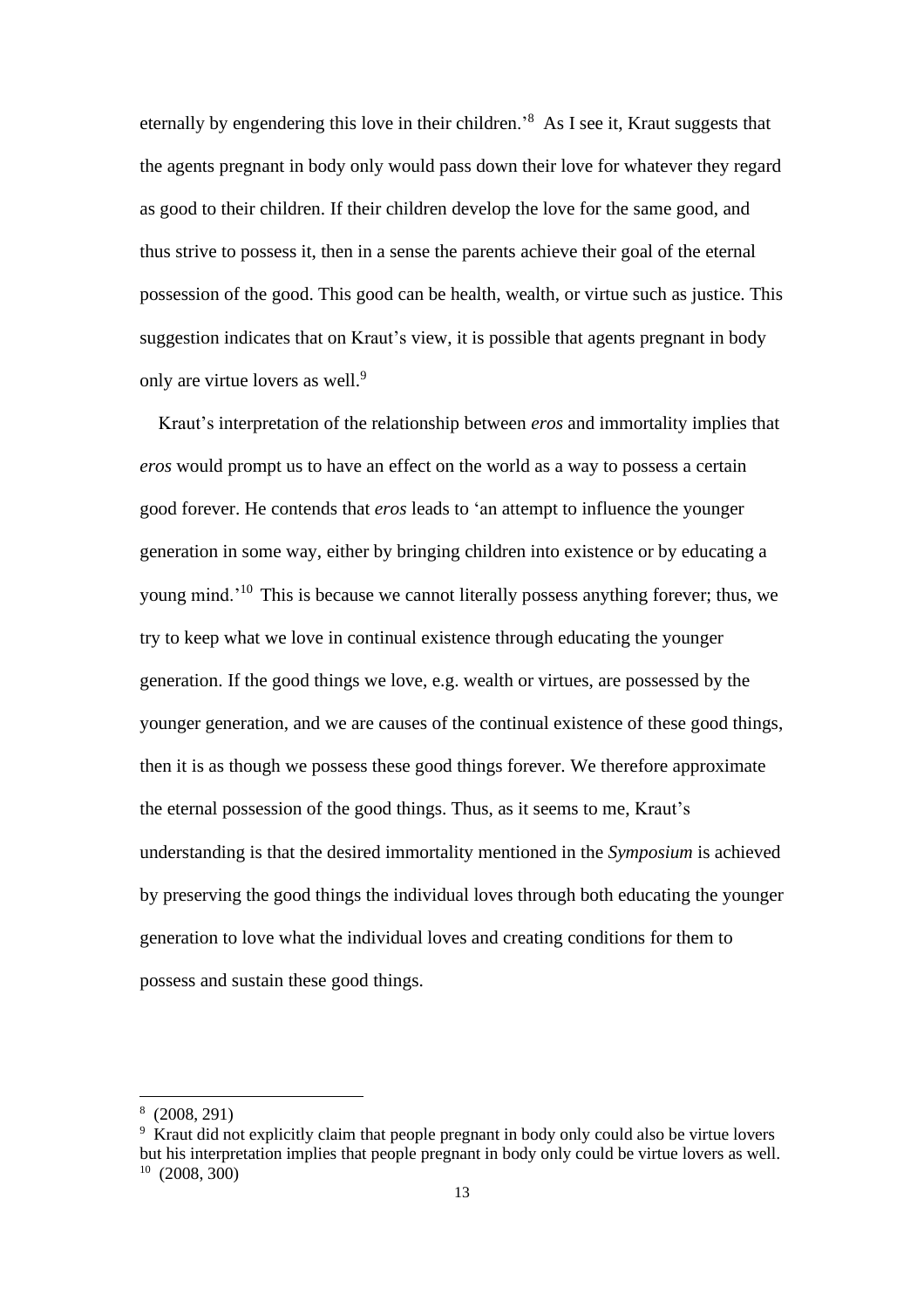I disagree with Kraut on his interpretation that creating virtue in others is the immortality achieved by the philosophical lover in the *Symposium*; for I do not think that, for Plato, creating virtue in others is how the philosophical lover responds to his desire for immortality in the *Symposium*. One reason against Kraut's interpretation is that Diotima does not explicitly claim that the philosophical lover would create virtue in others as a way of responding to his desire for immortality. Kraut is aware of this objection, since he notes that the philosophical lover is claimed to beget beautiful ideas (words) so as to make the youths better (*Sym*. 210C) and contends that there is no reason to think he would stop doing so after seeing the Form of Beauty.<sup>11</sup> However, I do not think this is the case. Educating others is not the way to satisfy the philosophical lover's desire for immortality because, if educating others was sufficient to satisfy the desire for immortality, why does the initiate's journey continue after he is claimed to make the youths better (210C)? The initiate continues his climb on the ladder of love, proceeding to appreciate the beauty of laws and knowledge after he is depicted as educating the youths (210C). This suggests that his desire for immortality cannot be fulfilled by educating others alone. Rather than educating others, what is most likely to satisfy his desire for immortality is seeing the Form of Beauty and the following production of true virtue, since it is claimed that the initiate would become immortal after seeing the Form of Beauty and producing true virtue (212B). Kraut might respond by claiming that it is the combination of both seeing the Form of Beauty and creating virtue in others that satisfies the philosophical lover's desire for immortality. But again, if educating others plays the determining role in the initiate's achievement of immortality, then Diotima should not omit this

 $11$  (1973, 339, fn. 7)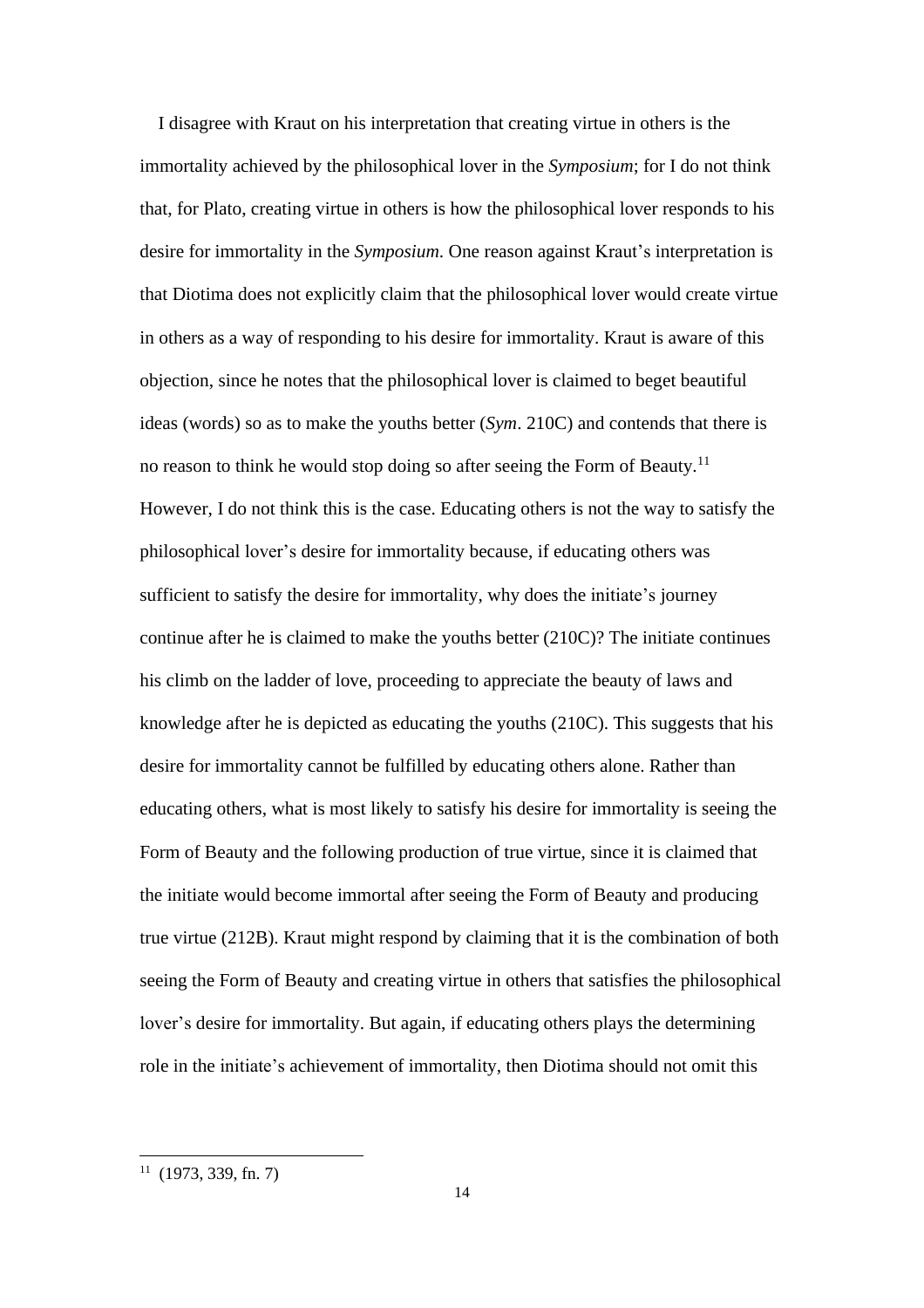point after her description of the initiate's journey culminating at seeing the Form of Beauty.

One of Kraut's suggestions mentioned above is also unpersuasive. Kraut does not think there is a great difference between my future self and another person's future self since one's beliefs and desires are in a state of constant change. Another person's being virtuous in the future is similar to me being virtuous in the future. This suggestion seems to have unwanted implications. Firstly, it seems to dissolve the sense of self since another person's future self is not very different from my future self. If the sense of self is dissolved, then why would anyone care who is the cause of anyone's being virtuous in the future? The philosophical lover can be as happy as possible if there is another philosophical lover who takes up the task of causing others to be virtuous in the future. This can imply that a philosophical lover's desire for immortality, i.e., being virtuous forever as Kraut understands it, can be satisfied by another philosophical lover who can do the same job of causing the youths to be virtuous. Since there is no significant difference between two future selves, why should there be a significant difference between two present selves, i.e., two present philosophical lovers who both desire to be virtuous forever? But it does not seem right that the philosophical lover A would acknowledge that 'I do not need to do anything, and my desire for being virtuous forever can be satisfied by the philosophical lover B if B educates and causes young people to be virtuous in the future.' It seems in the context of the *Symposium* that one's desire has to be satisfied by what one does; it is not to be satisfied by what others do. Furthermore, if Kraut is right that being a cause of people's being virtuous in the future is a state similar to me being virtuous forever, then this can have the implication that my being virtuous now is only an effect of a virtuous person being a cause in the past. I might be nothing but

15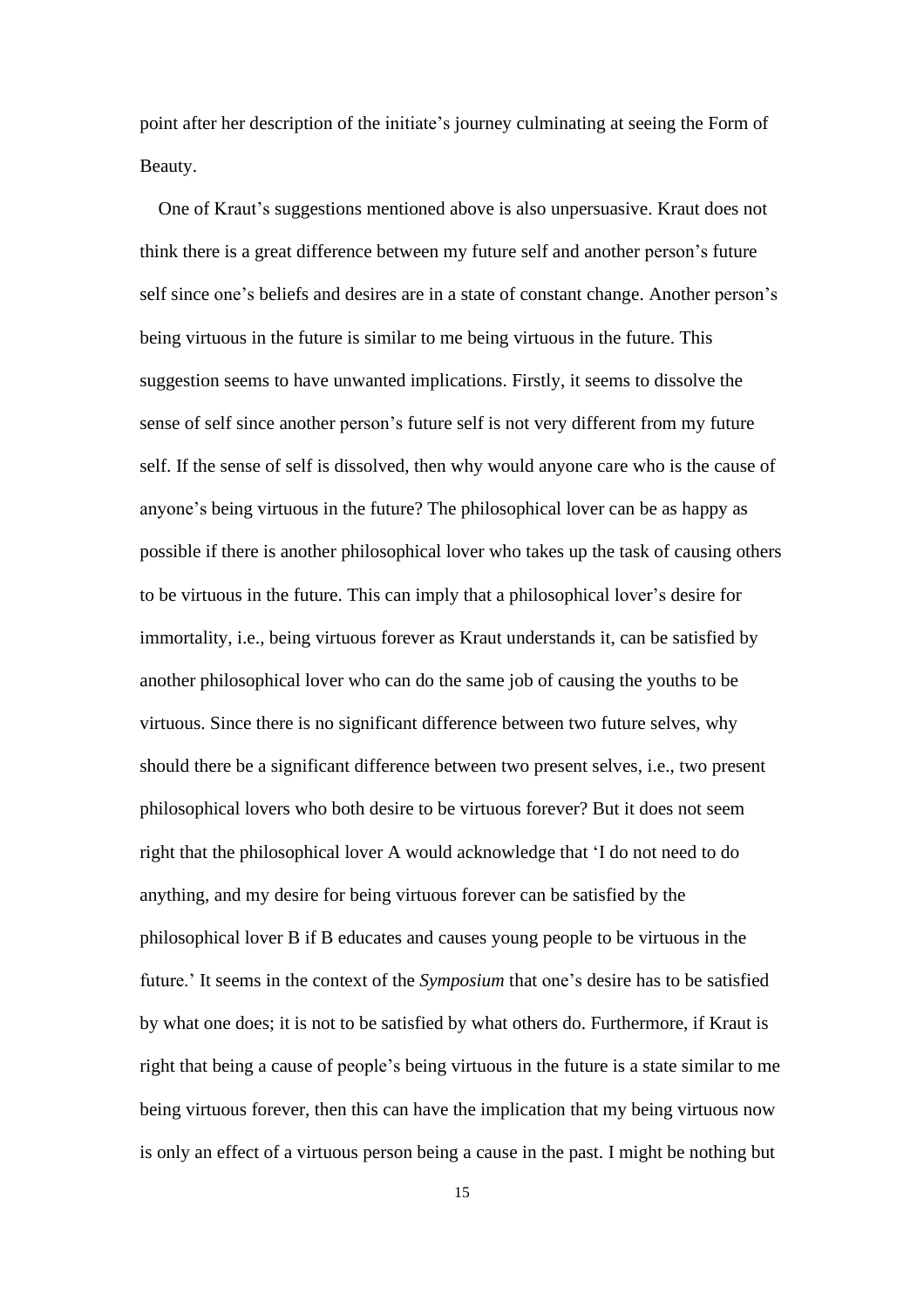an effect due to a person's past work since my present virtuous self is similar to his present self. This can imply that the first virtuous person in the world is causally responsible for everyone after him or her being virtuous. I am only a part of this person's state of being virtuous forever. If it is the case that my being virtuous now is only an effect, a part of the state of being virtuous forever of someone before me in the temporal dimension, then there is no real sense of 'me' being virtuous forever even if I cause others to be virtuous in the future. Even if 'I' become a cause of others being virtuous, the 'I' in the present cannot be distinguished out from others' 'I', since this 'I' of myself is similar to someone's self from the past. And this would pose several other questions. For example, if there is no real sense of 'my' being virtuous forever, then how does the desire for 'being virtuous forever' arise, as 'being virtuous forever' implies there is a subject of being virtuous forever. Another question is that if the desire for being virtuous forever presupposes a subject, then how can this desire be fulfilled if the sense of self would be abandoned in realising this desire? In summary, Kraut's suggestion that there is no significant difference between my future self and another's person's future self is implausible for the reasons I have listed above.

#### **1.2 Hooper on Immortality**

<span id="page-15-0"></span>In the second section, I will explain Hooper's interpretation of immortality in the *Symposium* and present my criticisms of his view. Hooper claims that the immortality mentioned by Diotima in the *Symposium* is achieved by means of the preservation of the good parts of individuals. He refers to this sort of immortality as 'human immortality.' In achieving immortality, agents would produce creations which serve to be memorials of their virtues, namely their good parts. That is, agents achieve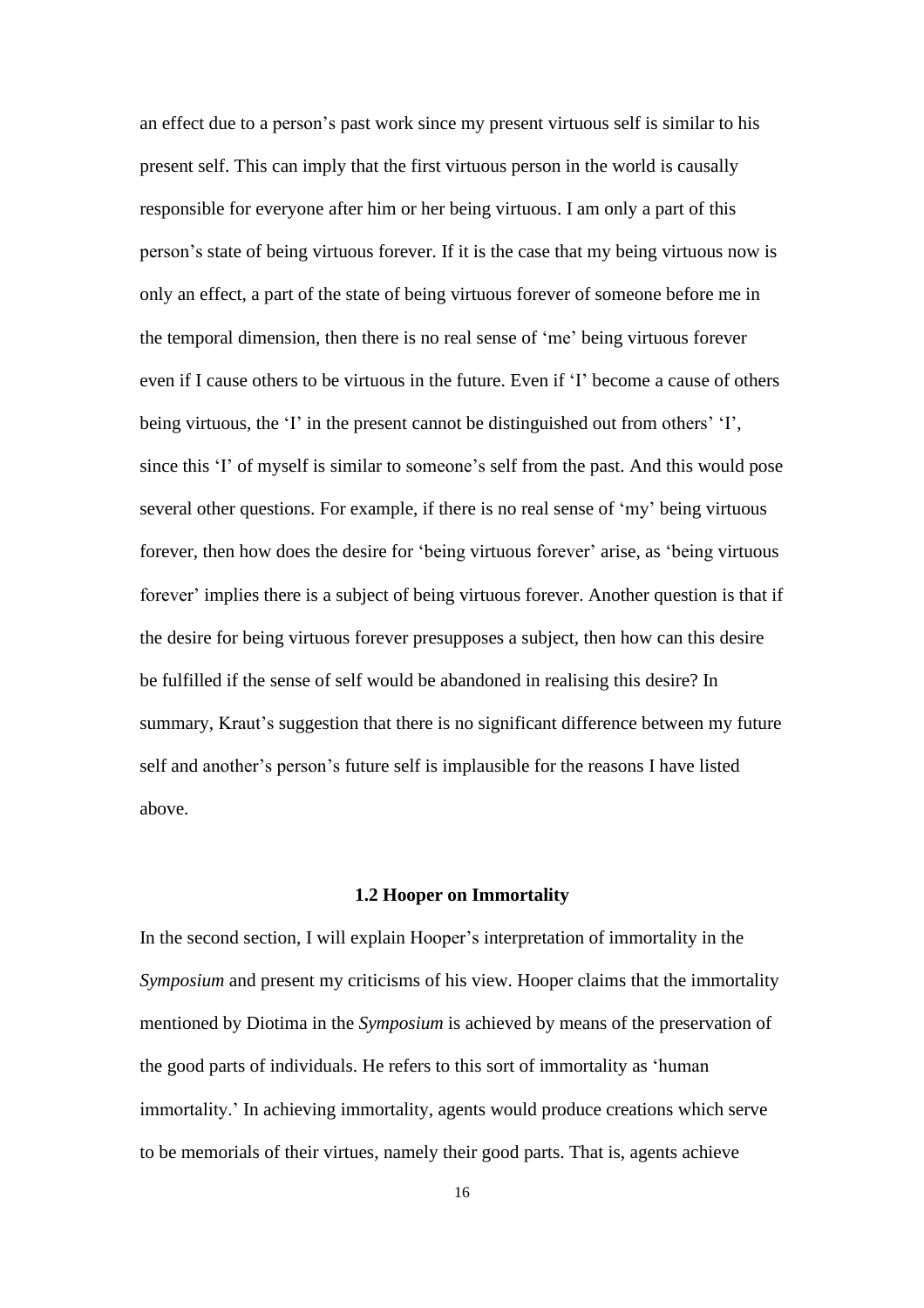human immortality 'by creating memorials (μνῆμαι) that will outlast them.<sup>'12</sup> According to Hooper, there are two things agents wish to preserve: the memories of their virtues and the virtues themselves. $13$  These two things are preserved through different media depending on individuals' dispositions. Three kinds of media appear in the *Symposium*: children, fame, and *logoi*.

 Hooper's interpretation of human immortality in the *Symposium* as the preservation of the 'good' or 'valuable' parts of individuals is based on Diotima's claim that people do not want everything to belong to them, but only what is good, since people are willing to amputate their diseased limbs (*Sym*. 205E). In the light of this claim, Hooper thinks that agents' desire for immortality is a desire for the good parts of them to be immortal. That is, they only want the good parts of them to be immortal rather than the whole of them. But how exactly do agents achieve human immortality in the *Symposium*? Hooper thinks memory plays a crucial role in achieving this human version of immortality because memory helps preserve the good parts, namely the virtues, of agents. According to Hooper, agents described by Diotima not only hope to be remembered as being virtuous but wish that the external productions they create will inspire others to produce the virtues expressed by these productions. For example, Achilles sacrificed himself for Patroclus, and the fame of his noble deed causes people to remember him as courageous. Therefore, the memory of his virtue is preserved through his fame. As Hooper suggests, Achilles' story will inspire others to become as courageous as he was, and this is how the virtue of courage is preserved through Achilles' fame. Similarly, 'Hesiod won immortality through the *Theogony* and *Works and Days*, which are memorials to his piety, and Solon did the same

 $12$  Hooper (2013, 543)

 $13(549-550)$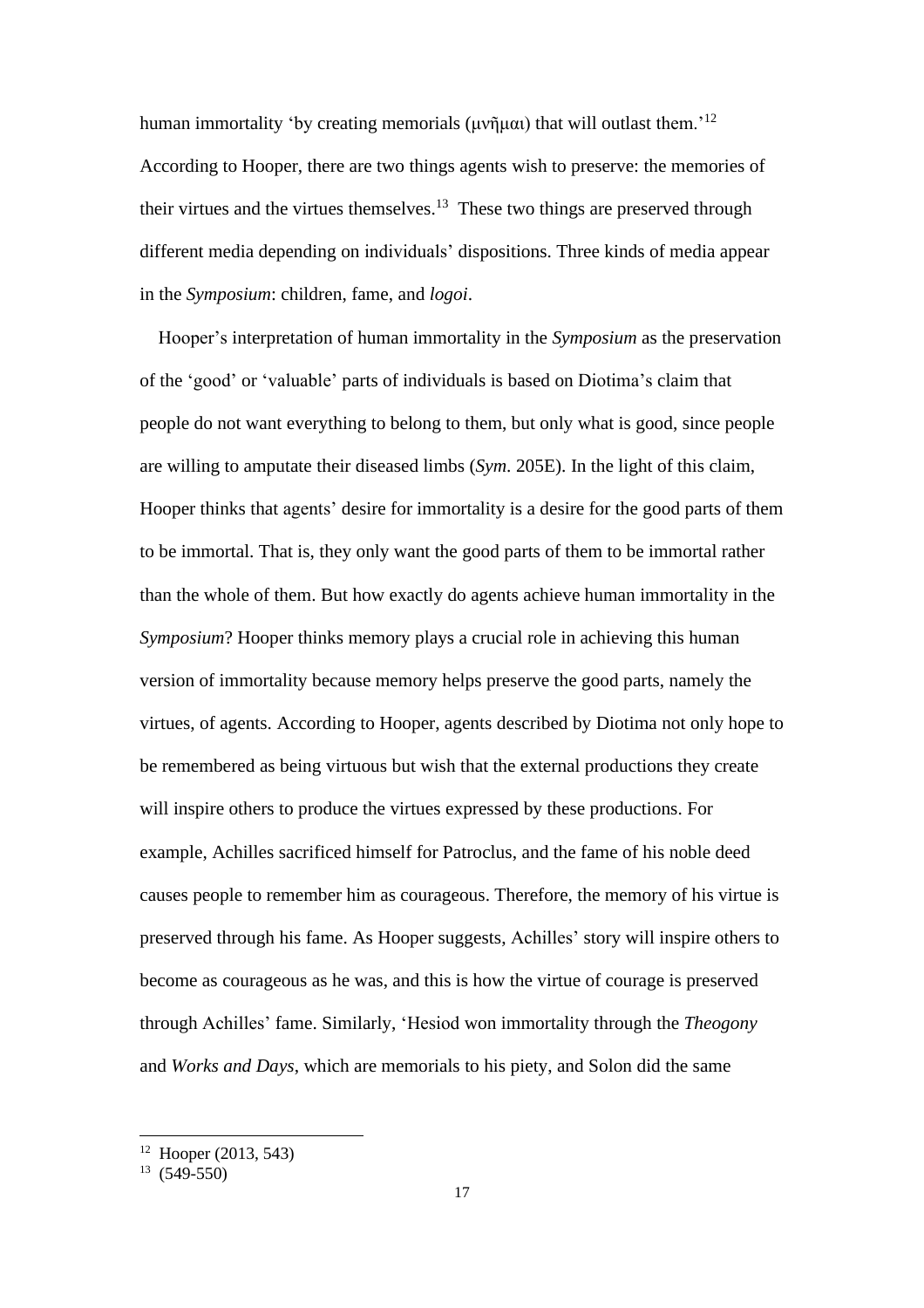through his system of laws, which preserve the memory of his justice.' Hooper suggests that these people (Achilles and Hesiod) are lovers who create fame or *logoi* in order to be remembered as being virtuous and hope their fame or *logoi* will inspire others to become as virtuous as they were.<sup>14</sup> This is how agents achieve human immortality: by producing memorials in order to preserve memories of virtues and to inspire virtues themselves in others.

 Hooper's reason for suggesting that agents would like to exert influences to inspire others to become virtuous by their created memorials is that if people only remember agents' virtues without aspiring to become virtuous, this means only the memories of agents' virtues are preserved. That is, only the images of virtues are preserved because memories of virtues count only as images. This sort of preservation hardly counts as successful preservation of the good parts of agents because the images of the good parts are not themselves the good parts.<sup>15</sup> Thus, Hooper adds that memorials like literary works have two functions: a) preserving memories of virtues; b) preserving virtues themselves (the good parts of agents) via inspiring people to become virtuous. If people after Alcestis aspire to be as loving as Alcestis was on account of hearing or reading her story, it is Alcestis' virtue of familial love that is preserved because this virtue is being reproduced by people after her. That is, Alcestis' fame preserves this virtue by causing others to reproduce this virtue.

 Another claim Hooper makes is that the philosophical lover has the best chance to achieve human immortality. This is because the medium the philosophical lover adopts, namely philosophical conversation and works, is more promising than other

 $14(549)$ 

 $15 \ (549)$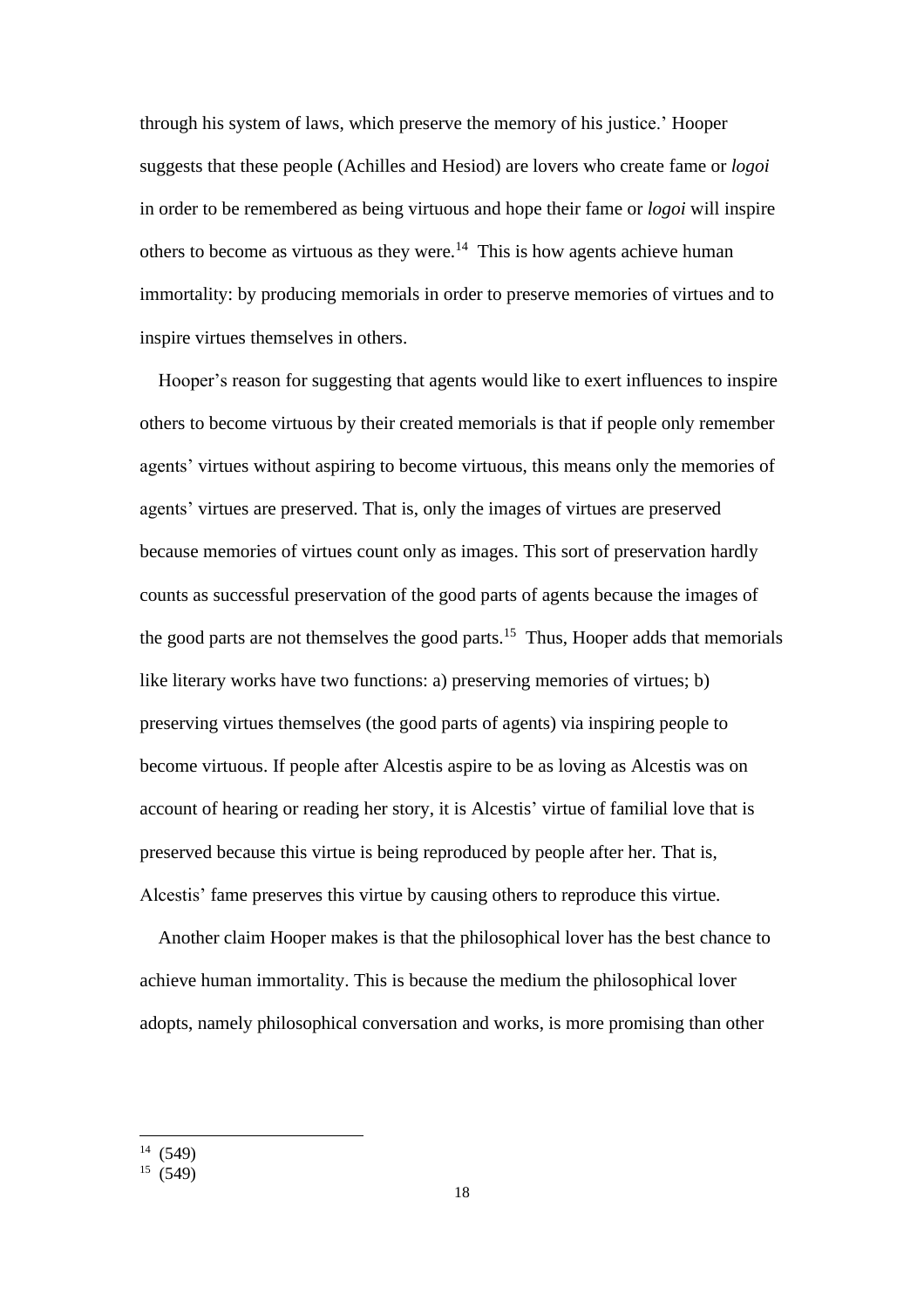media, e.g., children and fame.<sup>16</sup> Hooper thinks argumentation in philosophical treatises produced by the philosophical lover is the best form of preserving virtues, because the philosophical works inspire people to explore what the discussed virtues are. The philosophical lover instils the desire for knowledge in other people through conversation or written works. Therefore, people reading the philosophical works will aspire to know what virtues are and be as virtuous as possible. In this case, the memories of virtues along with the virtues themselves are more likely to be preserved. Briefly, the philosophical lover achieves human immortality in the *Symposium* by preserving virtues for future generations through the produced works, which inspire others to become virtuous. This is how Hooper interprets the human immortality achieved in the *Symposium* – it is the preservation of the good parts (virtues) of the agents.

 Hooper's interpretation of immortality in the *Symposium* does not seem persuasive to me. I do not agree with his understanding of immortality as the preservation of the good parts (virtues) of the agents and his suggestion that the philosophical lover achieves human immortality through his written works. As I see it, virtue does not always play a part in agents' desires for and achieving immortality. Immortality understood as the preservation of virtue is most problematic in the case of bodily lovers. As for the immortality the philosophical lover achieves, the text concerning this part mentions neither memory nor written works by the philosophical lover. Thus, I do not think being remembered through written works is the way for the philosophical lover to become immortal, according to Plato in the *Symposium*.

<sup>16</sup> It is widely accepted by scholars that there are three types of lovers in the *Symposium*: the bodily lover, the honour lover, and the philosophical lover.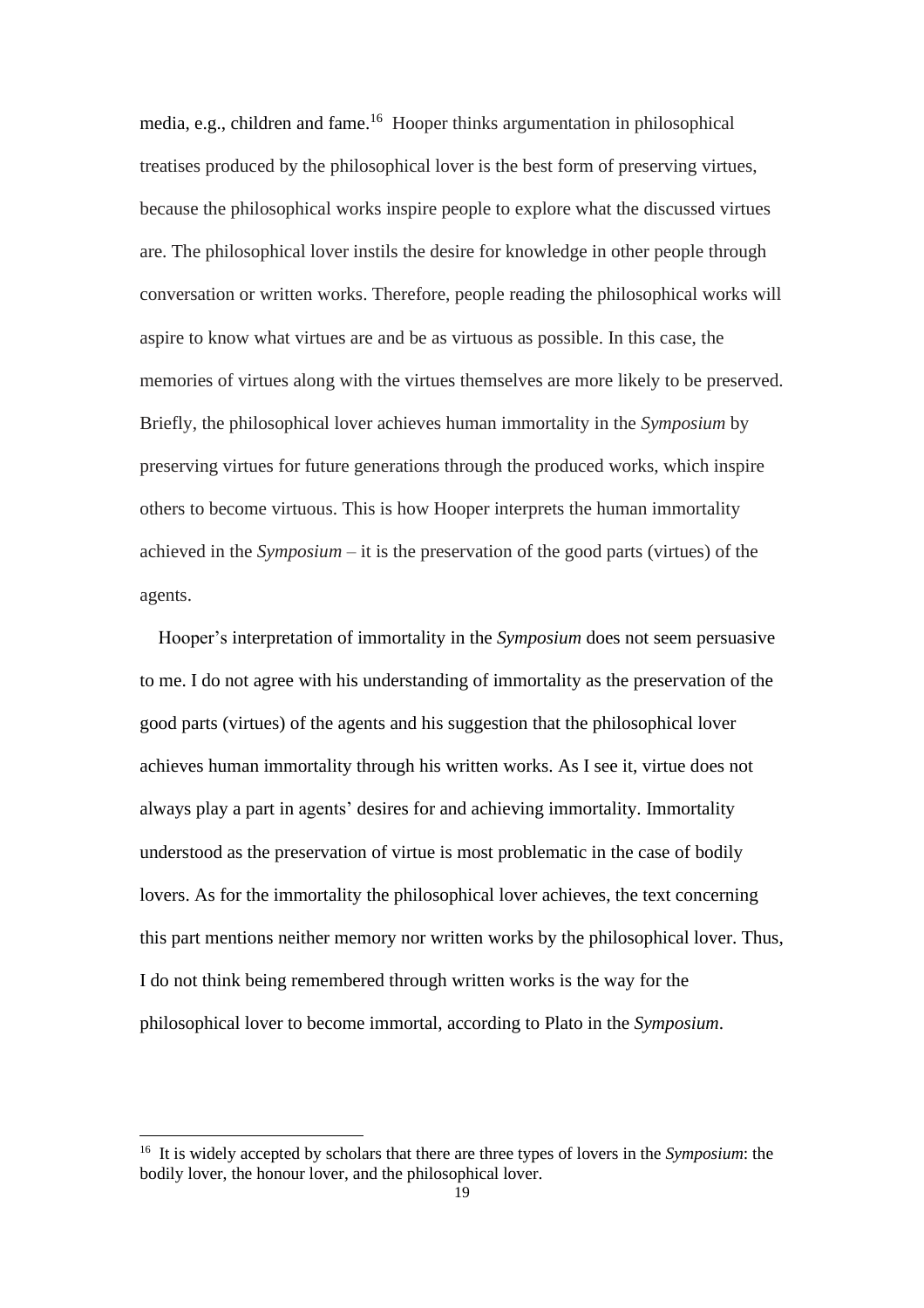Hooper's interpretation requires agents who are to achieve immortality preserve both the memories of virtues and virtues themselves. However, this seems to assume that Plato thinks that the lovers described by Diotima in the *Symposium* all possess certain virtues and wish to preserve the virtues they possess. That is, Hooper seems to assume that virtues are considered as the 'good' parts of individuals by all types of agent. This interpretation works better with the philosophical lover but does not work very well with the other two types of lovers, the bodily lover especially. It seems doubtful that all the three types of lovers (the bodily lover, the honour lover, and the philosophical lover) necessarily possess or love virtues, let alone love preserving virtues. Firstly, according to Diotima, everyone desires immortality (207A) and no one desires anything unless it is thought to be good (205E). Hooper seems to move too quickly to equate 'desiring good things' to 'desiring virtues or desiring to preserve virtues.' It seems to me Diotima's claim that 'lovers want what is good to belong to them' (206A) does not entail the claim that 'lovers want to be virtuous or want to preserve virtues.' My reading of Diotima's claim is that lovers want to possess good things to achieve a human version of immortality and attain *eudaimonia*. This claim does not define what the good thing is to possess. Thus, individual agents might have very different conceptions about what is good. It is not clear that all types of agents consider virtue as good and would choose virtue as the good to preserve. Secondly, from the text, it does not seem that the bodily lovers possess or love virtues. In her account of bodily lovers, Diotima mentions nothing about virtue. She only mentions virtue after she starts speaking of people pregnant in soul (209A-B). She says that people who are more pregnant in soul than in body are pregnant with what is fitting for a soul, which is wisdom and the rest of virtue (209A), whereas she only says that people pregnant in body provide 'themselves through childbirth with immortality and

20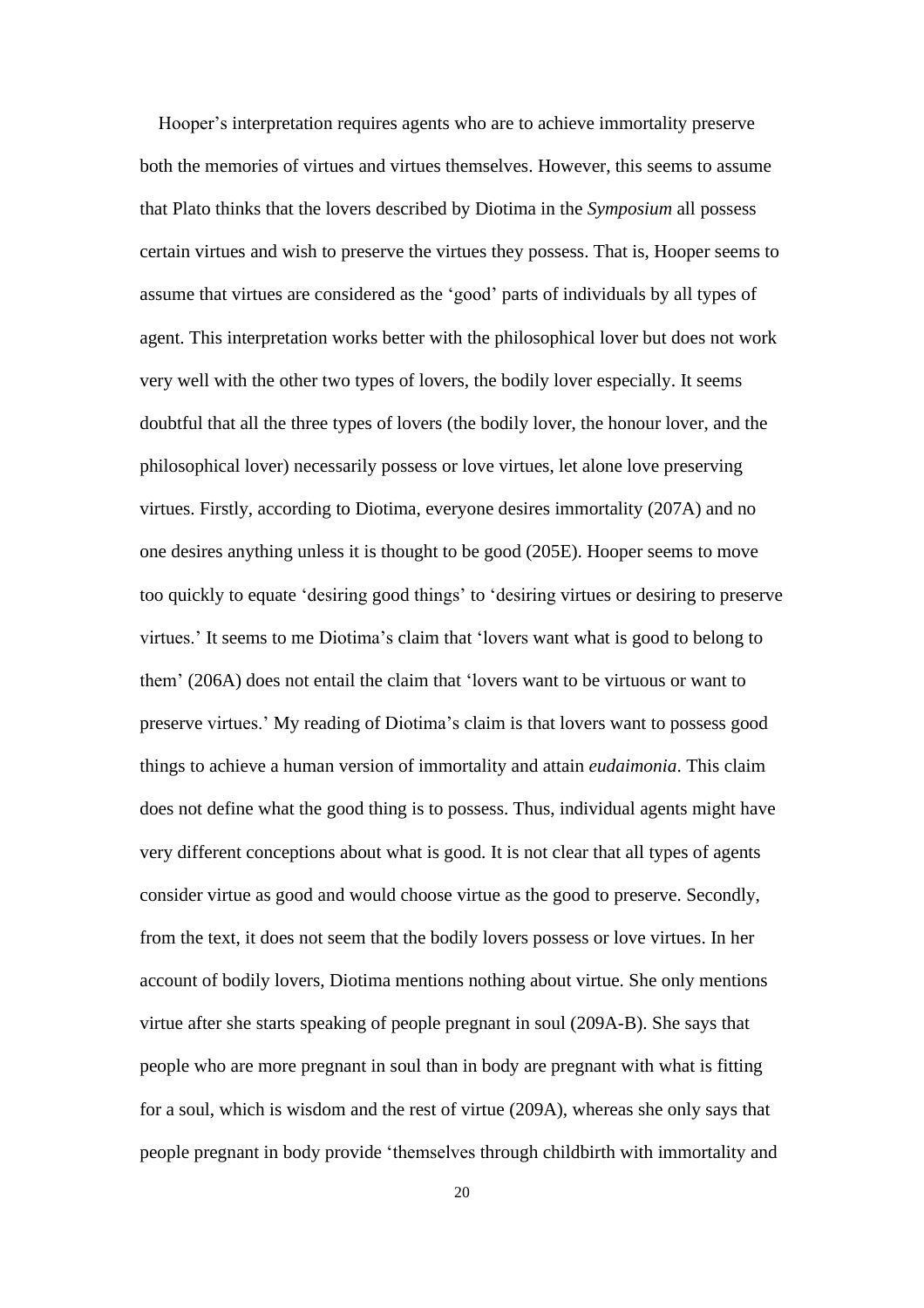remembrance and happiness' (208E) in her account of bodily lovers. What seems certain is that childbirth is essential to bodily lovers' becoming immortal, but virtues make no appearance in this passage, and so this aspect of Hooper's interpretation lacks textual support. It is not certain that bodily lovers who reproduce children do so precisely for the sake of preserving virtue, and thereby achieve immortality. Instead, it is highly likely that Diotima is claiming that they only wish to be remembered by their children without necessarily giving a thought to virtue. Thus, it does not seem warranted to assume both that all bodily lovers have virtues to preserve and that they reproduce children in order to preserve virtues.<sup>17</sup>

 Besides, beauty has to be considered here. In the case of bodily lovers, what attracts them is the beauty of the bodies. It seems doubtful that bodily lovers are able to properly appreciate the beauty of virtue. We could see from Diotima's speech about the initiated lover that one has to love correctly to gradually appreciate beauty with a higher value (210A-211A). The beauty of human bodies is on the lowest level and therefore, is the easiest to appreciate. What follows is the beauty of laws, customs, wisdom, and finally the Form of Beauty itself. In the light of this passage, it seems obvious that being able to appreciate the beauty of virtue requires a more developed cognitive capacity than the capacity merely sufficient to appreciate the beauty of bodies. And there is no textual evidence as to whether bodily lovers have acquired this higher-level cognition to appreciate the beauty of virtue. It seems reasonable to

 $17$  Although Kraut (2008, 292) suggests it is possible that ordinary parents (lovers who are pregnant in body only) might possess virtues, I do not think that in the context of Diotima's speech, they can be seen as virtue lovers or lovers in possession of virtues. This is because Diotima's distinction between people pregnant in body and people pregnant in soul is meant to be a contrast. Diotima attempts to point out that psychic children are more beautiful and valuable than human children (*Sym*. 209C-E). Thus, although in reality, it is possible that people who love bodily beauty might also possess certain virtues, I do not think that in the context of Diotima's speech, bodily lovers are also virtue lovers.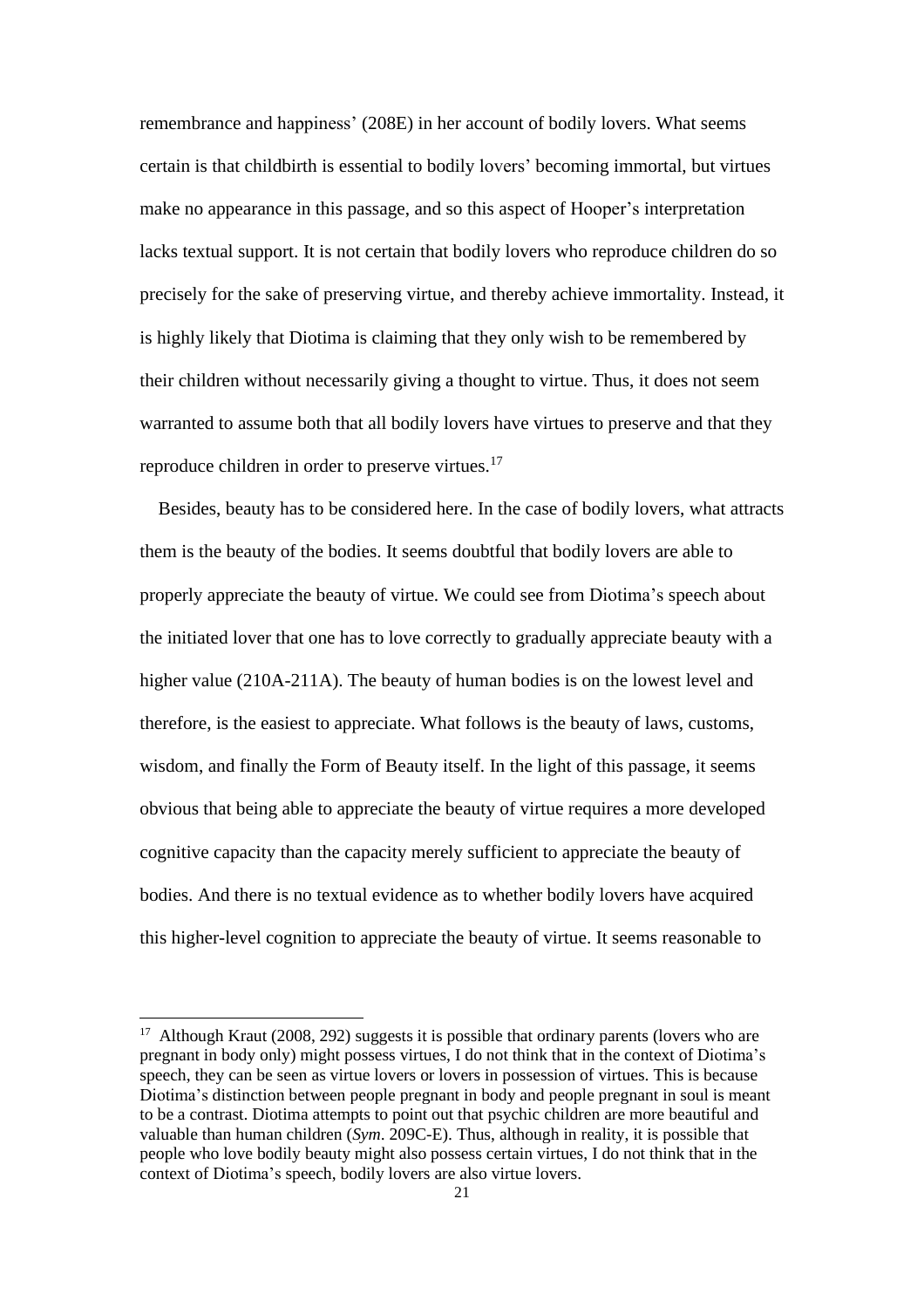suppose they have not; otherwise, they would not be classified as merely bodily lovers or lovers pregnant in body instead of lovers of all sorts of beauty. And we can see a contrast made by Diotima between human children and the 'immortal children', e.g., the works of Homer and Hesiod and laws of Solon (209E). Diotima praises the immortal children highly, and so they have a higher value than human children (209C-D). This seems to partly indicate that human children are not necessarily reproduced for the sake of preserving virtues or some noble aims. As I see it, the main points of the passage about bodily lovers are that the bodily lovers find human bodies beautiful and that they consider children as contributing to their happiness. It seems certain that the realisation of their desire for immortality relies on reproducing human offspring, but it does not seem that it is their virtues that has to be preserved or remembered. Briefly, Hooper's interpretation does not work well with the case of bodily lovers because bodily lovers are attracted by physical beauty, and it is not clear that they would appreciate the beauty of virtue.

 As for the honour lovers, it is explicitly stated by Diotima that they expect the memories of their virtue to be immortal (208D). But holding the expectation of being remembered as virtuous does not imply that honour lovers are truly virtuous or they sincerely wish to preserve true virtues themselves other than mere memories of virtues. This is because both a truly virtuous person and a non-truly virtuous person can be remembered as virtuous since memories could consist of both true and false beliefs. One's expectation of others remembering one as virtuous does not entail one is truly virtuous. One could merely *appear* to others as virtuous without truly being virtuous, and one's appearing virtuous can still cause others to remember one as being virtuous. Therefore, it cannot be ruled out as a possibility that the virtuous deeds performed by honour lovers are not for the sake of the virtues themselves, but for the

22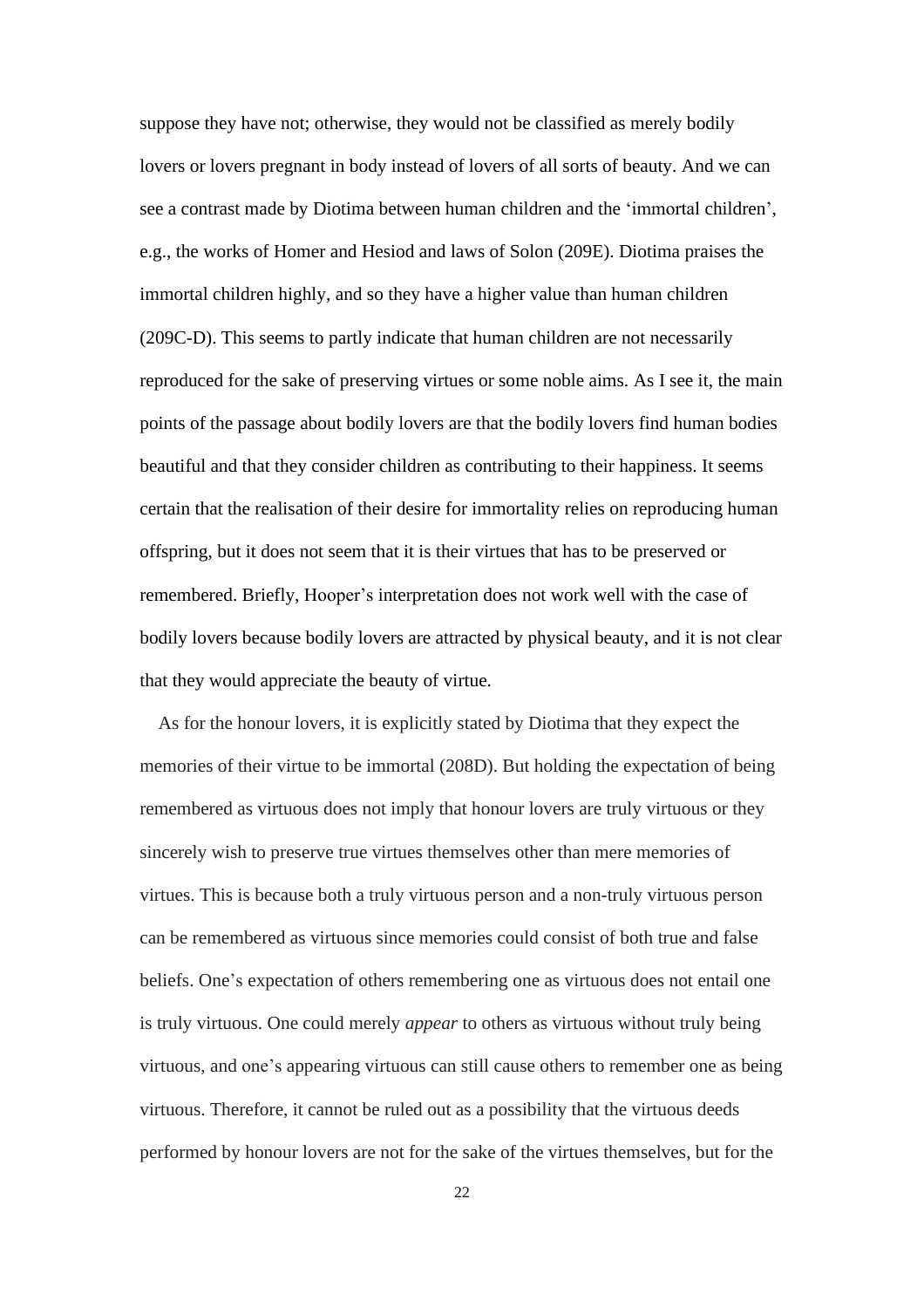sake of fame or being remembered only.<sup>18</sup> It seems to me that honour lovers might be virtuous, but whether they are virtuous or not is a contingent and separate matter. There can be both truly virtuous honour lovers and honour lovers who only appear to be virtuous. Thus, a more plausible view of the honour lovers is that they love immortality and honour but they are not always truly virtuous and do not always have the desire to preserve virtues when they do virtuous deeds or anything that results in fame.

 My second objection to Hooper's interpretation is textual and has been mentioned in my objections to Kraut's interpretation. Hooper claims that the philosophical lover produces philosophical works as a way of preserving virtues, thereby becoming immortal. However, there lacks textual support for this interpretation. After speaking about the initiate's ascent to seeing the Form of Beauty (starting from 210A), Diotima makes no mention of memory and producing written works on the part of the philosophical lover. So, it does not seem that producing works that inspire virtues in others is the way for the philosophical lover to become immortal.

 In summary, Hooper's interpretation of immortality in the *Symposium* has a couple of difficulties. Firstly, Hooper assumes that all the lovers in the *Symposium* are virtue lovers but as pointed out, although all lovers desire immortality, they do not always desire or possess virtues. Therefore, it does not seem that preserving virtues is the way to secure immortality for all types of lover. Secondly, there lacks textual support for the claim that a condition for the philosophical lover to become immortal is producing philosophical works.

<sup>&</sup>lt;sup>18</sup> Obdrzalek has adopted this possibility and suggests that honour lovers do not beget true virtues but only take apparent virtuous deeds as a means to fame and immortality. (2010, 423)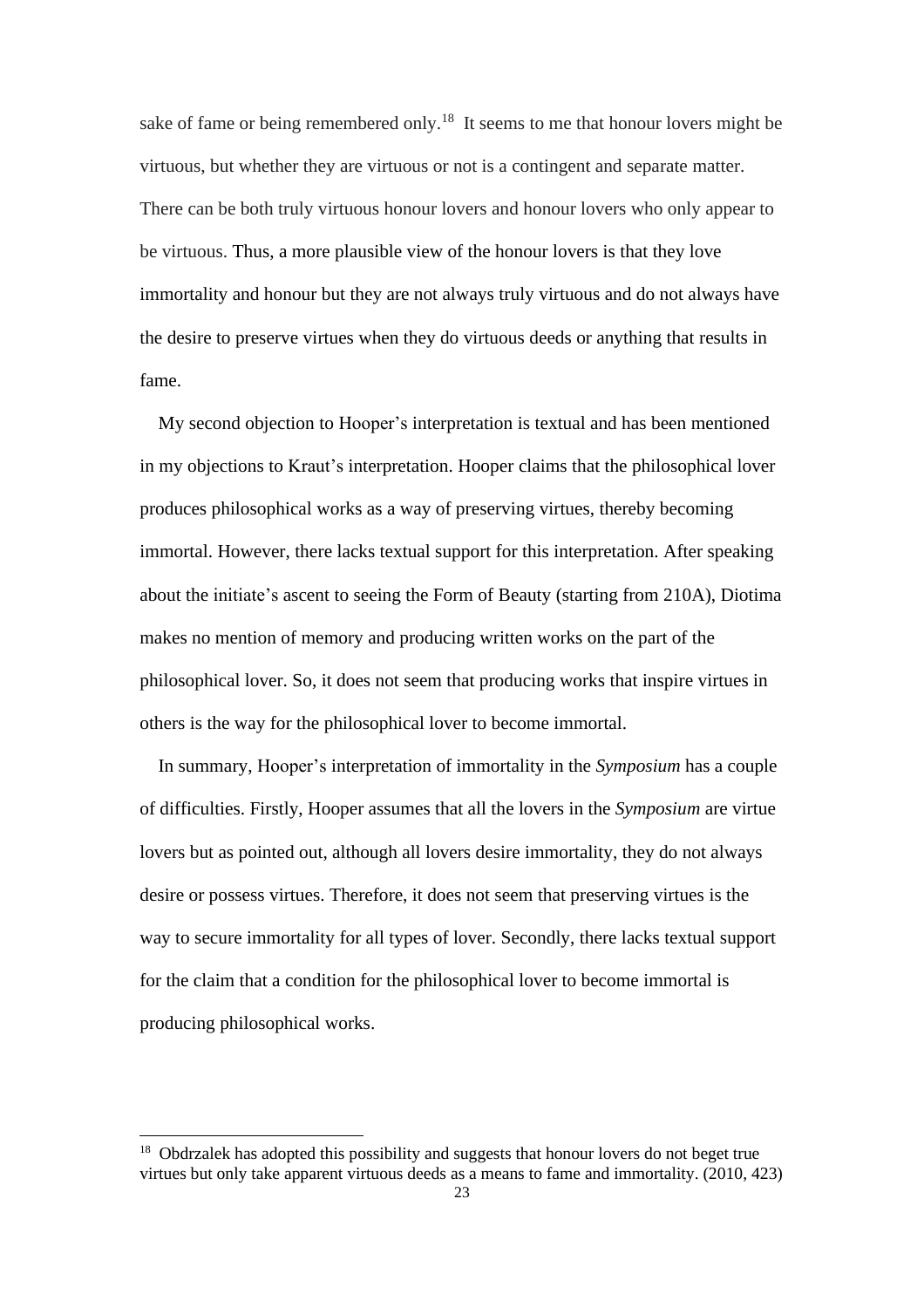#### **1.3 Obdrzalek on Immortality**

<span id="page-23-0"></span>In the third section, I will explain Obdrzalek's view on immortality in the *Symposium* and her suggestion of how agents respond to their desires for immortality, followed by my objections to her view. Contrary to Hooper, Obdrzalek understands immortality in the *Symposium* as personal immortality. Personal immortality is not the preservation of good parts of an individual but the extension of an individual's existence in time.<sup>19</sup> Obdrzalek does not think this sort of (personal) immortality is an achievable goal but the desire for immortality can be dissolved in the contemplation of the Form. She thinks that, for Plato, one can only achieve a mortal sort of perfection when one turns towards the truly perfect and immortal objects, namely the Forms.<sup>20</sup>

 Obdrzalek claims there are two forms of *eros* in the *Symposium*: the lower (ordinary) and the higher (extraordinary) form. The ordinary *eros* can be transformed into the extraordinary *eros* through philosophy and the love of beauty.<sup>21</sup> She thinks the conversation between Socrates and Diotima is meant to unmask the misguided ordinary *eros* possessed by the non-philosophical lovers, namely the bodily and the honour lovers, whom Obdrzalek terms as the lower lovers in her paper. The reason why Eros desires completion and immortality can be found in the myth narrated by Diotima (203C-204C). Mortal nature is incomplete and imperfect, and it is the awareness of the imperfect human nature that gives rise to the desire for completion and immortality.<sup>22</sup> Explaining the origin of Eros' desire for immortality is essential, because Obdrzalek makes the suggestion near the end of her paper that the

<sup>19</sup> Obdrzalek (2010, 427)

<sup>20</sup> (417, 433)

 $21(416)$ 

 $22(419)$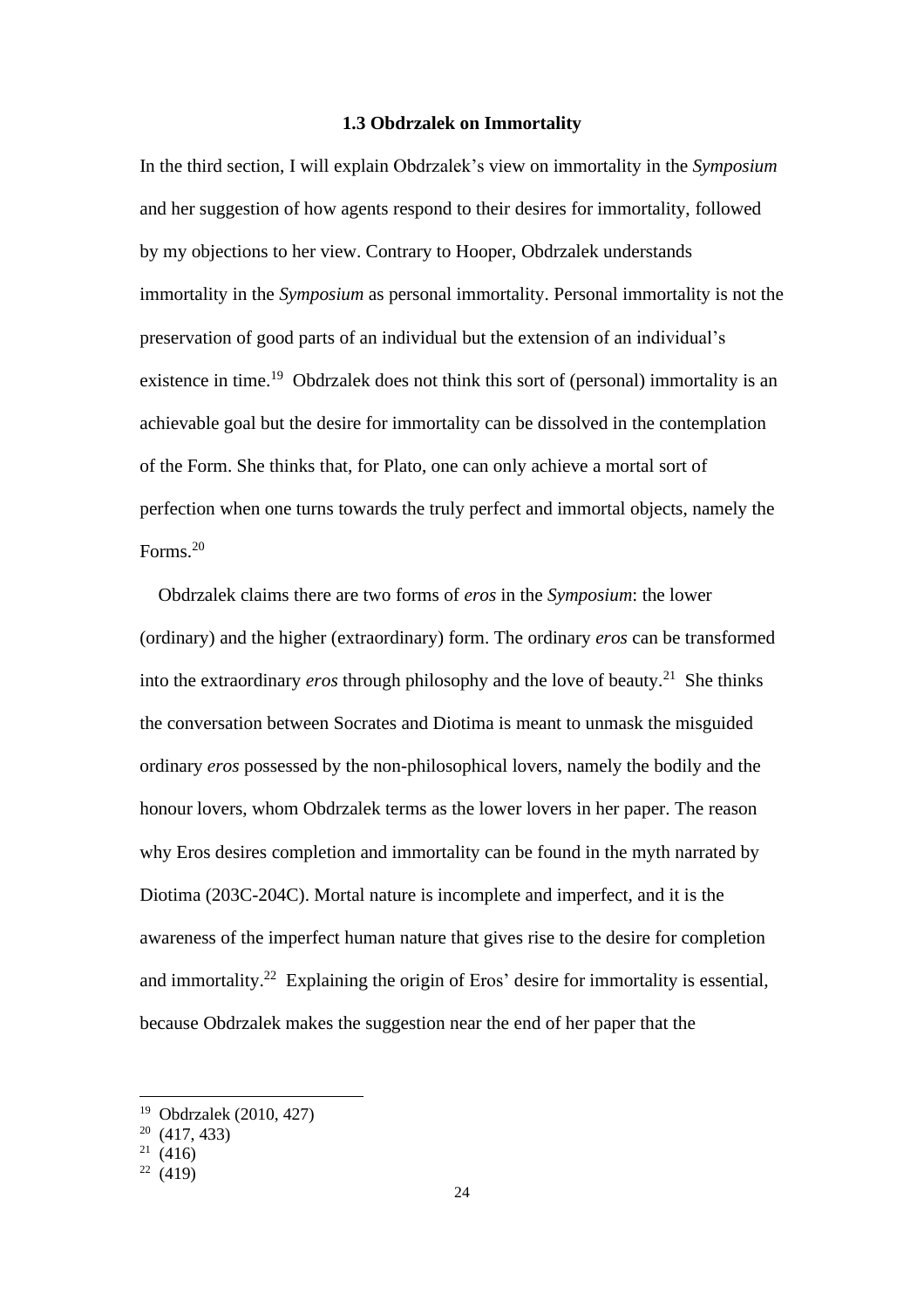philosophical lover's *eros* for immortality would be dissolved due to his contemplation of the perfect Forms.<sup>23</sup> The philosophical lover's attention on the Forms causes him to be less concerned about his shortcomings and imperfect mortal nature; hence the awareness of his incomplete and imperfect mortal nature is lessened. Therefore, the desire for immortality which originates from the awareness of his imperfection would be dissolved due to the lessened concern for the imperfect mortal nature.

 It is Eros' nature to desire immortality, but according to Obdrzalek, the desire for immortality is misguided because immortality is neither achievable nor worth desiring.<sup>24</sup> Immortality is not worth desiring because the lower lovers desire immortality as such, rather than as a means to the eternal possession of the good. Diotima says that 'a lover must desire immortality along with the good' because 'Love wants to possess the good forever' (207A). Obdrzalek takes this to mean that immortality is supposed to be instrumental to 'the eternal possession of the good.' But as she understands it, the lower lovers do not desire immortality in order to possess the good forever. Obdrzalek points out that Plato never describes how the lower lovers pursue the good and what the good is these lovers pursue.<sup>25</sup> She also draws upon the passage (208D-E) where Diotima describes the heroic deeds performed by the honour lovers. In that passage, Diotima says that what Achilles and Alcestis did was 'for the sake of immortal virtue and the glorious fame.' Obdrzalek takes it that what is emphasised here is the immortality rather than the goodness of the progeny the lower lovers produce.<sup>26</sup> On Obdrzalek's understanding, the lower lovers do not

 $23(434-436)$ 

 $24(420)$ 

 $25$  (422, 426)

 $26(423)$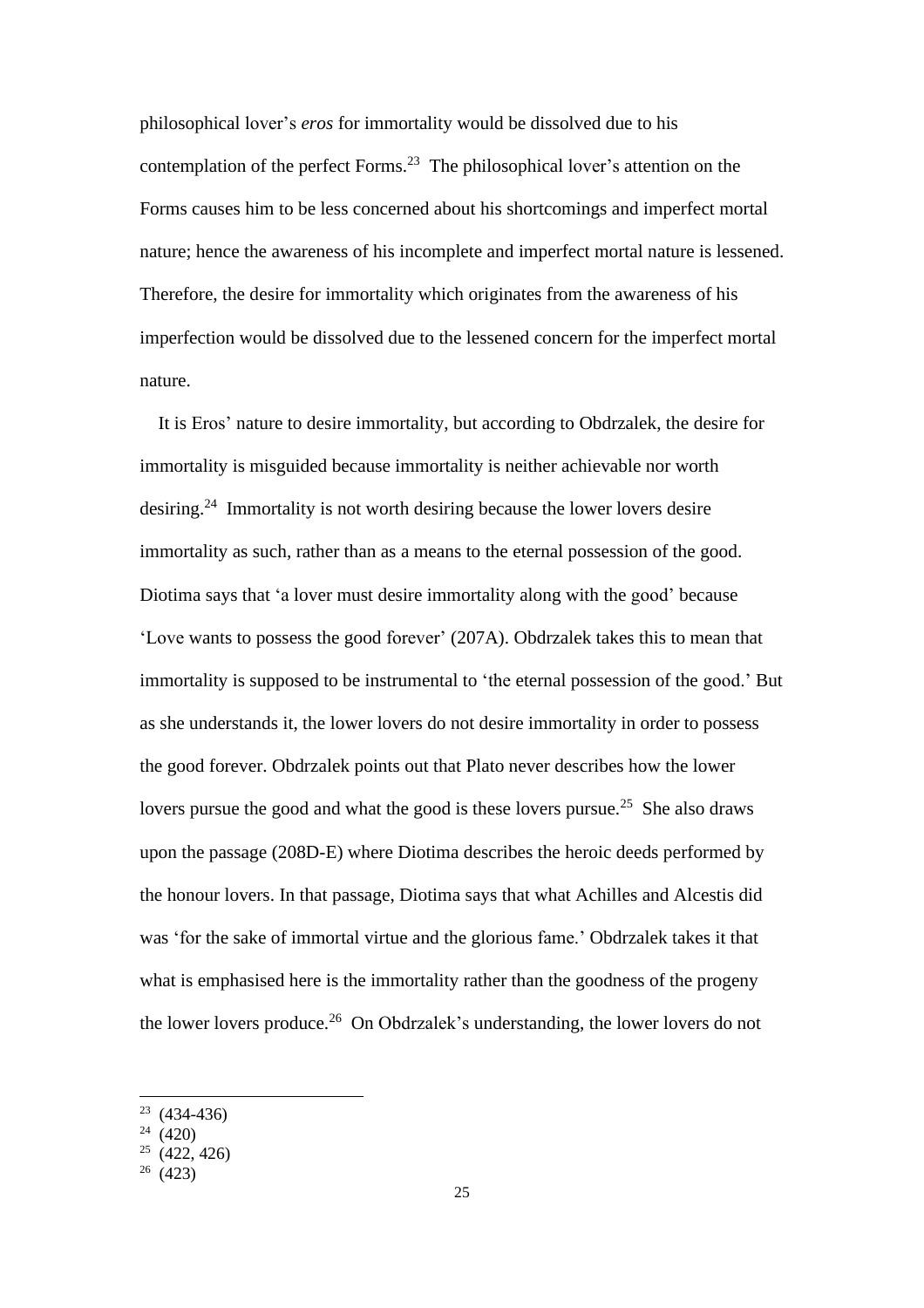produce true virtues but only images of virtues, because true virtues are grounded in knowledge of Beauty, $^{27}$  which the lower lovers have not yet acquired. Furthermore, Obdrzalek argues that not only do the lower lovers not desire immortality for the sake of possessing the real good forever, but that they only take virtues as a means to immortality.<sup>28</sup> In other words, they only appear to perform virtuous deeds, but they do so only for their own immortality – their selfish advantage – rather than for the sake of the beloved individuals. '*Eros* of the many is not, as they think, the disinterested admiration of the beloved, but is rather the self-serving pursuit of immortality.<sup>29</sup> Obdrzalek explains this phenomenon by appeal to these lovers' failure to recognise the real good other than themselves. She thinks this is also the reason why Plato did not describe how the lower lovers pursue the good: they only recognise their own existence as good, and hence 'take eternal existence to be eternal possession of the good.'<sup>30</sup> That is, the lower lovers do not recognise the goodness of wisdom and other virtues but only take the apparent virtuous deeds as a means to their personal immortality, i.e., a sort of extension of their selves in time. In this sense, the desire for immortality is ultimately a manifestation of self-love, and hence immortality is not worth desiring because there is no recognition of real goodness. An implication of Obdrzalek's interpretation is that the desire for immortality and the desire for the good could come apart; they are not always tied together. And this is why Obdrzalek thinks immortality is not worth desiring- because the desire for immortality is not based on the desire to possess the real good in the case of the lower lovers.

 $(426)$ 

<sup>&</sup>lt;sup>28</sup> (424)

 $29(420)$ 

<sup>30</sup> (427-428)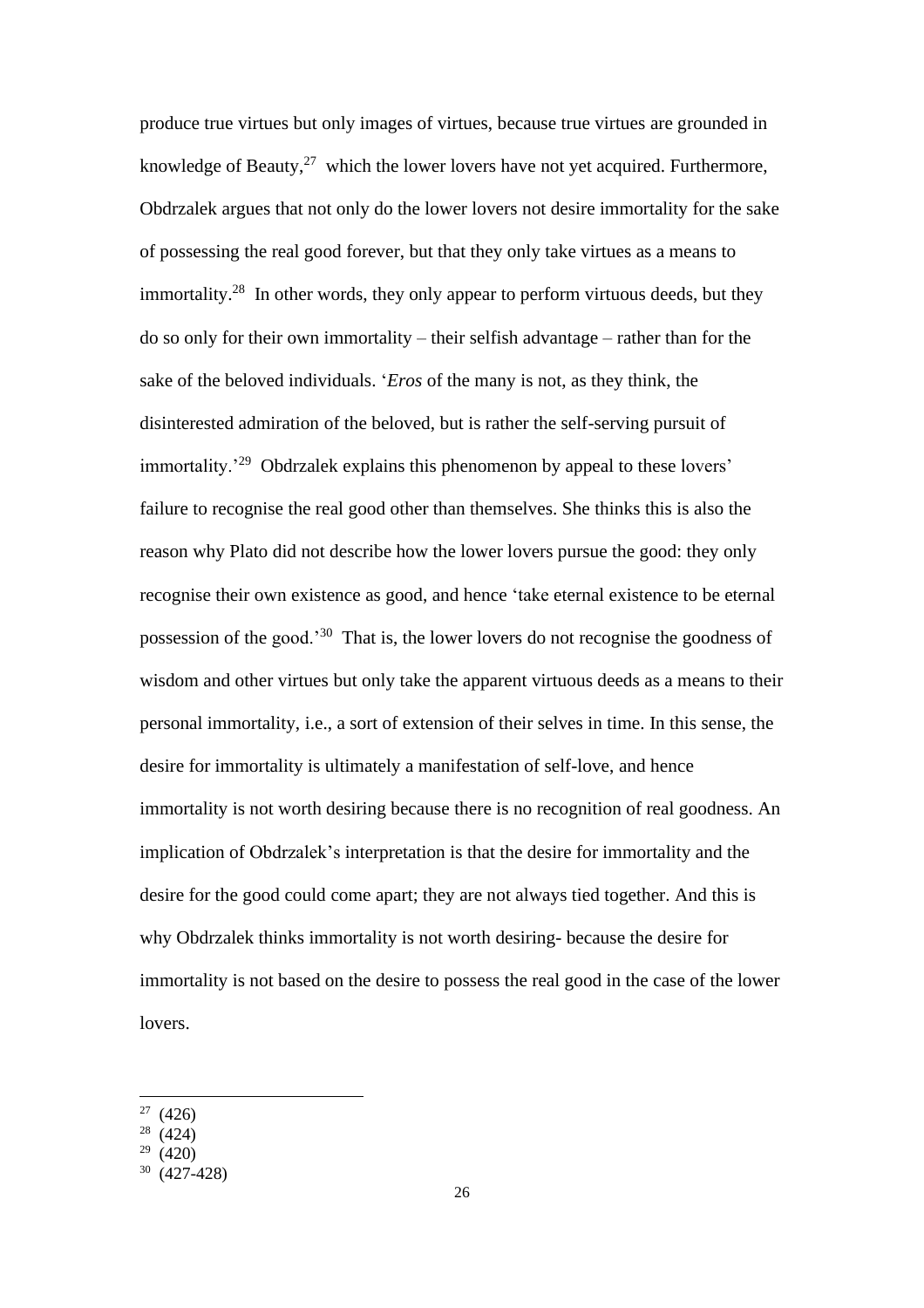Not only does Obdrzalek think immortality is not worth desiring but she also thinks immortality is unachievable. She thinks the productive activities the lovers undertake face two difficulties bringing about immortality.<sup>31</sup> The first is that reproduction does not offer real immortality. Even if we cause people like us to exist, we still cease to exist when we die. We do not succeed in becoming immortal but only approximate it. I take this to mean that the productive activities do not enable us to become literally immortal in the sense of living forever without death. What we do in reproduction or production cannot prevent us from death. The second difficulty pointed out by Obdrzalek is that even if a sort of immortality is offered by reproductive activities, reproductive immortality does not enable us to possess anything.<sup>32</sup> In the case of the bodily lovers who reproduce children, Obdrzalek does not think children's possession of any good things can be seen as a sort of possession of the parents. She thinks death puts an end to the possessing relation. As for the psychic lovers who produce poems and laws, Obdrzalek thinks even if these psychic lovers become immortal in some sense by living on in the memories of others, they still cease to possess anything upon death. Furthermore, she points out the problem of becoming immortal by living on in others' memories: 'your line can die off, and your descendants can eventually forget you. Poems and laws, too, can be lost or forgotten.'<sup>33</sup> Thus, Obdrzalek does not think immortality is achievable, for both the lower and the higher lovers alike.

 However, despite her claim that immortality in the *Symposium* is an unachievable goal, Obdrzalek suggests that the desire for immortality could be dissolved in the case of the higher (philosophical) lover and that we could achieve 'a sort of perfection and completion by standing in an admiring, contemplative relationship to the Forms.'

<sup>31</sup> (420)

 $32(421)$ 

 $33(421-422)$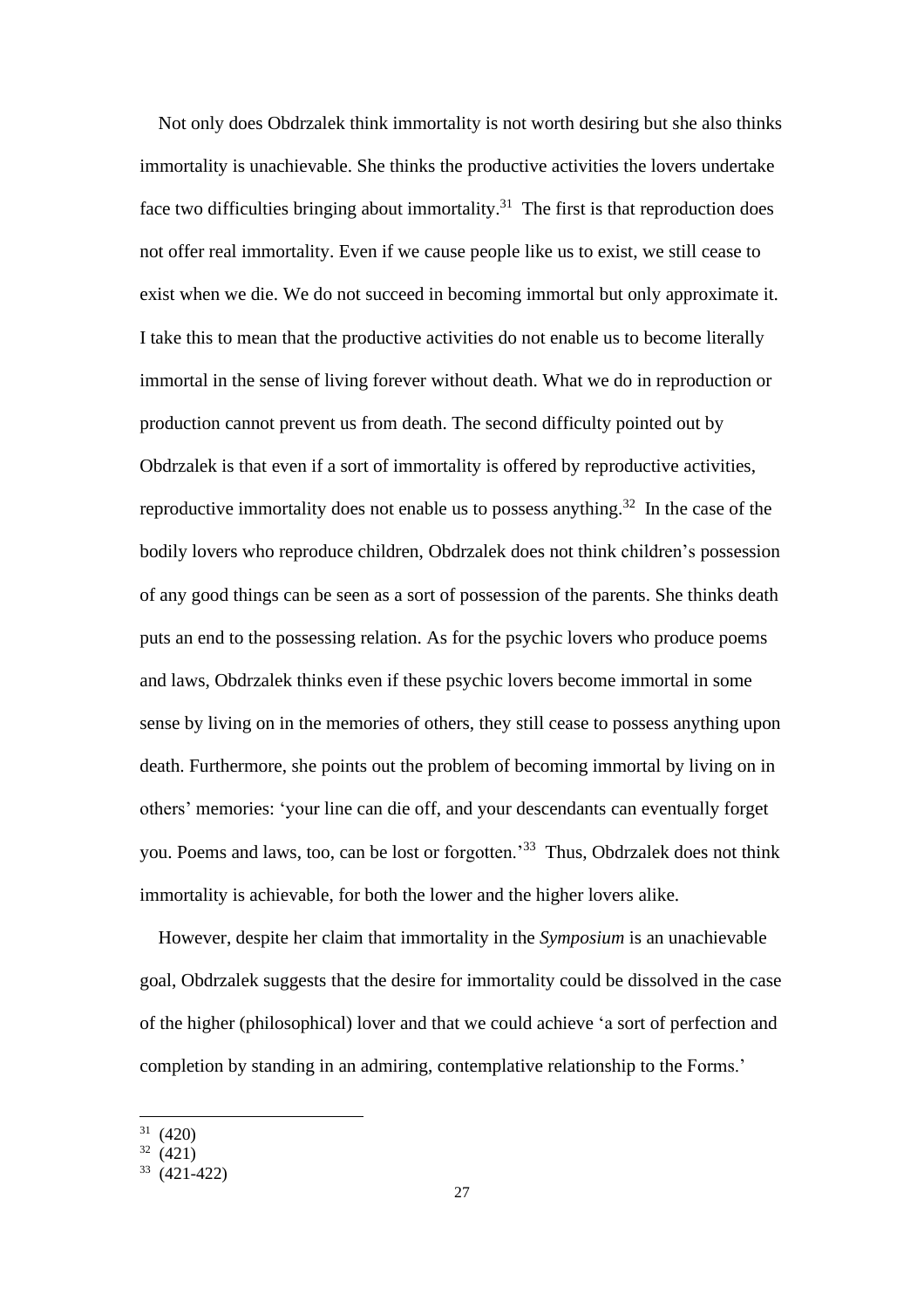Engaging in the contemplative activities which tie us to the best objects, the Forms, 'we become as perfect as humans can be.' She proposes the notion of 'decentralisation', claiming that this is what happens to the philosophical lover.<sup>34</sup> The initiate becomes decentralised; namely, detached from his self-centred viewpoint by undergoing a series of cognitive generalisations and abstraction while climbing on the ladder of love. For example, in recognising that 'the beauty of all bodies is one and the same' (*Sym*. 210B), the initiate has to undertake cognitive abstraction and generalisation in order to go beyond his limited viewpoint, namely going beyond recognising only particular beautiful objects. And Obdrzalek thinks this cognitive development enables the initiate to adopt a more objective world-view and become less self-centred. The initiate would gradually move away from judging what is beautiful based on his limited viewpoint and come to see the higher sort of beauty which requires a more developed cognition. Obdrzalek thinks that in contemplating the Forms, the philosophical lover would be so absorbed in something outside himself, and that therefore, he becomes less concerned about his own shortcomings. And as mentioned before, since the desire for immortality originates from the awareness of one's imperfect and incomplete mortal nature, this desire would be dissolved when one's awareness of one's shortcomings is downplayed by one's focus on something outside oneself. Obdrzalek emphasises that at this stage, the philosophical lover does not focus on possessing but on admiration, since the Forms are not what can be possessed. If one focuses on possessing, one is still self-absorbed and only sees the beloved 'in terms of his relation to oneself.<sup>35</sup> But if one focuses on

<sup>34</sup> (433-434)

 $35(435)$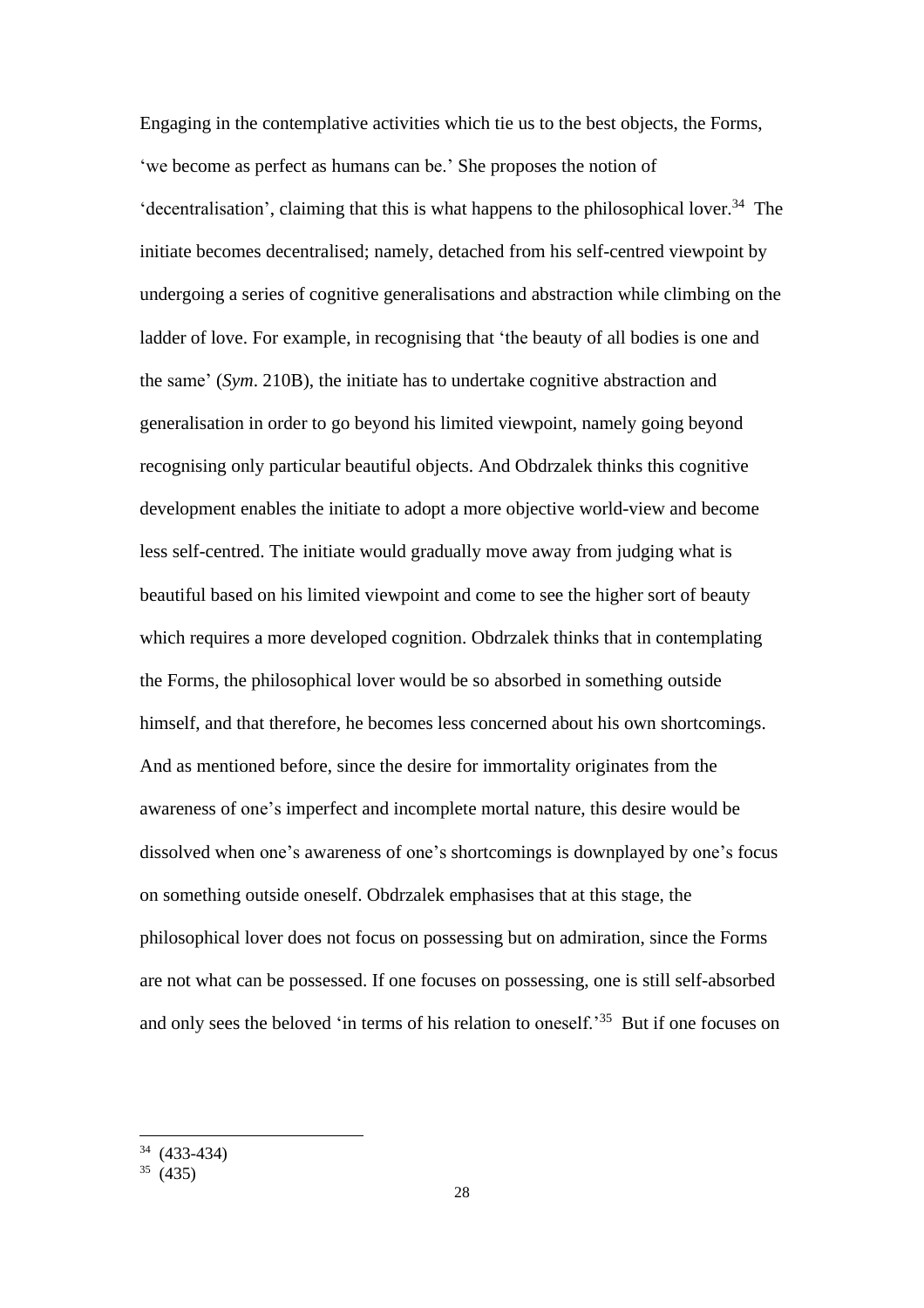admiration of the Forms, the result is self-forgetting, and one ceases to be aware of one's imperfection because one is caught up in the perfection of the Forms.

 In summary, Obdrzalek understands immortality in the *Symposium* as personal immortality, namely the extension of one's existence in time. She thinks the ordinary *eros* for immortality of the many is misguided because immortality is neither worth desiring nor achievable. The lower lovers do not recognise goodness other than their existence, and thus take their eternal existence as the eternal possession of the good. Due to this failure to recognise the real good, the lower lovers take virtues as a means to personal immortality. They do not beget true virtues. But immortality is unachievable because death puts an end to the possessing relation. Living on in others' memories does not seem promising either because people could eventually forget us. However, the desire for immortality can be dissolved. The philosophical lover's desire for immortality is dissolved when he focuses on contemplating the truly immortal and perfect Forms. He becomes less concerned about his shortcomings on account of his contemplation of the Forms, and therefore his desire for immortality originating from the awareness of the imperfect mortal nature is dissolved. He achieves a mortal sort of perfection in the contemplative activity as this activity ties him to the real perfect objects, namely the Forms.

 Obdrzalek's interpretation of immortality in the *Symposium* and suggestion of the dissolution of the philosophical lover's desire for immortality does not seem persuasive. I take issue with her suggestion that the philosophical lover would dissolve his desire for immortality because he comes to focus on contemplating the Forms. Firstly, it does not seem that contemplation of the Forms would necessarily or always downplay the awareness of our imperfect mortal nature. That is, contemplation of the Forms does not always have a distracting effect. It seems it is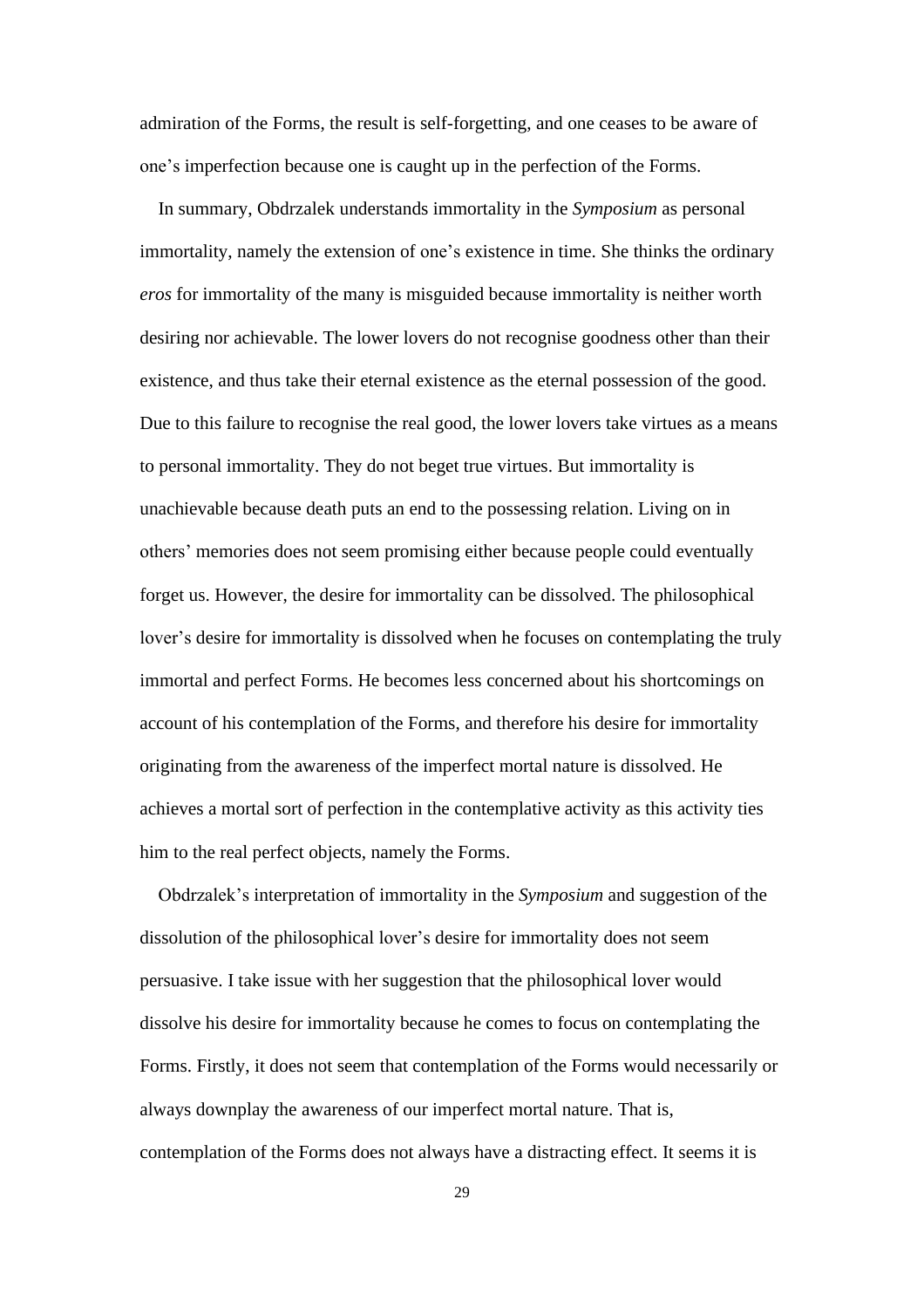highly likely that if we happen to discover and learn about something other than ourselves that possesses an extremely desirable attribute that we do not have, we would be more aware of our lack of this attribute. For example, if I am a student who always gets low grades in maths, and I happen to have a close friend who always does well in maths, is it not the case that my sitting in the same maths class with him and my close friendship with him would heighten the awareness of my inferior math grades to his, at least sometimes? Positively, I might be able to admire his talent for maths, but my admiration is not incompatible with my awareness of his superiority (and therefore my inferiority) in the field of maths. Thus, it seems that the attentive contemplation and admiration of the immortal perfect Forms might even heighten the awareness of one's inferior imperfect nature of mortality. Therefore, it is not clear to me that contemplation of the Forms would necessarily cause the sort of distracting effect as Obdrzalek claims. Secondly, if all we need is a distraction in response to our desire for immortality, then it seems we do not really need to contemplate the Forms. There are numerous ways to distract ourselves other than being erotic lovers contemplating the Forms in Plato's terms. Many things other than the Forms could be distracting as long as we pay to them as much attention as required for distraction. Thirdly, it does not seem that Eros, who is a spirit aware of his own lack, would ultimately lead us to forget our own lack under the circumstance that we have not become immortal and perfect. Diotima (203E-204C) says that Eros is in between two extremes: ignorance and wisdom, mortal and immortal. And it is because Eros is in the intermediate position that he would strive for wisdom and immortality. The divine who is already wise and immortal does not strive for wisdom and immortality. Yet, on Obdrzalek's understanding, agents in the *Symposium* do not achieve immortality, which means they are still away from the end point of immortality. Thus, it does not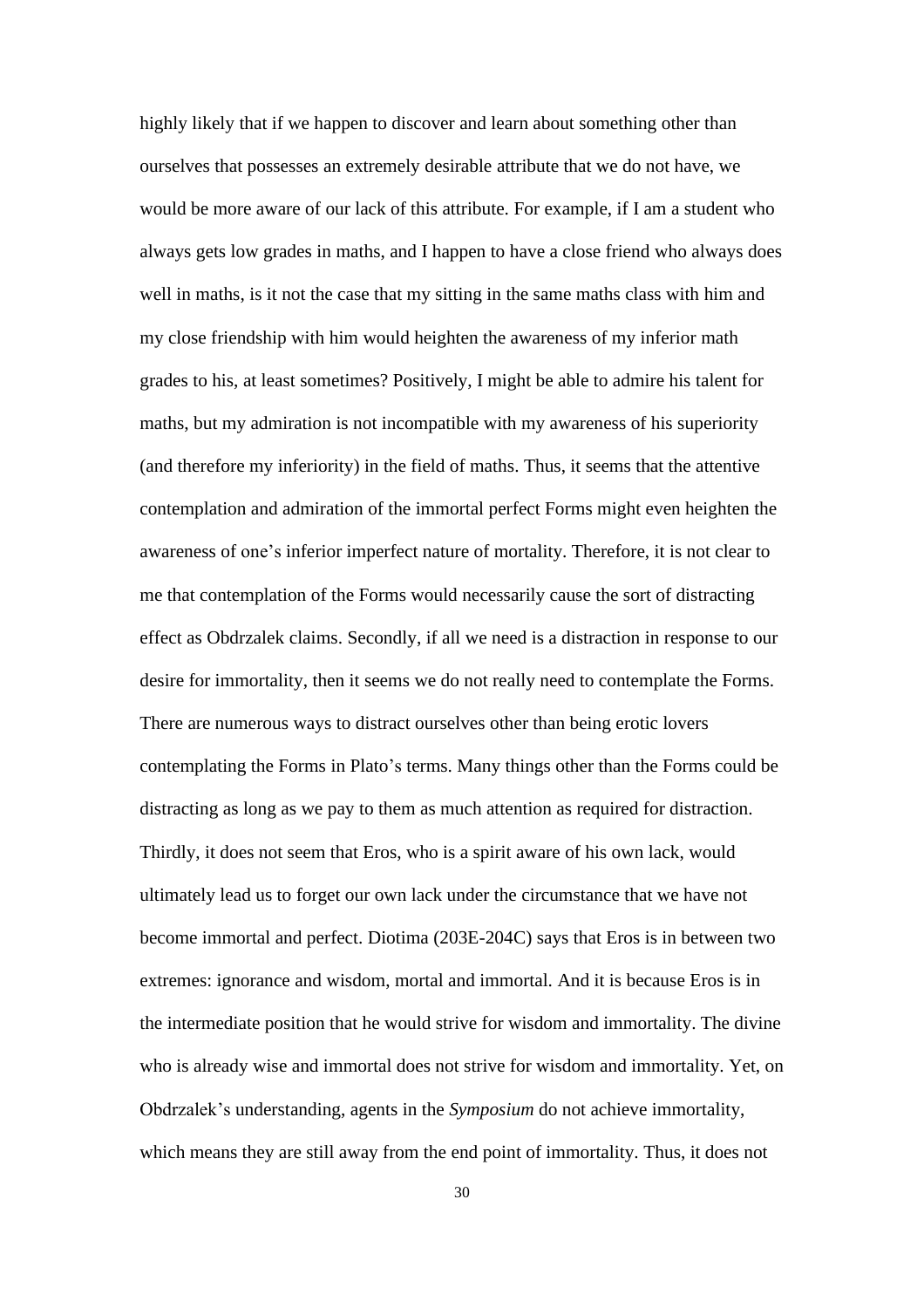seem that they would stop desiring immortality, since they are not yet immortal. More plausibly, their *eros* would continue desiring immortality since it has not yet been achieved. Briefly, Eros is aware of his own lacking, and therefore causes the lover to desire wisdom and immortality. But on Obdrzalek's interpretation, one of the ultimate effects Eros brings on the lover is to forget the lover's own lacking. This interpretation seems to attribute an effect to Eros different from what we see in the myth told by Diotima.

 In summary, I do not find Obdrzalek's interpretation of immortality in the *Symposium* persuasive, particularly her suggestion that the philosophical lover would dissolve his desire for immortality, for the reasons I have listed above. Contrary to Obdrzalek, I think the philosophical lover in the *Symposium does* achieve a sort of immortality in response to his desire for immortality. I will present my interpretation in the third chapter.

#### **1.4 Lear on Immortality**

<span id="page-30-0"></span>In the fourth section, I will explain Lear's view on the relationship between Beauty and immortality in the *Symposium* and her suggestions for what sorts of immortality agents in the *Symposium* achieve*.* I do not agree with her on the suggestion about how the philosophical lover becomes immortal. Although her suggestion about how the fully initiated lover becomes immortal is persuasive, Lear seems to attribute two different kinds of immortality to the philosophical lover and the fully initiated lover respectively. However, I would argue that the immortality achieved by the philosophical lover and the fully initiated lover is the same, since as I read the text, the philosophical lover achieves immortality only after he sees the Form of Beauty, namely after becoming the fully initiated lover.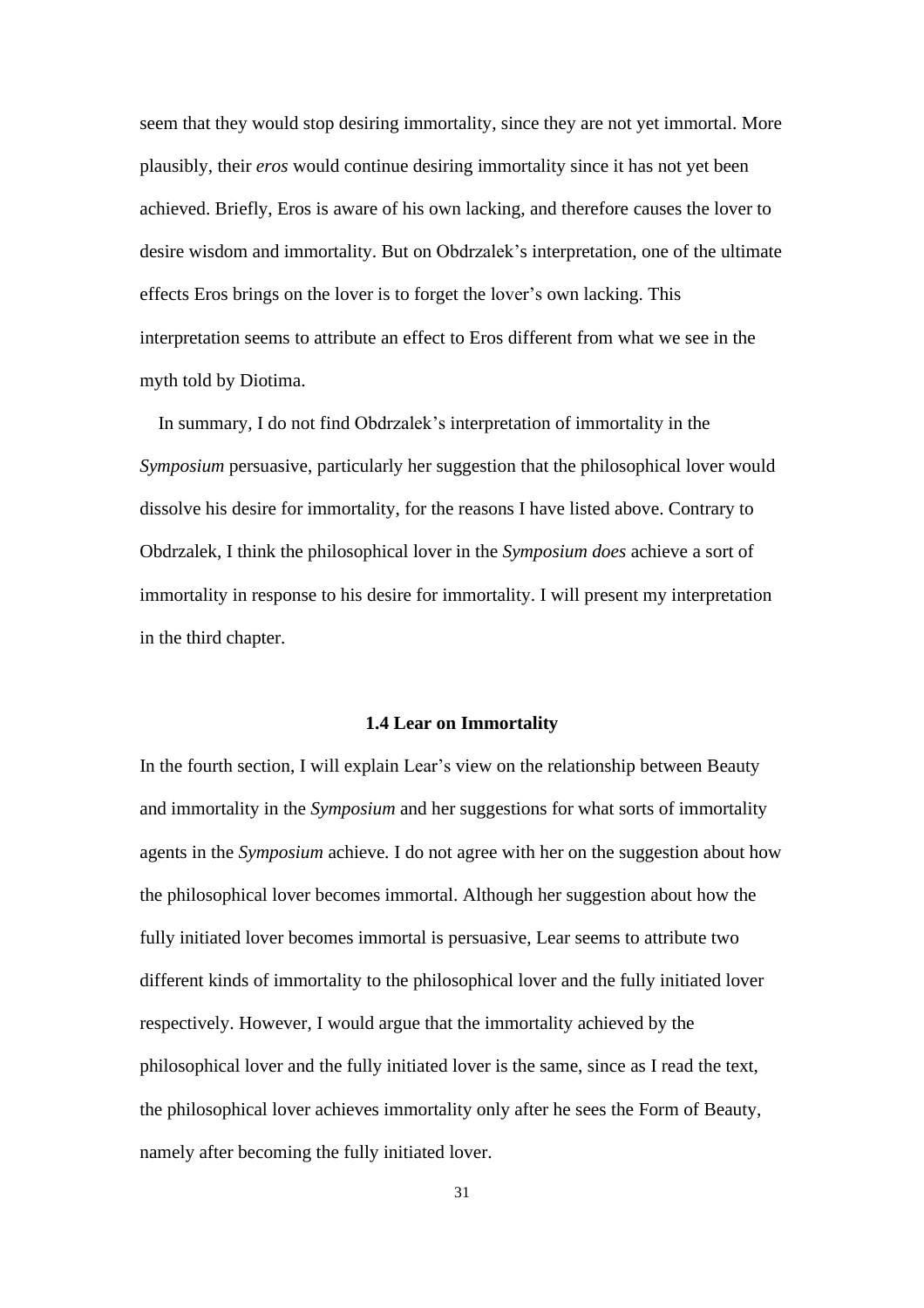Lear thinks there are several links between beauty and immortality in the *Symposium*. The first link is that the instantiations of Beauty to a certain extent manifest immortality, transcendence, stableness, and unchangingness, which are all properties of the Form of Beauty.<sup>36</sup> Lear is aware that these properties are commonly shared by all the Forms. $37$  However, Beauty is peculiar amongst all the Forms as Lear writes that the unchanging character of the Form of Beauty 'shines out in the beautiful bodies, souls, laws, and sciences that participate in it.' To support this suggestion, Lear points to a passage in the *Phaedrus* where it is claimed by Socrates that Beauty is especially 'radiant' and thus 'its splendor "flashes out" like lightening in the physical objects which participate in it (*Phdr*. 250b5-6, 250d1-3)'. <sup>38</sup> Lear's understanding of this claim is that:

> when we perceive and speak about things participating in other Forms, we are unaware that our cognitive activity depends on our referring these sensible objects to something radically other than their imperfect, sensible nature. By contrast, when we perceive someone as beautiful, the transcendent, intelligible nature of Beauty appears to be present in the finite, sensible object which participates in it.<sup>39</sup>

What Lear suggests is that the participants in the Form of Beauty manifest transcendence to us when we perceive them, while participants in the other Forms do not. According to Lear, to experience someone or something as being beautiful is to 'experience a mortal thing as being or being filled with something immortal,

<sup>36</sup> These properties are mentioned in the passage describing the Form of Beauty (*Sym*. 210E-211B). Lear (2006, 117)

 $37(116)$ 

 $38(117)$ 

 $39$  (ibid.)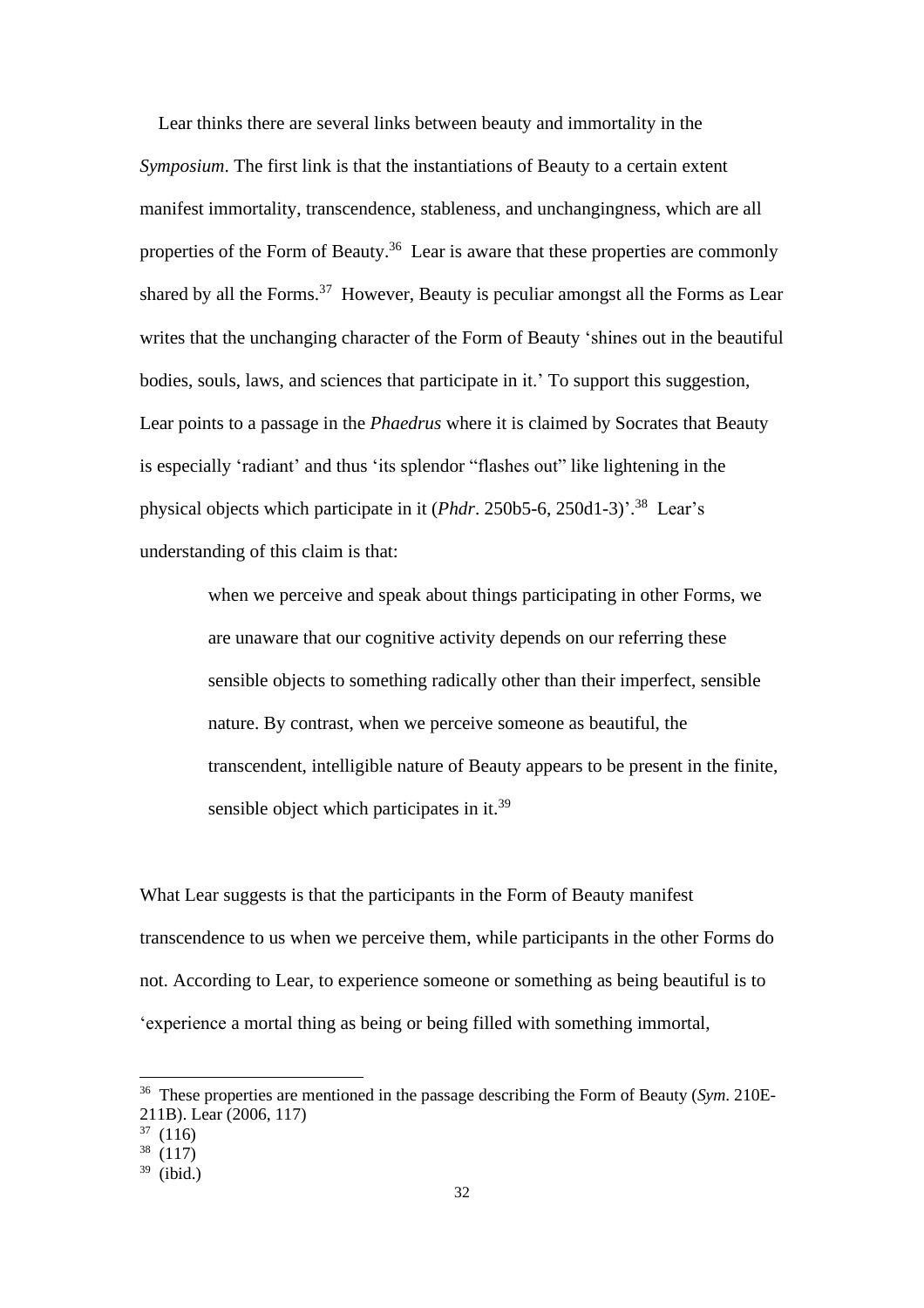unchanging, and unchangeable … It would be to experience the beautiful thing or person, insofar as he was beautiful, as being godlike in the stability and selfsufficiency of his being.<sup>40</sup> That is, when we experience objects or persons as beautiful, we kind of perceive something immortal and unchanging in the objects or persons we perceive. The experiences of beauty are therefore peculiar, since we do not perceive immortality, transcendence, and unchangingness in our experiences of participants in Forms other than Beauty.

Lear further suggests that the perception of immortality in experiences of the beautiful would awaken agents' desire for immortality and happiness, i.e., the eternal possession of the good. According to Lear, the experience of the beautiful serves the role of unleashing lovers' desire for immortality and inducing the lovers' labour to 'secure immortality insofar as that is possible for a mortal human being.'<sup>41</sup> Our encounters with beauty waken the desire to transcend ourselves, to aspire to what is infinite and unchanging and cannot be achieved by finite mortals who are subject to change.<sup>42</sup> One thing worth noting is that, according to Lear, the immortality of the Form of Beauty is a sort of immortality better than the sort of immortality of mere eternal existence. It is better because it does not merely exist forever, but it exists forever in virtue of being unchanging. It is a 'more perfect sort of immortality' because it is immortal by means of being unchanging rather than enduring over time only.<sup>43</sup> The Form of Beauty, along with every Form, 'escapes being affected by the passing of time'<sup>44</sup> in virtue of being unchanging. This sort of immortality is significant since Lear suggests that the fully initiated lover is inspired by this sort of

 $40(117-118)$ 

 $(106)$ 

<sup>42</sup> 

 $43(116)$ 

 $44$  (ibid.)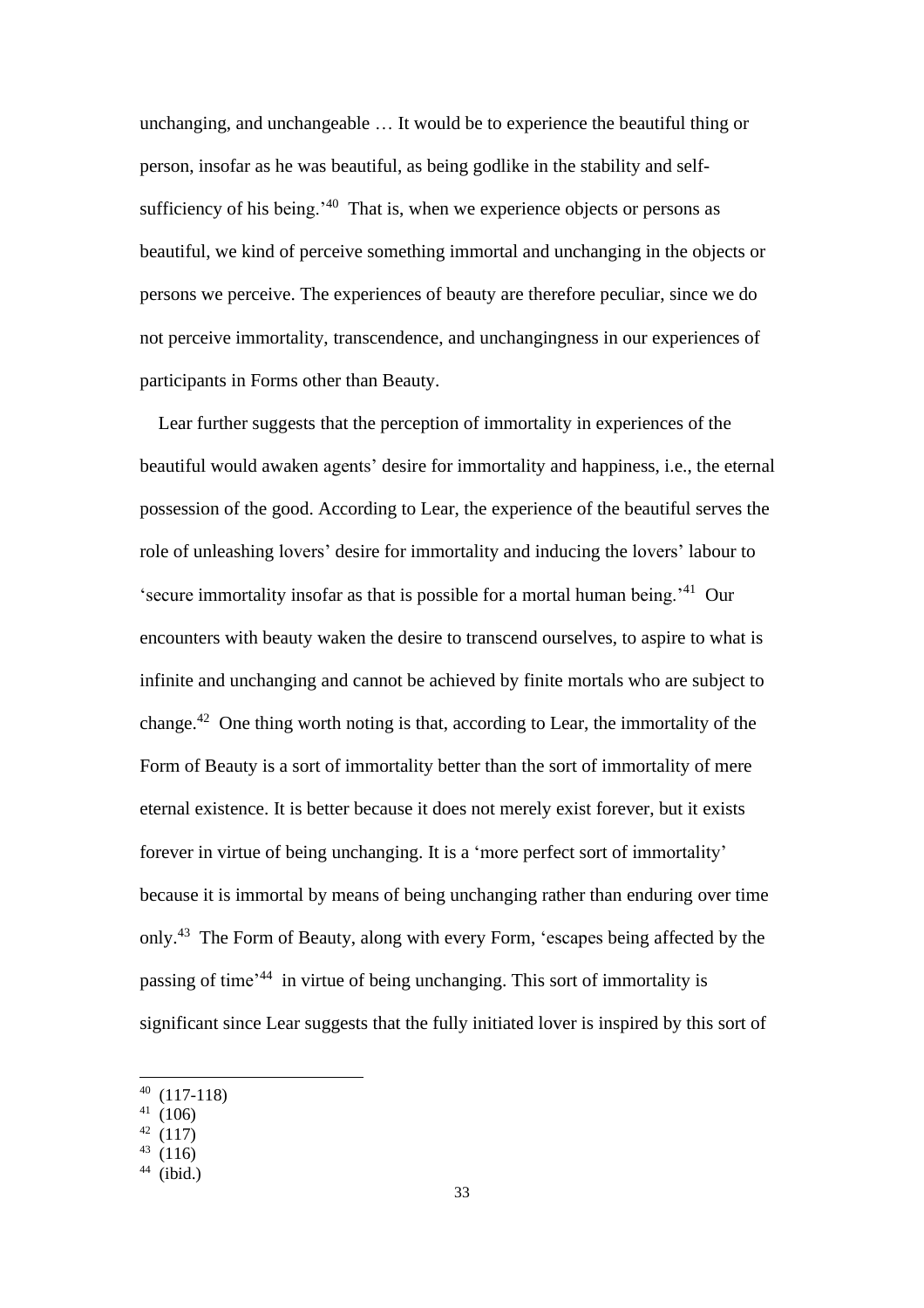immortality, and therefore develops a more unchanging character after seeing the Form of Beauty. I will return to explain this suggestion shortly.

 In summary, according to Lear, although all the Forms share the characteristics of immortality and unchangingness, only the participants in the Form of Beauty manifest these characteristics to a certain extent in our experiences of them. Their manifestations of immortality and unchangingness cause the agents to desire immortality and give birth in beauty, namely conducting various creative activities characteristic of *eros*, e.g., reproducing children, producing poems, and establishing laws, in order to secure immortality.<sup>45</sup>

 As for achieving immortality, Lear suggests that memory plays a part in the case of the non-fully initiated lovers' becoming immortal. Lear points out that different types of lover take different things to be central to their happiness: 'Those who think sheer physical existence is good create human children; those who think honor is good perform actions worthy of memory; those who think political power is good write constitutions that will influence the city after their death.'<sup>46</sup> According to Lear, the honour lover and the philosophical lover become immortal because they are remembered for their created works and speeches. $47$  This is the second link between beauty and immortality, since beauty has this trait: being noticed and remembered. The beauty of the creator's creation confers the creator with immortality via causing the creator to be noticed and remembered by others. For instance, Homer is remembered as a good poet on account of the beauty of the *Iliad*, and thus achieves a quasi-immortal possession of the good on account of the beauty of his creation. As for

<sup>45</sup> (106)

<sup>46</sup> (108-111)

<sup>&</sup>lt;sup>47</sup> A philosophical lover is not necessarily a fully initiated lover. A fully initiated lover seems to be the one who completes the ascent to the Form of Beauty, according to Diotima.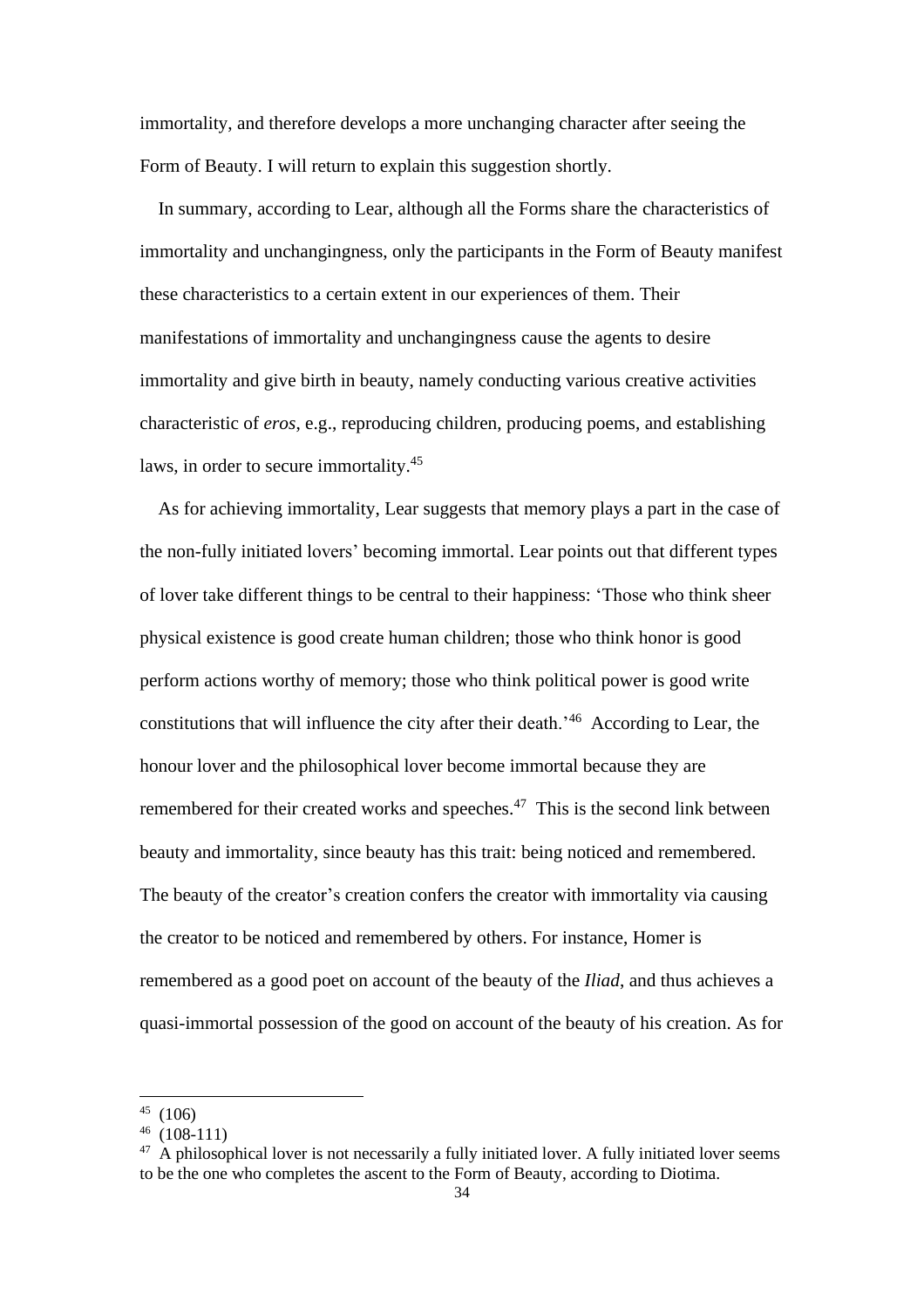the philosophical lover, Lear thinks what is preserved is not honour but knowledge, because the philosophical lover does 'not equate being honoured with being happy.' Knowledge is a higher good than honour which can be preserved by memory for the philosophical lover. Lear draws upon a passage (208A) where Diotima claims that 'the everyday experience of thinking "the same thought" from one day to the next is in fact a matter of creating a new memory to replace one that passed away by being forgotten.' Lear takes this as indicating that remembering today what I knew yesterday is the way to preserve my knowledge. And if my knowledge is preserved through being remembered by others in the future after I die, I achieve a mortal version of immortality. She writes that 'my own processing of remembering today what I understood yesterday counts as a case of achieving mortal immortality' and suggests that this processing of remembering can apply to other people. That is, when other people remember my own thought, my thought transcends my finite ability to think it. My thought is preserved in others' memories even after my death. Therefore, I achieve a type of mortal immortality. This is why philosophical lovers make their speeches beautiful, not for the sake of being noticed, but for their speeches to be more intelligible and persuasive so as to be remembered.<sup>48</sup> Lear draws upon the passage (210C) where it is said that the philosophical lover 'speaks in order to teach the beautiful boy who has captured his attention' in support for her suggestion that the philosophical lover would preserve his thought in others' memories by delivering intelligible and persuasive speeches which are easily remembered. Briefly, Lear's suggestion about how the honour lover and the philosophical lover become immortal indicates that the beauty of their offspring confers immortality on the producers on account of beauty's feature of being easily noticed and remembered. In both cases,

 $48(110)$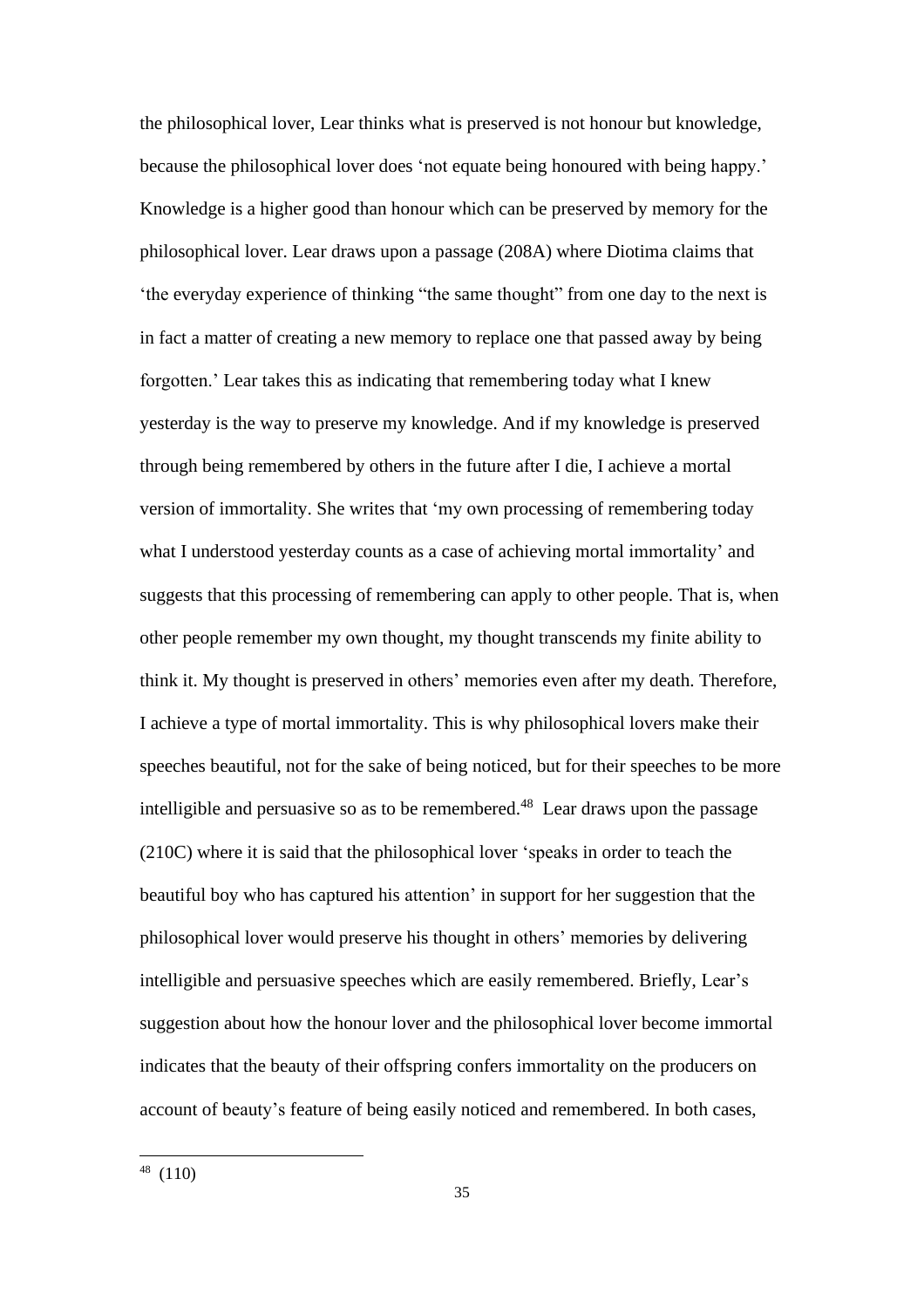'the beauty of the lover's offspring might help them outlive their author and so achieve for him a sort of immortality.'<sup>49</sup>

 Lear's suggestion about how the fully initiated lover becomes immortal seems promising. Lear speculates that the fact that Socrates does not explain how the lover of higher mysteries approximates immortality with his speeches makes one 'wonder whether his quasi-immortality is not something altogether different from enduring for a very long time in the minds of others.'<sup>50</sup> Lear seems to embrace this possibility and suggests that the fully initiated lover achieves a sort of immortality different from that of preserving the good things through memory. A fully initiated lover is one who has attained the highest mysteries of love, experienced all sorts of beauty, and has finally seen the Form of Beauty. Lear speculatively suggests that the fully initiated lover achieves immortality in the sense of having acquired a more self-sufficient and stable character. He becomes less concerned about his self-extension in time achieved in reproducing children and winning fame but 'more interested in being stable and unchangingly what he is.<sup>51</sup> Lear seems to suggest this is because he has seen the Form of Beauty, namely having learnt the unchangingness of the Form of Beauty. That is, the fully initiated lover is inspired by the unchangingness of the Form of Beauty, and thus develops a more stable and unchanging character. Lear thinks that Socrates in Alcibiades' speech is a fully initiated lover who has achieved this sort of immortality, because he has developed a stable character which remains unaffected by external temptation and hardship as much as possible for mortals.<sup>52</sup> That is, he has attained self-control as best as humans could do. This can be seen from Socrates'

<sup>49</sup> (111)

 $50(111)$ 

 $51(119-120)$ 

 $52$  (ibid.)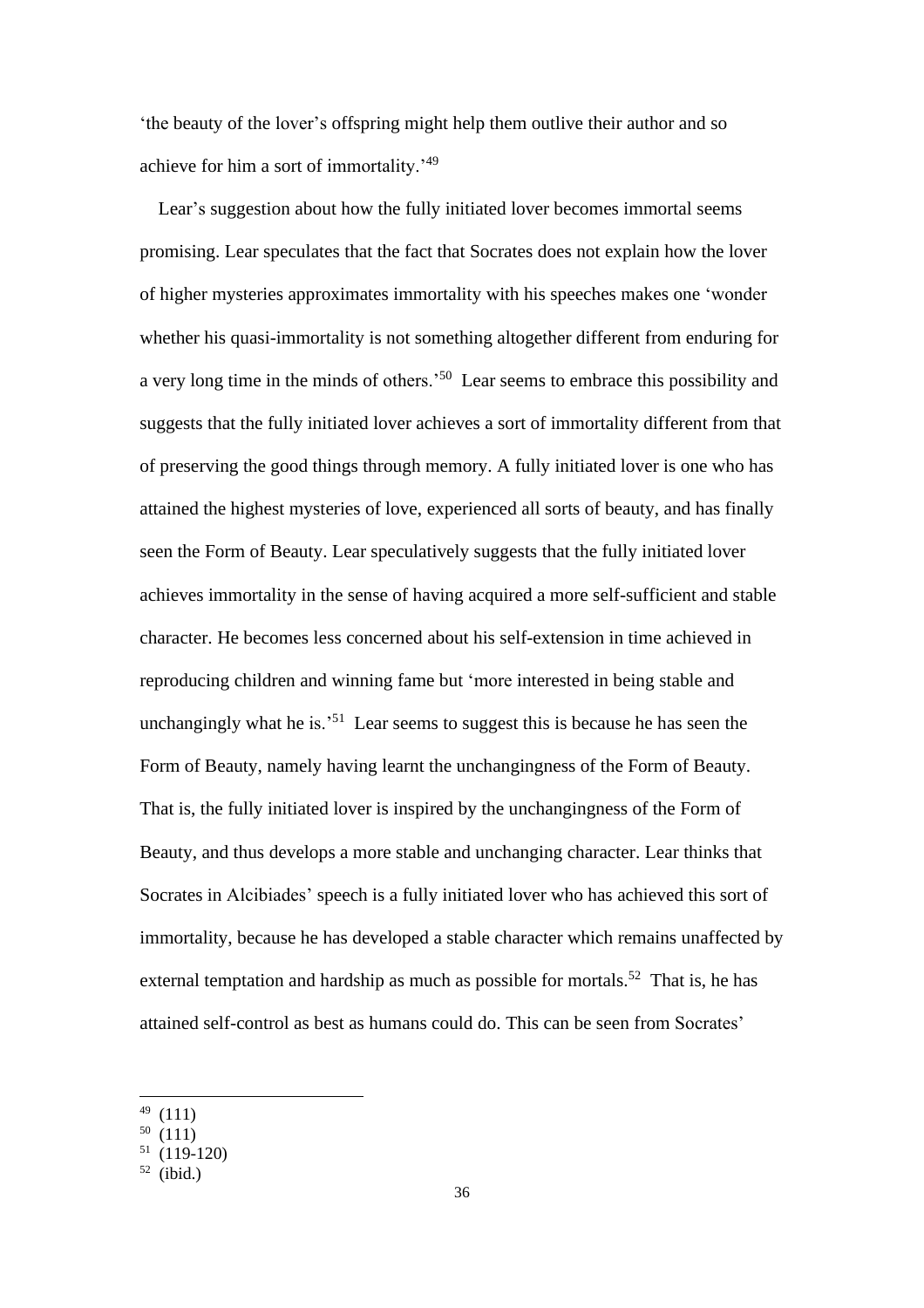remaining unaffected by hunger, coldness, and Alcibiades' seduction in Alcibiades' speech (220A-B, 218D-19C). Lear notes that the point of Alcibiades' story of Socrates is to 'show that Socrates is surpassingly temperate (216d7).<sup>53</sup>

As I see it, Lear's suggestion is that the fully initiated lover becomes immortal in the sense of having acquired true virtue, because she emphasises that the fully initiated lover develops a 'stable and self-sufficient' character. But she does not elaborate on what virtue the fully initiated lover has acquired. The only virtue she explicitly ascribes to the fully initiated lover is the virtue of temperance. Nonetheless, on my understanding, Lear is likely to agree that the fully initiated lover has acquired all moral virtues. This is because Alcibiades ascribes the virtue of courage to Socrates several times (219D, 220D, 221B). In addition, it is reasonable to suppose that Socrates has acquired the virtue of courage in Alcibiades' speech, because an unchanging character seems to require possessing courage too. If he lacks courage, the fully initiated lover might not be able to remain unchanging on his stance in the face of fear. As I understand her, Lear's 'unchanging character' is a character which will always insist on doing the right thing without being affected by external conditions. If this is correct, then a stable and unchanging character requires the acquisition of all the true moral virtues.

 In summary, according to Lear, there are several links between beauty and immortality. The first link is that the participants in the Form of Beauty manifest immortality and unchangingness in agents' experiences of them. These manifestations of immortality and unchangingness awaken agents' desire for immortality. The second link is that the beauty of the non-fully initiated lovers' creation would bring about immortality to them by causing others to remember them. The third link

 $53$  (119, fn. 30)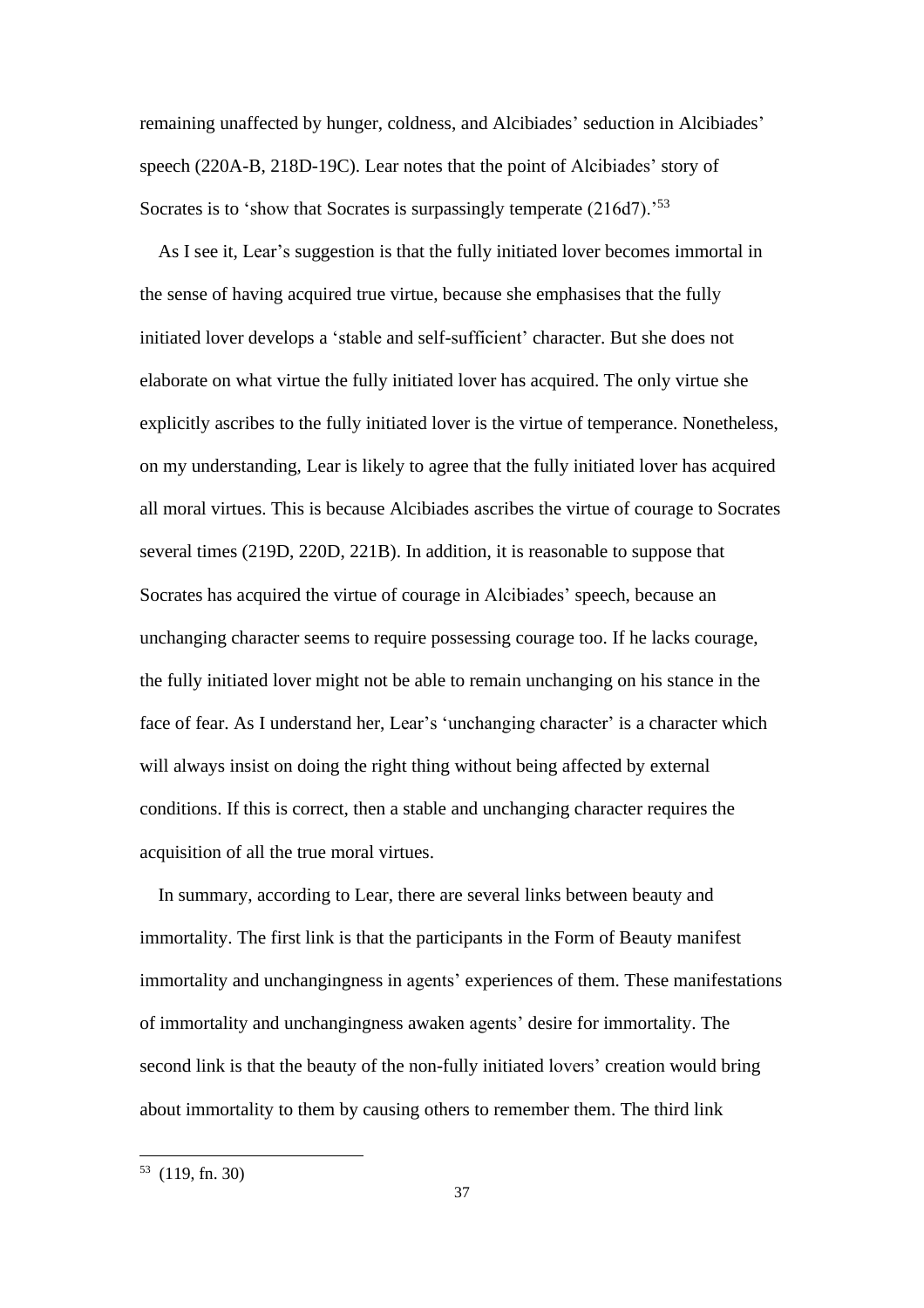between beauty and immortality is that the immortality the fully initiated lover achieves (which is different from the immortality achieved by the non-fully initiated lovers) is inspired by the immortality of the Form of Beauty. The fully initiated lover learns about the unchangingness of the Form of Beauty, and thus becomes interested in developing a stable and unchanging character. That is, he becomes immortal in the sense of acquiring an unchanging character, namely a morally virtuous character.

 I do not agree with Lear on the suggestion that the philosophical lover achieves immortality via preserving knowledge or thoughts in others' memories. My view is that the kind of immortality based on memory is less likely to be valued by the philosophical lover, because this sort of immortality is flimsy and unstable, since it would easily collapse once people lose their memories. However, the philosophical lover tends to value what is stable and unchanging, as Diotima says in the passage (210E-211B) about the initiate's ascent. Whether one's knowledge or thoughts would be remembered by others is a contingent event. It depends on many factors external to oneself, e.g., resources to make one's thoughts known to the public and how good peoples' memories are. The nature of depending on these external factors makes this sort of immortality flimsy and unstable. The philosophical lover is the lover of wisdom, and thus he tends to love and value the more stable and unchanging over the unstable and the flimsy. In the passage (210B-211A) about the ascent, the initiate comes to appreciate the more stable and unchanging sort of beauty over the changing sort, since at the end of the ascent is the knowledge of the Form of Beauty, which is most stable and unchanging. Thus, it seems reasonable to suppose that the philosophical lover's *eros* would not lead him to achieve an unstable kind of immortality because he is inclined to value what is stable. Furthermore, although Diotima says that the philosophical lover would speak to teach the beautiful boy

38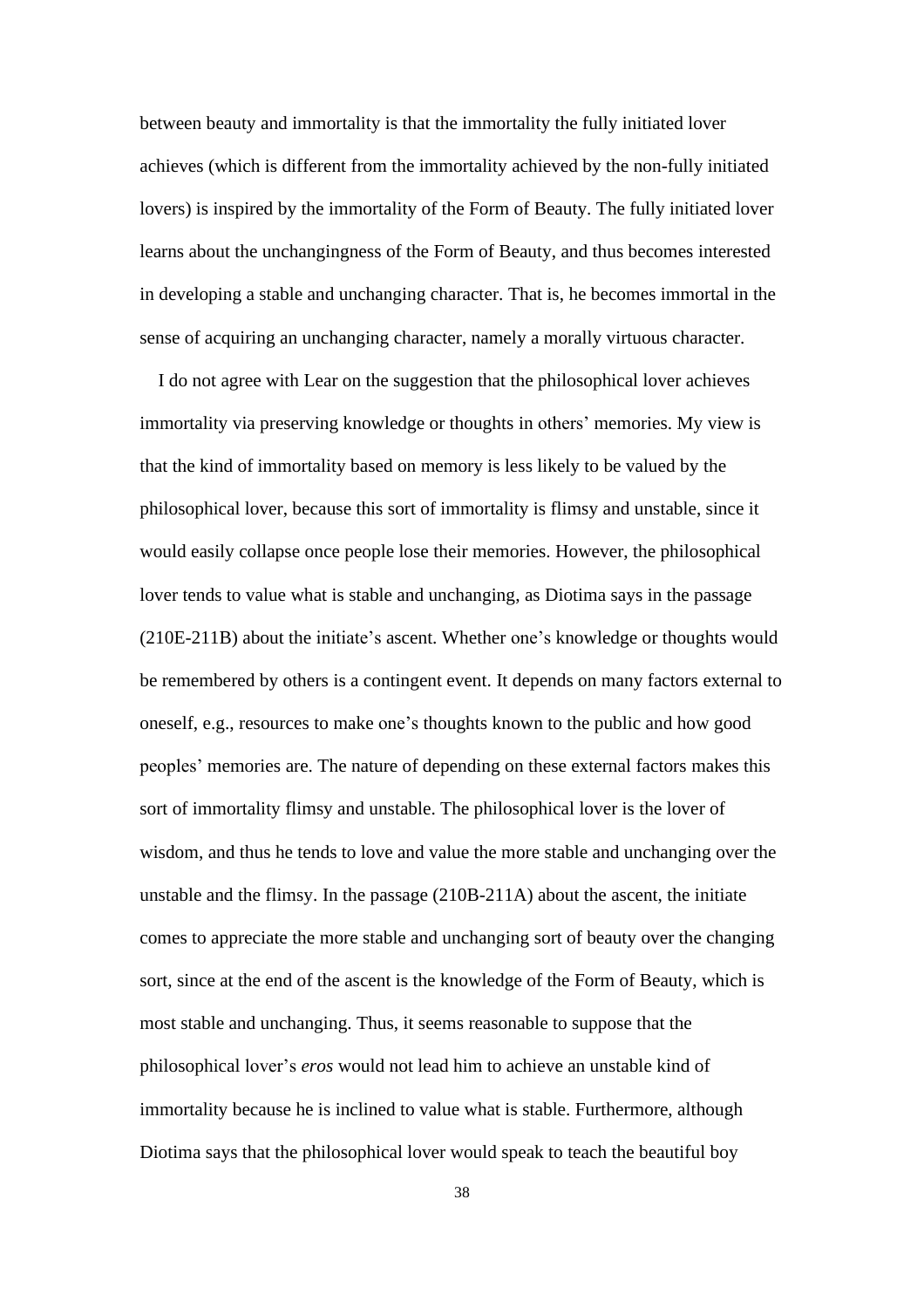(210C), there is no mention of immortality in that passage. Thus, it does not seem to be the case that the immortality the philosophical lover achieves has to do with passing down his thought to others.

 On the other hand, Lear's suggestion about how the fully initiated lover achieves immortality seems plausible. However, I think for Plato, the immortality achieved by the philosophical lover and the immortality achieved by the fully initiated lover is identical. Firstly, the initiate is claimed to love wisdom (210D), and it seems that the 'philosophical lover' is just the lover of wisdom. This means that the initiate is just the philosophical lover in Diotima's account. Secondly, as mentioned earlier, there is no separate account of how the philosophical lover becomes immortal. The only mentioned immortality which can be reasonably ascribed to the philosophical lover appears at the end of the passage about the initiate's ascent, which is the immortality achieved by the fully initiated lover (212B). As I see it, these suggest that the immortality achieved by the philosophical lover is identical with the immortality achieved by the fully initiated lover. It also follows from this that the philosophical lover would not achieve immortality before seeing the Form of Beauty (having acquired the knowledge of Beauty), namely having become the fully initiated lover.

Lear must be aware that the philosophical lover is just the initiate, since the passage (210C) she cites to support her suggestion about how the philosophical lover becomes immortal is within Diotima's account of the initiate. So it seems Lear suggests that the philosophical lover would achieve a sort of immortality (the sort consisting in preserving knowledge in others' memories) at some point on his ascent and would achieve another sort of immortality after becoming a fully initiated lover. However, I do not think this is the case in Diotima's account; in my view, the philosophical lover does not achieve a sort of immortality at one point and another sort of immortality at a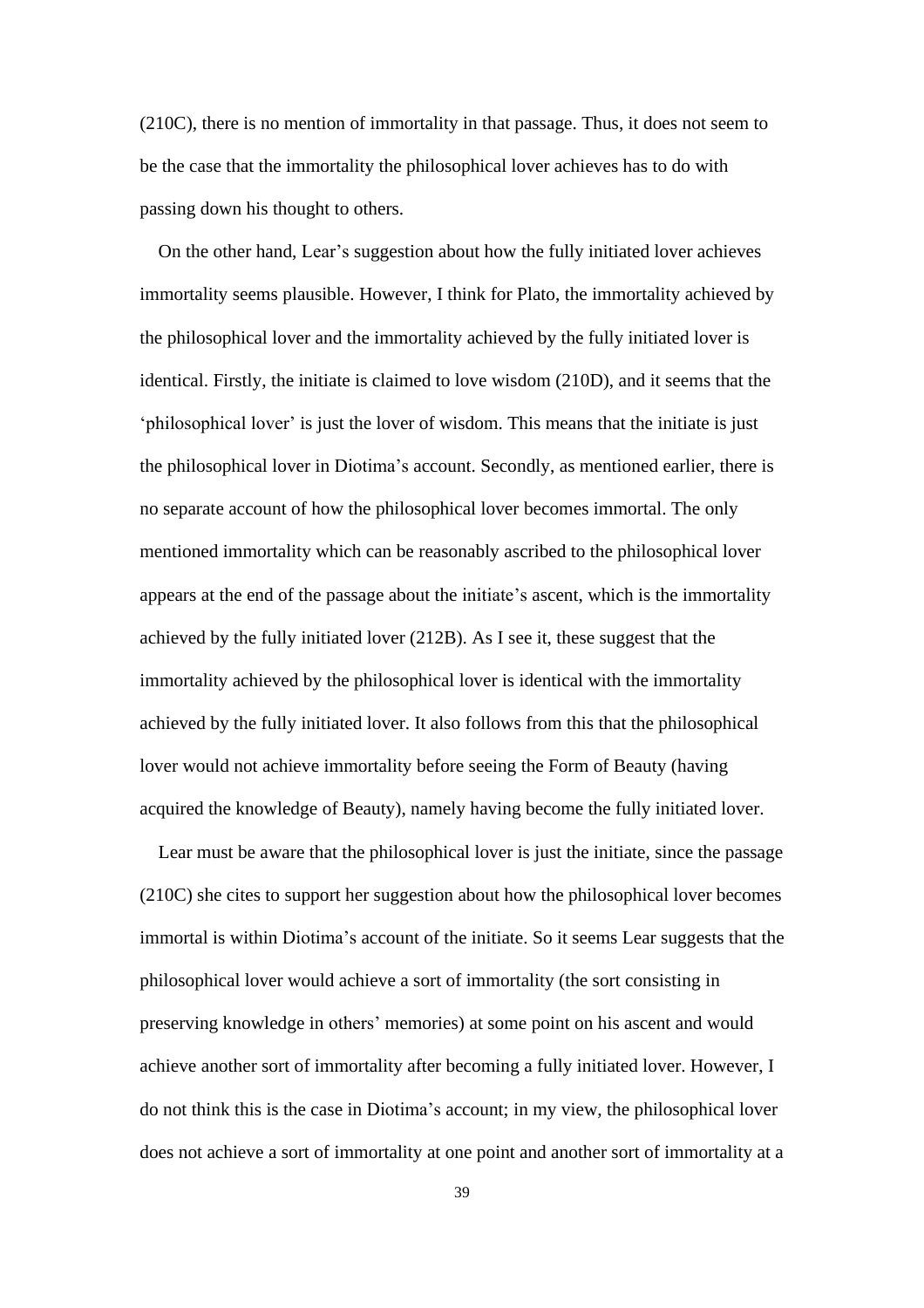later point. If he has already achieved a sort of immortality before seeing the Form of Beauty, why does he continue his journey to achieve another sort of immortality?<sup>54</sup> The fact that he continues his ascent and achieves another sort of immortality implies that his desire for immortality is not satisfied at the stage of passing down his thought to others, which happens before he sees the Form of Beauty. In other words, he has not yet achieved the sort of immortality that would satisfy his desire for immortality, and this is the reason why his *eros* keeps prompting him to climb higher on the ascent. As I see it, if the desire for immortality has not yet been satisfied, it cannot be claimed that immortality has been achieved or that the most desired immortality has been achieved, whether or not the philosophical lover is aware of this. To conclude, the philosophical lover does not achieve the desired immortality before seeing the Form of Beauty. In addition, the immortality the philosophical lover would achieve is identical to the immortality achieved by the fully initiated lover.

In this chapter I have reviewed the accounts of immortality in the *Symposium* of several scholars (Kraut, Hooper, Obdrzalek, and Lear). Some suggest that immortality is achieved by the agent in the sense that virtue is created in others who survive the agent, or in the sense that the agent's virtue is preserved via being reproduced by people who are inspired by the agent's creations which are expressions of the agent's virtue. Some suggests that immortality is unachievable but the desire for immortality can be dissolved in the contemplation of the Form. Lear suggests that the philosophical lover achieves immortality via passing down his thoughts to others. I do not think these interpretations are persuasive for the reasons I have presented. In the

 $54$  This point has been mentioned in my objection to Kraut's suggestion that creating virtue in others can satisfy one's desire for being virtuous forever.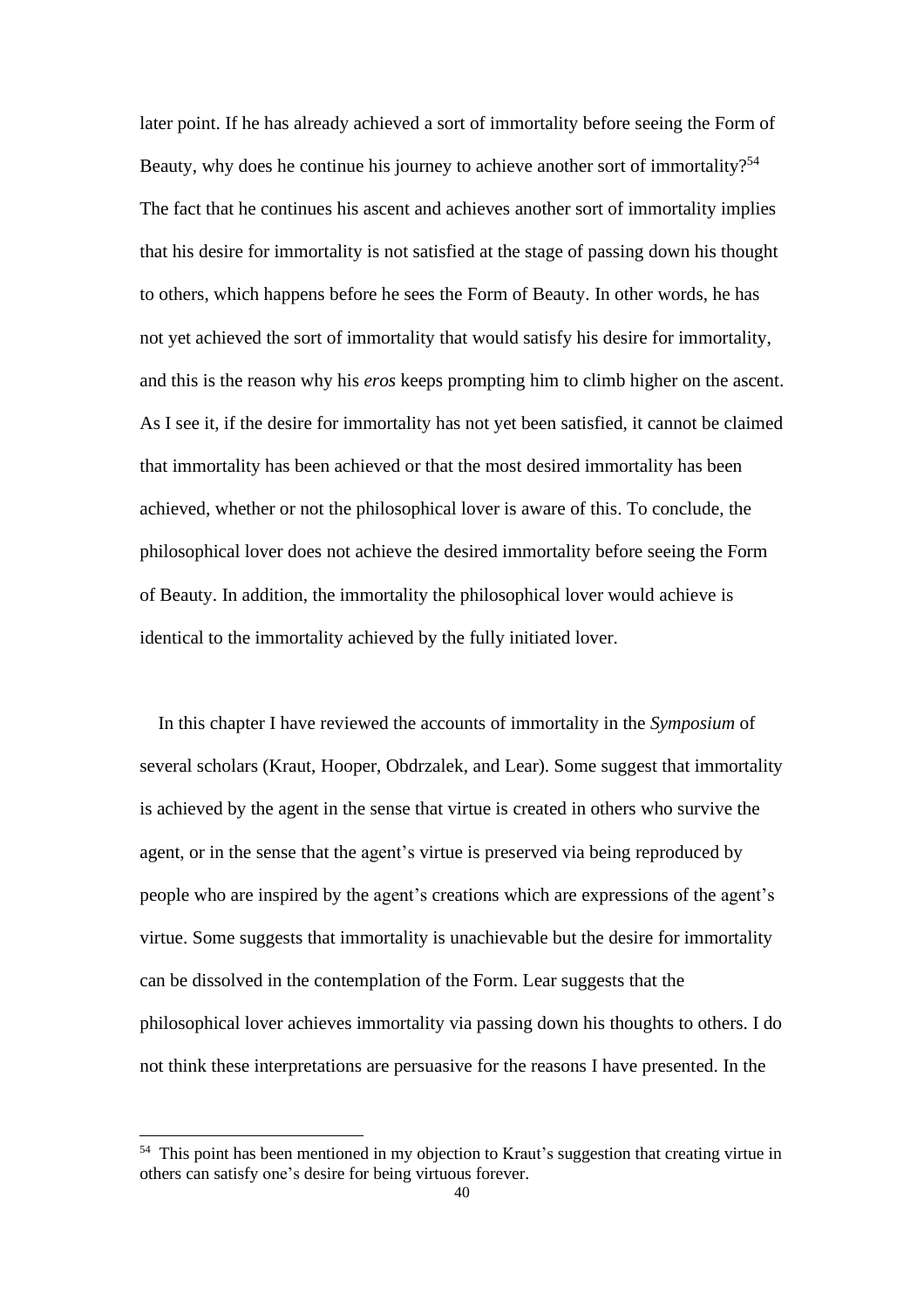next chapter, I will present Sheffield's interpretation of Diotima's claims concerning immortality in the *Symposium* and what kind of immortality is achieved in the *Symposium*. As will become clear, I find her interpretation, that the philosophical lover achieves immortality in the sense of perfecting the soul, to be persuasive.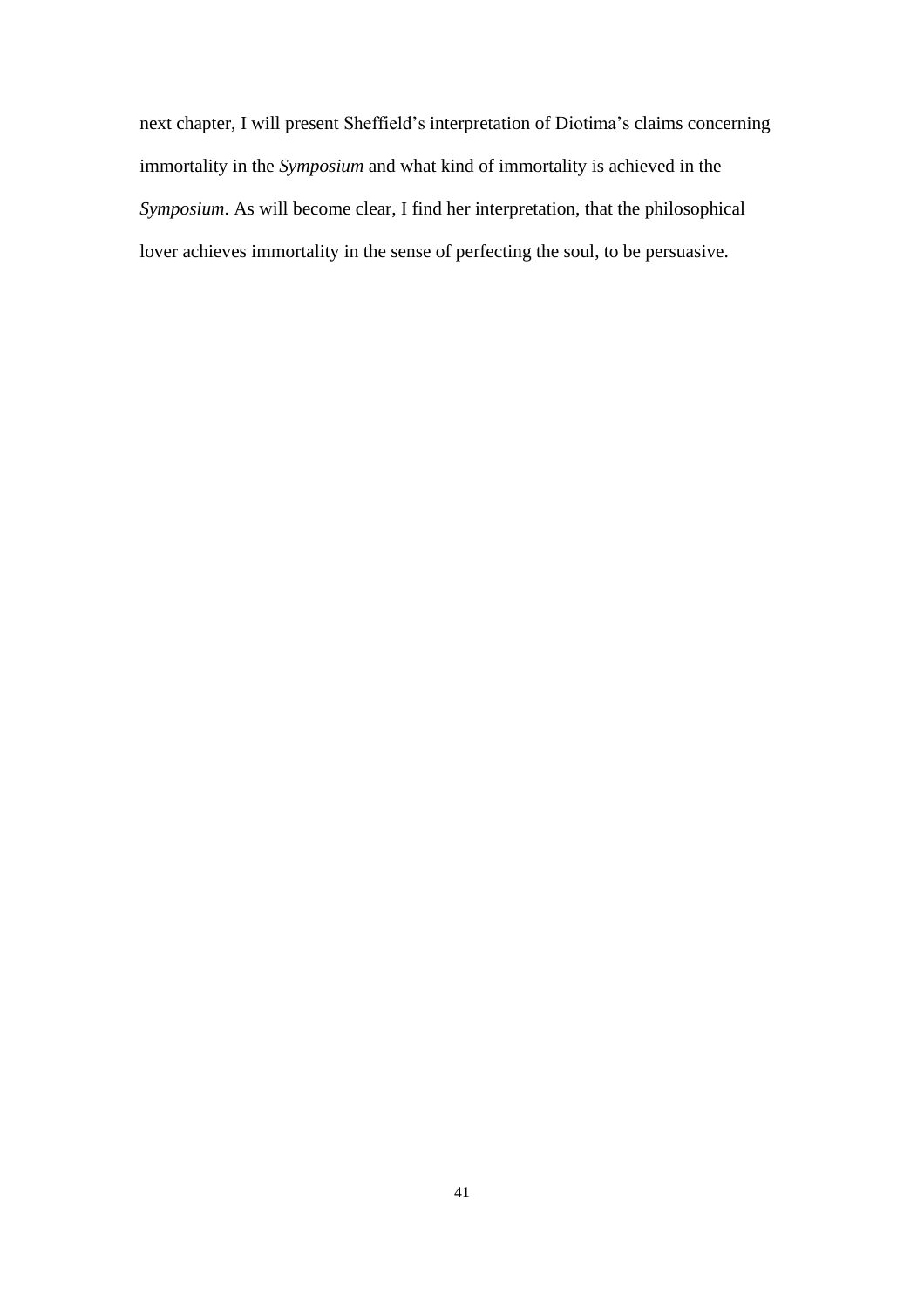# **Chapter 2**

In this chapter, I will explain Sheffield's interpretations of Diotima's claims concerning immortality in the *Symposium* and her interpretation of how the philosophical lover becomes immortal, after which I will argue that, in addition to producing the virtue of *nous* as Sheffield claims, the fully initiated lover would produce true moral virtue after seeing the Form of Beauty.<sup>55</sup> Sheffield interprets the immortality achieved by the philosophical lover as a perfect state of the soul, a state in which the philosophical lover has fully realised the rational potentiality for knowledge of the Form of Beauty, namely achieving the virtue of *nous* in the activity of contemplating the Form of Beauty.<sup>56</sup> Sheffield's interpretation of how the philosophical lover becomes immortal is largely based on her reading of the reproduction passage (*Sym*. 206B-208C) and her suggestion of the notion of psychic pregnancy. I will focus on her interpretations of these two parts of the text before presenting her interpretation of how the philosophical lover becomes immortal.

## **2.1 Sheffield on the Claims concerning Immortality in the** *Symposium*

 Before explaining Sheffield's interpretations of the reproduction passage and psychic pregnancy in Diotima's speech, I shall present Sheffield's interpretation of how immortality fits in with the discussion of *eros* in the first place, since this is essential to understanding Sheffield's overall interpretation of immortality in the *Symposium*. In the chapter of her 2006 book discussing the aim of *eros* in Socrates' (Diotima's) speech in the *Symposium*, Sheffield points out that Socrates seems to

<sup>55</sup> Unlike Lear, Sheffield (2006) does not ascribe two different kinds of immortality to the philosophical lover and the fully initiated lover respectively.

<sup>56</sup> Sheffield (2006, 151); Bury is a preceding advocate who interprets the immortality achieved by the philosophical lover as the perfection of the soul; Bury (1932, xlv, fn. 2); See fn. 53 in ch. 5 of Sheffield (2006).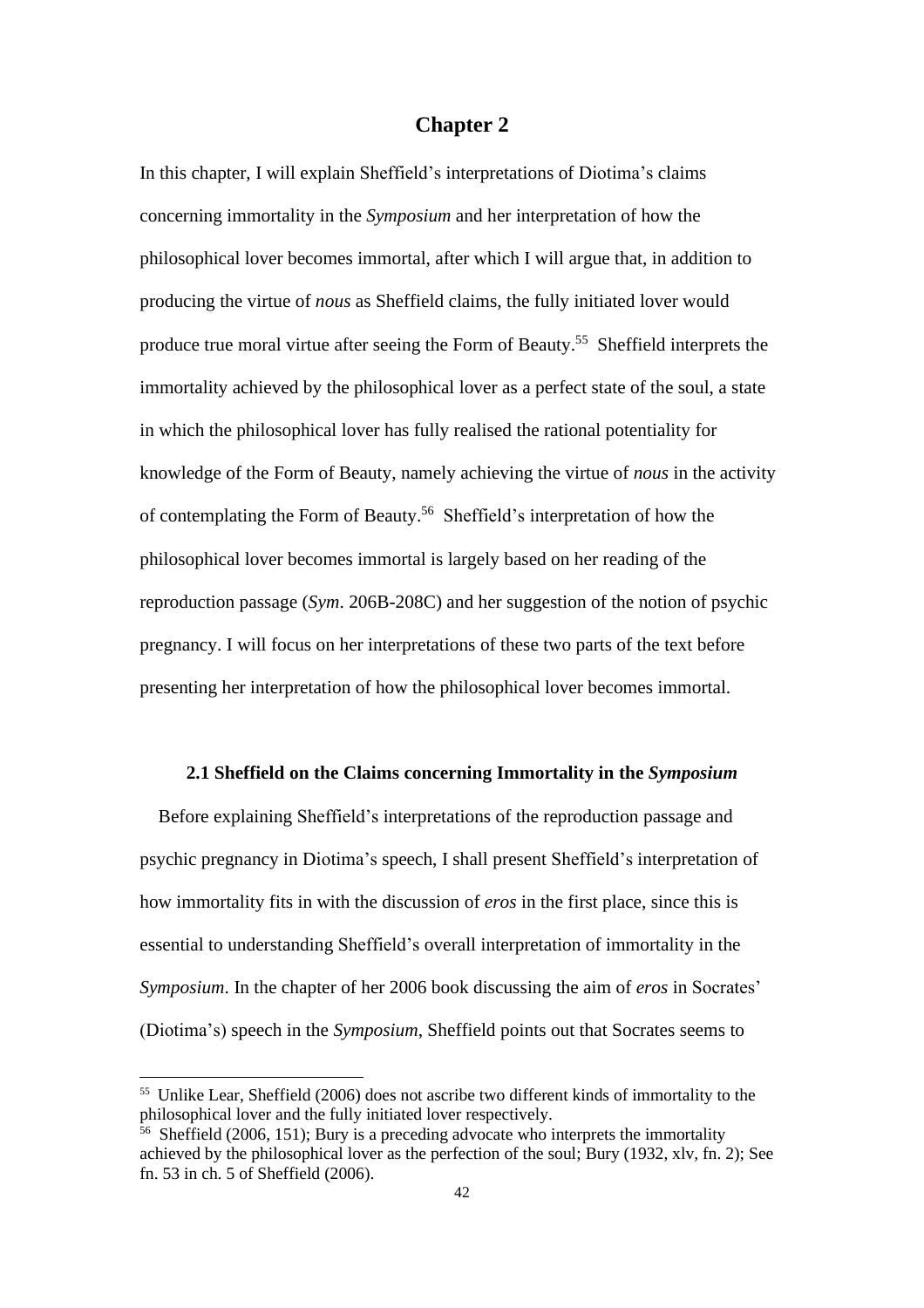specify 'three aims of *eros*: the good, reproduction in beauty, and immortality.' However, Sheffield argues that these 'three aims are, in fact, related under the more general desire for *eudaimonia*, the everlasting happiness characteristic of the divine.'<sup>57</sup> On Sheffield's understanding, immortality is not a separate goal of *eros*. It is a goal within the larger goal of *eros*, which is *eudaimonia*. Sheffield examines closely Socrates' claims that 'we desire to possess the good always' (206A) and 'we desire immortality with the good' (207A), since a proper understanding of these claims would help us better understand the role of immortality in Socrates' speech. First and foremost, the 'good' in the claims is clearly equivalent to or constitutes *eudaimonia*, since *eros* is aimed at *eudaimonia* (205D). Rather than any kind of good, it is the kind of good which constitutes the state of *eudaimonia* that is the object of *eros*. Secondly, Sheffield points out that for ancient Greeks, '*Eudaimonia* was not conceived as a state of felicity, or a transitory feeling of pleasure or contentment, but whatever it is that makes one's life a worthwhile and flourishing one.' This means that ancient Greeks would not say a person is *eudaimōn* for a brief time, although we moderns have no difficulty understanding the claim that a person is happy for a brief time. The ancient Greek concept of *eudaimonia* implies that it is a state of one's whole life instead of only a certain period of a lifetime. It would follow from these that the desired good has a specific nature that requires us to desire to possess it at all future times if we ever desire it at all. 'Desiring to possess it at any given moment involves desiring to possess it at all moments.' That is, 'if one desires to be *eudaimōn* at any time, then one desires to be *eudaimōn* at all subsequent times.' This is just 'what it is to desire this particular good. It is the kind of good that must be possessed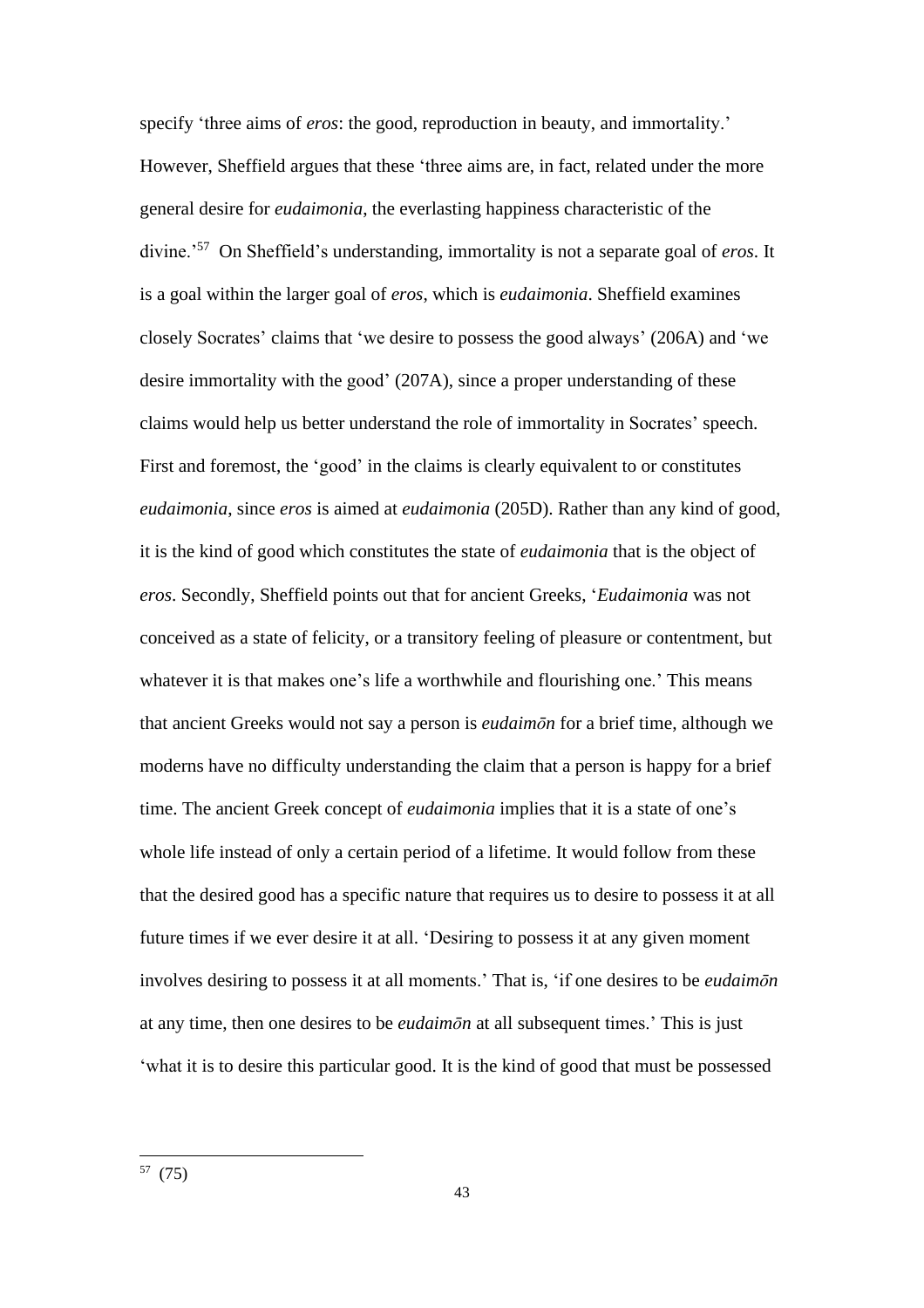at all times if one is to have it at all.'<sup>58</sup> Briefly, the desired good is supposed to constitute the state of *eudaimonia*, which is conceived as a state of one's whole lifetime by ancient Greeks. One has to desire to possess this sort of good at all future times if one desires *eudaimonia* at all. This is how Sheffield understands the claim that 'we desire to possess the good always.'

 As for the claim that 'we desire immortality with the good', Sheffield points out that this claim follows right after the claim that 'we desire to possess the good always.' But how this claim follows after the previous claim is unclear, since if *eudaimonia* only concerns one's lifetime, it does not seem that (literal) immortality is necessary. It is right that one's desire for *eudaimonia* has to be temporally extended throughout one's lifetime, but it does not have to extend to eternity. In her book, Sheffield writes that Socrates must be making the stronger claim that 'the desire for *eudaimonia* is one that extends to all future times (i.e. even those beyond my death), otherwise it would not follow that we desire immortality with the good.'<sup>59</sup> Therefore, Sheffield suggests that the claim that 'we desire immortality with the good' can be expressed as 'we desire to possess the good at all future times.' Sheffield and Howatson discuss the interpretation of this claim. There, it is asked, 'why do we desire immortality with the good?'<sup>60</sup> Even if we recognise that what constitutes *eudaimonia* is not to be had in a moment in time but to be had in an enduring way, why is this desire 'thought by Socrates to extend beyond a lifespan?' Two interpretations of this claim are offered. The first interpretation suggests that agents might think the goods which survive their death still count as their own: 'There might be some goods with which one identifies to such an extent that their survival entails

<sup>58</sup> (80-81)

<sup>59</sup> (81-82)

 $60$  Howatson and Sheffield (2008,  $\bar{x}$  viii)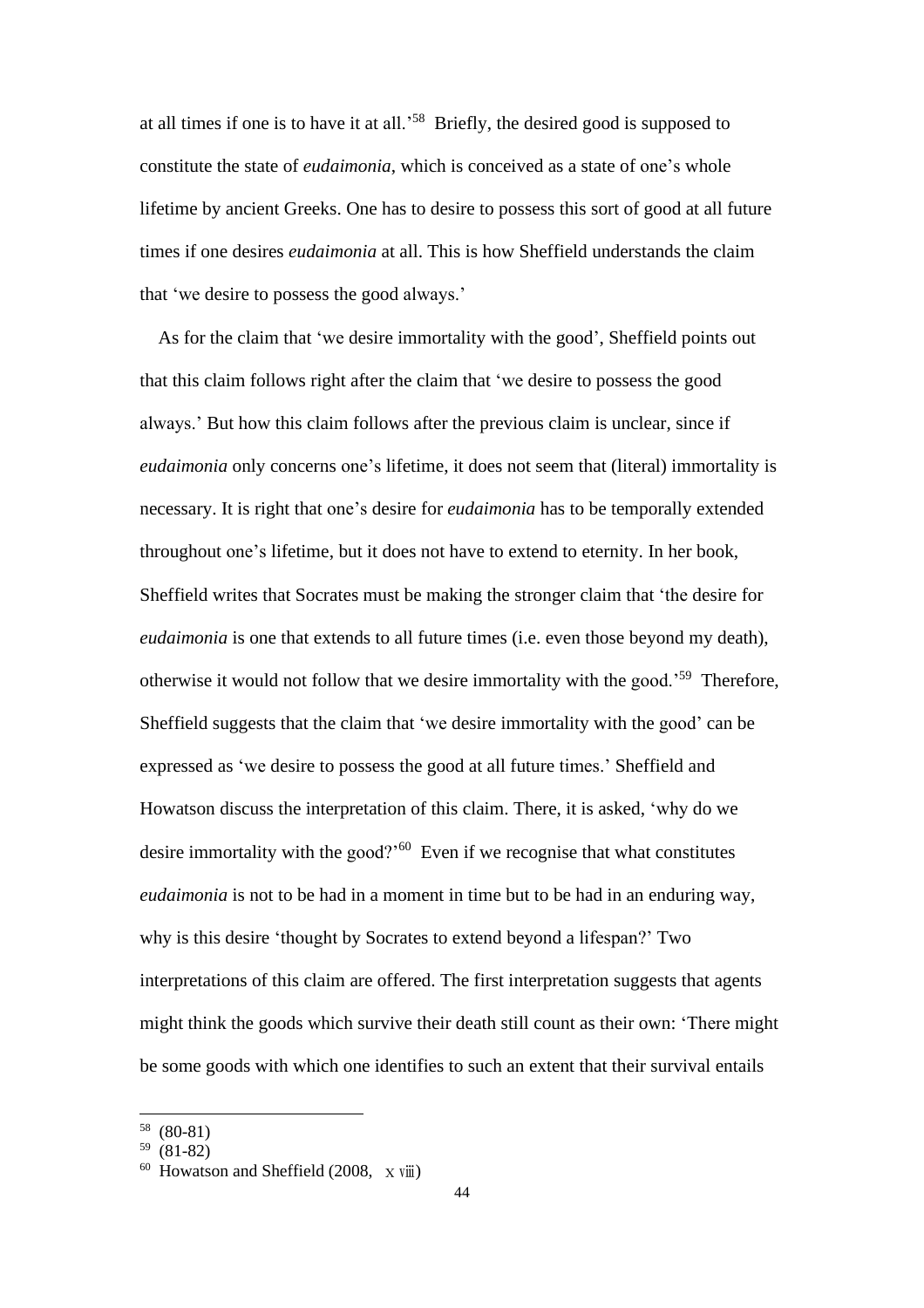one's own, even though one's body has ceased to live.' Two examples of this kind of good are given: 'The flourishing of one's children' and 'the realisation of treasured projects one knows will unfold only after one's death.' People engage in projects that they know will come to fruition only after their death. It is conceivable that sometimes these people identify themselves with something good which will endure beyond their lifespan. The second interpretation is to understand 'the desire for immortality with the good' as 'the desire for a certain quality of existence which typically (for a Greek) characterised the divine.' And 'different desiring agents have different notions of how to achieve their share of the divine.' This approach does not require that the desire in the claim extend beyond one's lifetime, since what is emphasised as desirable is the *quality* of existence characterised by the divine.

 Returning to her 2006 book, Sheffield's purpose of examining and explaining Socrates' two claims concerning immortality is to argue that immortality is not posited as a separate goal of *eros* in Socrates' speech. On her reading, these two claims, although introducing immortality as an object of *eros*, are still illustrating *eros* for the ultimate goal, *eudaimonia*. Sheffield also notes that there is no separate argument for the claim that *eros* is after immortality as such, which indicates that immortality is not a separate goal of *eros*. <sup>61</sup> But underlying these two claims is an assumption that 'we desire to possess the good at all future times.' Thus, Sheffield writes that 'our desire for whatever good we take to be central to *eudaimonia* is one that involves the desire for that good to be had in an enduring way—for all future times. The paradigm of a happy life is the life of the gods and that life is clearly one where good and beautiful things are possessed in a stable and secure manner.' It is the

 $61$  Sheffield (2006, 82)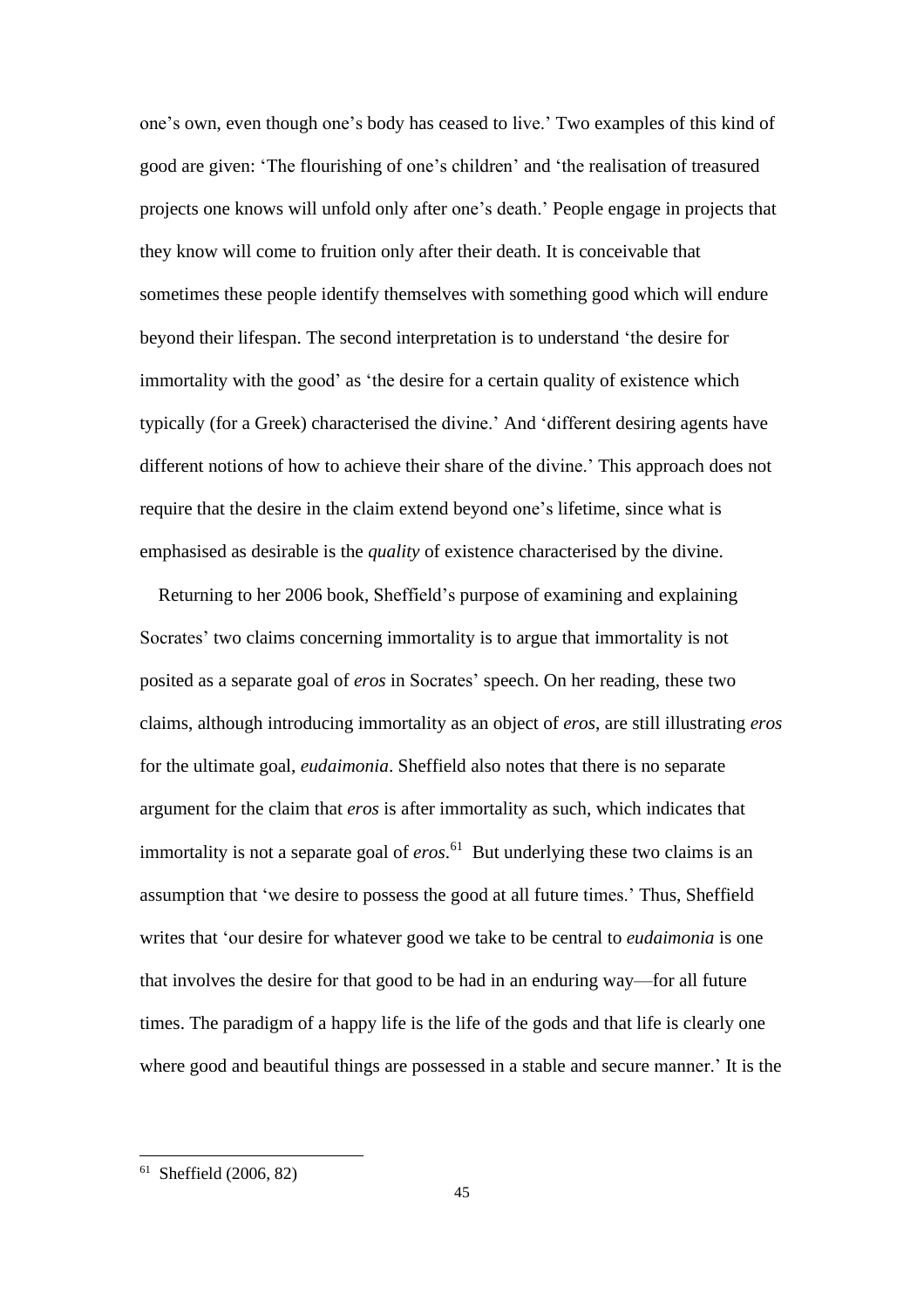everlasting happiness of the divine that we are aspiring to.<sup>62</sup> On Sheffield's view, the salient point of these two claims is that we desire the kind of good that can be possessed in a *stable and secure* manner because we desire the happy life characteristic of the divine, which would be achieved by the *secure* and *stable* possession of the good that constitutes *eudaimonia.*

### **2.2 Sheffield on the Reproduction Passage**

 Sheffield's claim that immortality is not a separate goal of *eros* is related to her reading of the reproduction passage (206B-208C) as well. Her reading of this passage also partly indicates how she understands the kind of immortality achieved by the philosophical lover. It is, therefore, essential to present her reading here. Sheffield notes that there are at least two readings of the reproduction passage: the strong reading and the weak reading.<sup>63</sup> I shall give a few quotes from the passage before presenting these two readings. In that passage, Diotima claims that 'all of us are pregnant both in body and in soul, and, as soon as we come to a certain age, we naturally desire to give birth. Now no one can possibly give birth in anything ugly; only in something beautiful' (206C). Diotima claims that reproduction is an immortal thing for a mortal animal to do. It is also in this passage that Diotima explicitly claims that Love wants 'Reproduction and birth in beauty.' Beauty releases what the agents or animals have been carrying inside them, namely their pregnancy in body and soul. In a few words, individuals are pregnant in body and soul; upon a certain age, they naturally give birth in the presence of beauty. Diotima also notes that 'reproduction goes on forever; it is what mortals have in place of immortality.' This is because

 $62 (82-83)$ 

 $^{63}$  (103-108)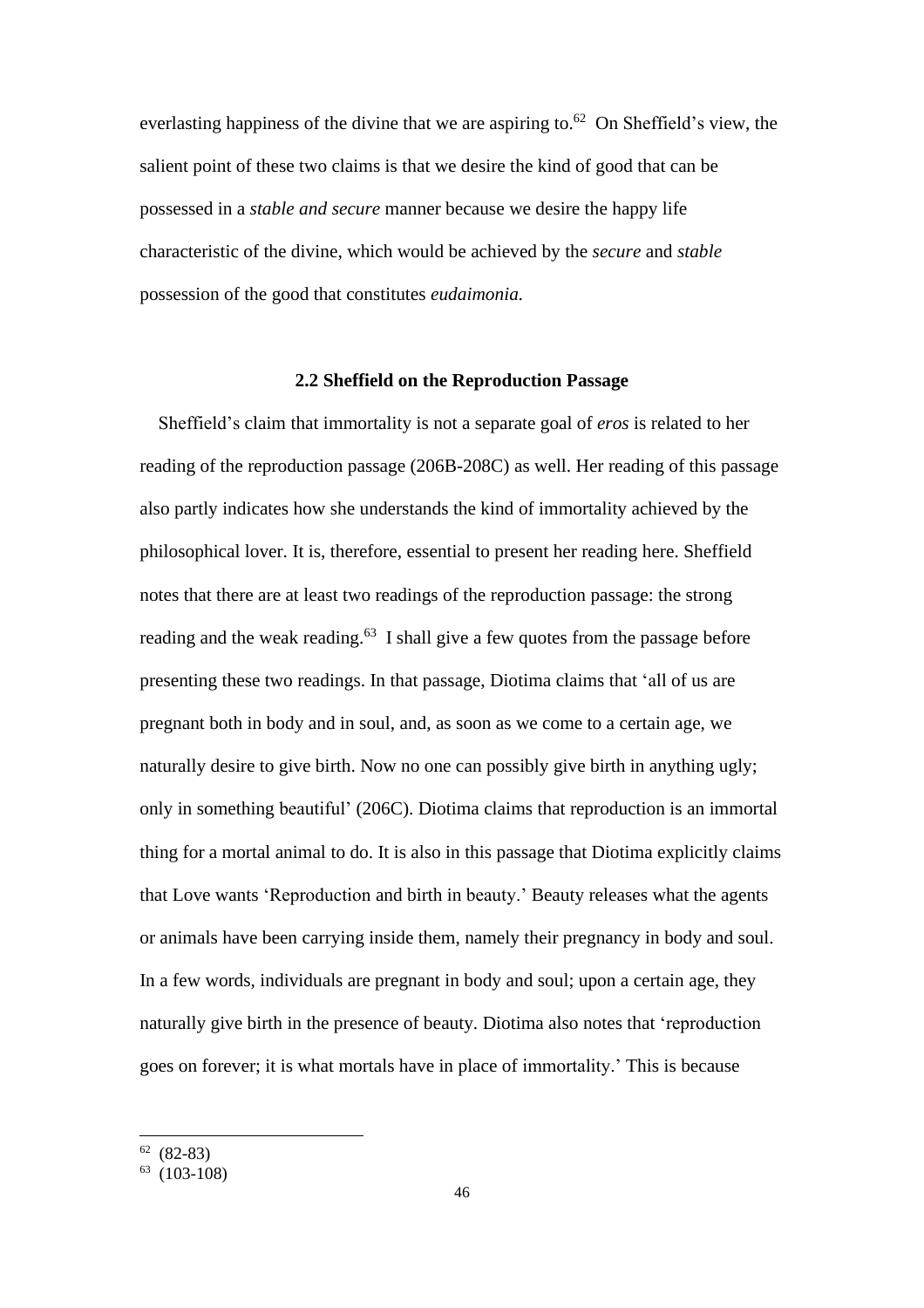'mortal nature seeks so far as possible to live forever and be immortal. And this is possible in one way only: by reproduction, because it always leaves behind a new young one in place of the old' (207D). Diotima points out that a person does not remain exactly the same from childhood to old age. That is, a person never consists of the exact same physical and psychological features. A person's hair and flesh are constantly being renewed, and the beliefs and desires of a person do not remain the same for all time. 'Some are coming to be in him while others are passing away' (207D-208A). Knowledge, too, leaves us when we forget. Thus, we need to put back a fresh memory in place of what went away in order to preserve knowledge. After presenting these examples of how reproduction works, Diotima says that:

> And in that way everything mortal is preserved, not, like the divine, by always being the same in every way, but because what is departing and aging leaves behind something new, something such as it had been. By this device, Socrates, what is mortal shares in immortality (208A-B).

It is also noted that this is why 'everything naturally values its own offspring, because it is for the sake of immortality that everything shows this zeal, which is Love' (208B).

 Now, according to Sheffield, on the strong reading, this passage is taken as suggesting a new theory of survival, which conveys the thought that we can survive our death by proxy. We live on after death in our offspring or products, and reproduction is the way to attain this goal. This would explain 'how we can possess the good "always" by reproduction: this mechanism functions by creating (physical or psychic) offspring (which somehow embodies our desired good), and which will go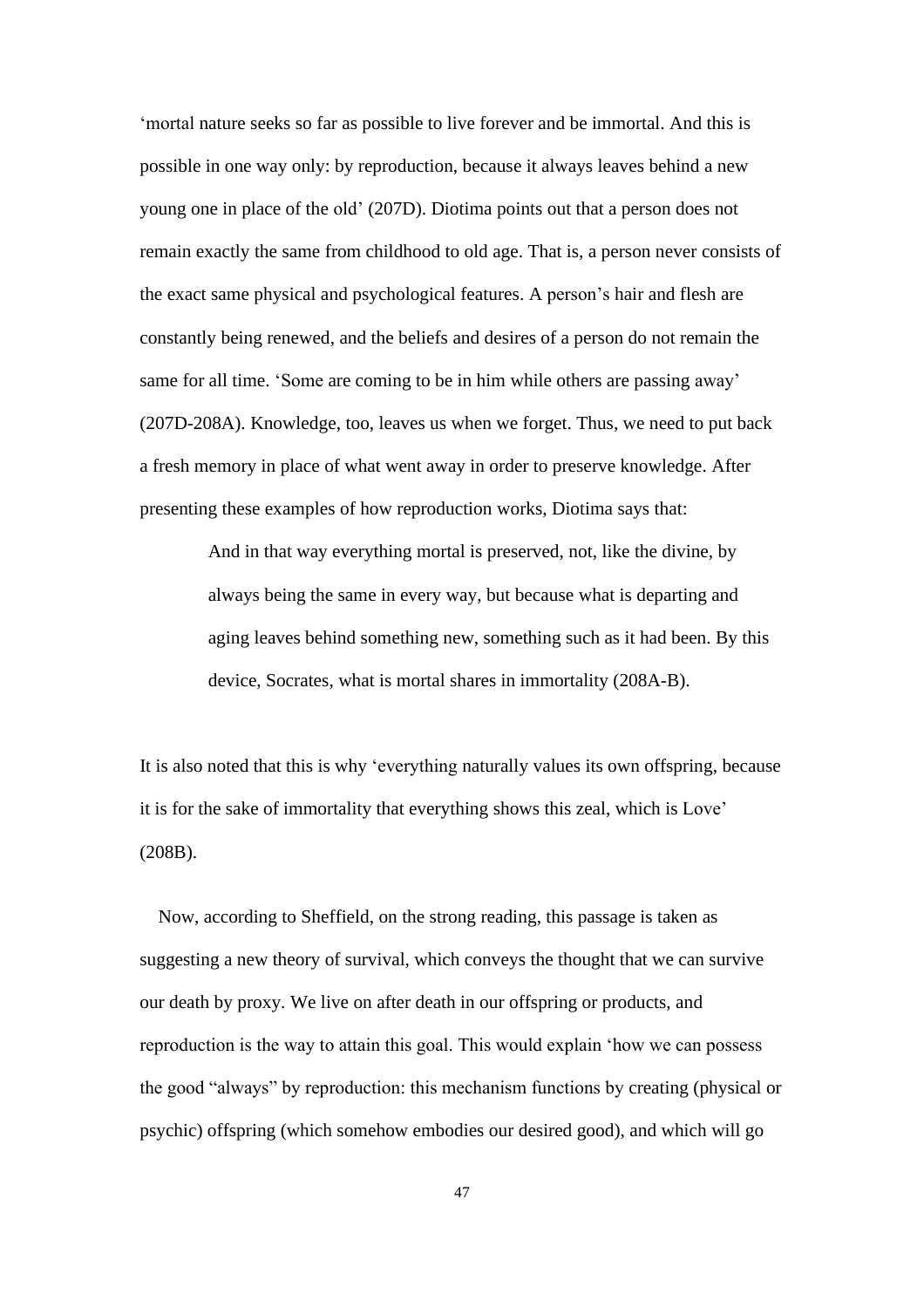on and on and so allow us to survive (as possessors of that good) by proxy.' If this is the case, according to Sheffield, this would 'blur the distinction between reproduction and the kind of generation involved in the maintenance of a living being.' Human beings survive by a certain kind of generation. For example, growing a new hair in place of an old one is a way to maintain a head of hair for a human being. Leaving behind a new hair in place of the old one is the generative activity involved in the maintenance of a living being. But on the strong reading, this mechanism is taken to be a way to survive by proxy instead of the generation for maintaining a living being. To survive by proxy, a person leaves behind an offspring or a product (a new thing) in place of herself (the old one). That is, a person could reproduce a child or create a certain product, which is like a surrogate, that is able to represent one after one's death. The strong reading takes the generative activity, e.g. growing new hair (207D), as indicating the way to survive by proxy, namely the activity of producing external independently existing things which are able to represent the producers after the producers' death. This is what Sheffield means that the distinction between reproduction and the kind of generation involved in the maintenance of a living being would be blurred. The strong reading lists two conditions for a living being to survive: a) a new thing which somehow embodies the agent's desired good has to be left behind in place of the old one, i.e., the agent; b) the left thing has to be qualitatively similar to the old thing. It follows from these two conditions that an external offspring or product has to be generated into existence as a proxy of the agent to represent the agent after the agent's death. Thus, 'we will have reason to expect an external product generated by the philosopher (perhaps 'in another', as is often held) that enables him to possess the good always by proxy.'<sup>64</sup> That is, the strong reading requires agents to

 $64(104-105)$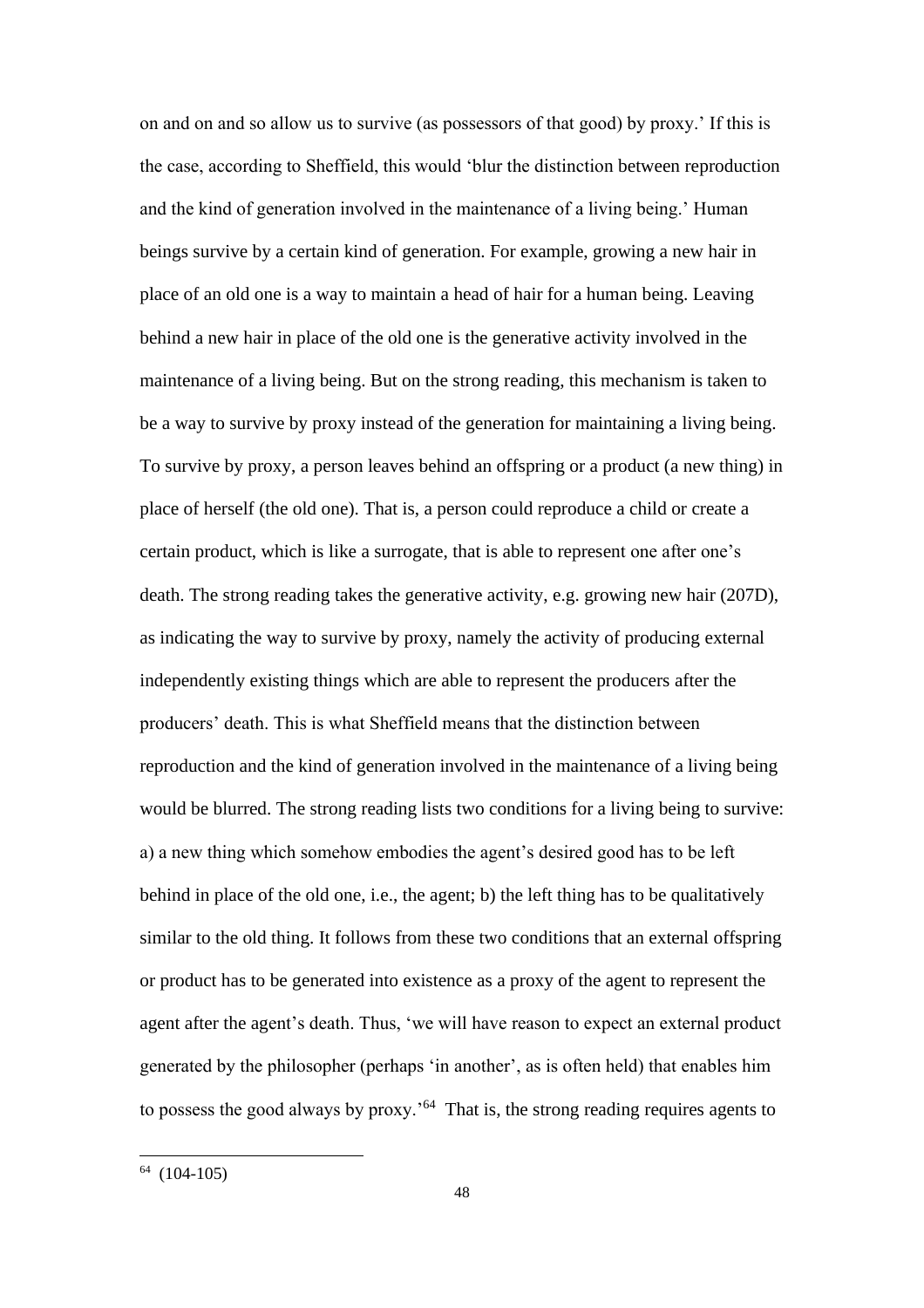create external offspring or products that would serve as agents' proxy after their death. The case of honour lovers works well with this reading because children, poems, and laws are all external products which can serve as a proxy for an agent.<sup>65</sup> For example, a lawmaker's desired good might be the well-being of all the people in the country. If she writes good laws, which enhances the quality of all people's lives within the country, then the laws embody the lawmaker's desired good and bring her honour. Hence, the externally-created (established) laws meet the first condition. The established laws are qualitatively similar to the lawmaker in the sense that the laws reveal the values and thoughts of the lawmaker. Thus, they meet the second condition. This reading is not adopted by Sheffield, however, since on this reading, the philosophical lover would be required to create external products to meet the two conditions. Yet, as I argued in chapter 1, there is little textual support for the claim that the philosophical lover creates external products in the higher mysteries. Sheffield recognises this lack of textual evidence too:

> There is no mention of external products such as children, poems, or philosophical *logoi* at the highest stage, which provide memorials for all time to come. Even if we assume that the model from the lower mysteries should be applied to the higher (a questionable assumption, as we shall see), the production of true virtue does not appear to require an external product

<sup>&</sup>lt;sup>65</sup> Although it is received by many that there are three types of lovers in Socrates' speech in the *Symposium*, Sheffield only distinguishes between honour lovers and philosophical lovers*.* That is, she only distinguishes lovers who take honour as the good that is central to *eudaimonia* and lovers who take wisdom as this good. She thinks that the bodily lovers are honour lovers who employ reproducing children as the means to secure honour, namely the good that would constitute *eudaimonia*, as they think. Sheffield's evidence is drawn from other dialogues such as the *Laws* and the *Republic*. She writes in a footnote that 'in the *Laws* the desire to be remembered by one's descendants is cited as a reason for marriage and the production of offspring (721b–d). See also *Rep*. 618b, for the fame which derives from one's ancestors.' (2006, ch 4, fn. 19)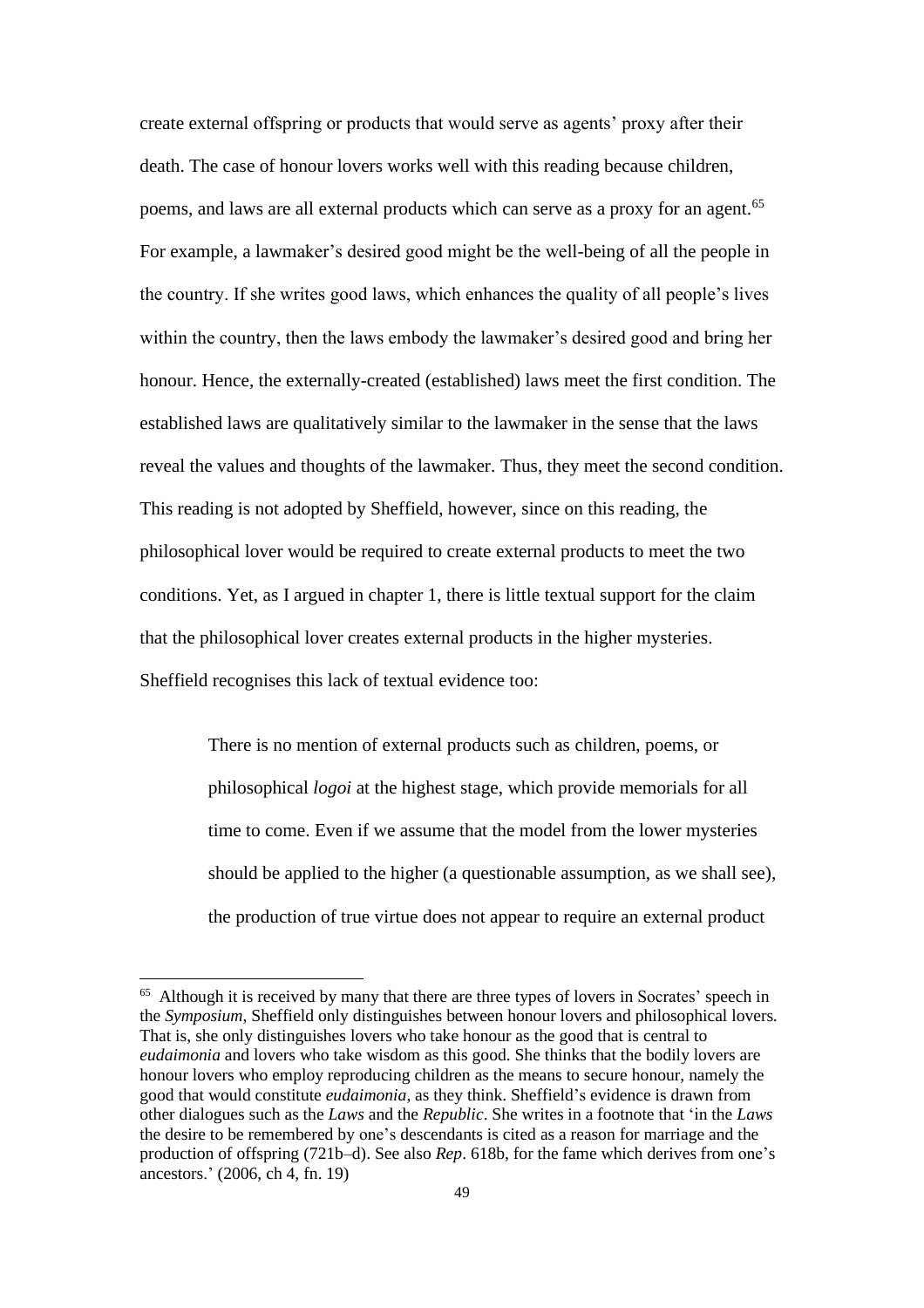(e.g. child, or a poem) in which it is expressed. It is, unlike honour, just not that sort of good. 66

She also notes and that 'there is no external product that results from the activity of contemplation.'<sup>67</sup>

 On account of this difficulty the strong reading faces, Sheffield endorses an alternative, weaker reading. On the weak reading, the reproduction passage does not suggest a new theory of survival but explains the mortal mode of possession: 'the passage explains that production (i.e. generation) is the mortal form of possession, without specifying anything further about the nature of that production, or the precise form it takes.<sup>'68</sup> The salient point is that the productive activity is the way for mortals to possess the good that is constitutive of *eudaimonia*: 'if we want to possess the good, this must be something produced if it is to be had at all … It does not specify that all reproduction functions by the creation of new "person stages", or external products that enable us to possess the good by proxy.' That is, this weaker reading specifies neither which form that production will take nor how long the product has to last. These are simply other matters 'dependent in part on how one conceives of the relevant good.' This reading does not require the philosophical lover (and all agents) to create external products that serve as proxies, and therefore it fits better with the text.

 Briefly, on Sheffield's interpretation, the reproductive activity is not meant to be a way of maintaining living or producing proxies that live on after agents' death but a

<sup>66</sup> (108)

 $67(150)$ 

 $68$  (104-105)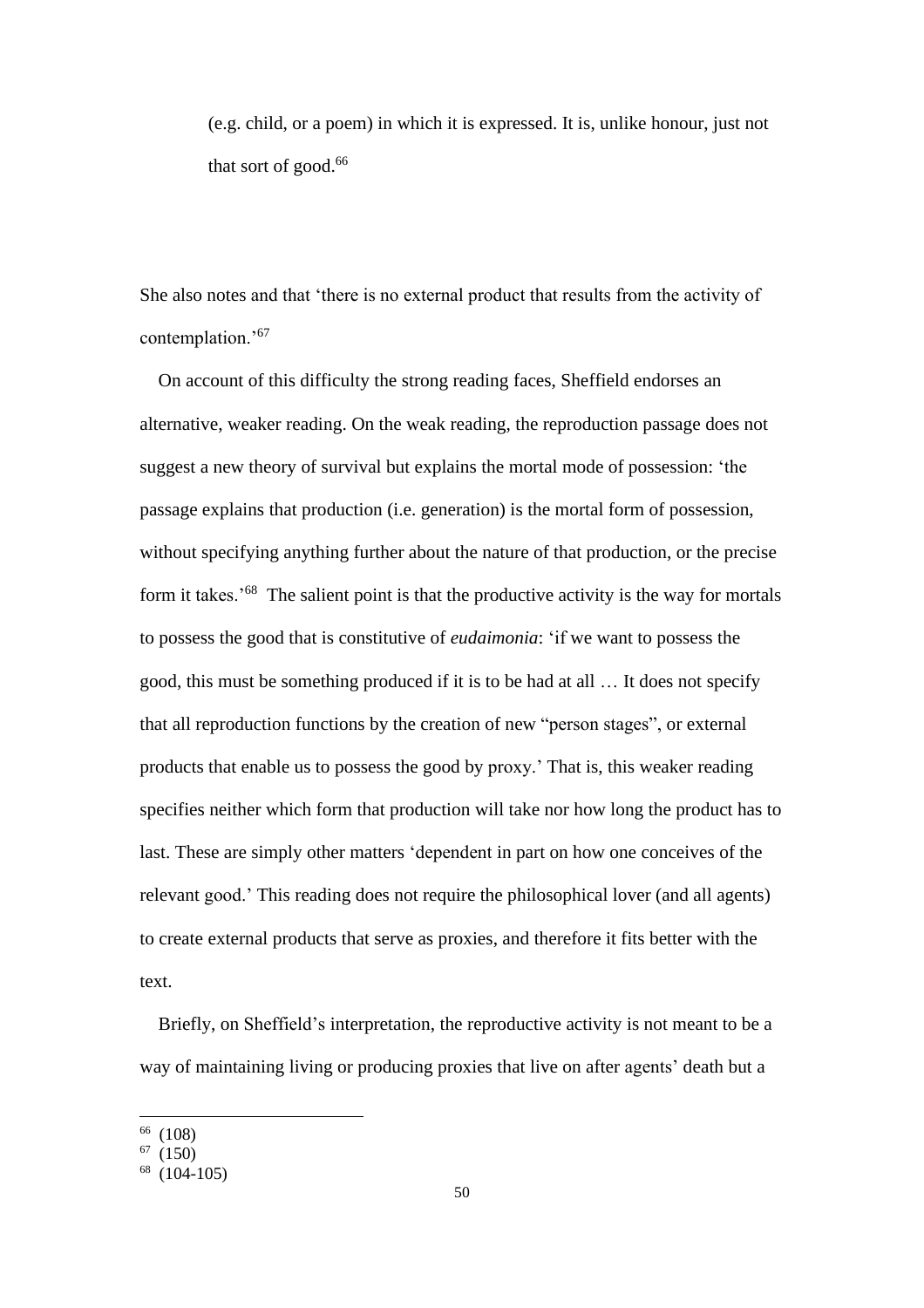way to possess the good; thus, what is to be produced in this activity has to be good (in the agents' view). The strong reading takes reproduction as a way to survive by proxy in offspring or products, and thus it has the implication that the desire for the reproductive activity and the desire for the good would come apart, since desiring to live on by proxy is not necessarily desiring the good. On the other hand, the weak reading has the merit of not requiring all agents to create external products as their proxies, and it does not imply that the desire for the reproductive activity and the desire for the good come apart, since the point of it is to explain how mortals possess the good things that constitute *eudaimonia*.

## **2.3 Sheffield on the Notion of Psychic Pregnancy**

Closely related to the reproductive activity is the notion of 'pregnancy' in Diotima's account, since Diotima begins her account of reproduction by claiming that 'all of us are pregnant both in body and in soul' (206C). According to Diotima, those pregnant in body carry physical offspring (208E), while those who are more pregnant in soul carry 'what is fitting for a soul to bear and bring to birth' (209A). And what is fitting for a soul is 'wisdom and the rest of virtue' (209A). The reproductive activity, which takes place in the presence of beauty, is what humans and animals undertake in order to deliver the pregnancies carried within them. One thing worth noting is that the state of pregnancy is not caused by the encounter with beauty but a pre-existing state of the agents. Sheffield writes that 'The encounter with beauty does not make one pregnant, but delivers a pre-existing state of pregnancy.' Sheffield construes the states of pregnancies in Diotima's speech as 'potentialities.<sup>'69</sup> On this picture, to be

 $69(88-89)$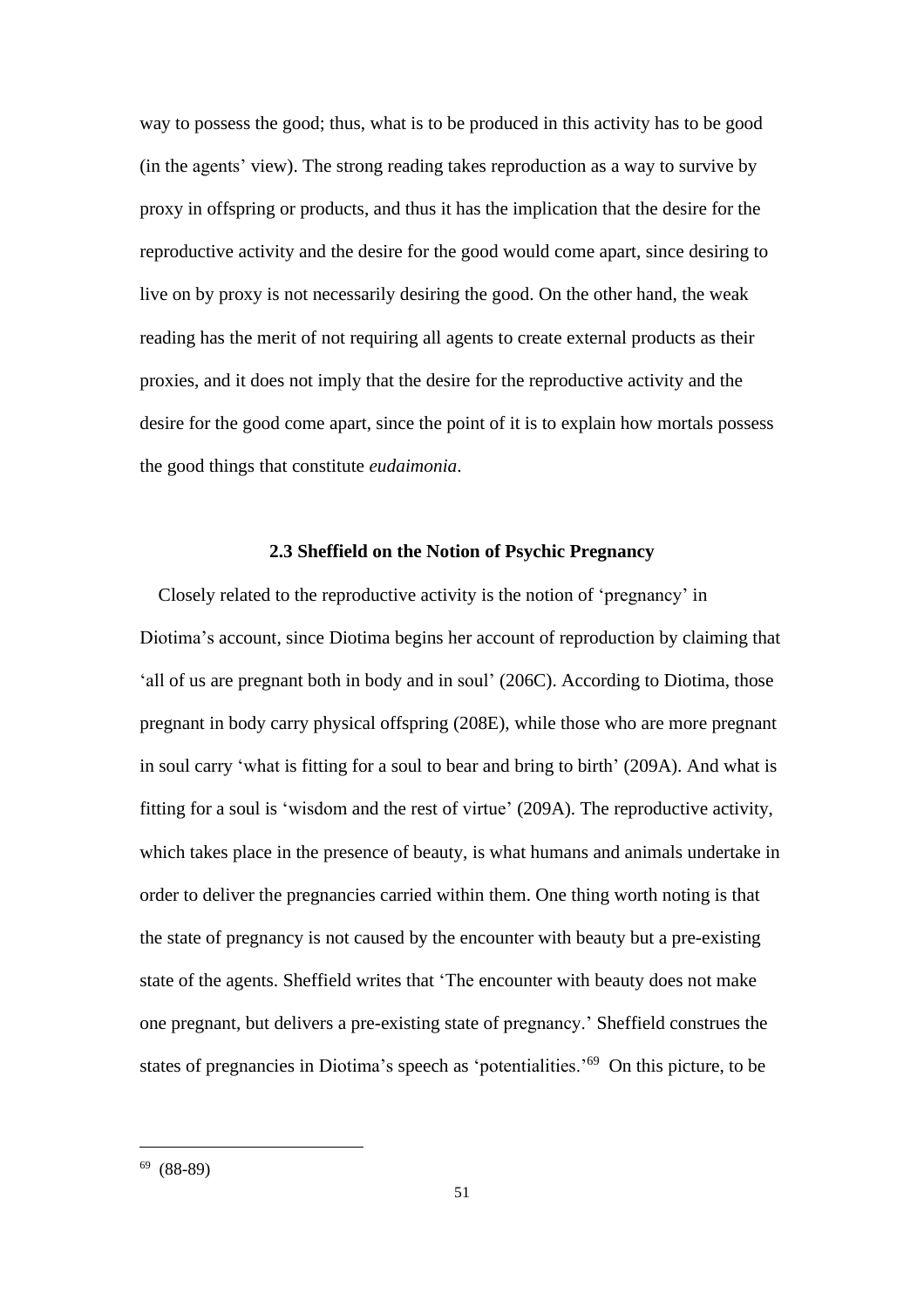pregnant is to have a certain sort of potentiality. Thus, the claim that 'all of us are pregnant in body and in soul' is understood as expressing the idea that human beings all have potentialities for children, wisdom, and the rest of virtue (those with which the soul is pregnant). The reproductive activity conducted in the presence of beauty, as the work of *eros,* is meant to *realise* or *express* these potentialities in human nature, according to Sheffield.<sup>70</sup> Briefly, pregnancy is understood as a natural state of potentiality, and giving birth in beauty is the expression of the potentiality. How do these two notions (pregnancy and the reproductive activity) relate to the goal of *eros*, namely the good? Sheffield points out that the potentialities for children, wisdom, and the rest of virtue are something good and divine in human nature, and this is also the reason why they can only be delivered in the presence of beauty but not in anything ugly.<sup>71</sup> Thus, since these potentialities are something good and divine in human nature, realising these potentialities via the reproductive activity is, therefore, realising good things for the agents. This explains a previous point that the good desired by *eros* has to be produced in order to be possessed by mortals. That is, Plato has a fundamental claim that for human beings, in order to possess the desired good which constitutes *eudaimonia*, it is necessary for them to engage in some kind of productive activity. If human beings want to possess certain goods, e.g., children and wisdom, they have to realise their good potentialities for having children, wisdom, and virtue through some kind of productive activity. This explains the relationship between the good, the reproductive activity, and pregnancy. Sheffield writes that:

 $70$  (ibid.)

 $71$  (ibid.)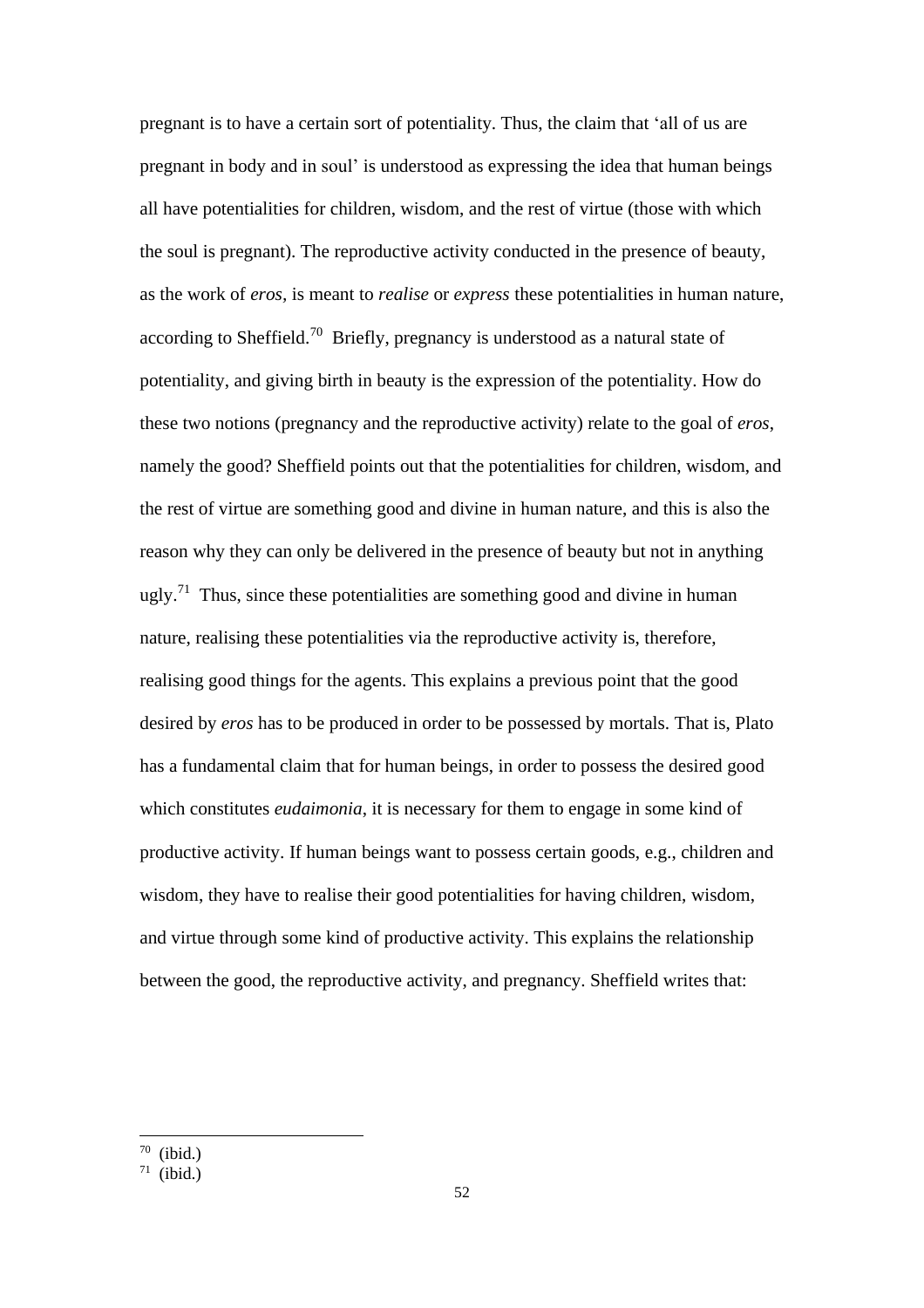All human beings carry potentialities for children and wisdom and virtue (albeit to varying degrees), and it is the task of our *ergon* to express these in actions (e.g. heroic deeds) or productions (e.g. poetic displays, or educational *logoi*). Having children, performing heroic deeds, creating poems, and making laws are all examples of reproductive activity. Such activities not only express the producer's nature (they 'deliver' a certain pregnancy type, 209a1, b2, 5–6, c3–4); various actions and productions make a certain good (e.g. psychic virtue) manifest for the desiring agent in question.<sup>72</sup>

As for why the reproductive activity is desired, Sheffield writes that:

it enables the producer to realize himself in a certain good way and in so doing to secure the sorts of things believed to provide "*eudaimonia* for all time to come" (209e4–5). Giving birth in the presence of beauty is the way that desiring agents try to attain possession of the beautiful and good things that promise *eudaimonia*. And if that is the case then the good has not dropped from view in this discussion of reproductive activity.<sup>73</sup>

Sheffield acknowledges that the notion of psychic pregnancy is 'an epistemologically optimistic assumption.'<sup>74</sup> She suggests that we compare this assumption (of the notion of psychic pregnancy) with Plato's epistemological optimism, the theory of recollection, from the *Meno* and the *Phaedo*. <sup>75</sup> We can see that that theory of

 $72(93)$ 

 $73(93-94)$ 

<sup>74</sup> (131-132)

<sup>75</sup> I take her suggestion as indicating that her proposed optimistic notion of psychic pregnancy can be supported by Plato's theory of recollection, which is also optimism.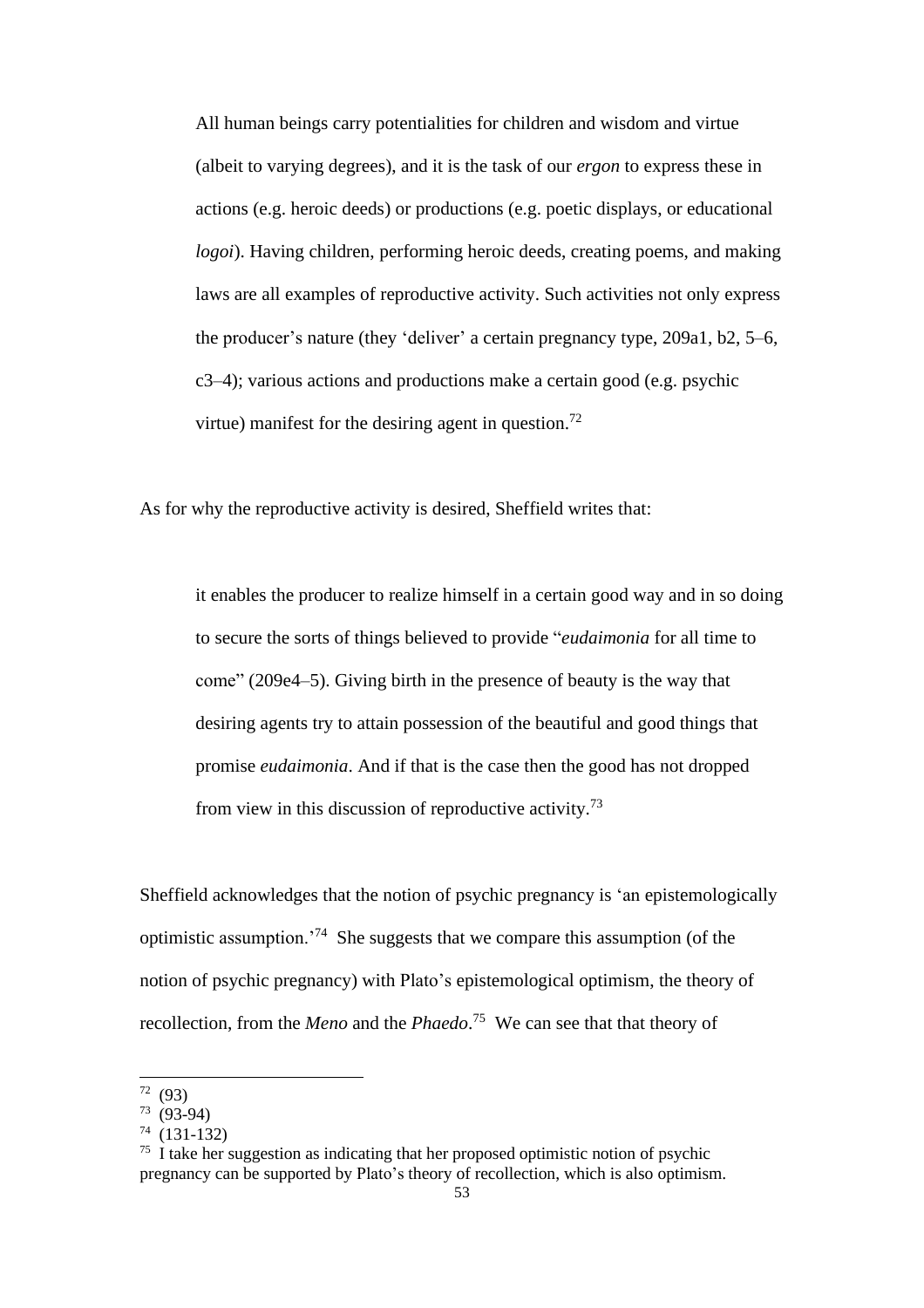recollection 'has a clear explanation for our ability for knowledge: knowledge is recollection of what the soul once knew.' As I understand her, what Sheffield suggests is that Plato's theory of recollection is in the background in the *Symposium* but is not clearly stated. It is only hinted in the claim that 'human beings are pregnant both in body and soul.'<sup>76</sup> If the theory of recollection is at work in the *Symposium*, then it is no surprise there is the assumption that the potentialities for developing knowledge and true virtue are grounded in human nature. She states this more explicitly in an earlier paper. Sheffield speculatively suggests that:

> Plato in the *Symposium* is suggesting that the potential for knowledge is due to certain structural features of the soul itself. For in physical pregnancy the embryo's potential to develop into a human being is grounded in certain physical properties such as, we would say today, a certain genetic structure. So, perhaps, in the case of psychic pregnancy, the potentiality for knowledge of beauty and virtue may be grounded in its possession of a certain sort of psychic structure.<sup>77</sup>

Supposedly, then, it is just 'a brute fact about our nature' that we possess such structure. If the potentialities for knowledge and virtue are inherent in the structure of the soul itself, i.e., grounded in human nature, then this can explain why we naturally

 $76$  It is worth noting that although Sheffield thinks this claim can be taken as a hint to Plato's theory of recollection, the non-philosophical lovers are not recollecting knowledge in the *Symposium*. There is a difference between Plato's theory of recollection and Sheffield's proposed notion of psychic pregnancy. Plato's theory of recollection can be taken as suggesting that we all have potentialities for various kinds of knowledge. Sheffield's notion of psychic pregnancy explains not only human potentialities for knowledge but also various potentialities for writing poems, creating artefacts, establishing laws, etc. I thank my supervisor, Dr Fiona Leigh, for pointing out this difference for me.  $77 \ (2001, 30)$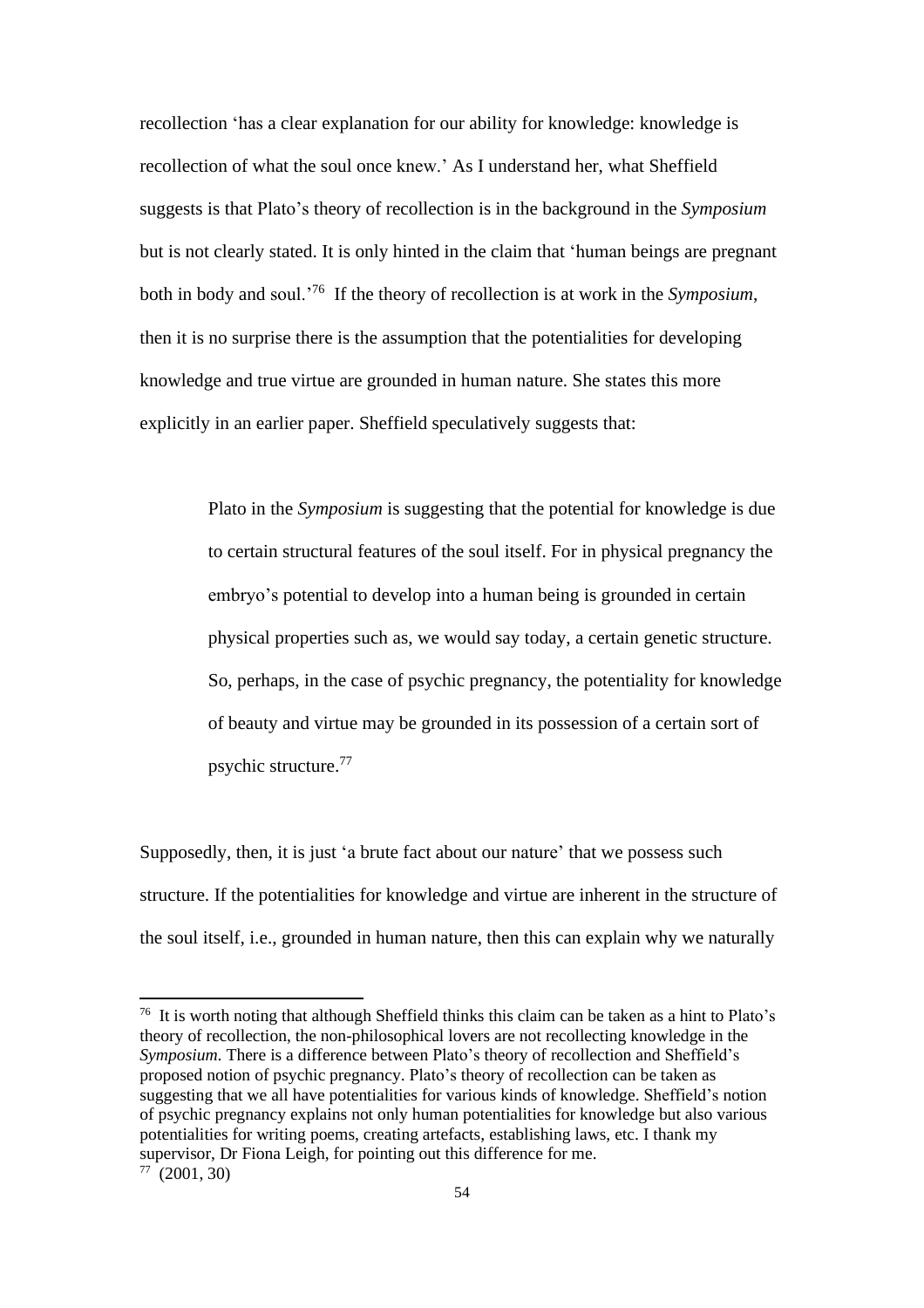desire to deliver these pregnancies upon reaching a certain age. As Sheffield notes, 'For if the development of our psychic pregnancy were not to some extent grounded in our nature, it is hard to see why we should naturally desire to give birth when we reach a certain age.<sup>78</sup> The fact that these good and divine potentialities are inherent in the structure of the soul in the first place also explains why the state of pregnancy is a *pre-existing* state of agents prior to the encounter with beauty.

## **2.4 Sheffield on the Immortality Achieved by the Philosophical Lover**

 Sheffield's reading of the reproduction passage and her proposal of the notion of psychic pregnancy provide us with the necessary background to understand how she interprets the immortality achieved by the philosophical lover. Sheffield suggests that in the case of the philosophical lover, immortality resides 'in a perfection of soul.'<sup>79</sup> According to Sheffield, in the *Symposium*, the perfection of the soul is achieved when the philosophical lover fully realises his potentiality for knowledge of the Form of Beauty. This realisation is achieved in the activity of contemplating the Form of Beauty, as Sheffield writes that the potentialities for wisdom and virtue are 'only fully actualized in knowing the form of beauty.' And when the rational potentiality for knowledge of the Form of Beauty is fully realised, the virtue of *nous* is produced. As Sheffield notes, 'When the DHM<sup>80</sup> reaches such a point he is said to "Look there and behold it with that by which he ought' (ἐκεῖνο φ δεῖ, 212a1), a phrase which elsewhere in the dialogues is said to be *nous*.'<sup>81</sup> By 'the virtue of *nous*', Sheffield takes *nous* as more of a virtue rather than only a faculty of thought. She draws on

<sup>78</sup> (2006, 132-133)

<sup>79</sup> (2006, 151)

<sup>&</sup>lt;sup>80</sup> This abbreviation stands for the Desiring agent of the Higher Mysteries.

<sup>81</sup> (129; By other dialogues, Sheffield refers to *Phaedrus* 247c, *Phaedo* 65e, *Republic* 490b, 518c, 532a; ch. 5 fn. 20)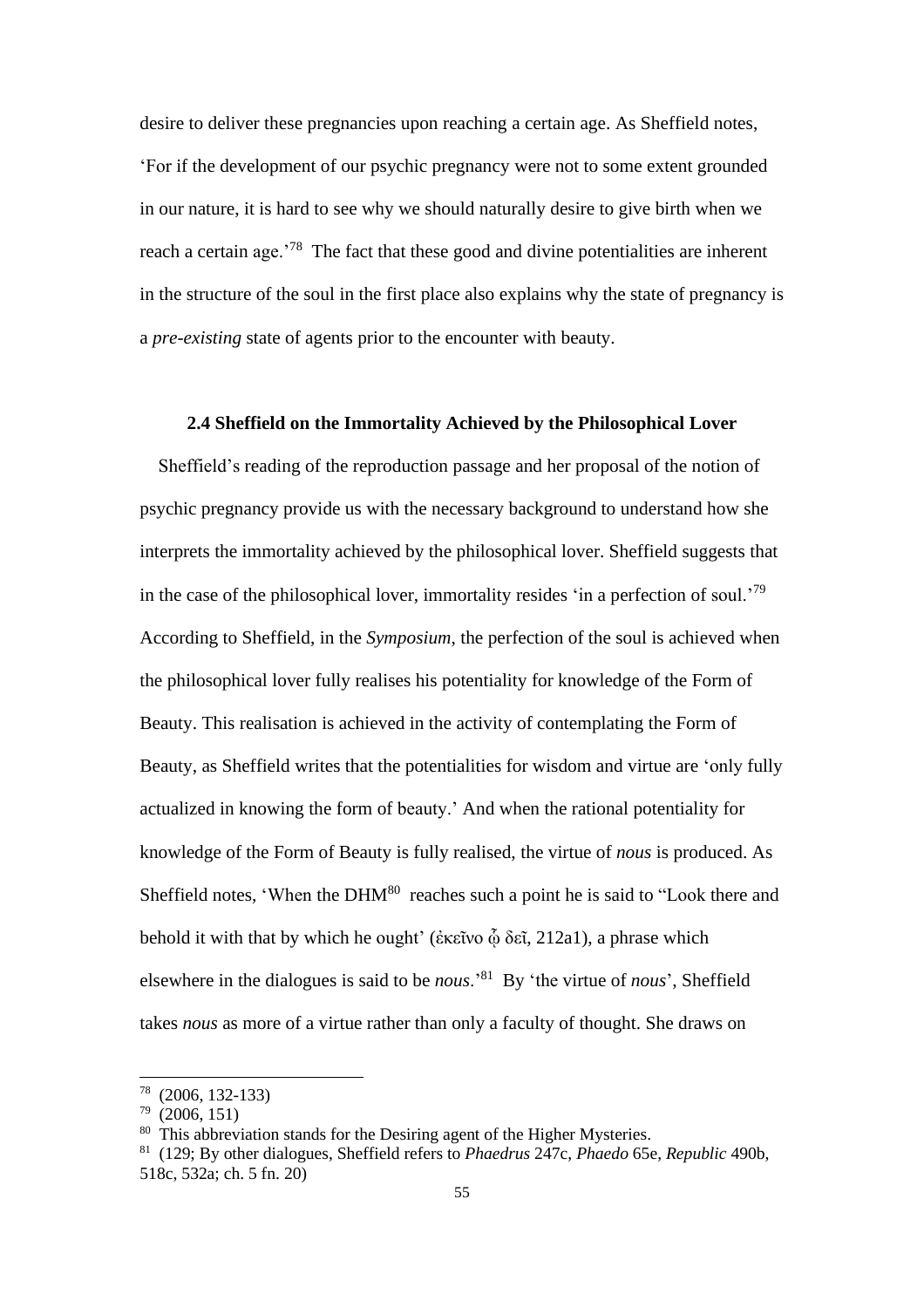Menn's conception of *nous* as a virtue, with particular reference to '*Phaedrus* 241a3 and *Laws* 12. 963a6–9 (where *nous* is said to be the chief of the four virtues). Menn argues that *nous* is reason in a certain sense, "reserved for infallible direct intellectual intuition", it is "the virtue of thinking, not the faculty of thought."<sup>82</sup> As I understand it, Sheffield uses *'nous*' and 'the virtue of *nous*' interchangeably in her book. '*Nous*' or 'the virtue of *nous*' is used to refer to the developed understanding which marks the full realisation of the innate disposition or power. Here, the innate disposition or power is the rational potentiality to know the Form of Beauty, namely one type of the psychic pregnancy which I have presented earlier. It is a *rational* potentiality because it requires the philosophical method for it to be fully actualised. Sheffield writes:

> The fact that the soul is pregnant with "wisdom and the rest of virtue" (209a2–3) and requires the philosophical method of the ascent for its successful expression suggests that the potentiality has to be understood as rational. This is confirmed by the fact that the proper realization of this potentiality (a successful *tokos*) <sup>83</sup> results in *knowledge* of beauty and true virtue (211d1–3, 212a1–3).<sup>84</sup>

Furthermore, the realisation of this rational potentiality can only be caused by the Form, as Sheffield notes that the Form causes the DHM to 'develop his ability to perceive the form, an ability which is innate, and the fullest expression of which is *nous* … Only the form can cause the proper emergence of nous because this is what

<sup>82</sup> (2006, ch. 5, fn. 27; Menn, 1995)

<sup>83</sup> *Tokos* means 'childbirth', 'offspring' in English.

 $84$  (2006, 128)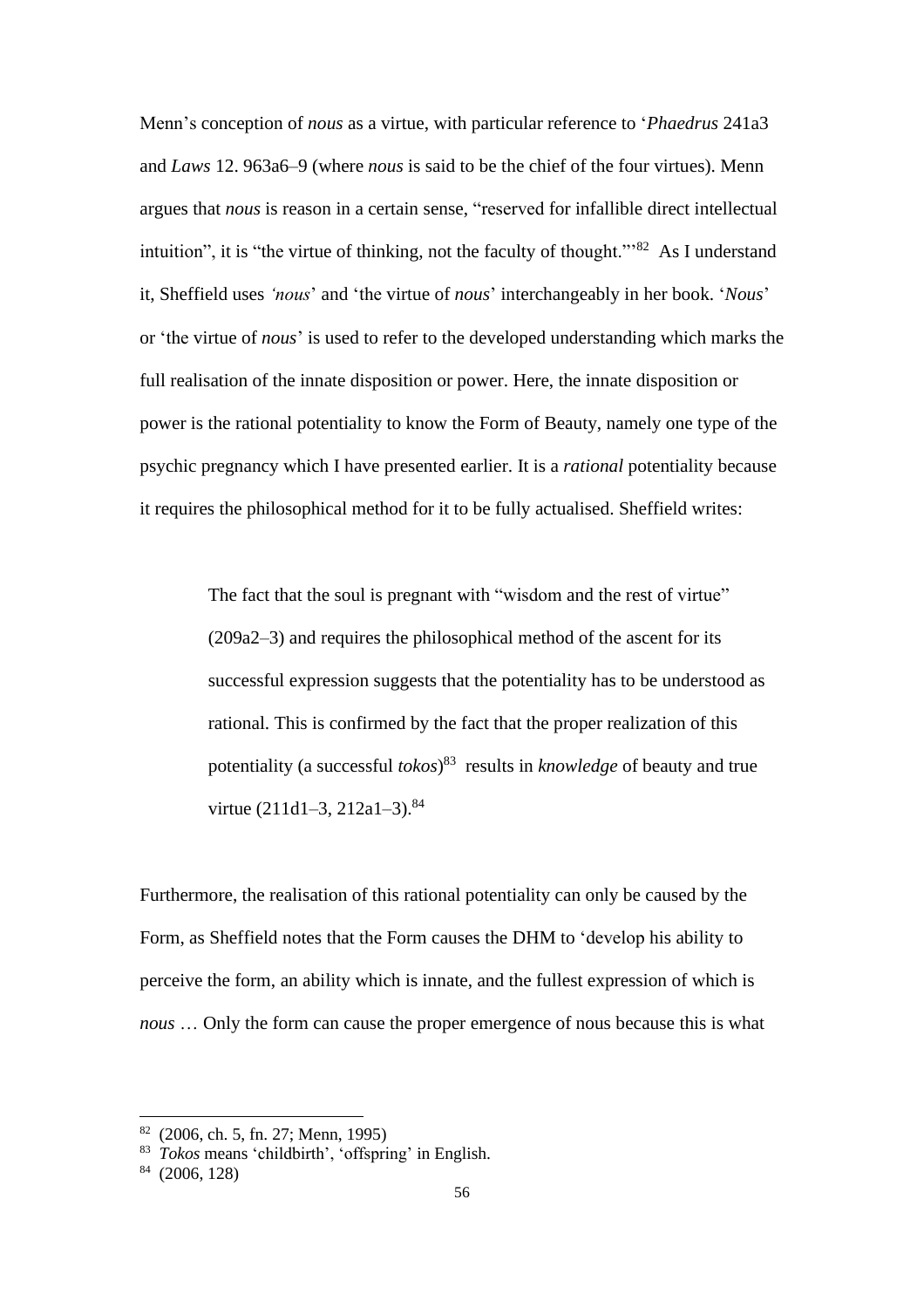that potentiality is a potentiality for.'<sup>85</sup> Sheffield suggests that knowledge of the Form of Beauty is the end of this rational potentiality as she writes that 'Since this potentiality is only fully actualized in knowing the form of beauty, it would seem to be a power directed towards a certain kind of end: knowledge of the form.<sup>86</sup> That is, on Sheffield's view, 'Contemplation of the form is the *telos* of *erōs* (211c6–d3).'<sup>87</sup> The philosophical lover's virtue is said to be produced at this point, according to Sheffield, in this activity of contemplating the Form, as she writes that 'The philosopher's virtue is occasioned by the most beautiful object—that for the sake of which all previous toils were performed'  $(210E-211A)$ .<sup>88</sup> Thus, on Sheffield's interpretation, the 'true virtue' begot and nourished by the philosophical lover (212A) is the virtue of *nous*, and in Diotima's speech, this virtue is knowledge of the Form of Beauty. Sheffield writes that:

…delivering true virtue is to beget *nous* and knowledge in the activity of contemplation. The DHM produces true virtue by grasping the truth (212a3– 5). Since nothing further is required to deliver true virtue, it is suggested that true virtue is knowledge of the form of beauty. And it is further suggested, as we have seen, that this expresses, or is, the virtue of *nous*, for this is what emerges in the encounter with the form.<sup>89</sup>

 $85$  (130-131)

 $(129)$ 

 $87(148)$ 

 $(141)$ 

 $89(149)$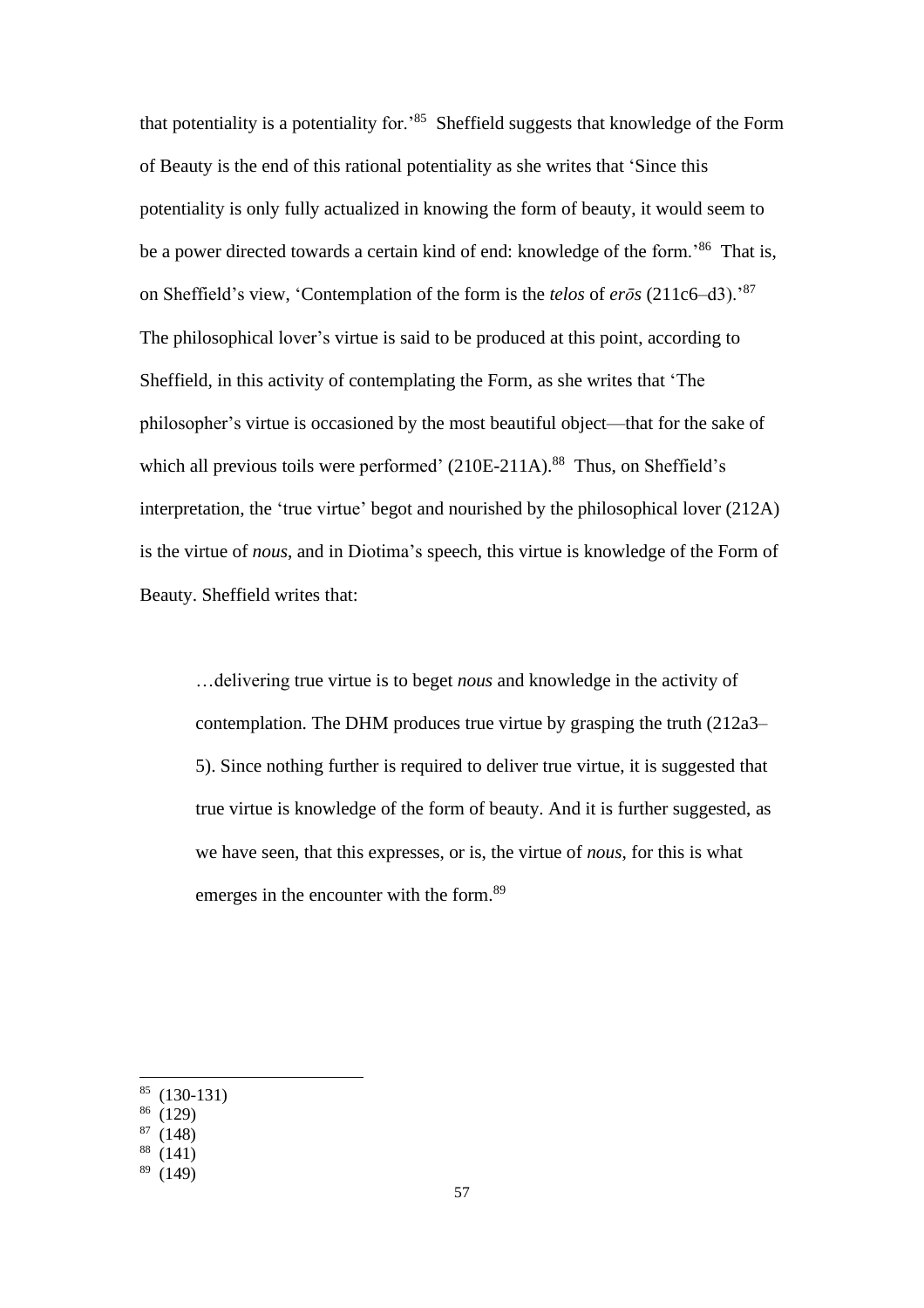One feature of this view is that contemplating the Form and producing true virtue are not two distinct events because the virtue (of *nous*) is produced right in the activity of contemplating the Form.<sup>90</sup> Sheffield also emphasises that apart from the contemplation of the Form, nothing further is required to attain *eudaimonia* for the philosophical lover. She notes that:

> If we are to take seriously Socrates' claim that 'It is here, if anywhere, that life is worth living for a human being, in contemplation of beauty itself' (211d1–3), then it would seem that contemplation of the form of beauty is desirable for its own sake. If this is the life worth living, then nothing further will be sought beyond the activity of contemplation. Virtue in this instance (the virtue of *nous*) is constitutive of happiness. Nothing further seems to be required for *eudaimonia*. 91

Since nothing further than contemplation is required to attain *eudaimonia* for the philosophical lover, which suggests that wisdom or contemplation is the final good for the philosophical lover, it is essential to understand how Sheffield interprets 'possessing the good always' in the case of the philosophical lover. As discussed above, Sheffield understands 'possessing the good always' as possessing the good in a *secure and stable* manner. Sheffield contends that 'Contemplation is not only a more final good, it is also a more secure good in at least two senses.<sup>92</sup> In the first sense, contemplation is a more secure good because the object of contemplation is changeless and perfect. The philosophical lover's virtue is grounded in knowledge of a changeless and perfect object, namely the Form. That is, contemplation is a secure

<sup>90</sup> (ibid.)

 $91(143)$ 

 $92(144)$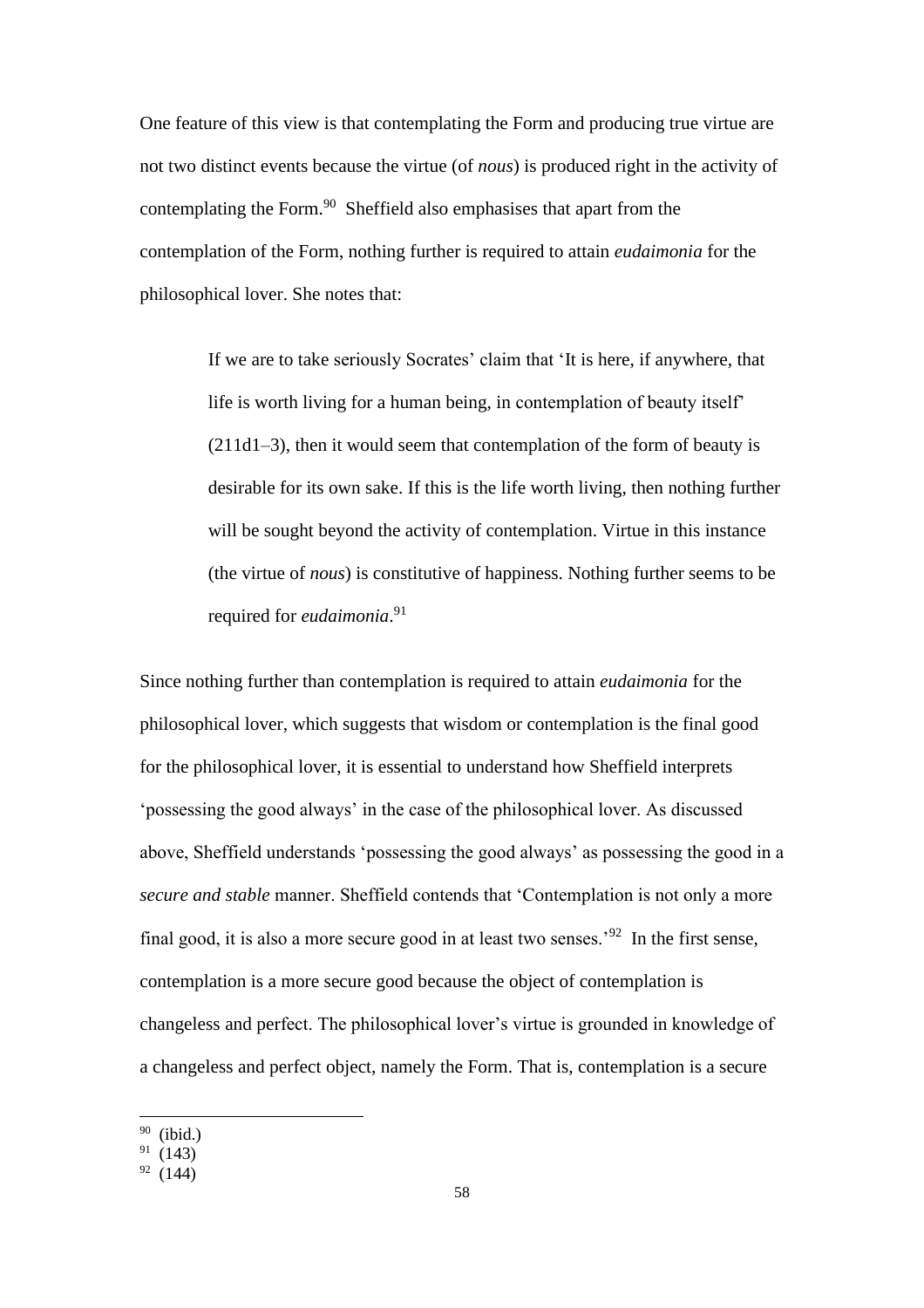good because its object is changeless, and thus the knowledge of it is stable and can be possessed in a stable manner. In the second sense, Sheffield contends that 'Contemplation is a more secure good for the DHM not just because it is grounded in knowledge of a stable object, but also because it is a good of his own soul. There is no further event upon which possession of the good relies in this case.<sup>'93</sup> In other words, contemplation is a secure and stable good because the possession of this good is not dependent on any further event. One does not depend on another person, for example, to possess this good. Whether other people have knowledge or not does not affect one's possession of this good. Besides, one does not need to do anything other than contemplation to possess this good. An example in contrast, namely a kind of good that is dependent on further events, is honour. One's possession of honour is dependent on events such as other people's remembering one's deeds and the preservation of one's works by others. In summary, realising the rational potentiality for knowledge of the Form of Beauty (begetting the true virtue of *nous*) is how the philosophical lover's soul becomes perfect. And this perfection of the soul is the kind of immortality achieved by the philosophical lover, according to Sheffield.

 Sheffield's interpretation faces an objection, which points to the reproduction passage in which generation is described as 'leaving behind something "such as oneself."' That is, in that passage it is mentioned that one new thing is produced in place of the old one in the generative activity. But on Sheffield's interpretation, the philosophical lover becomes immortal without leaving anything behind. Sheffield's reply to this objection seems to be twofold. She reaffirms that as she has argued, we can endorse a weak reading of the reproduction passage. This is because it is unclear whether 'reproduction—a special case of generative activity—necessarily involved

 $93(145)$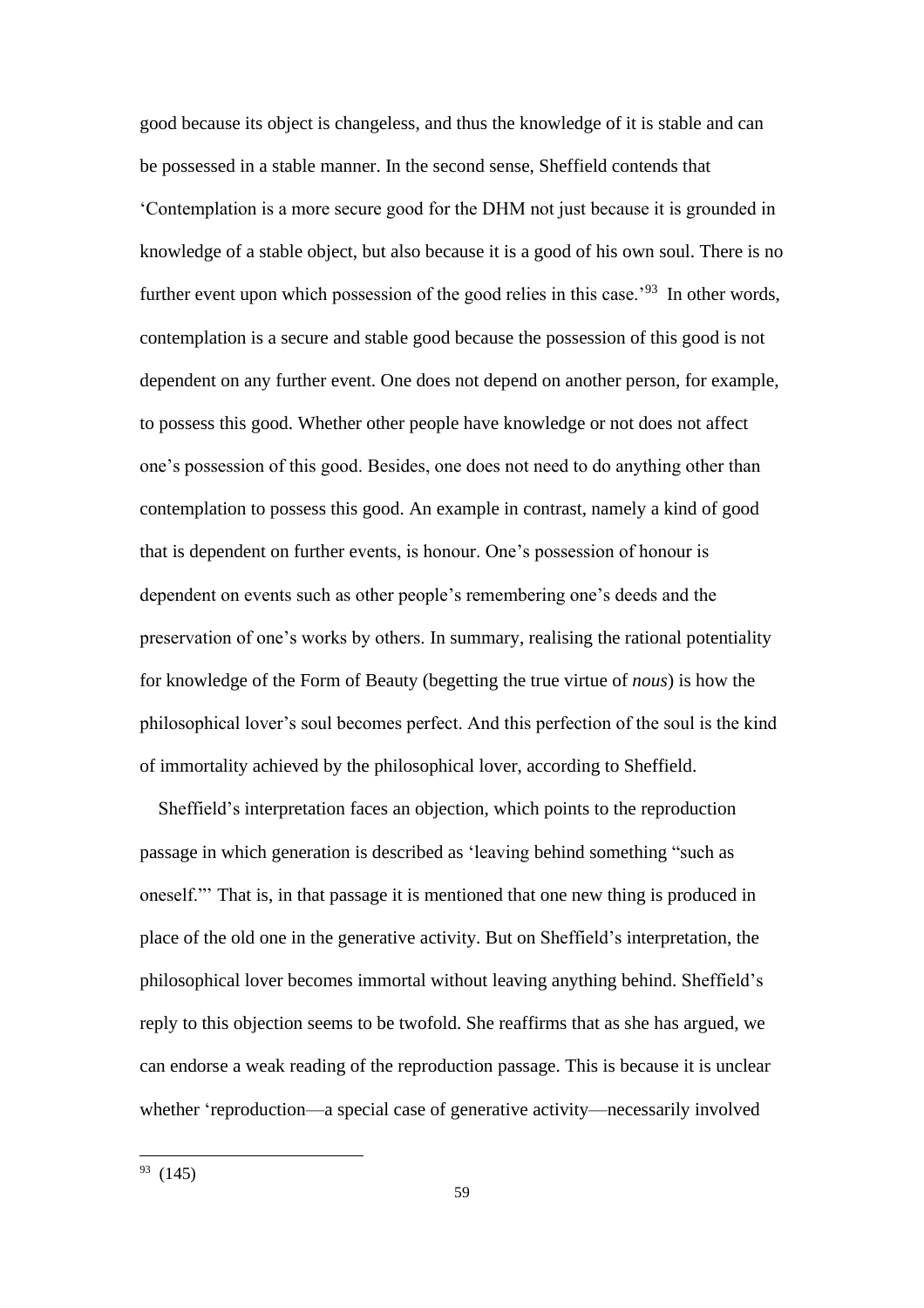the creation of an external product which will go on and on after one's death, or whether the point of the passage was simply that living beings require productive activity of various kinds in order to attain anything at all.'<sup>94</sup> If the latter point is what Plato intended, then it leaves open the question regarding the form of the productive activity and how long the product has to last. Sheffield suggests that since there is 'no external product that results from the activity of contemplation', we can take this as evidence to endorse the weak reading of the reproduction passage. Sheffield also draws upon Aristotle's distinction between *poiēsis* and *praxis* and clarification of where the goal resides in either case.<sup>95</sup> In the case of *praxis*, the *telos* is in the activity itself, whereas in the case of *poiēsis*, the telos is in the production of external products. Aristotle clarifies 'the distinction between external products and internal activity and where the goal resides in either case.' According to Sheffield, what really matters to Aristotle 'in the end is the internal activity—doing our own *energeia*, so to speak.' With this distinction at her disposal, Sheffield suggests that in the *Symposium*,

> The DLM<sup>96</sup> produces a law-abiding city, or a good student, whose *energeia* is his own, where the *telos* of the production is in another city or soul whose flourishing secures him honour. But the DHM reproduces in himself, so to speak, where the goal of the production lies in his own soul. This makes good sense of the emphasis on the state of the agent at the highest level of the ascent.<sup>97</sup>

 $(150)$ 

<sup>95</sup> Sheffield refers to Aristotle's *NE* 1140a1-6, b6-7; Sheffield (2006, ch 5, fn. 50)

<sup>&</sup>lt;sup>96</sup> The Desiring agent of the Lower Mysteries, namely the honour lover.

 $97(150)$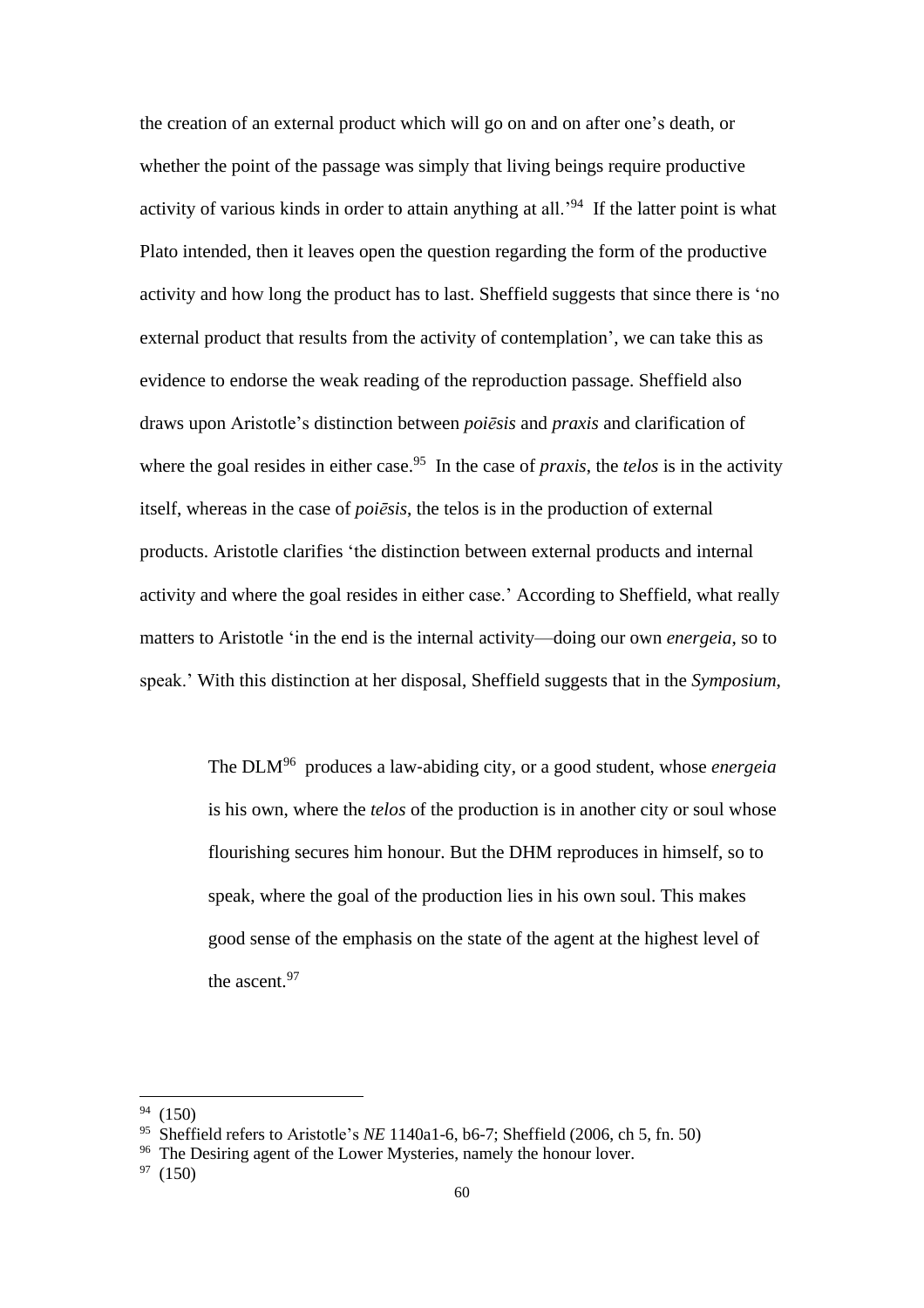As it seems to me, Sheffield suggests that the philosophical lover undertakes an internal activity (contemplation), which is a form of the generative activity, that has its *telos* in the activity itself, since wisdom is the final good pursued for its own sake. By contrast, the honour lover undertakes an activity of which the *telos* lies in the external production, since honour (the *telos* for the honour lover) can only be obtained from what an agent externally produces, e.g., external production like literary works and laws. Sheffield is aware that her approach might be concluded as 'an Aristotelian development, rather than a Platonic interpretation, and one that relies on clarifying the distinction between *poiēsis* and *praxis*, and where the goal of the activities resides in either case.'<sup>98</sup> But she contends that her interpretation can account for 'the emphasis on the activity of contemplation as itself the end of the best human life.'<sup>99</sup> That is, this interpretation has the merit of explaining why the contemplative life is the best human life in itself without further ends. Besides, her interpretation can account for the absence, in the text, of an external object produced by the philosophical lover.

#### **2.5 My Response to Sheffield's Interpretation**

I agree with Sheffield on her interpretation that the kind of immortality achieved by the philosophical lover is the perfection of the soul. But I do not entirely agree that the 'true virtue' begot by the philosophical lover in Diotima's final sentences refers solely to the virtue of *nous*. That is, it does not seem to me that the contemplative activity and producing true virtue are exactly the same event. I do not intend to object to Sheffield's interpretation that the philosophical lover realises the virtue of *nous* in the activity of contemplating the Form of Beauty. But I would like to argue that the 'true

 $98(151)$ 

 $99$  (ibid.)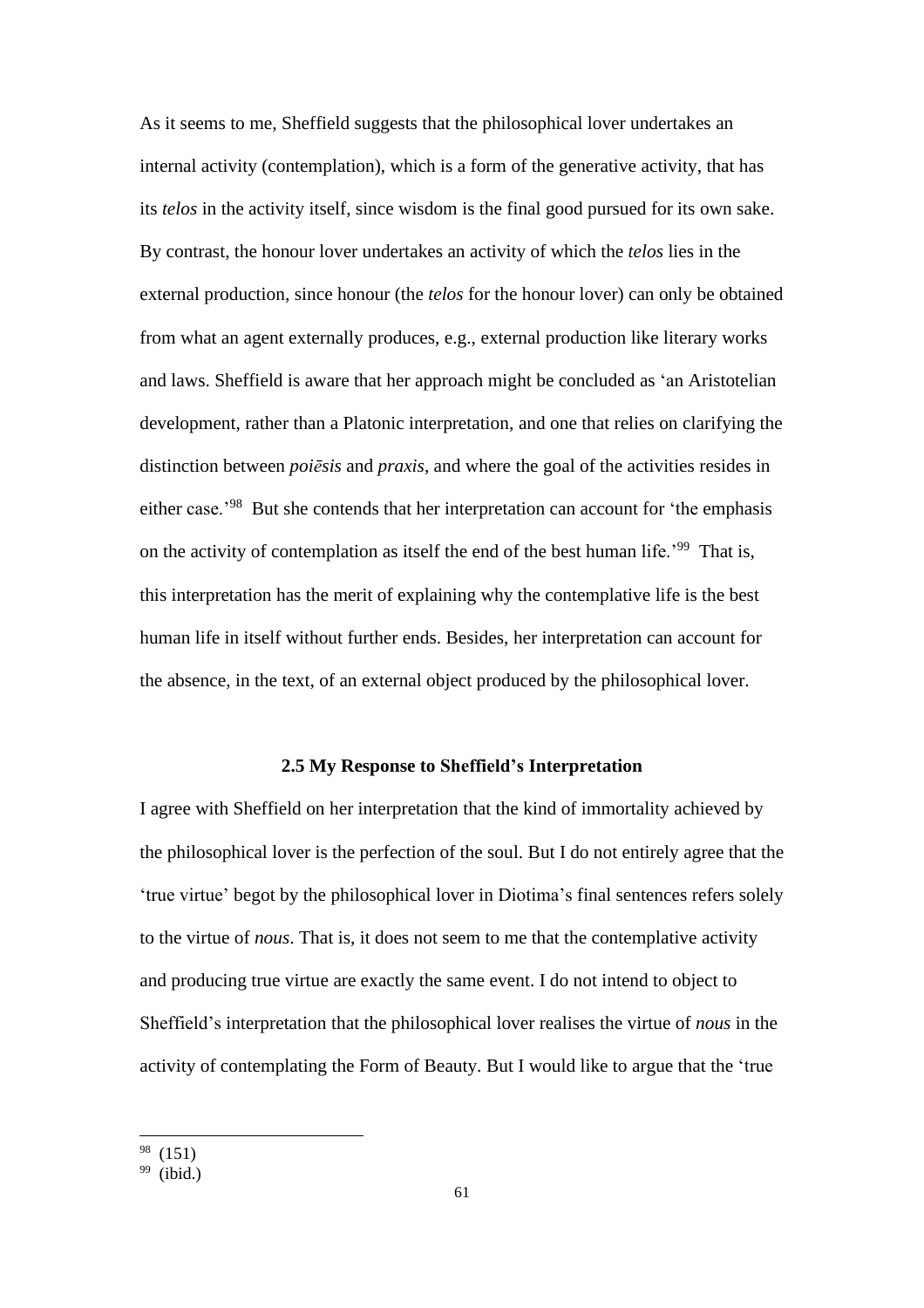virtue' begot by the philosophical lover would include both the virtue of *nous* and moral virtues, such as courage and temperance, as well.

 As mentioned in the first chapter, Lear speculatively suggests that the Socrates in Alcibiades' speech is a fully initiated lover, namely the philosophical lover who has completed the ascent.<sup>100</sup> And it can be seen that the Socrates in Alcibiades' speech clearly possesses the moral virtues of temperance and courage (*Sym*. 216D, 219D, 220D, 221B). Sheffield recognises that the Socrates in Alcibiades' speech possesses virtues other than the virtue of *nous*, as she writes that 'Socrates is shown to embody a host of social and civic virtues: he is temperate, wise, courageous, and pious, if we suppose, as I have suggested, that philosophical practice is itself an act of piety and service to the gods.'<sup>101</sup> However, she does not think the Socrates in Alcibiades' speech has completed the ascent to the Form of Beauty. She has two reasons for this view. The first is that 'Socrates says he knows nothing but "erotic matters" (177d).' The second is that Sheffield thinks Socrates 'embodies the characteristics of *erōs* as a seeker after wisdom.' These seem to suggest that he has not yet achieved a godlike state of understanding since he is still a seeker after wisdom. Her conclusion is that 'Socrates can be used as a model of philosophical *erōs* but not as someone who has completed the ascent.'<sup>102</sup> Destrée holds another view on this subject and has a persuasive observation of Socrates' courage in Alcibiades' speech. As he sees it, Socrates shows his intellectual commitment in his courageous action because he is described as being better 'at keeping a cool head (*emphrōn*)' than Laches (221B). Being better at 'keeping a cool head' suggests that he *knows* better than Laches about

<sup>100</sup> Lear (2006, 119)

 $101$  Sheffield (2006, 195)

 $102$  (2006, ch. 7, fn. 27)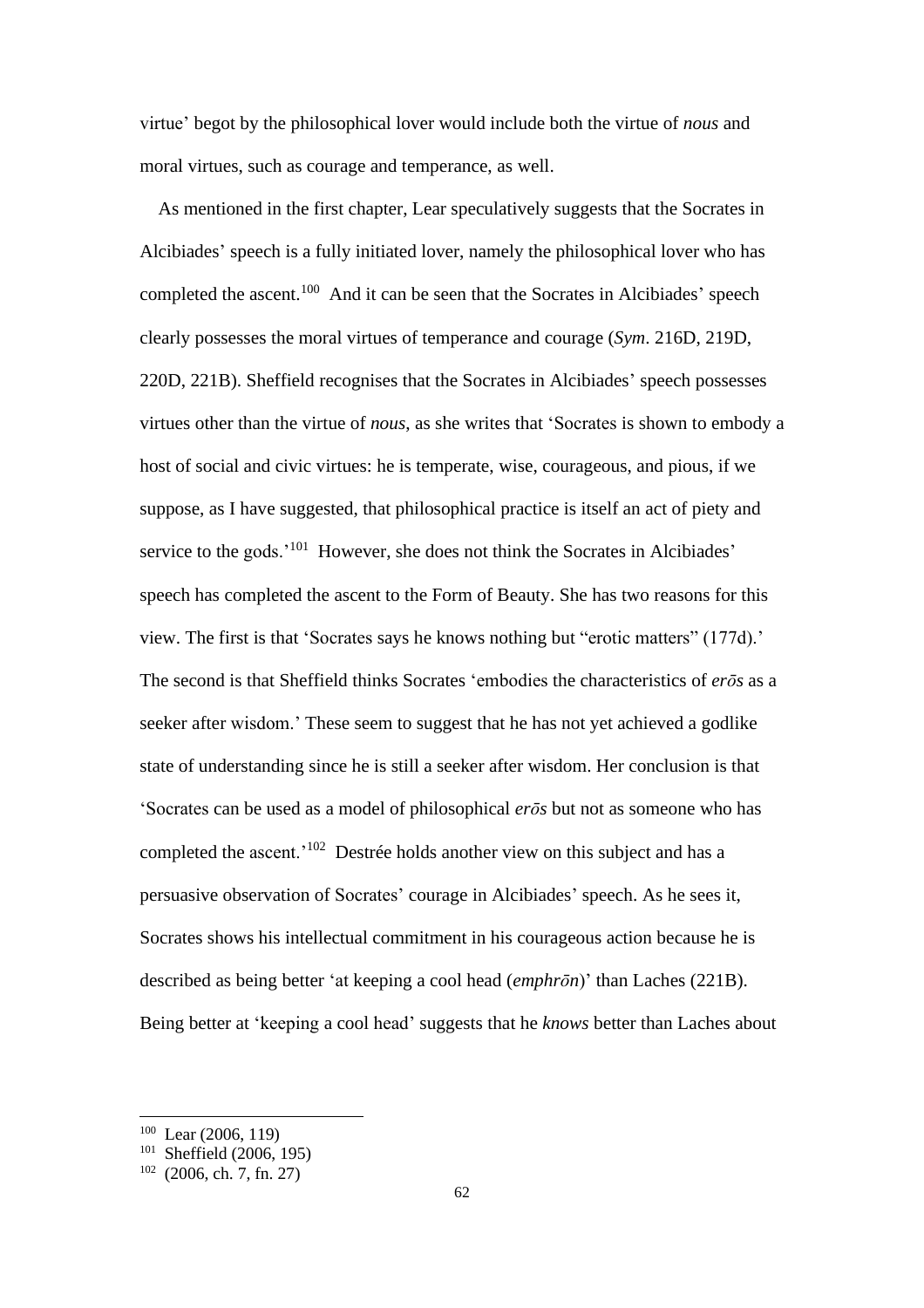how to be courageous. He does not merely possess courage as a natural virtue. Destrée writes:

> Socrates is more *emphrōn* than even Laches because, first of all, he knows full well what he is doing, and why he should behave the way he does: he is well aware that by showing the enemy that he is going to defend himself fiercely while retreating, he won't be attacked. His courage is thus much more than just a "natural," purely instinctive reaction towards the object that causes fear; it is a highly calculated way of behaving according to the circumstances.<sup>103</sup>

In the light of this, it seems we have a good reason to believe that Socrates has completed the ascent to the Form of Beauty, since he does not merely possess the virtue of courage naturally but *knows* how to be courageous, which can be interpreted as a result of having seen the Form of Beauty.

 Even if we set aside the question as to whether the Socrates in Alcibiades' speech has completed the ascent, there is still evidence to believe that the fully initiated lover, who has completed the ascent to the Form of Beauty, would produce true moral virtue besides the virtue of *nous*. The following thought is based on Sheffield's interpretation of states of pregnancies as potentialities in Diotima's speech. Recall that Diotima claims that those who are more pregnant in their souls than in their bodies are pregnant with 'what is fitting for a soul to bear and bring to birth.' And

<sup>&</sup>lt;sup>103</sup> Destrée (2017, 228); In that chapter, Destrée concludes that 'the "true virtue" must refer to moral or political virtues once they have been enlightened by the knowledge, or "science of the beautiful" the philosopher has now acquired (even if imperfectly).' (231); My view is different from his in the respect that as I see it, 'the true virtue' refers to both intellectual and moral virtues, since 'wisdom and the rest of virtue' are fitting for a soul, and it can be reasonably supposed that the philosophical lover would be prompted by his *eros* to realise his potentialities for both intellectual and moral virtues.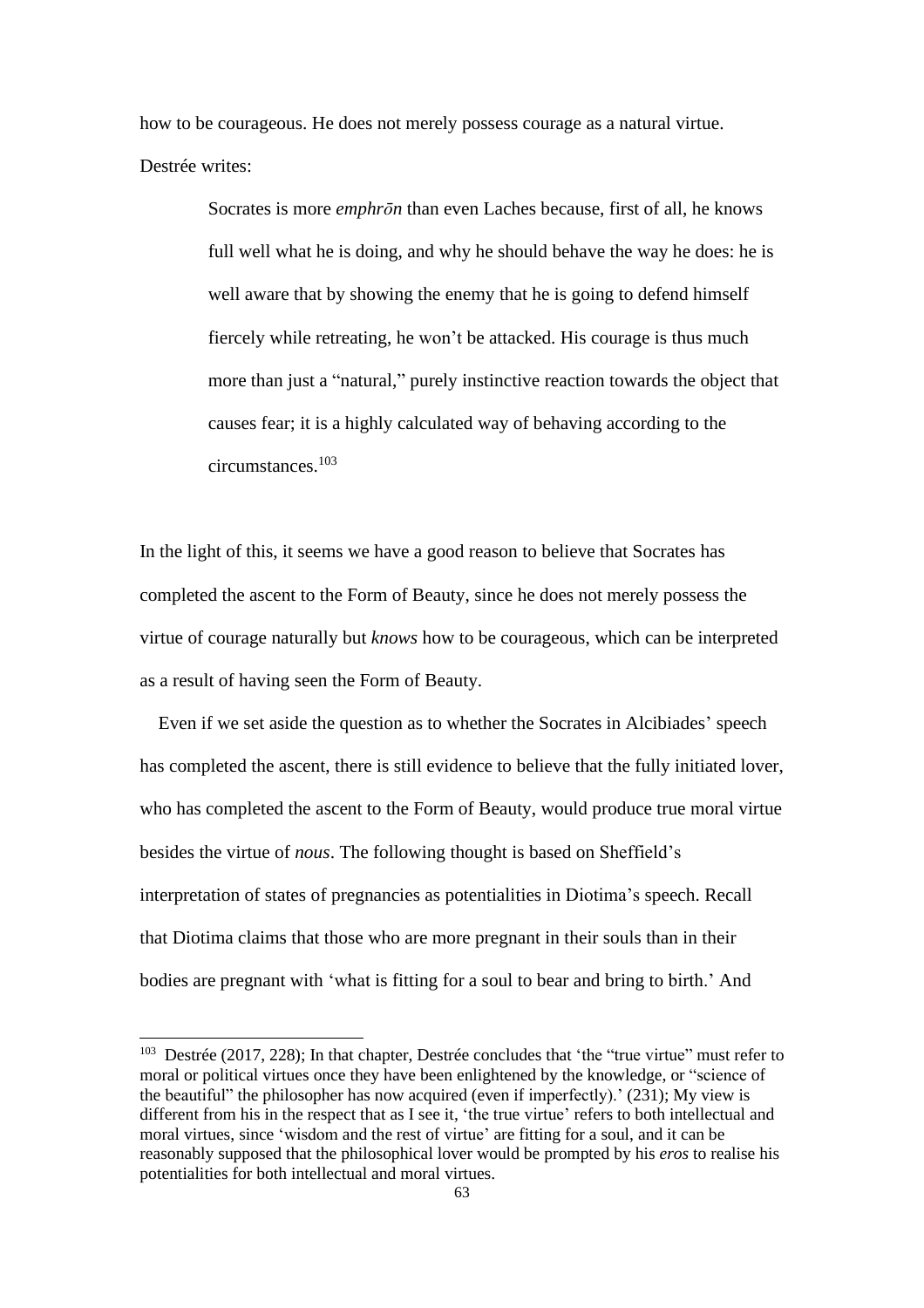what is fitting for a soul is 'wisdom and *the rest of virtue*' (209A, italics mine). A few lines later, when Diotima claims that the greatest and most beautiful wisdom concerns the proper ordering of cities and households, she claims that that is '*moderation* and *justice*' (209A, italics mine), which can be reasonably included in what she means by 'the rest of virtue.' Now, it might be thought that in this context, there is no mention of the philosophical lover, since Diotima only mentions that the poets and all the craftsmen are those who beget 'wisdom and the rest of virtue.' Nonetheless, it is reasonable to suppose that the philosophical lover must be a person who is more pregnant in soul than in body, and thus is more pregnant with 'wisdom and *the rest of virtue*' since these are fitting for a soul. If this is right, then the philosophical lover must have the potentialities for developing both wisdom and other moral virtues, since the expression 'the rest of virtue' seems to imply moral virtues like moderation and justice, as these are mentioned by Diotima following her claim about wisdom and the rest of virtue. Thus, if the philosophical lover's soul is also pregnant with 'the rest of virtue', it does not seem that he would produce only the virtue of *nous* at the end of the ascent. Although wisdom or *nous* is the most prominent virtue amongst all in Plato's philosophy, it is more plausible that the philosophical lover would be driven to realise all his potentialities for knowledge and moral virtues on account of the work of *eros*, which, according to Sheffield, is to realise the *good* potentialities in human nature. The potentiality for moral virtue must be good as well, and thus it is reasonable to include it as one of the good things that can be realised through the work of *eros*. That is, it does not seem that the work of *eros* is restricted to realising the potentiality for knowledge only, since the potentialities for moral virtues are also fitting for the soul, and it is *eros*' work to deliver the good pregnancies (potentialities), as Sheffield argued.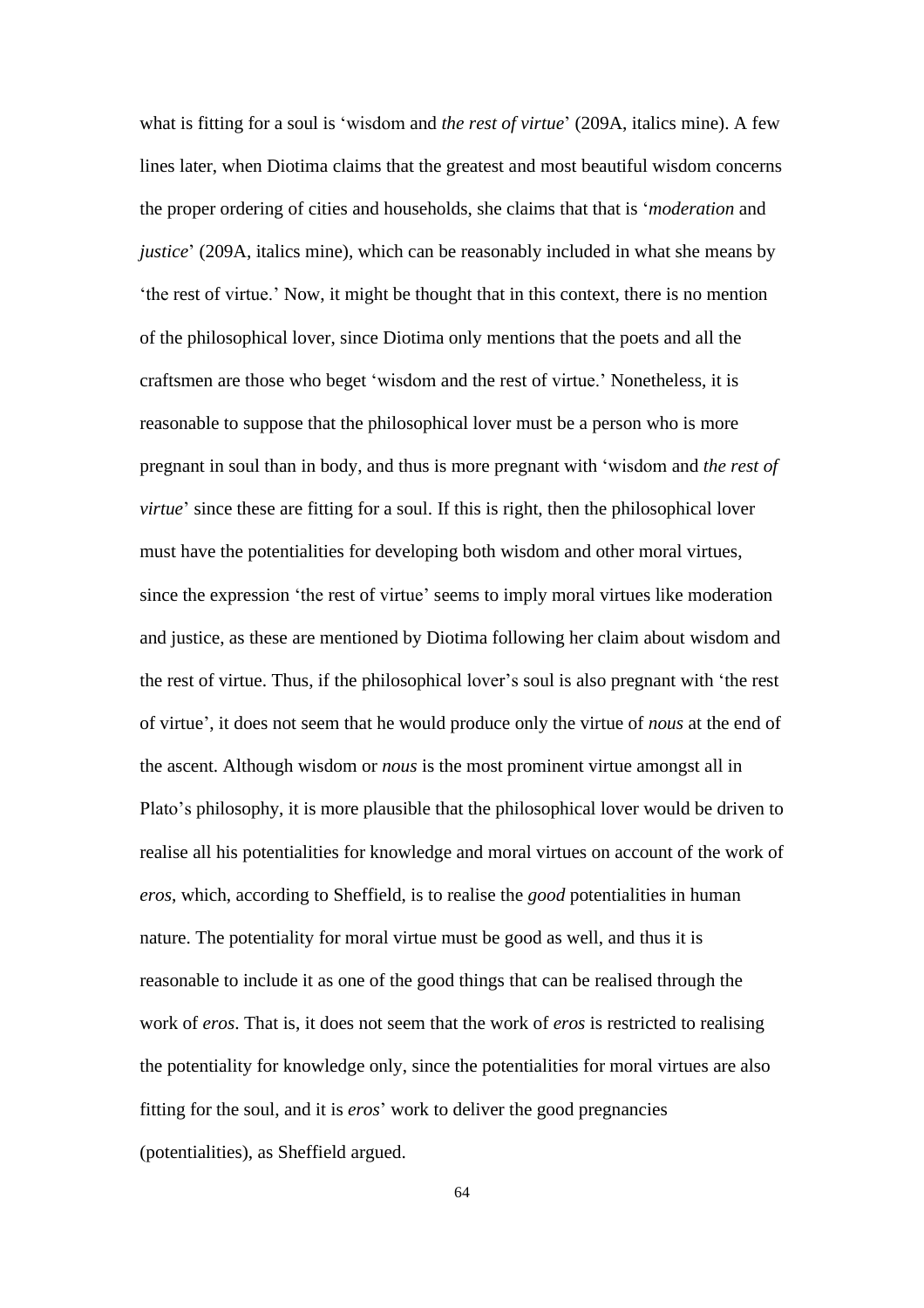Furthermore, it is not incompatible to suggest both that the contemplative life is the truly happy life and that the philosophical lover would produce true moral virtues in addition to leading a contemplative life. Although both Sheffield and Sedley argue that the true virtue produced by the philosophical lover is the intellectual virtue and that the contemplative life is sufficient for the philosophical lover to attain *eudaimonia*, I do not think this is the case.<sup>104</sup> As I see it, Diotima's final account must make room for the production of true moral virtue in the case of the philosophical lover. I have given the textual reason for thinking that the philosophical lover would produce moral virtue besides intellectual virtue after completing the ascent. Another reason I hold for this suggestion is that if the immortality achieved in the case of the philosophical lover is the perfection of soul (as Sheffield suggests), this implies that what the philosophical lover cares about the most is perfecting his soul. Needless to say, producing and possessing more virtues is equivalent or conducive to possessing a more perfect soul. The philosophical lover who has acquired knowledge of the Form of Beauty supposedly has become wise, at least knowledgeable in relation to what makes everything beautiful, so he would be able to recognise that producing moral virtue would make his soul more beautiful, namely more perfect. In light of this, we can reasonably think that productive activities which result in perfecting the soul would be undertaken by the philosophical lover. Thus, it does not seem he would not produce true moral virtues after completing the ascent to the Form of Beauty. That is, it seems more plausible to suggest that the philosophical lover would produce moral virtue, whether or not he chooses to live a contemplative life alone.<sup>105</sup> Possessing more virtues enhances the philosophical lover's chance to

<sup>104</sup> Sedley (2017, 105)

 $105$  This line of thought echoes Lear's speculative suggestion that the fully initiated lover would like to develop an unchanging character after seeing the Form of Beauty, since he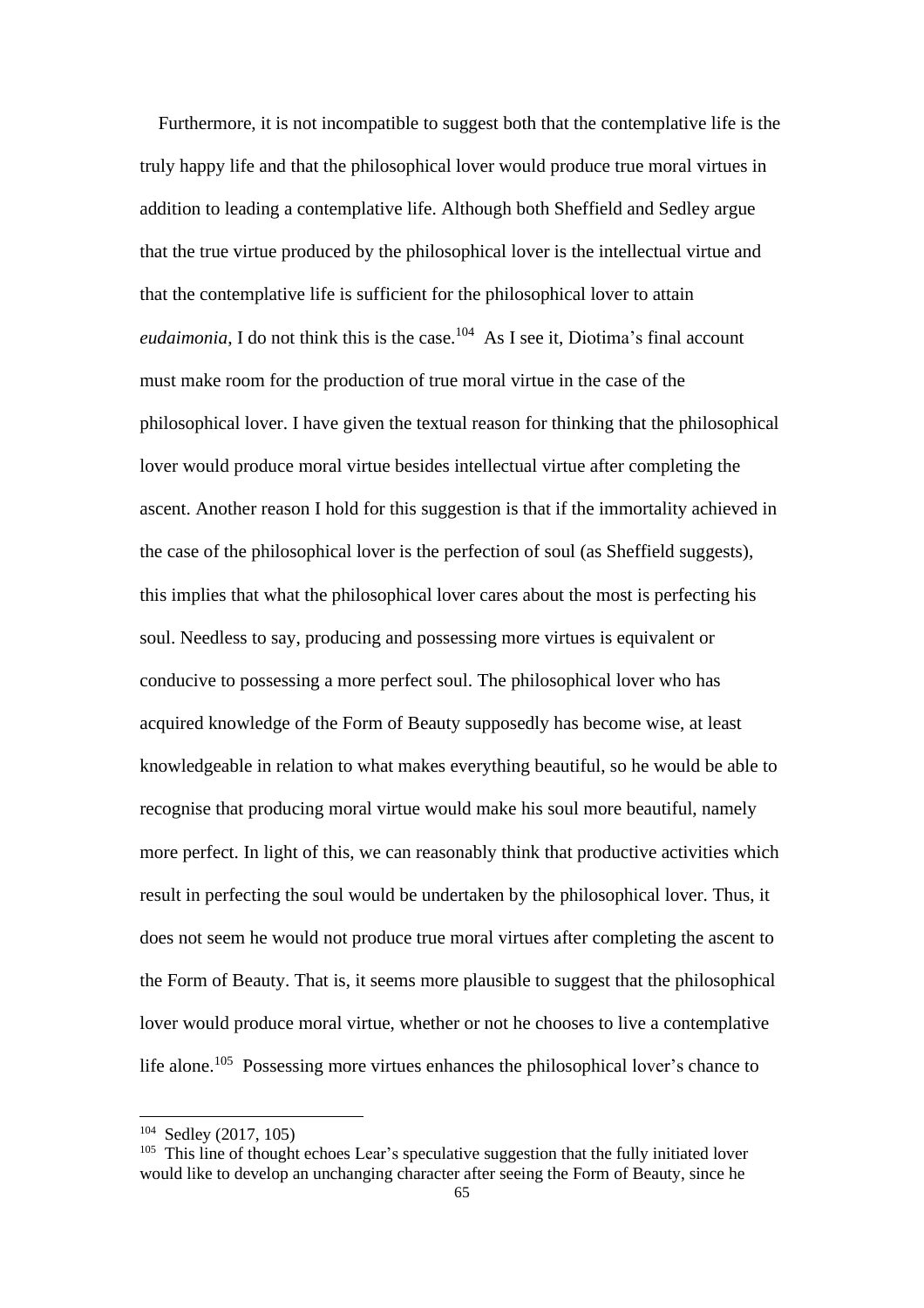lead a desired happy life, since there is no guarantee that the philosophical lover can always lead a contemplative life without disturbance from others. When it comes to the situation in which the philosophical lover is compelled to interact with others, it would be more ideal for him to have already possessed (or know) moral virtues, since being in possession of moral virtues would enable him to deal with mortal affairs properly at the time he interrupts his contemplative activity. And this in turn gives him a better chance to return to his contemplative activity without further disturbance resulting from improper handling of the inevitable mortal affairs. Therefore, possessing moral virtues is conducive to a more stable happy life. Producing and possessing true moral virtues does not impel one to lead a life in constant interaction with others, but it prepares one to live a better or happier life when one *has to* interact with others.

 However, this does not amount to claiming that one has to complete the ascent to the Form of Beauty in order to possess moral virtues.<sup>106</sup> It is only a suggestion that knowing the Form of Beauty would lead one to produce true moral virtues, since acquiring knowledge of Beauty enables one to know why anything beautiful is beautiful. One would know why moral virtues are beautiful and producing true moral virtues is a beautiful thing to do. One would produce true moral virtues not only in the way of possessing these virtues naturally but also in the way of *knowing* what makes these moral virtues beautiful. As a consequence, one would be able to answer

realises that the better sort of immortality is being unchanging rather than simply enduring over time. To recapitulate, according to Lear, the fully initiated lover would be interested in developing an unchanging character after recognising the unchangingness of the Form of Beauty. And an unchanging character requires possessing moral virtue like temperance; Lear (2006, 119-120)

<sup>&</sup>lt;sup>106</sup> Destrée, too, notes this point as he write that 'obviously, no one needs to have reached the peak in the ascent towards the Form of the Beautiful, or the Good, in order to understand how to behave rationally towards enemies on a battlefield!' (2017, 228)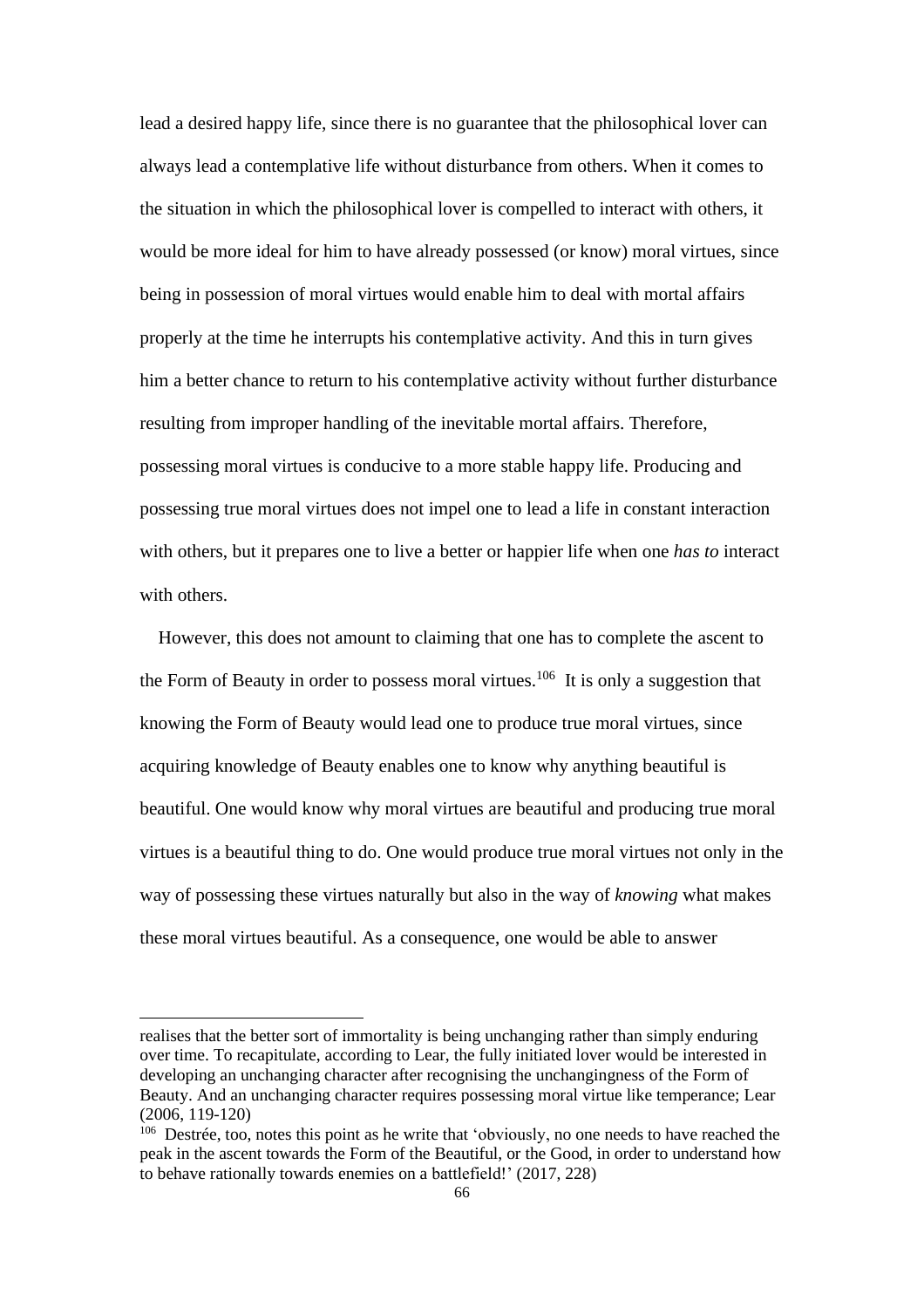questions like 'Why is Courage a beautiful virtue?' That is, having acquired knowledge of Beauty enables one to give accounts of why virtues (both intellectual and moral) are beautiful. Having acquired knowledge of why individual virtues are beautiful is conducive to producing 'true virtue', because it makes sense to say that the way to possess a *true* virtue, rather than possessing a virtue only as a natural quality, is to have an intellectual understanding to account for the virtue possessed.<sup>107</sup>

 In summary, although it is not clearly stated by Diotima that the true virtue produced by the fully initiated lover includes moral virtue, we still have both textual and philosophical reasons to believe that the fully initiated lover would produce true moral virtue after having completed the ascent. First, there is no reason for him not to realise the potentialities for moral virtues, since these must be fitting for the soul as well. Second, if the immortality achieved by him is the perfection of the soul as Sheffield claims, it is not unreasonable for him to produce more virtues in addition to the intellectual virtue to make his soul more perfect. That is to say, if there is a degree of the immortality achieved by the fully initiated lover, i.e., the perfection of the soul, possessing more virtues is attaining a higher degree of immortality or of the perfection of the soul for him. This suggestion is still compatible with the claim that the contemplative life is the true happy life by Plato's standard, because producing true moral virtue crucially does not hinder one from leading a contemplative life.

In this chapter I have presented Sheffield's interpretation of the claims concerning immortality and how the philosophical lover achieves immortality in the *Symposium* as well as my objection to her interpretation that the true virtue produced by the

 $107$  The idea here is that one would not be able to give comprehensive definitions of virtues like courage unless one knows the Form of Beauty. I will explain in more detail in chapter 3.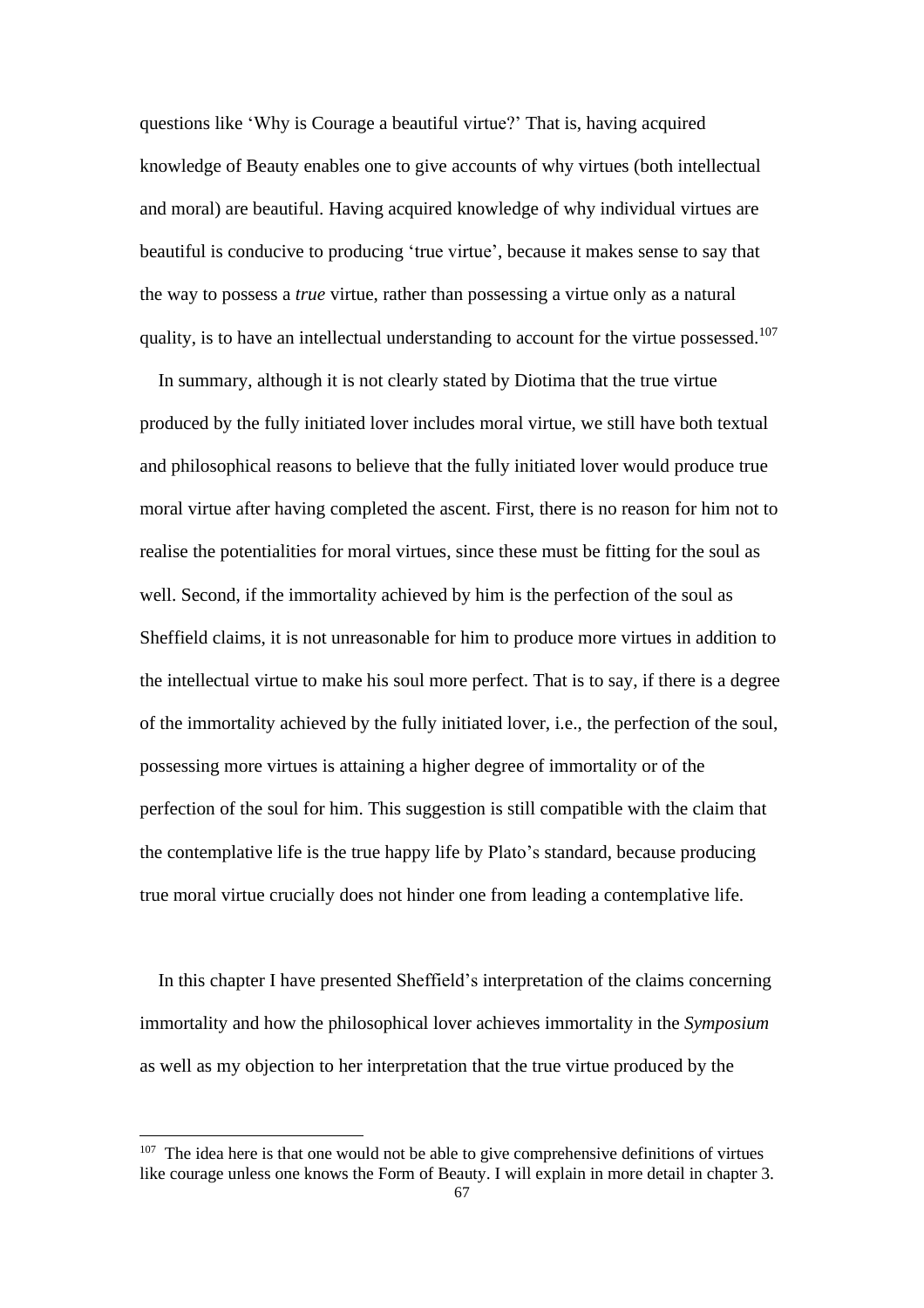philosophical lover is only the virtue of *nous*. In the next and final chapter, I will present my own interpretation of Diotima's claims concerning immortality and how the non-philosophical lovers and the philosophical lover achieve immortality respectively with the aid of Sheffield's and Lear's interpretations.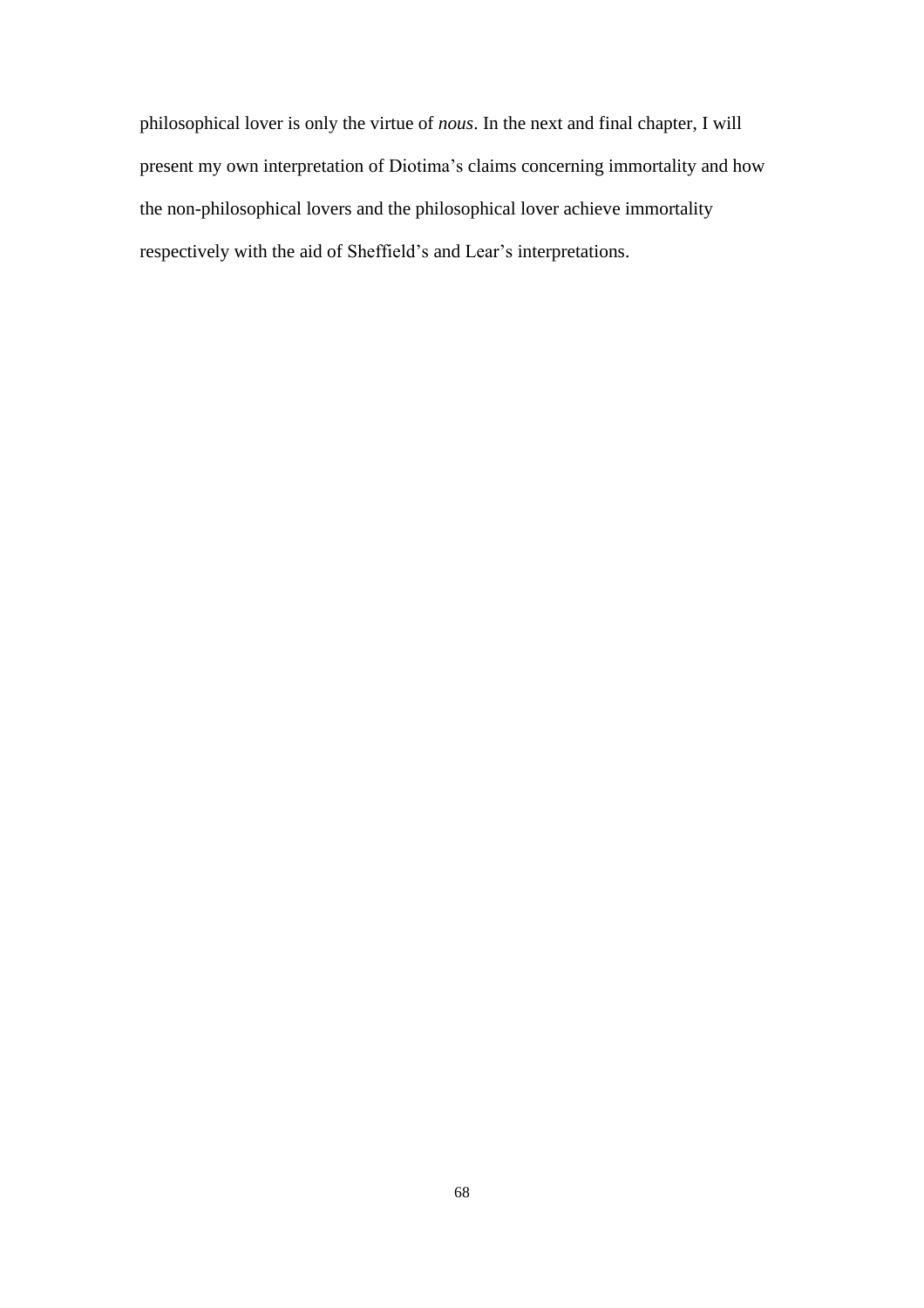# **Chapter 3**

In this chapter, I will present my understanding of the concept of immortality in the *Symposium*. I will present my understanding of what 'the human desire for immortality' is in Diotima's claim in the *Symposium*, followed by my interpretation of how the non-philosophical and the philosophical lovers achieve a human version of immortality respectively. My understanding of 'the human desire for immortality' is developed from Rowe's and Lear's interpretations.<sup>108</sup> I will argue that it is a desire to transcend mortality common in all types of agent, and that transcending mortality is taken to be part of *eudaimonia* by agents who have experienced beauty in the *Symposium*. I also draw upon Sheffield's interpretation to argue that the type of immortality achieved by the fully initiated lover is a kind of self-sufficiency, namely a perfect state of the soul with properties of being wise and virtuous. This interpretation is close to Bury's, Lear's, and Sheffield's interpretations.<sup>109</sup>

#### **3.1 The Human Desire for Immortality in the** *Symposium*

In the previous chapter, I presented Sheffield's interpretation of Socrates' (Diotima's) claims concerning immortality in the *Symposium*. In this section, I will present my objection to understanding immortality in Diotima's claim as literal immortality, followed by my suggestion of how the desire for immortality can be better understood in Diotima's claims.

To recapitulate, Sheffield understands the claim that 'a lover must desire immortality along with the good' as that a lover desires the good that can be possessed in a stable and secure manner, which means that the lover desires the kind

<sup>108</sup> Rowe (1998); Lear (2006)

<sup>109</sup> Bury (1932, xliv–xlv); Lear (2006, 119-120); Sheffield (2006, 151)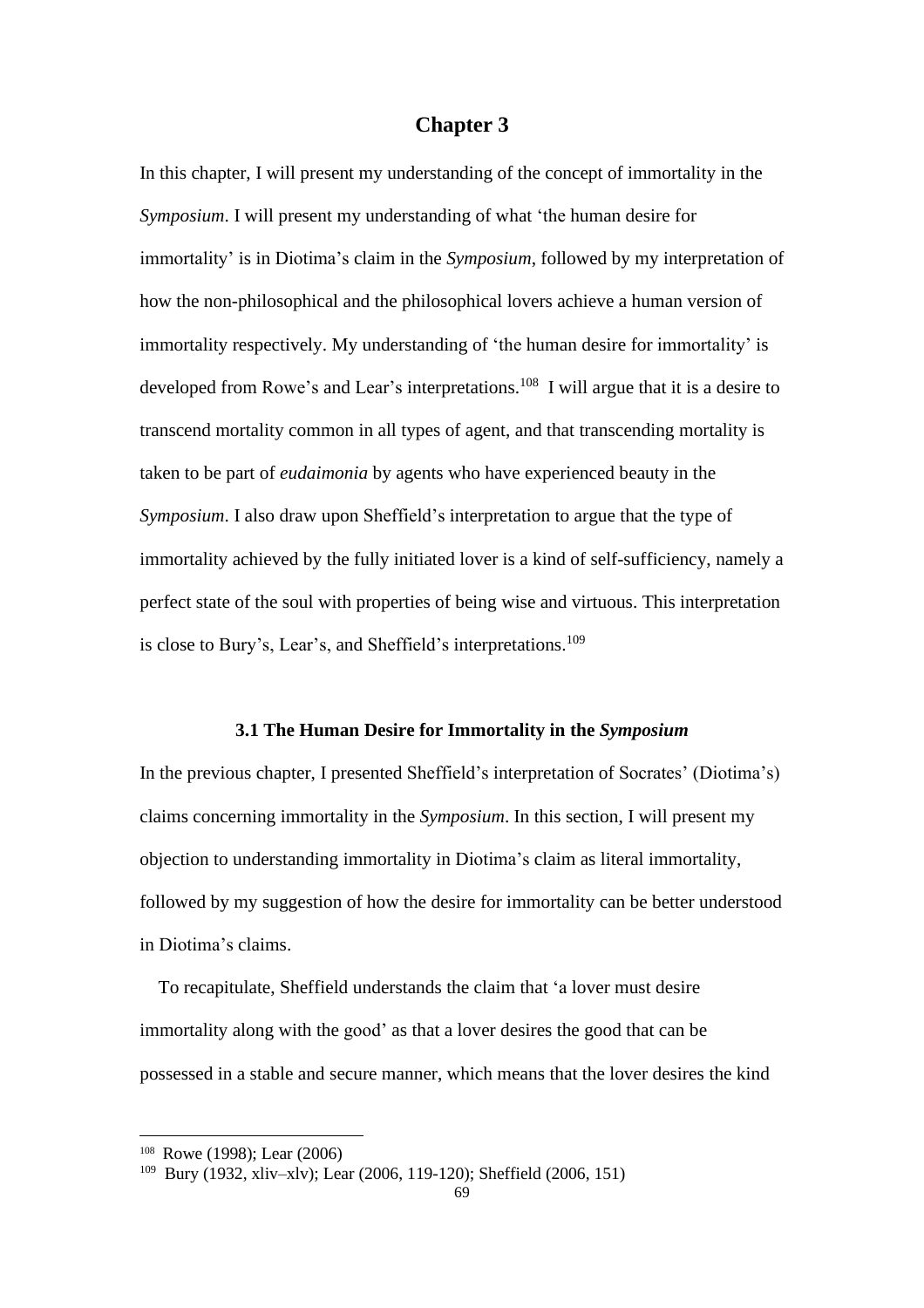of good that can be possessed at all future times, since this good would constitute *eudaimonia*, which is conceived by ancient Greeks as a state over one's lifetime. If one desires the good that would constitute *eudaimonia*, one must also desire to possess it at all future times because *eudaimonia* is a state over one's lifetime. Sheffield also thinks that immortality is not a separate goal of *eros*, since there is no separate argument in the *Symposium* for the claim that '*eros* is after immortality as such.<sup>'110</sup> With Sheffield, I will argue that Diotima should not be read as claiming that human beings desire immortality as such (literal immortality). Nonetheless, this does not entail that agents do not achieve any version of immortality, since 'not desiring immortality as such' does not imply that agents do not achieve any other version of immortality. In what follows, I will argue that, according to Diotima, human agents' desire for immortality is actually a reaction to the discontent with mortality. This desire is a striving to overcome the limitations of mortality in some way. The outcome of this striving is an achievement of a human version of immortality, which can be subdivided into two types belonging to the non-philosophical and the philosophical lovers respectively. I will explain this shortly after I present my objection to understanding immortality literally in Diotima's claims.

 Diotima's claim that 'we desire immortality along with the good' follows right after the claim that 'we desire to possess the good always' (206A-207A). It is tempting to understand immortality literally in her claim, especially when we understand immortality as instrumental to 'possess the good always.'<sup>111</sup> On my view, if we understand immortality in Diotima's claims as *only* having instrumental value,

<sup>110</sup> (2006, 82)

<sup>111</sup> Both Obdrzalek (2010, 422, fn. 13) and Lear (2006, 106) have remarks suggesting that in the *Symposium*, immortality is desired instrumentally by agents in order to 'possess the good forever.'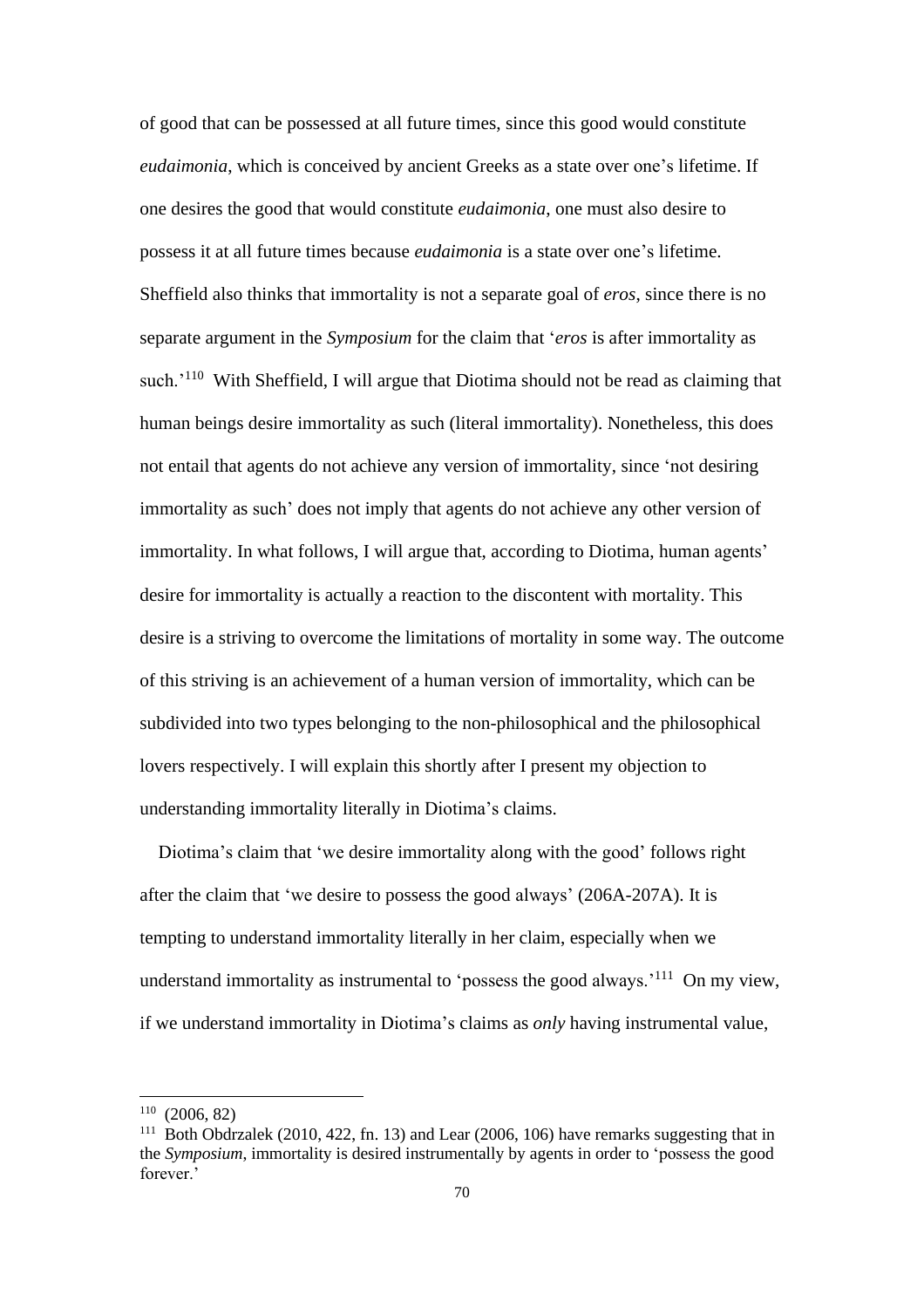namely merely being instrumental to possessing the good 'always', we would be restricted to understand it literally or at least in the temporal sense only. However, I do not think this is the case. I do not think immortality in Diotima's claims has merely instrumental value. Neither do I think it should be understood literally or in the temporal sense only. Firstly, at the beginning of Diotima's speech, it is claimed that Eros is a spirit between two extremes. He is in between immortal and mortal, wisdom and ignorance, beautiful and ugly (203C, 203E, 204A-B). It is because of his intermediate position that he desires what he has not yet attained, namely wisdom, beauty, and immortality. The significance of this myth seems to be that the *eros* of human beings is able to prompt humans to desire what humans do not have yet, particularly wisdom, beauty, and immortality, as they are mentioned in Diotima's myth. Thus, this myth reveals to us that the human desire for immortality has more than instrumental value. It is a desire rising from the fact that human nature is not immortal. That is, at least one reason why we desire immortality is that we are not immortal. We do not desire immortality *only because* it is instrumental to a further end. Therefore, this myth does not restrict us to construe immortality in Diotima's claim as literal immortality, since what is emphasised here is that humans desire what has *not yet be attained* because of the work of *eros* (204A). This myth does not specify a certain kind of immortality but only tells that what is desired is what one presently lacks. There can be more than one kind of immortality just as there is more than one kind of beauty, as Diotima later speaks about various kinds of beauty. Secondly, if immortality in Diotima's claim is understood in the temporal sense only, then it should be the case that the immortality achieved by all types of agent, if they succeed at achieving it, would have to be lasting forever or at least enduring over time. However, as mentioned in the previous chapters, there is no textual support for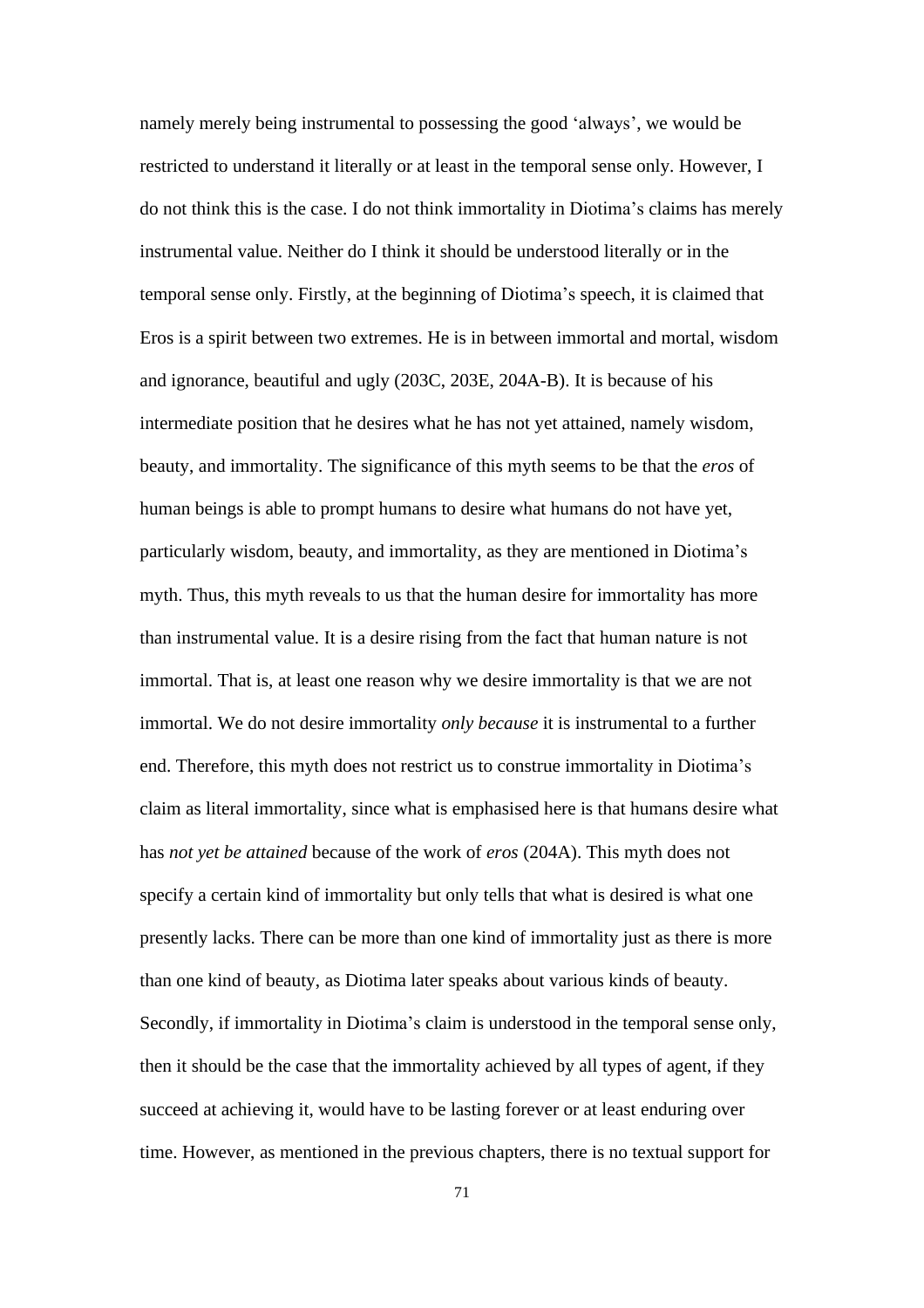understanding the immortality achieved by the fully initiated lover as necessarily involving the lasting of anything in the far future beyond the fully initiated lover's death. With Sheffield and Lear, I will argue that the fully initiated lover achieves a kind of immortality understood as the perfection of soul. If the interpretation of the perfection of soul is correct, it would seem inappropriate to understand immortality in Diotima's claims literally or in the temporal sense only, since it would seem odd if Diotima in the first place claims that we all desire immortality, understood in the temporal sense only, but at the end of her speech the fully initiated lover achieves a kind of immortality, which is the perfection of soul, that does not necessarily involve anything that endures over all time. In summary, I do not think Diotima claims that human beings desire literal immortality. Neither do I think Diotima means that the human desire for immortality is only instrumental to a further end. But rather, it is a desire rising from the fact about human nature.

How should Diotima's claim that 'humans desire immortality' (207A) be understood? My interpretation of this claim is based on parts of Rowe's and Lear's interpretations. Rowe has a persuasive suggestion concerning how we ought to understand the agents' desire for immortality in the *Symposium*. He asks the question of how the sorts of immortality achieved via the productive activities (the production of offspring that are like ourselves and achievements which will be remembered by others) have to do with the immortality that would be the condition of our literally possessing the good forever. He suggests that in reply to this question, Diotima would say that 'she is only trying to show that our behaviour, and that of mortal nature in general, shows a tendency to try to overcome the limitations set on us by our mortality...<sup>'112</sup> I find his suggestion fits better with the myth told by Diotima, since it

<sup>112</sup> (1998, 184)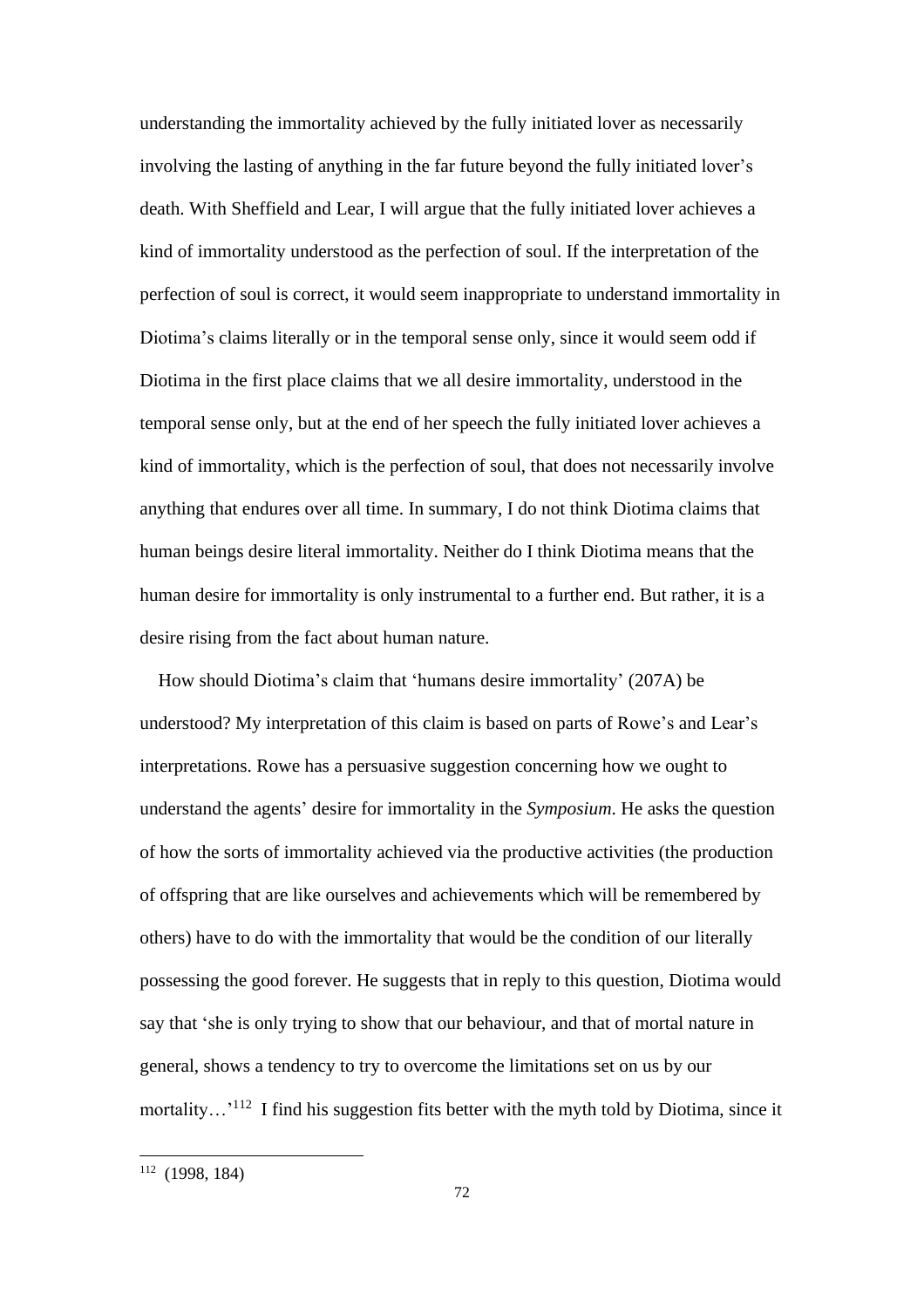explains the human behaviours of striving for immortality in terms of a tendency of human nature to overcome the limitations of mortality. This attempt to overcome mortality is very much like a tendency of Eros' in Diotima's myth. Eros is a spirit in between two extremes, and thus he has the tendency to acquire what has not yet been attained, and one of those unattained is immortality. One merit of Rowe's suggestion is that it does not restrict us to understand immortality in Diotima's claims literally or in the temporal sense only. If the human desire for immortality is understood as a striving to overcome the limitations of mortality in some way, then we can say that if one succeeds at overcoming the limitations of mortality in some way, one achieves a human version of immortality. This suggestion does not designate only one kind of immortality, since on this picture immortality is achieved when the limitations of mortality are overcome in some way. Thus, it makes room for the interpretation that different types of agent achieve different types of immortality, as I shall argue later. Human beings are mortal; however, under the work of *eros*, human beings attempt to overcome mortality, namely achieving a human version of immortality that is not yet attained. This explains the fact that human agents' desire to transcend mortality would lead them to achieve a human version of immortality. That is, the human desire to transcend the limitations of mortality can be understood as a desire for a kind of immortality that is achievable in action for human beings. $113$  Worth noting is that Rowe's suggestion implies that the human desire for immortality is a reaction to the awareness of mortality since one has to be aware of what mortality is first, then one would form a desire to overcome the limitations of mortality. As Diotima's speech

 $113$  Diotima introduces the productive activity (206E-209E) as the way for humans to achieve a kind of immortality.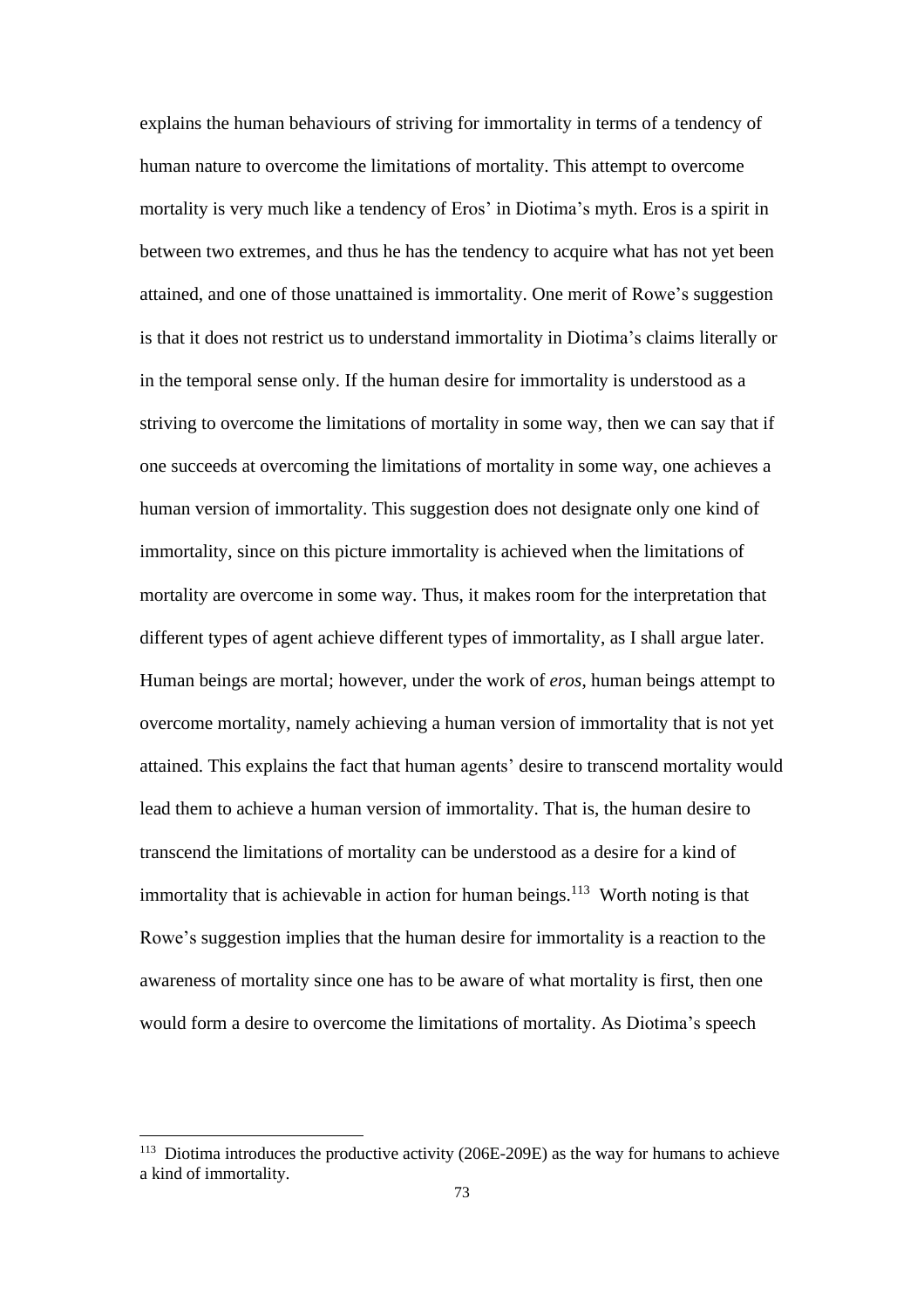implies, one needs to be aware of and discontent with the fact that one is ignorant so as to form a desire for wisdom (204A).

Now, in order to explain why humans come to be aware of the limitations of mortality, I need to bring in Lear's interpretation of links between immortality and beauty, since her interpretation can help us to tie things together. I have presented in the first chapter that Lear advocates there are several links between beauty and immortality. What can be combined here with Rowe's suggestion is the first link between immortality and beauty proposed by Lear, which is that the participants in Beauty manifest immortality and transcendence to a certain extent. To repeat, Lear's interpretation is that to experience someone or something as being beautiful is to 'experience a mortal thing as being or being filled with something immortal, unchanging, and unchangeable … It would be to experience the beautiful thing or person, insofar as he was beautiful, as being godlike in the stability and selfsufficiency of his being.<sup>'114</sup> Lear also contends that the perception of immortality in experiencing the beautiful would waken agents' desire for immortality, and thus it would induce agents' labour to 'secure immortality insofar as that is possible for a mortal human being.<sup>'115</sup>

Based on Lear's interpretation and Rowe's suggestion, my view is that Diotima advocates a theory that human agents come to form a desire for immortality after they experience beauty because they perceive beauty as perfect, immortal, and even divine. They come to be aware of their mortality in contrast with the immortality of the beautiful they perceive.<sup>116</sup> Their first reaction to the awareness of their mortality is a

<sup>114</sup> Lear (2006, 117-118)

 $115$  (106)

<sup>116</sup> Obdrzalek has also noted that 'Our awareness—perhaps not fully articulated—of our mortality and imperfection gives rise to *eros*.' (2010, 419)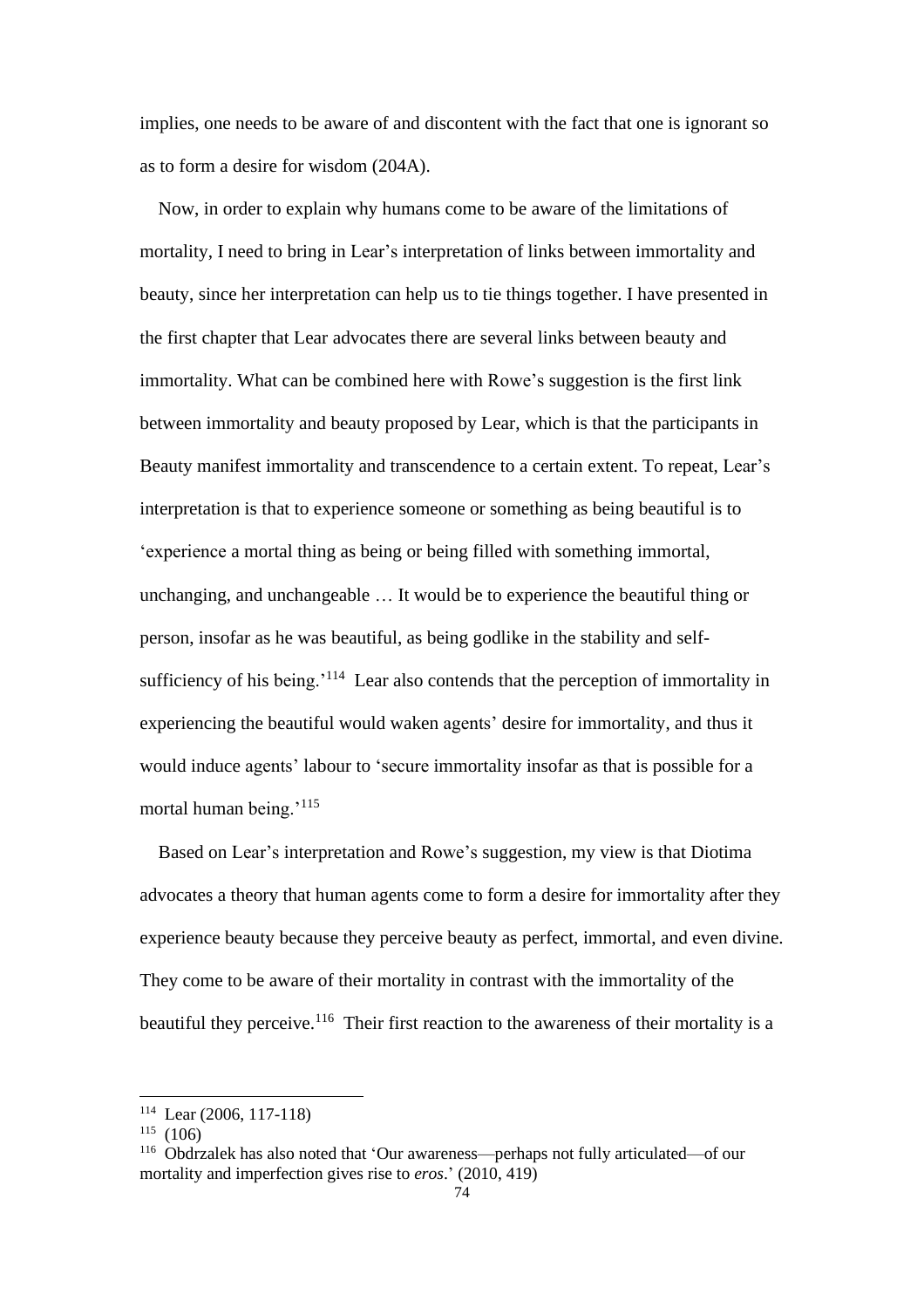discontent, which leads to a striving to overcome mortality, and therefore they start pursuing immortality insofar as that is achievable in action. In Diotima's speech, what is needed for forming a desire for immortality is agents' awareness of and discontent with their mortality, both of which are the result of experiencing beauty as perfect and immortal.

Another question related to the interpretation that human agents pursue a certain version of immortality under the work of *eros* is this: What exactly is the goal of *eros*? Is *eros* a desire for immortality or a desire for *eudaimonia* in the *Symposium*? To recapitulate, in her book, Sheffield's answer to this question is that immortality is not a separate goal of *eros* but within the larger goal, namely *eudaimonia.*<sup>117</sup> This is because Sheffield understands Diotima's claim that we all desire immortality along with the good as that we all desire to possess the good that will constitute *eudaimonia* in a stable and secure manner, since *eudaimonia* is a state over one's lifetime, and thus the good that constitutes *eudaimonia* must be had at all future times if it is to be had at all. I think this understanding is right to the extent that the good to possess must be had throughout one's whole lifetime, as *eudaimonia* concerns the state over one's whole lifetime. But, as I showed in chapter 2, Sheffield argued that there is an alternative way to interpret this claim concerning *eros*, which is to understand it as describing a 'desire for a certain quality of existence which typically (for a Greek) characterised the divine.'<sup>118</sup> My view is closer to this interpretation. I take the tendency to transcend the limitations of mortality as a tendency within the human *eros* for *eudaimonia*. Moreover, I suggest that in the *Symposium* agents who have experienced beauty believe that *eudaimonia* partly consists in transcending the

<sup>117</sup> (2006, 82)

<sup>&</sup>lt;sup>118</sup> Howatson and Sheffield (2008, x viii)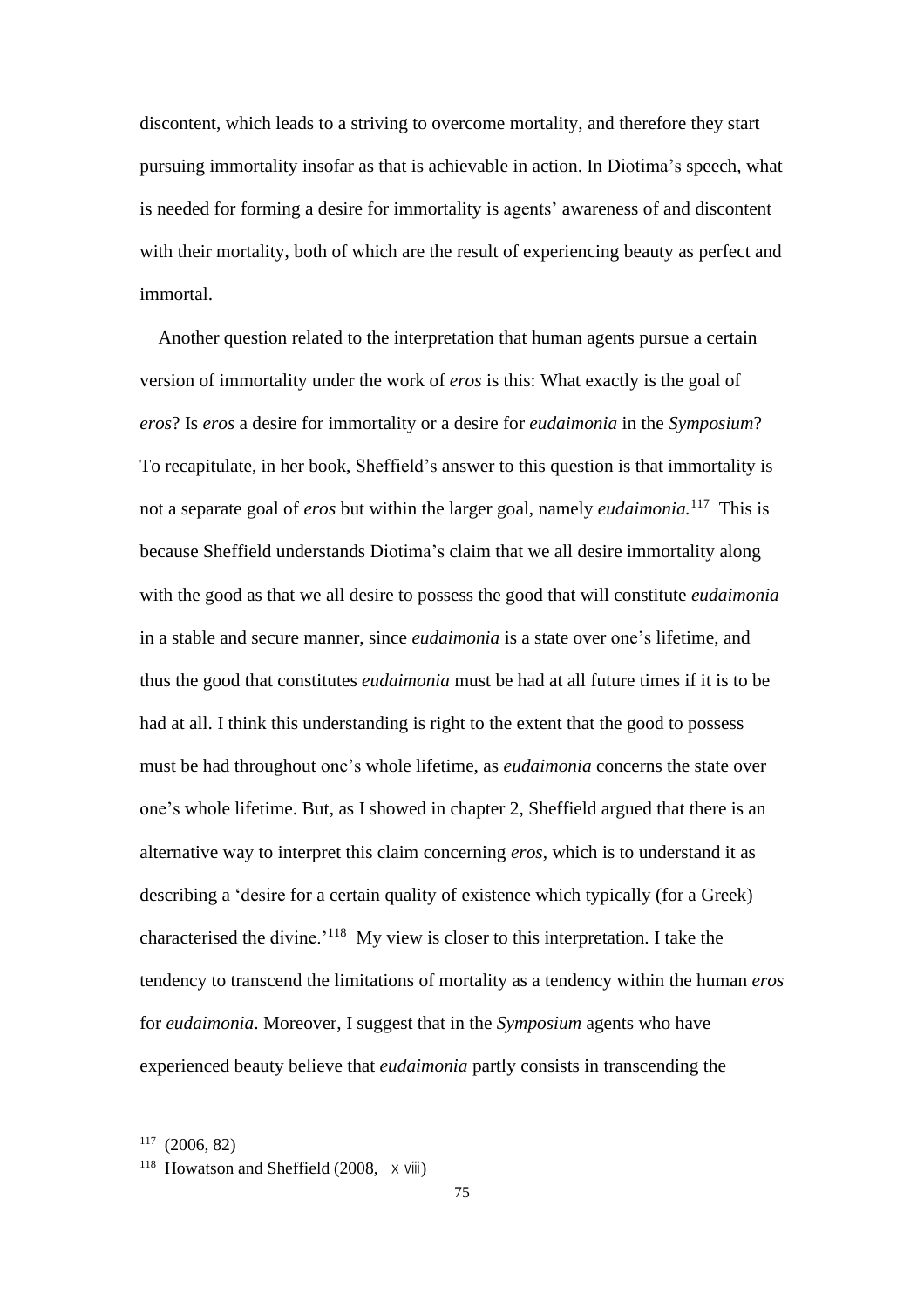limitations of mortality in some way, and this transcendence will be achieved by possessing certain good things via production.<sup>119</sup> The achievement of overcoming the limitations of mortality is a human version of immortality. And human agents believe that attaining *eudaimonia* includes overcoming the limitations of mortality in some way, namely achieving a human version of immortality.

I have two reasons for making this suggestion. The first reason is that this interpretation offers a plausible explanation for why all types of agent desire *eudaimonia* after experiencing beauty. According to Diotima's speech, the experiences of beauty invoke humans' desire for *eudaimonia* and immortality (205D, 208B). The reason why human beings desire immortality is that human beings perceive beauty as immortal, transcendent, and divine, as Lear has argued.<sup>120</sup> But, why, in Plato's view, do human beings desire *eudaimonia* after experiencing beauty, since human beings neither see *eudaimonia* in beauty nor directly perceive beauty as possessing *eudaimonia*? We know from Diotima's speech that Plato thinks that agents desire to possess good things after experiencing the beautiful (204E). And the real reason for desiring to possess good things is that the goods would bring about *eudaimonia* (205A). This argument implies the thought that human beings realise they have not yet attained *eudaimonia* in experiencing beauty, since it is *eros*' function to prompt human beings to pursue what is not yet attained, given the premise that they are aware of what they have not yet attained (204A-B). It follows that human beings must know they have not yet attained *eudaimonia* from their experiences of beauty. Yet how do they come to know they have not yet attained *eudaimonia* in their experiences of beauty? I suggest it is from the discontent with mortality that they

 $119$  I will explain this suggestion in more detail throughout the whole chapter.

 $120(2006, 118)$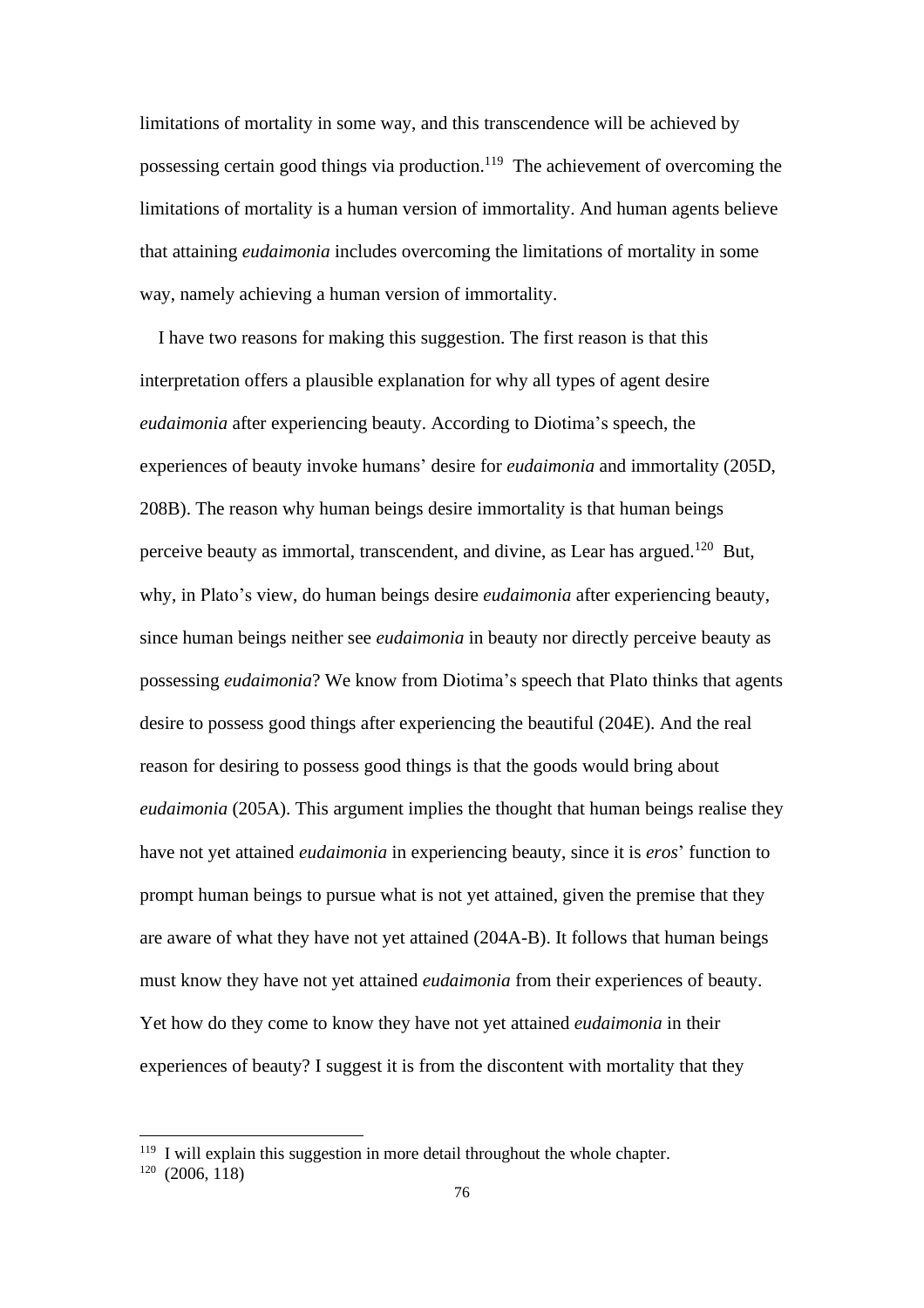realise they have not yet attained *eudaimonia*. They perceive beauty as immortal, and thus come to know they are not immortal. From the discontent with their mortality, which is the result of perceiving beauty as immortal, human beings realise they have not yet attained *eudaimonia*; otherwise, there would not be discontent. I admit this argument requires an assumption that discontent and *eudaimonia* do not come together. Nonetheless, I contend that this is a reasonable and plausible assumption. Although the ancient Greek concept of *eudaimonia* is not the same as the modern concept of happiness, it is counterintuitive to think one could be in possession of *eudaimonia* and discontent at the same time. Typically, *eudaimonia* is translated into well-being and flourishing. If one discovers discontent with mortality, it seems certain one must come to be aware that one is not *eudaimōn*, since it is hard to see how one can flourish and be well if one is in constant discontent with things like mortality. Thus, if it is right that, in the discontent with mortality, one comes to be aware that one is neither immortal nor *eudaimōn*, then in attaining *eudaimonia* or in believing that one attains *eudaimonia*, one's discontent with mortality should eventually vanish. And the disappearance of the discontent with mortality implies one transcends or believes one transcends the limitations of mortality in some way. That is, eliminating the discontent with mortality is a necessary condition for attaining *eudaimonia*. And one could eliminate this discontent via transcending the limitations of mortality in some way. Therefore, if transcending mortality in some way could eliminate once and for all the discontent which does not come together with *eudaimonia*, then transcending mortality in some way is part of *eudaimonia*. This is why I suggest that in the *Symposium*, agents who have experienced beauty believe that transcending mortality in some way is part of *eudaimonia*. My second reason is that, according to Diotima's speech, the means to achieve *eudaimonia* and to transcend mortality is the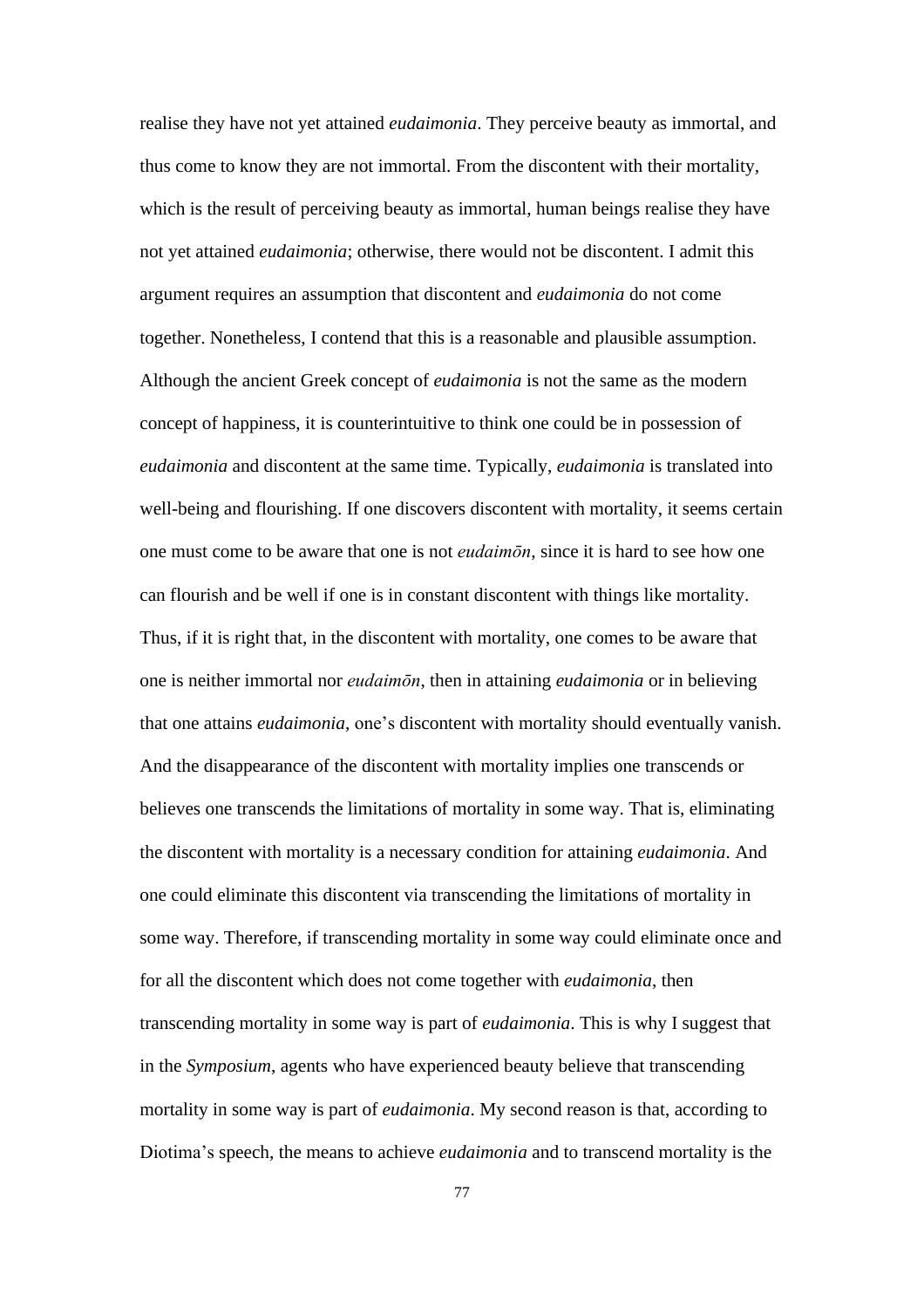same, which is possessing certain goods via production. If both transcending mortality and achieving *eudaimonia* are to be accomplished through the exact same activity, it is hard not to think that these are more or less the same goal. After all, if conducting one activity brings about two outcomes, it makes sense to think there is a relation between these two outcomes. And I contend that the most plausible relation between immortality and *eudaimonia* in the *Symposium* is that immortality is part of *eudaimonia*. Diotima claims that the goods that will bring about *eudaimonia* have to be possessed through being produced by the agents (206E). That is, *eudaimonia* is attained through possessing certain goods via production. And the way to possess the goods, which is the productive activity, is claimed to be 'an immortal thing for a mortal animal to do' (206C), 'what mortals have in place of immortality' (207A), and a device by which 'what is mortal shares in immortality' (208B). These claims suggest that the way to attain *eudaimonia* is also a way to achieve a kind of immortality. That is, the way to attain *eudaimonia* is an immortal way of possessing good things and is claimed to enable mortals to share in immortality.<sup>121</sup> Therefore, the success of possessing the good things in an immortal way, namely the success of attaining *eudaimonia*, implies the achievement of a kind of immortality. If successfully attaining *eudaimonia* implies successfully achieving a human version of immortality, given that they are brought about by the exact same activity, it does not seem implausible to suggest that immortality is part of *eudaimonia* in the *Symposium*. Briefly, without the means of possessing the goods via production, neither immortality nor *eudaimonia* would be achieved. *Eudaimonia* would be possible to be

<sup>&</sup>lt;sup>121</sup> This 'immortal way' of possessing good things is possessing good things via 'producing' them. I will explain in more detail in a later section.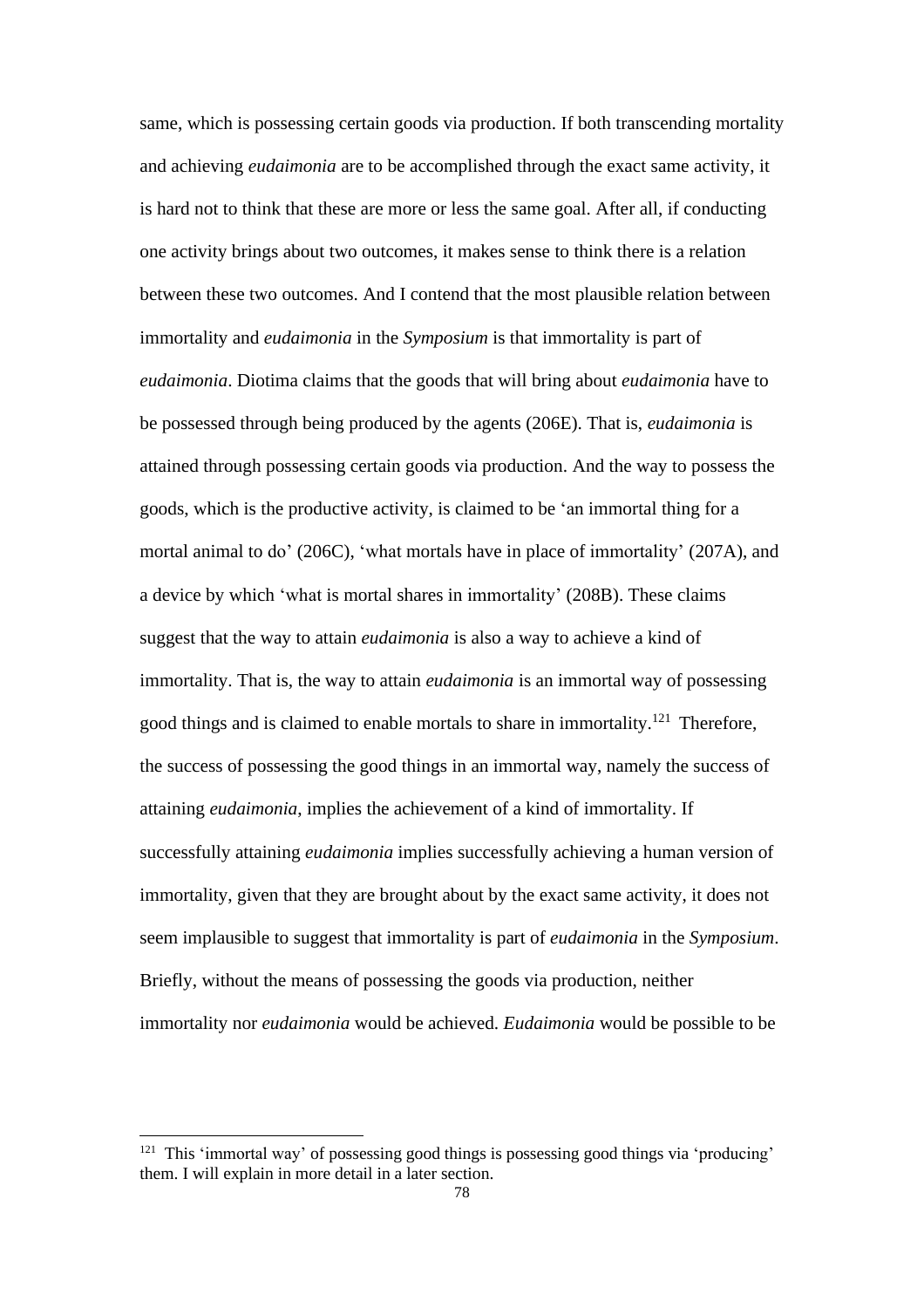attained only when the means that would also bring about a human version of immortality is adopted.

To conclude my interpretation, the ancient Greek concept of *eudaimonia* includes well-being and flourishing. In the *Symposium*, however, '*eudaimonia*' also implies a state that transcends mortality in some way, namely a human version of immortality. My interpretation of Diotima's claim that 'A lover must desire immortality along with the good' (207A) is that a lover desires *eudaimonia* and believes that *eudaimonia* includes transcending mortality in some way. This is because one discovers discontent with mortality in experiencing beauty. One knows one has not yet attained *eudaimonia* from one's discontent, since it does not seem plausible to flourish with discontent with mortality. It is necessary to eliminate the discontent with mortality to attain *eudaimonia.* Furthermore, the way to eliminate the discontent with mortality and to attain *eudaimonia* are the same, which is possessing certain good things via production. But how can possessing certain good things help agents to transcend the limitations of mortality? I will explain in more detail how good things play the role of enabling agents to transcend mortality in some way shortly.

#### **3.2 The Productive Activity is the Way to Achieve Immortality and** *Eudaimonia*

I have argued that transcending the limitations of mortality is believed by agents who have experienced beauty to be part of *eudaimonia* in the *Symposium* and that the way to achieve this goal is through possessing certain good things via production. But what is special about this mode of possessing the goods that it is the way to achieve a human version of immortality and *eudaimonia*? I will attempt to answer this question in this section.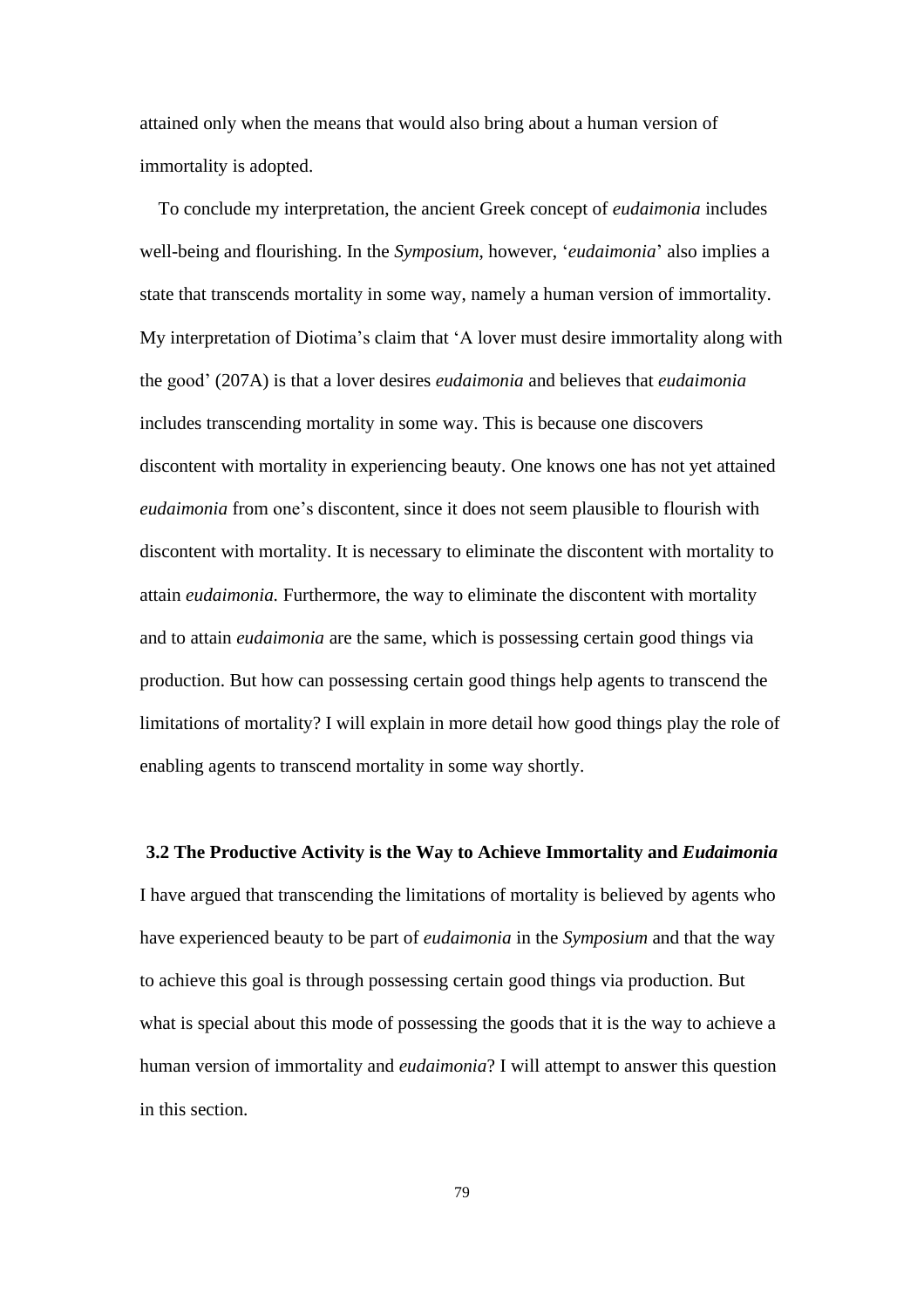To quote a few sentences from Diotima's speech concerning this mode of possessing the goods, reproduction in beauty is what mortals have in place of immortality (206E-207A). 'Mortal nature seeks so far as possible to live forever and be immortal. And this is possible in one way only: by reproduction' (207D). Diotima gives similar remarks while describing the productive activity, as she says that by this device (reproduction), 'what is mortal shares in immortality' (208B). It has been presented in chapter 2 that Sheffield thinks the salient point of the reproduction passage is that 'production' is the way to possess the good things which are believed to bring about *eudaimonia*. The point of that passage is not leaving behind new things, i.e., living on by proxy. I agree with Sheffield that the salient point of the reproduction passage is not 'leaving behind new things' but that 'production' is the way to possess the good things.<sup>122</sup> But, on my understanding, even though producing external things is not necessary, it does not follow that producing external things is not one of the ways to transcend mortality as there can be more than one way of transcending mortality. Leaving behind human children or things that represent the producers can be just one of the ways to transcend mortality. On my view, the point is not to read this passage as designating one very specific form of the productive activity, but to see that the productive activity in general is the way to possess good things that will bring about a certain kind of immortality and *eudaimonia*. There is, however, a puzzle about the productive activity: Why do the goods to possess have to be produced by human agents? The possessing relation established via production must have a bearing on achieving a certain kind of immortality and *eudaimonia*. As presented in chapter 2, Sheffield has pointed out that the feature of *eudaimonia* is that it concerns one's whole lifetime. If it is to be had, it has to be had at all future times.

<sup>122</sup> Sheffield (2006, 104-105)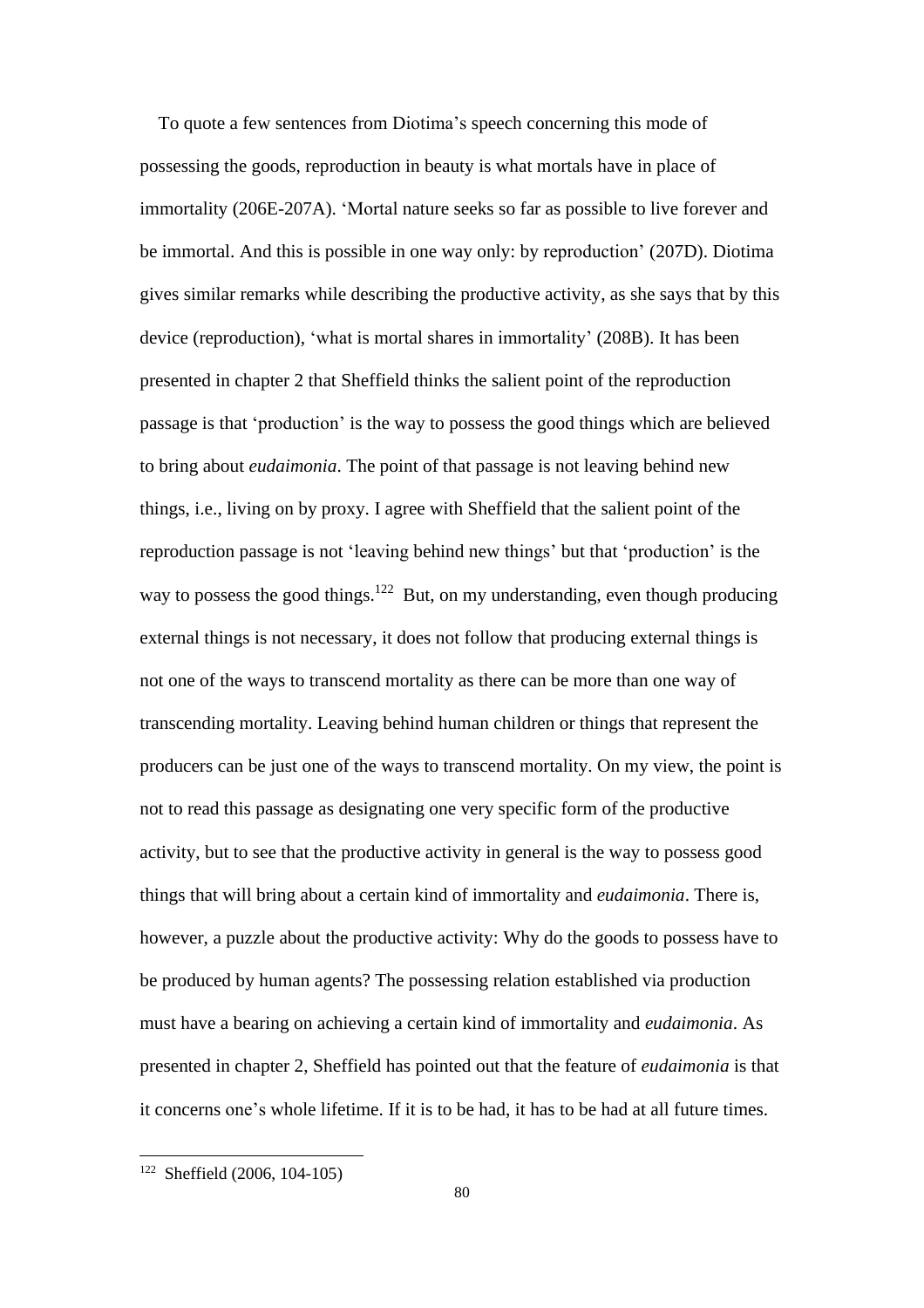Therefore, the goods that are equivalent to or constitute *eudaimonia* have to be had at all future times if they are to be had at all. On my understanding, overcoming the limitations of mortality shares this feature too, since if one desires to overcome mortality, one desires to overcome it for the whole time to come in the future. That is, once achieved, immortality is a state that concerns one's whole lifetime. Thus, one's state of possessing the goods must have the feature of remaining the same for all time to come. As I see it, production seems to rightly serve the role of ensuring that the possessing relation remains the same for all future time. The possessing relation established from production is a specific type of possessing relation. It is a causal relation that cannot be changed once established. A producer begins possessing her product right from the point of time when the product is completed by her, and this possessing relation remains through the whole of time. For example, the biological reproduction is one type of the many productive activities. The relation between biological parents and the child never changes; it remains throughout the whole of time. This relation does not change after the parents pass away; the parents' child remains their child even if they are gone. This principle applies as well in the case of producing things like artworks. A painter possesses her painting once the painting is completed by the painter. Even if the painting is sold to a collector, it still stands in a type of possessing relation to its producer. The painter owns the painting not in the sense of having the absolute control of what can be done to the painting, e.g. hanging it in the house or putting it on public display, but in the sense of being the source (the creator) of the painting. That is, there is always a kind of possessing relation between a creator and the created works that cannot be changed by money or law, since the possessing relation established via trade and law implies that the owner of the products could be changed. And Plato seemed to think that the goods that are able to

81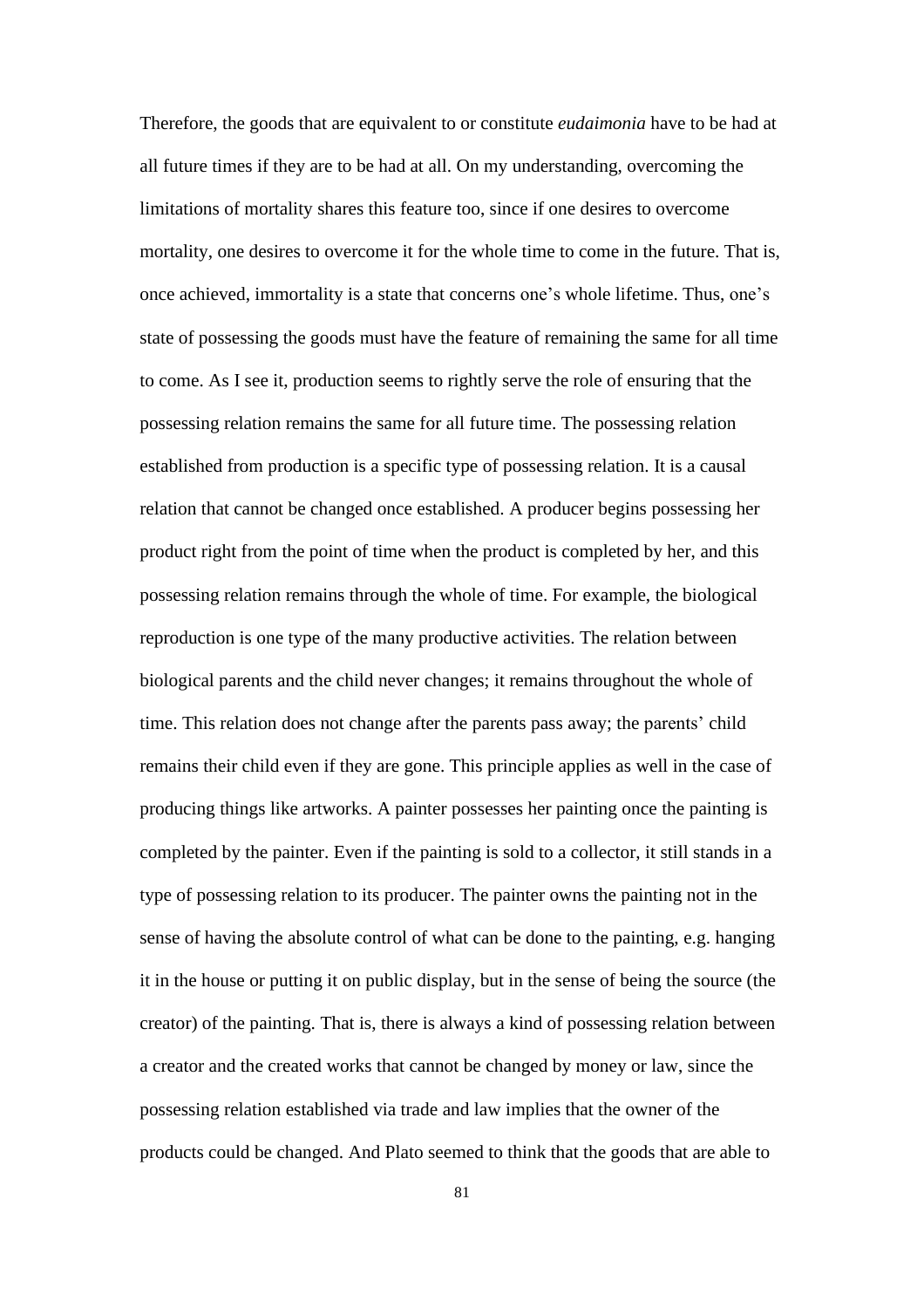bring about immortality and *eudaimonia* to the possessors must stand in this type of possessing relation; otherwise, Diotima would not spend time explaining the productive activity. On my view, Plato has a good reason for this thought because the relation between oneself and one's *eudaimonia* (and immortality) is similar to the possessing relation established from production in the respect that this relation does not change once it is created. If I am able to produce artworks, I am the cause of the artworks I produce. I possess the artworks through a causal relation. Similarly, if I am able to produce good things that are essential for me to transcend mortality in some way and attain *eudaimonia*, I am the cause of the good things I produce.<sup>123</sup> That is, I am the ultimate cause of my own *eudaimonia* and immortality. The relation between my *eudaimonia* (and immortality) and me does not change once it is established because it is a causal relation just like the relation between a painter and the painting created by the painter. One's *eudaimonia* (and immortality) cannot be given to others by means of money or law. The source of my *eudaimonia* must be myself; I cannot buy my *eudaimonia* from others. The goods that will bring about *eudaimonia* have the feature of having to be produced by the possessors. And this feature of having to be produced supports Sheffield's interpretation of pregnancies as potentialities in the *Symposium* because things that can be produced by me must be things for which I have potentialities. I will draw upon this aspect of Sheffield's interpretation in a later section. In summary, production is the way to ensure that the things produced stand in a relation with the producers throughout the whole of time. The relation between the creator and the created goods does not change; once it is established, it remains for

 $123$  As I shall present later, the achievement of a human version of immortality requires possessing certain good things, for the good things are deemed as parts of the creators.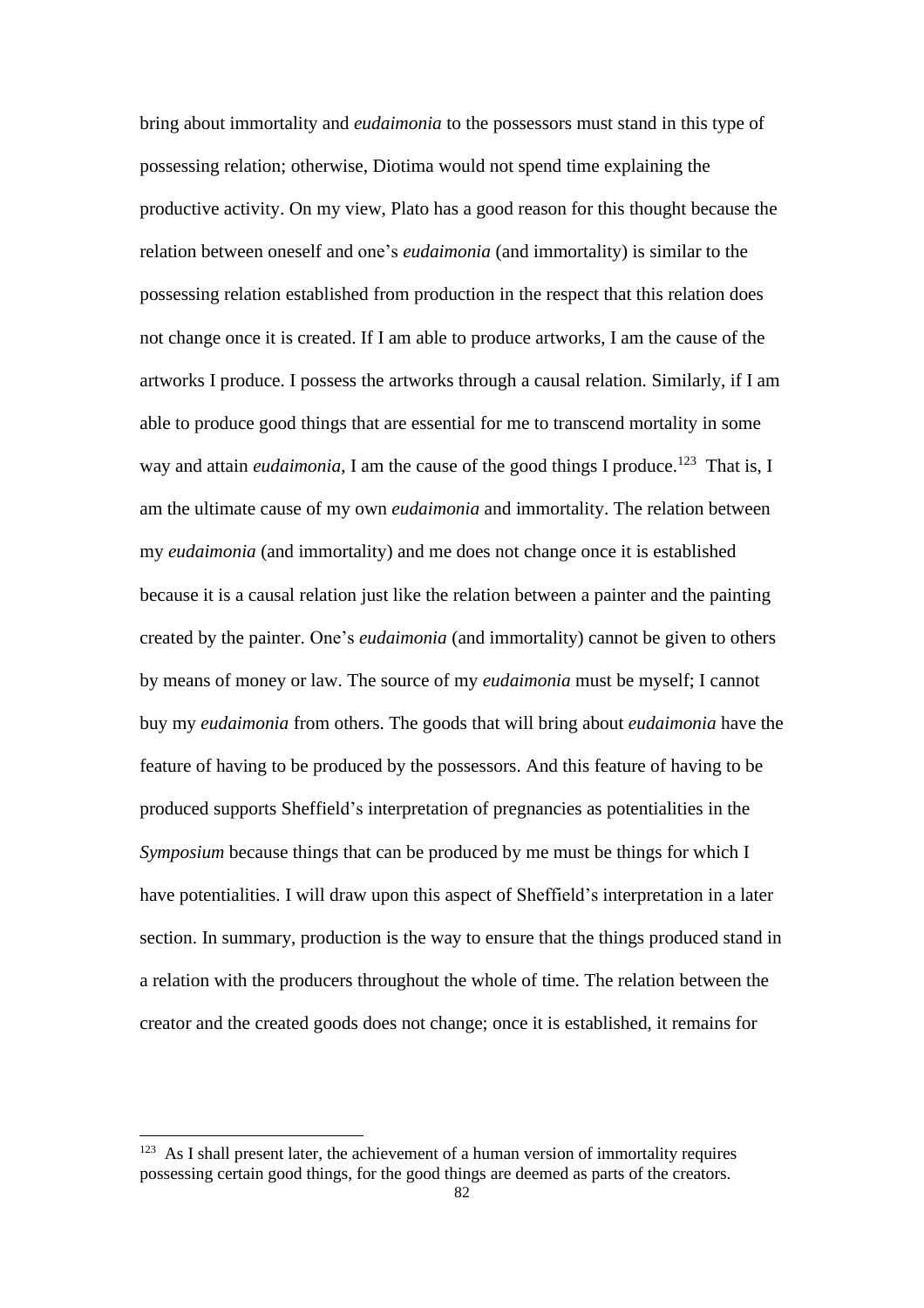the whole of time. The next question is: How can possessing certain good things via production help agents transcend mortality in some way?

#### **3.3 The Types of Immortality Achieved in the** *Symposium*

Diotima takes it as given that the possession of good things would bring about *eudaimonia* (205A). And I have argued that transcending mortality is believed to be part of *eudaimonia* by agents who have experienced beauty under the work of *eros* in the *Symposium.* If my interpretation is right, what is still in need of explanation is how possessing certain good things via production could enable agents to transcend the limitations set by mortality in some way. To answer this question, it is essential to understand what agents see as the limitations of mortality. My suggestion is that the non-philosophical lovers and the philosophical lovers focus on different aspects of mortality. The non-philosophical lovers focus on the 'finitude' aspect of mortality, namely the feature of mortality that is having a finite life that would be terminated by death, while the philosophical lovers focus on the 'non-divine' aspect of mortality. As mentioned earlier, agents experience the beautiful as divine, immortal, and perfect. Mortality is non-divine for various reasons, one of which is its imperfection. On my reading, in experiencing beauty, the philosophical lover realises that mortality is nondivine, namely imperfect.<sup>124</sup> The 'finitude' and the 'imperfect' aspects of mortality correspond to the 'deathless' and the 'perfect' aspects of the beautiful. As a result of focusing on different aspects of mortality, what the non-philosophical lovers pursue is the continual existence of certain good things that to an extent represents the continual

<sup>&</sup>lt;sup>124</sup> The reason why I suggest it is the 'imperfection' of mortality that is noticed by the philosophical lover is that, as I shall present later, the philosophical lover's productive activity is an activity of realising the potentialities for knowledge and various virtues, which is also an activity of 'perfecting' his soul.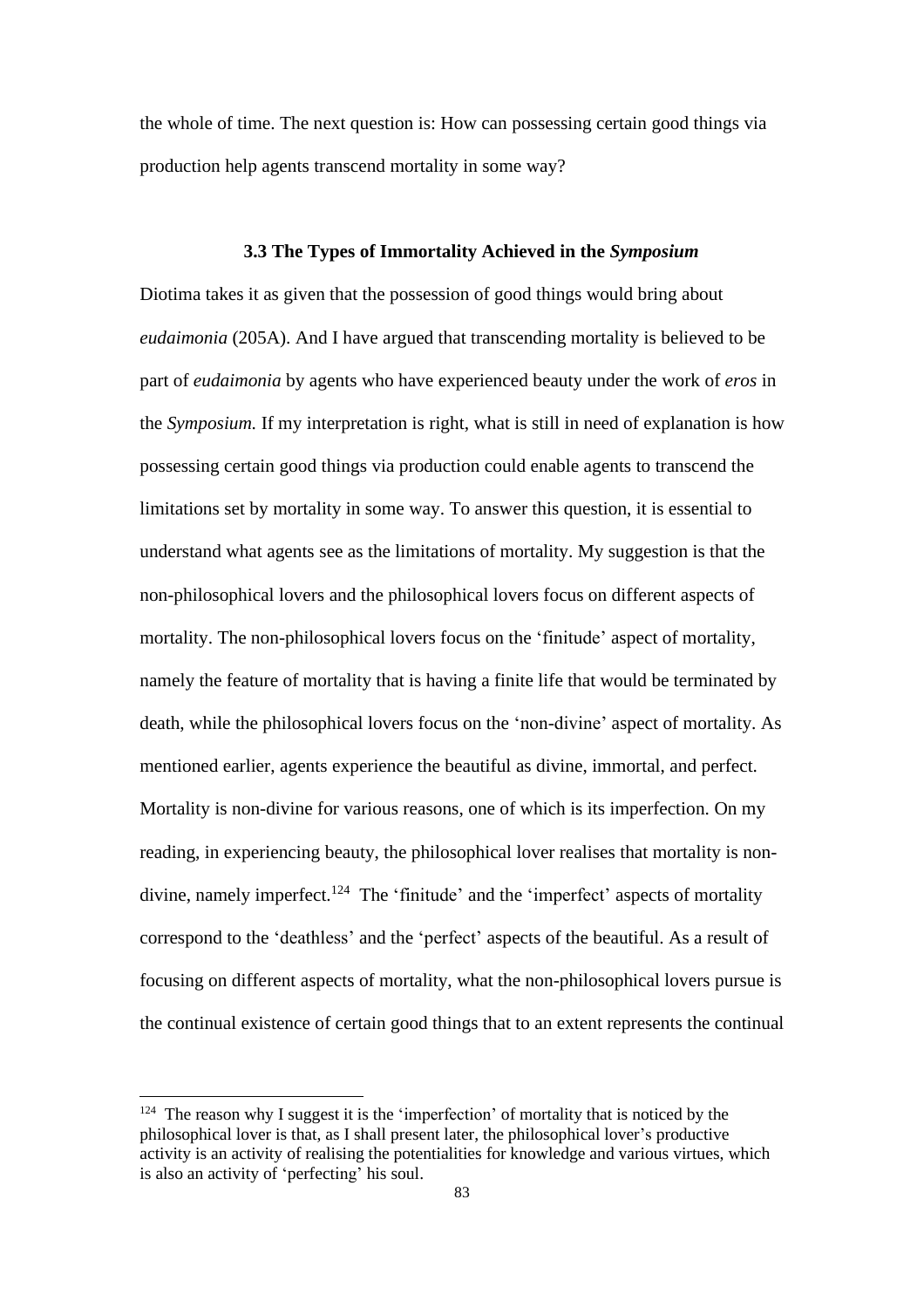existence of themselves, while the philosophical lovers pursue becoming as divine (perfect) as possible for human beings.

My reason for making this suggestion is that this reading could explain the fact that the nature of the good things the non-philosophical and the philosophical lovers produce is significantly different. What is common in both types of lover is that they all experience the beautiful. But why did Plato depict agents in lower and higher mysteries as taking such different good things as what they want to possess (produce) under the work of *eros*? It seems there should be a reason for this phenomenon. I suggest that this phenomenon can be explained in terms of their focus on different aspects of mortality. On my reading, when moved (and impressed) by beauty and confronted with their own mortality, agents in lower and higher mysteries focus on different aspects of mortality; thus, they take different things as the goods they want to possess. Besides, there seems to be a correlation between the focus on different aspects of mortality and the conception of good things in agents' minds. That is, if an agent focuses on the aspect of mortality that is the finitude of life, what is taken to be good would be things that are able to exist beyond the agent's mortal life, whether or not the goods are divine is not the agent's main concern.<sup>125</sup> On the other hand, if an agent focuses on the non-divine aspect of mortality, what is taken to be good would be divine things like wisdom and virtue.<sup>126</sup> The non-philosophical lovers and the philosophical lovers focus on different aspects of mortality, and this causes them to take very different things to be good. That is, they have different conception about what is good on account of focusing on different aspects of mortality. In summary,

 $125$  I thank my supervisor, Dr Fiona Leigh, for suggesting to me the expression of 'the finitude of life.'

<sup>&</sup>lt;sup>126</sup> I will argue in the later part of this section that according to Diotima's speech, wisdom must be divine, and that true virtue based on wisdom would be divine to a certain extent as well.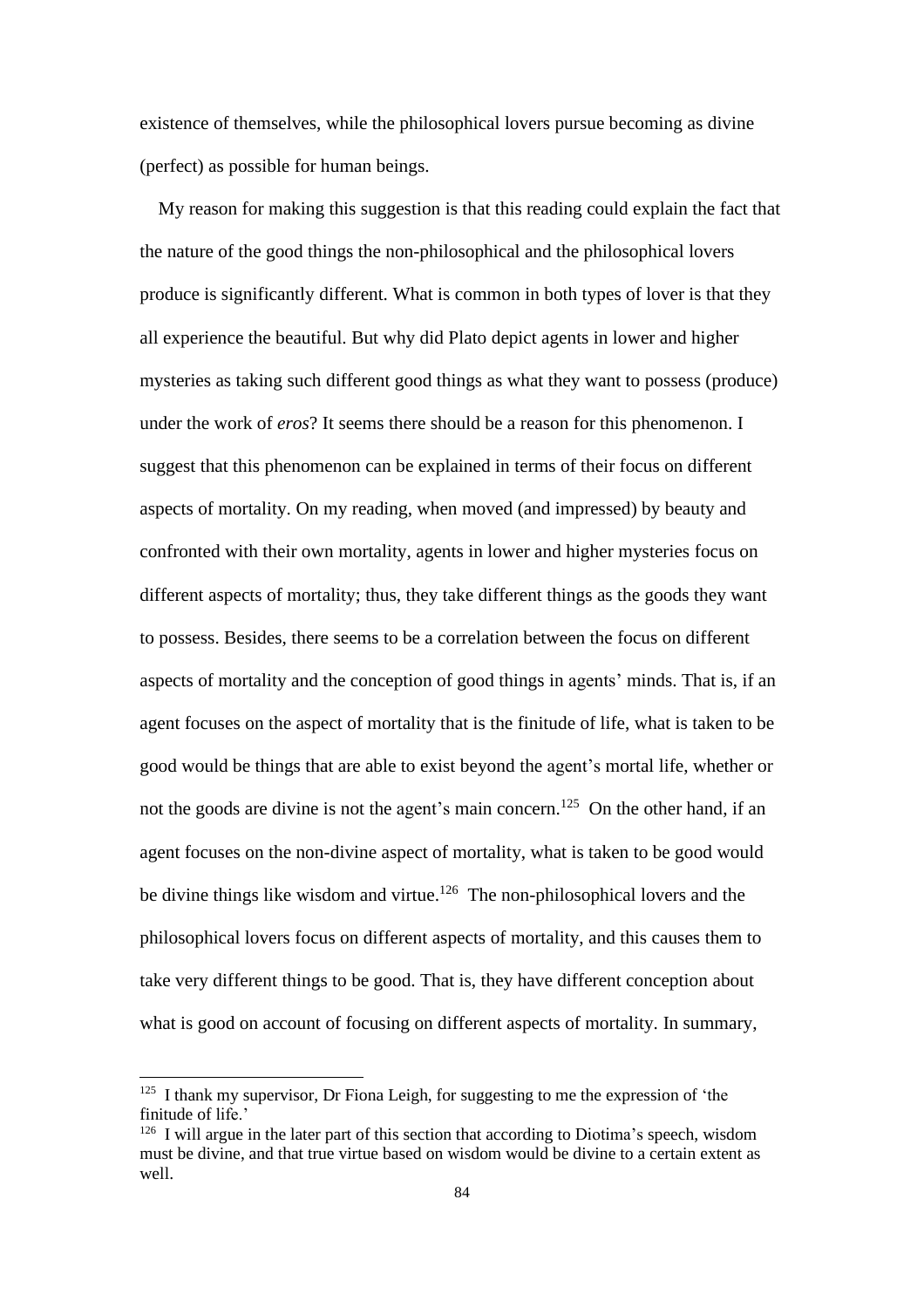one's focus on a certain aspect of mortality has an effect on what one takes as good, and what one takes as good determines the type of immortality one is able to achieve.

## **The Non-Philosophical Lover's Immortality**

Diotima's speech reveals that the category of non-philosophical lovers includes the bodily lover and the honour lover. The bodily lover reproduces human offspring, thinking that his descendants will bring him 'immortality and remembrance and happiness' (208E). The honour lovers perform honourable deeds, write poems, establish laws and so on, hoping that the honour following these things would endure beyond their death. Diotima describes the honour lovers' offspring as 'immortal children' (209E) and says that their psychic children are more beautiful and 'more immortal' than human offspring (209C). Their offspring are 'immortal themselves' so can provide them with 'immortal glory and remembrance' (209D). The comparative description here implies that the immortality achieved by agents in the lower mysteries is lasting in time, since the reason why the honour lovers' psychic children are 'more immortal' than the human offspring is apparently that they *endure longer* in time and can be remembered longer by future generations. That is, the immortality achieved by the honour lovers consists in lasting through time. It is curious as to whether the bodily lover is after honour as well.<sup>127</sup> But what is in common between agents reproducing human children and agents producing psychic children like poems and laws is that they all wish for their children to last in time beyond their death. In relation to their desire to overcome mortality, the reason why the bodily lover wishes

<sup>&</sup>lt;sup>127</sup> Sheffield (2006, ch4, fn. 19) takes the bodily lover as amongst honour lovers; Lear (2006, 108) writes that the bodily lovers 'think of bodily existence as itself being something good'; Kraut (2008, 291) points out the possibility that what the bodily lover values might be life itself.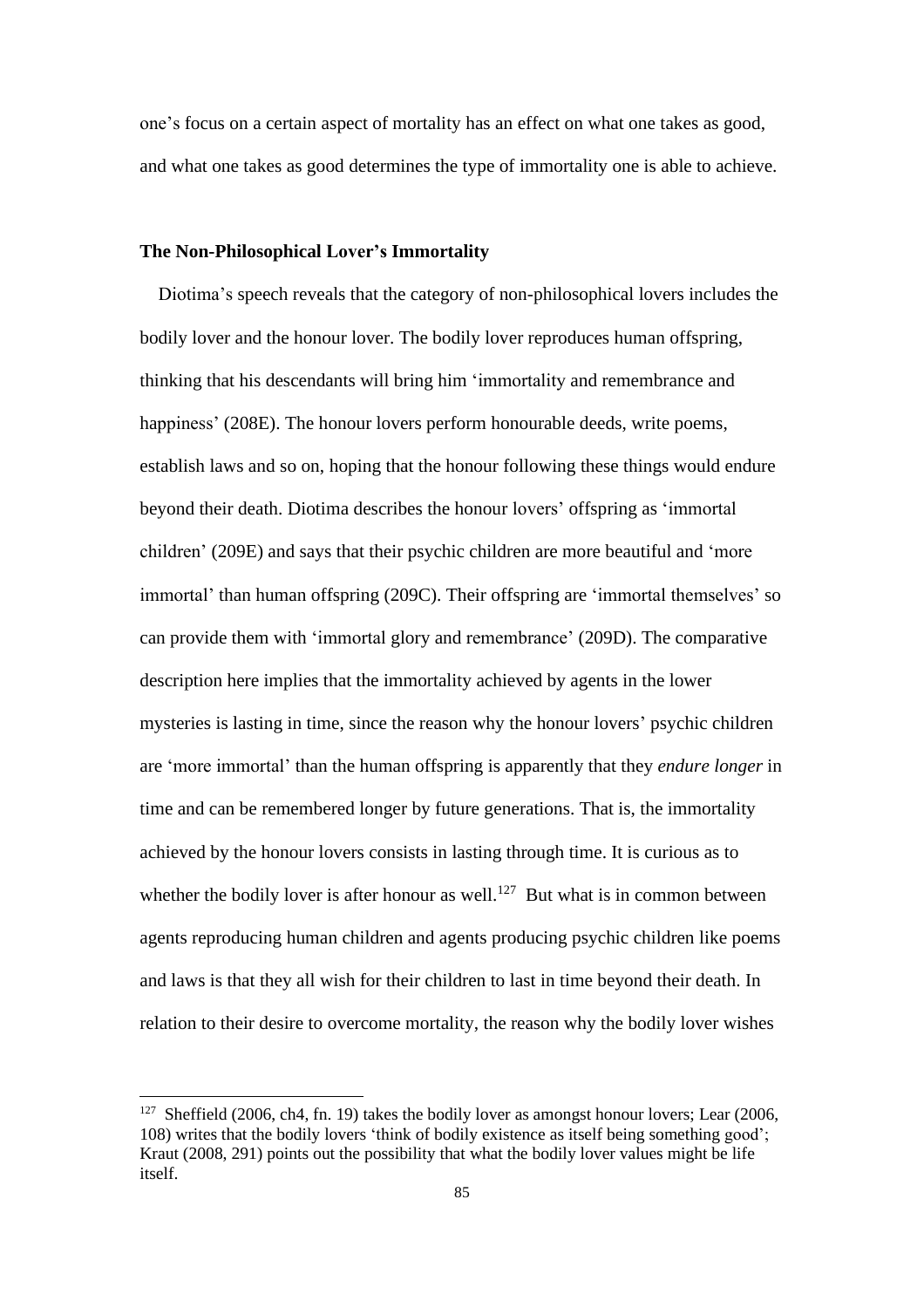his children to last after his death might be that he wants his offspring to keep him in memory or for his bloodline to continue; the reason why the honour lover wishes his psychic children to last after his death is that after his death, people would remember his honour based on his written poems, established laws, etc. That is, the approach to overcome mortality in the lower mysteries is producing things, e.g., honour and life, which last longer in time beyond agents' death.

The question here is how reproducing human children and attaining honour can help agents transcend mortality. There is no doubt that, according to Plato, agents do not become literally immortal via reproducing children and attaining honour from various deeds. I draw upon Sheffield's interpretation of pregnancies as potentialities presented in chapter 2 to answer this question. On my view, the most plausible explanation is that via the productive activity, agents take the goods produced to be parts of themselves. The link between my creation and myself is not just a link consisting in people's memories. The link between the creator and the creation is a link between the creator and the creator's potentialities, like the link between a painter and a painter's painting, which has to be established by the productive activity rather than other activities like trading. Undertaking the productive activities, I realise my potentialities for children and honour. If human children reproduced and the honour resulted from various deeds are the realisations of my potentialities, it makes sense to view them as parts of me since they in a sense stem from me. If these parts of me continue to exist after I die, then it follows that I have managed to transcend the limitations set by mortality on me in some way. In other words, I cannot live forever, so under the work of *eros* I create good things for which I have potentialities. The link between the good things I produce and me is a link between my potentialities and me, which is established by the productive activity and would never change. These good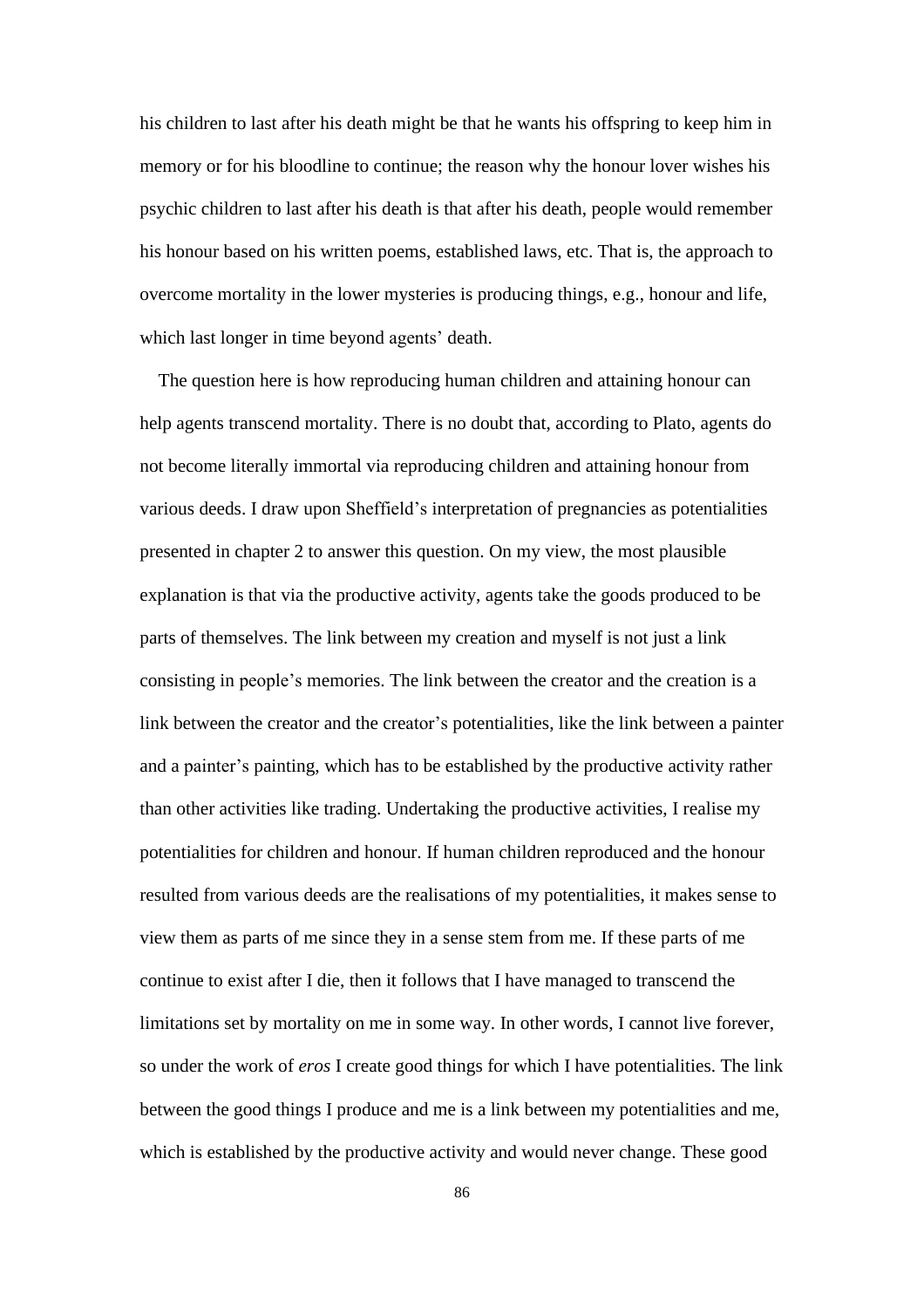things are parts of me and last longer than me, which means that parts of me live on after I die as a person. Thus, I in a sense live on and mortality is in this sense overcome. Plato's doctrine that the goods that would bring about *eudaimonia* have to be produced by myself has a deeper meaning: they have to be things for which I have potentialities. This doctrine implies the thought that I am the ultimate source of my own *eudaimonia*. I cannot buy or ask others to give me *eudaimonia.*

Some philosophers have noted that the type of immortality achieved in the lower mysteries is a kind of vicarious immortality, which is not literal immortality.<sup>128</sup> If I understand them correctly, 'vicarious immortality' is achieved *through* the quasiimmortal existence of the good things the agents create. That is, it is because the good things the agents create last in time like immortals do (though not exactly) that the agents who create the good things attain a kind of immortality vicariously. Their analysis is compatible with my interpretation of the kind of immortality achieved by the non-philosophical lovers. However, I do not take the immortality achieved by the philosophical lover as a kind of vicarious immortality.<sup>129</sup> Although the nonphilosophical lovers overcome mortality via creating things, which they take as parts of themselves, that last longer beyond their death, it does not follow that they achieve *eudaimonia* by Plato's standard. Honour does not seem to be a truly good thing for

 $128$  Price (1990, 31, 49) suggests that the immortality Diotima offers is a kind of quasiimmortality and the immortality achieved by the non-philosophical lovers is a vicarious immortality. I agree with him on the suggestion that the immortality achieved by the nonphilosophical lovers is a vicarious immortality.

 $129$  Allen (1991, 73) writes that 'if Eros is love of immortality, it can only be of vicarious immortality' and 'Procreation is an image or imitation of immortality, and not in the strict sense immortality at all.' Allen is right in pointing out that the desired immortality in the *Symposium* cannot be literal immortality. I differ from Allen in thinking that the vicarious immortality is *only* achieved by the non-philosophical lovers, while the philosophical lover would achieve another kind of immortality. Cornford (1978, 126) is right in pointing out that the immortality achieved in the lower mysteries is 'immortality in time, not in an eternal world.' He also notes that Eros in the greater mysteries is transformed into 'a passion for immortality, not in time, but in the region of the eternal.' I agree with him on the point that the immortality to achieve in the lower and greater (higher) mysteries is different.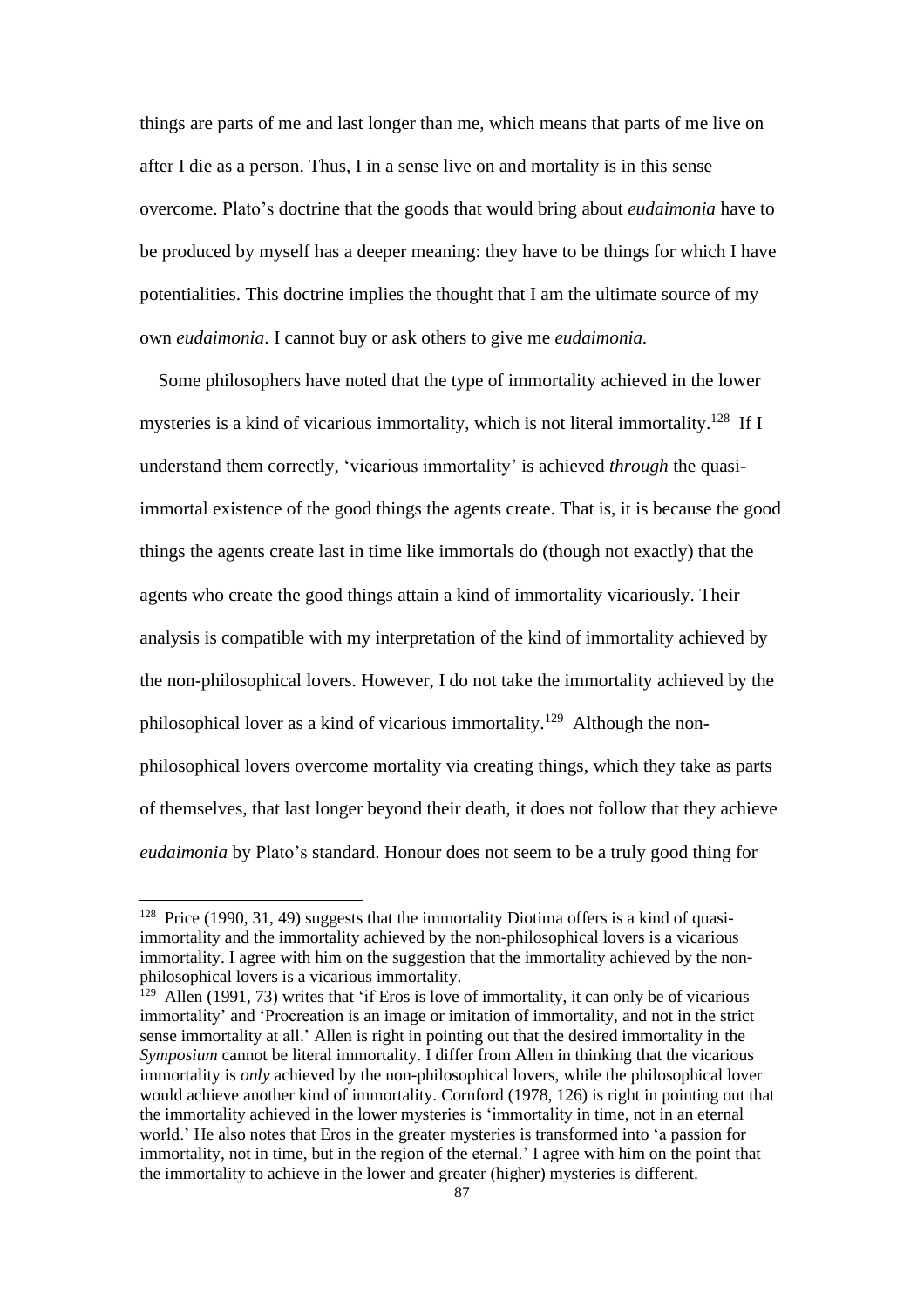Plato, and thus does not bring about real *eudaimonia*, as we can see that Diotima has harsh words for the non-philosophical lovers: While she is describing the ascent of the initiate, she says that the initiate will 'be looking mainly not at beauty in a single example — as a servant would who favored the beauty of a little boy or a man or a single custom (being a slave, of course, he's low and small-minded)'  $(210D)$ .<sup>130</sup> A crucial difference between the non-philosophical and the philosophical lovers is that the philosophical lover is claimed to produce 'true virtue' rather than images of virtue (212A). Thus, it seems that a plausible explanation why honour is not a truly good thing for Plato is that it does not make the soul beautiful, namely virtuous, since producing true virtue can be interpreted as making the soul beautiful.<sup>131</sup> I will return to explain this shortly. The non-philosophical lovers focus on the finitude aspect of mortality and thus, create good things that last longer than themselves to transcend mortality. But the good things they create do not seem to be truly good things for Plato, since if they are, Diotima would have no need to continue her speech about the fully initiated lover's ascent to the Form of Beauty and the production of true virtue. Thus, although the non-philosophical lovers might have successfully eliminated the discontent with mortality, an achievement that is essential to attaining *eudaimonia*, they fail to attain real *eudaimonia* because the good things they create are not the truly good things for Plato. At most, they only attain an image of *eudaimonia*. That is, they only *think* they attain *eudaimonia* without actually attaining it, as Diotima says that the bodily lovers provide themselves 'through childbirth with immortality and remembrance and happiness, *as they think*, for all time to come' (208E, italics mine).

<sup>&</sup>lt;sup>130</sup> As Ferrari has noted, 'She will have harsh words, in the course of describing the Greater Mysteries, for those whose horizons are bounded by custom (210d1-2).' (1992, 255) <sup>131</sup> Plato wrote that a virtuous soul is a beautiful soul in the *Republic* (444D-E). See also Sheffield (2006, ch. 4, fn.17), White (2008, fn. 51).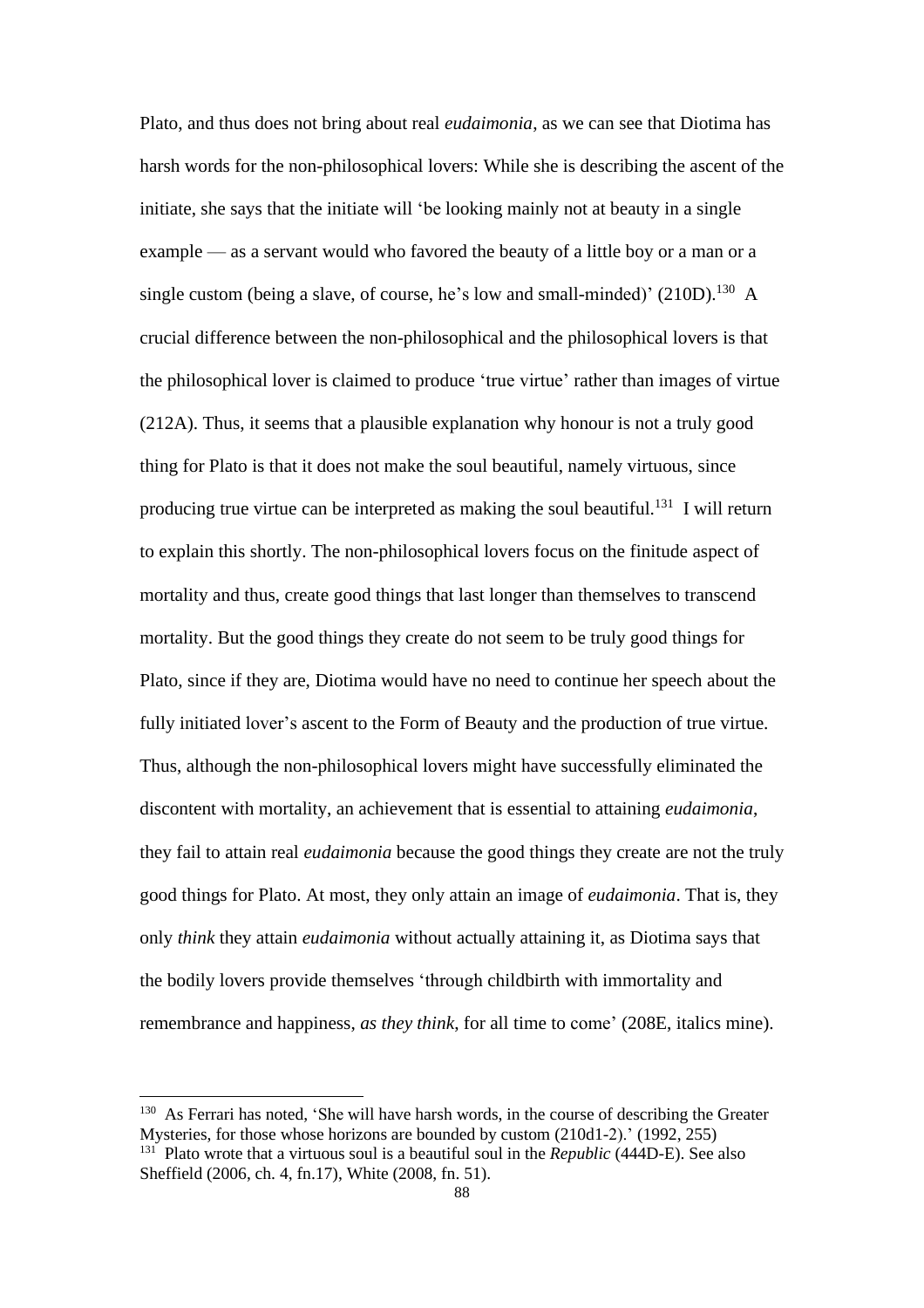Reproducing human offspring and attaining honour might successfully result in eliminating the discontent with mortality but these activities do not bring about real *eudaimonia* for these activities do not make the producers' souls beautiful.<sup>132</sup>

 In summary, human beings have potentialities for producing children and things that bring honour. The link between one and one's realised potentialities, i.e., the good things one produces, is established via a type of productivity, and thus cannot be changed. That is, this kind of link has the feature of unchangeableness, and this feature enables one to view one's creations as parts of oneself. Realising one's potentialities for producing children and attaining honour is a way to overcome the finitude aspect of mortality because children and honour, which can be taken as parts of one, last longer beyond one's death. The non-philosophical lovers eliminate the discontent with mortality and achieve a kind of vicarious immortality consisting in the continual existence of the good things, e.g. life and honour, they produce. However, they only *think* they attain *eudaimonia* without actually attaining real *eudaimonia* by Plato's standard, because the good things they produce are not truly good things and do not make their souls beautiful.

## **The Philosophical Lover's Immortality**

As mentioned earlier, the types of immortality achieved by the non-philosophical and the philosophical lovers are different, which is a consequence of their focus on different aspects of mortality. The philosophical lover, namely the fully initiated

 $132$  I agree with White (2008) on the point that the beauty of soul is more important than the communion with the Form of Beauty, since the end of *eros* is *eudaimonia*, and it is widely held that for Plato, a truly virtuous soul is a soul which attains real *eudaimonia.* But I differ from White in thinking that the kind of immortality the philosophical lover achieves does not consist of his enduring beautiful *logoi.*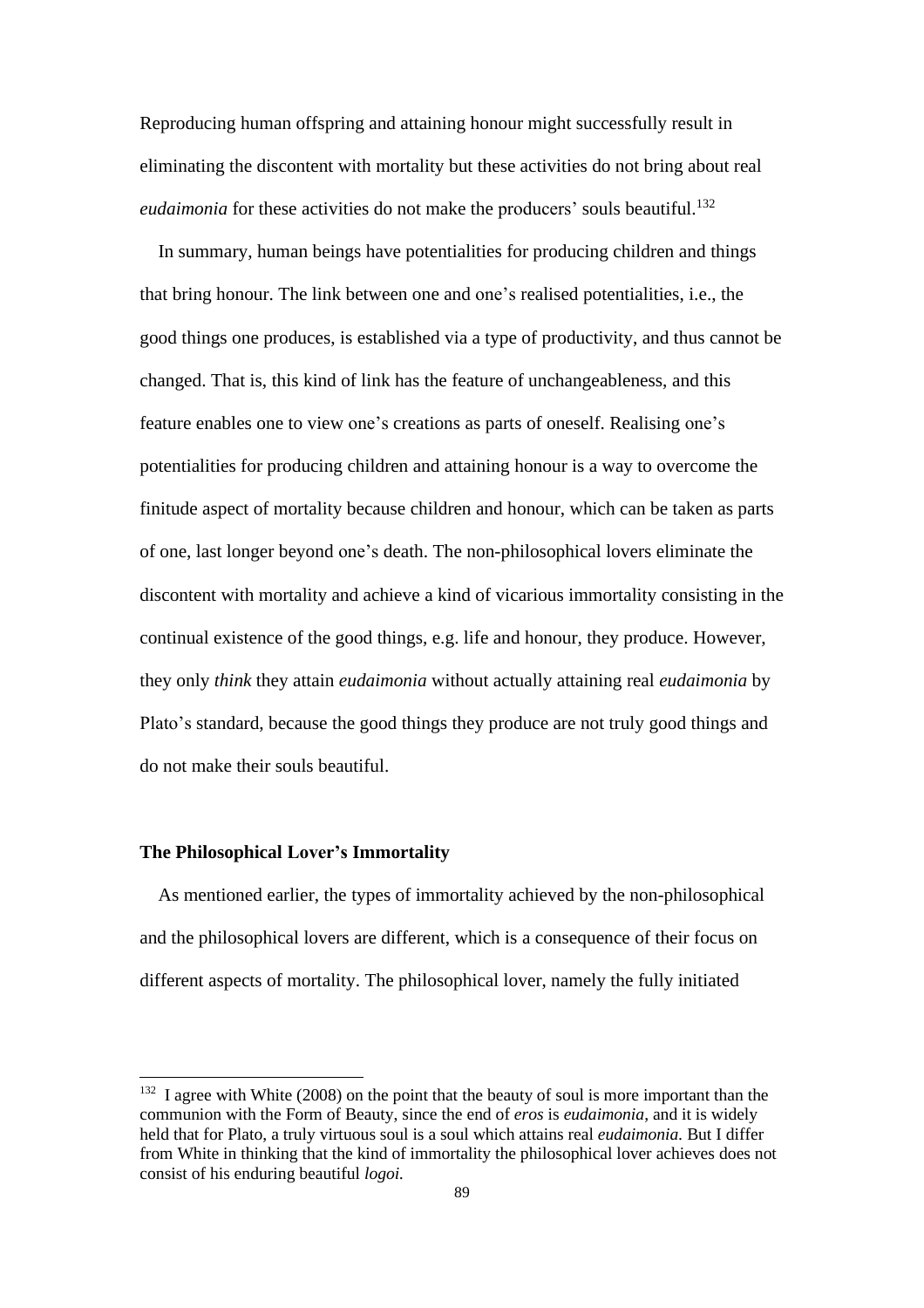lover,<sup>133</sup> focuses on the non-divine (imperfect) aspect of mortality, and thus he takes possessing things that are divine rather than things that last longer than him as the way to transcend mortality. It might be questioned how possessing divine things could transcend mortality in some way. My reasoning is that if one is able to realise one's potentialities for divine things, e.g., wisdom, $134$  one in a sense perfects one's human nature, namely achieving a kind of perfection or transcendence, since the potentialities are within human nature. Successfully realising one's potentiality for wisdom is equivalent to possessing a divine thing since wisdom is divine. And possessing this divine thing, i.e., wisdom, enables one to become as divine as possible for human beings. This perfection of human nature can be taken as achieving a transcendence over the non-divine (imperfect) mortality, given that human nature is originally mortal and imperfect. This is why possessing divine things can be taken as a way to transcend mortality. Since the philosophical lover is described by Plato as manifesting 'the desire to understand' his experiences of beauty,<sup>135</sup> we can interpret Plato as suggesting that the philosophical lover takes wisdom to be the good thing he desires to possess. 'Having the desire to understand' implies that the desirer is a seeker after wisdom. Diotima says that the initiate would start by appreciating the

<sup>&</sup>lt;sup>133</sup> I do not make distinction between the philosophical lover and the fully initiated lover in this chapter, since my view is that the immortality achieved by the philosophical lover and the fully initiated lover is the same, as I have argued in chapter 1.

<sup>&</sup>lt;sup>134</sup> I will present that wisdom is divine shortly.

<sup>&</sup>lt;sup>135</sup> This stands in contrast with the non-philosophical lovers who do not desire to understand their experiences of beauty. Cooper (1999, 672), citing from the *Republic* 581B, writes that 'merely in virtue of having minds— of having the capacity to inquire into and discover the truth— we possess the *desire* to do these things.' Cooper argues that for Plato, one's desire to know the truth is 'an original constituent of human nature.' I take him to mean that according to Plato, everyone has the desire of reason (the desire to understand) simply in virtue of having minds. However, as we can see from Diotima's speech, the non-philosophical lovers do not manifest the desire to understand in their experiences of beauty. Thus, although they should possess the desire to understand as every human being who has a mind does, their *eros* is either not the exact desire of reason; or if it is, their *eros* is likely to be repressed by other overly active desire(s), and thus does not successfully manifest the desire to understand.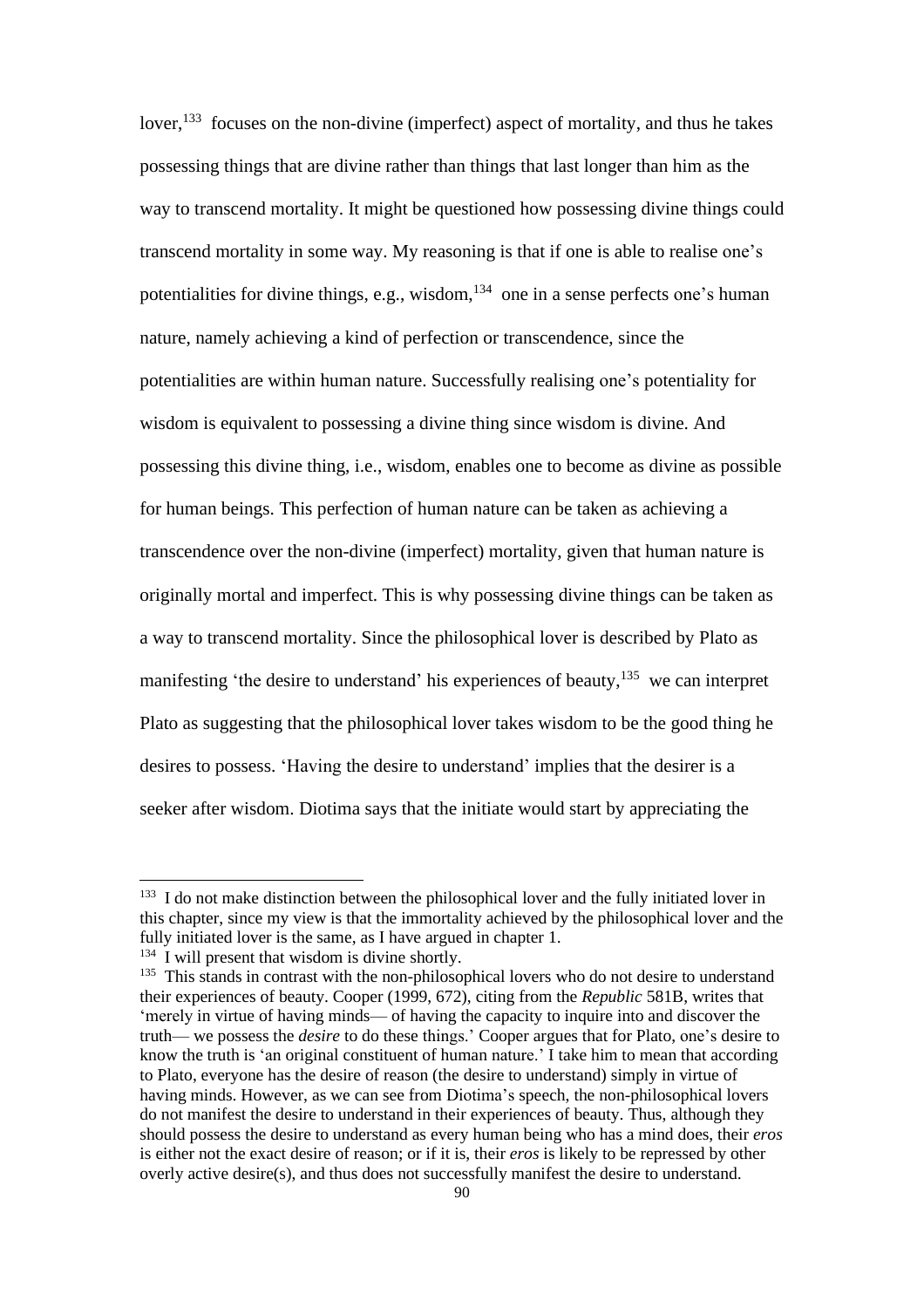beauty of one body and comes to realise that the beauty in all bodies is the same. After the stage of appreciating physical beauty, the initiate would move on to appreciate the beauty of laws, customs, and the beauty of knowledge (210A-D). At the end of climbing the ladder of love, the initiate would see the Form of Beauty (211A-E). He is prompted by his *eros* to improve his cognitive capability in order to better understand and appreciate the beautiful.<sup>136</sup> My reason for thinking that the philosophical lover focuses on the non-divine aspect of mortality is that he manifests the desire to understand, namely the desire for wisdom. If beauty is divine (for agents can perceive something divine and transcendent in experiences of beauty)<sup>137</sup> and wisdom is claimed to be extremely beautiful (204B), then seeking wisdom implies seeking what is divine. If the philosophical lover is after what is divine, it follows that he must have first noticed that mortality is non-divine and that he has not yet possessed the divine good thing, e.g., wisdom.<sup>138</sup> That is, the philosophical lover discovers his discontent with mortality in the experiences of beauty because he perceives divinity in beauty, confronted by his own mortal existence, and realises that mortality is not divine. Thus, under the work of *eros*, he feels the urge to possess divine things to become as divine as beauty is. Briefly, he takes possessing divine things as the way to transcend mortality, i.e., fulfilling his dissatisfaction with mortality. In what follows, I will present my interpretation of how the philosophical

<sup>&</sup>lt;sup>136</sup> As Nehamas has correctly pointed out, 'what distinguishes the philosophic lover from the lovers of the lower mysteries, who desire glory and fame, is that for him the desire to possess beauty is inseparable from the desire to understand it, to understand, that is, why he loves it, what makes it beautiful.' He also writes that 'The philosopher's ascent is a continuing effort to understand the beauty of the objects of *eros*, an effort to determine what accounts for it.' (2007, 10-11, 13)

<sup>&</sup>lt;sup>137</sup> The thought that one can perceive divinity in experiences of beauty is based on Lear's (2006, 117) interpretation as presented in section 3.1 and Diotima's claim that 'Beauty is in harmony with the divine' (206D).

<sup>&</sup>lt;sup>138</sup> This is based on Diotima's reasoning that one needs to be aware that one is not wise yet so as to desire wisdom (204A-B). Similarly, one needs to be aware that one has not yet possessed something divine so as to form a desire to possess a divine thing.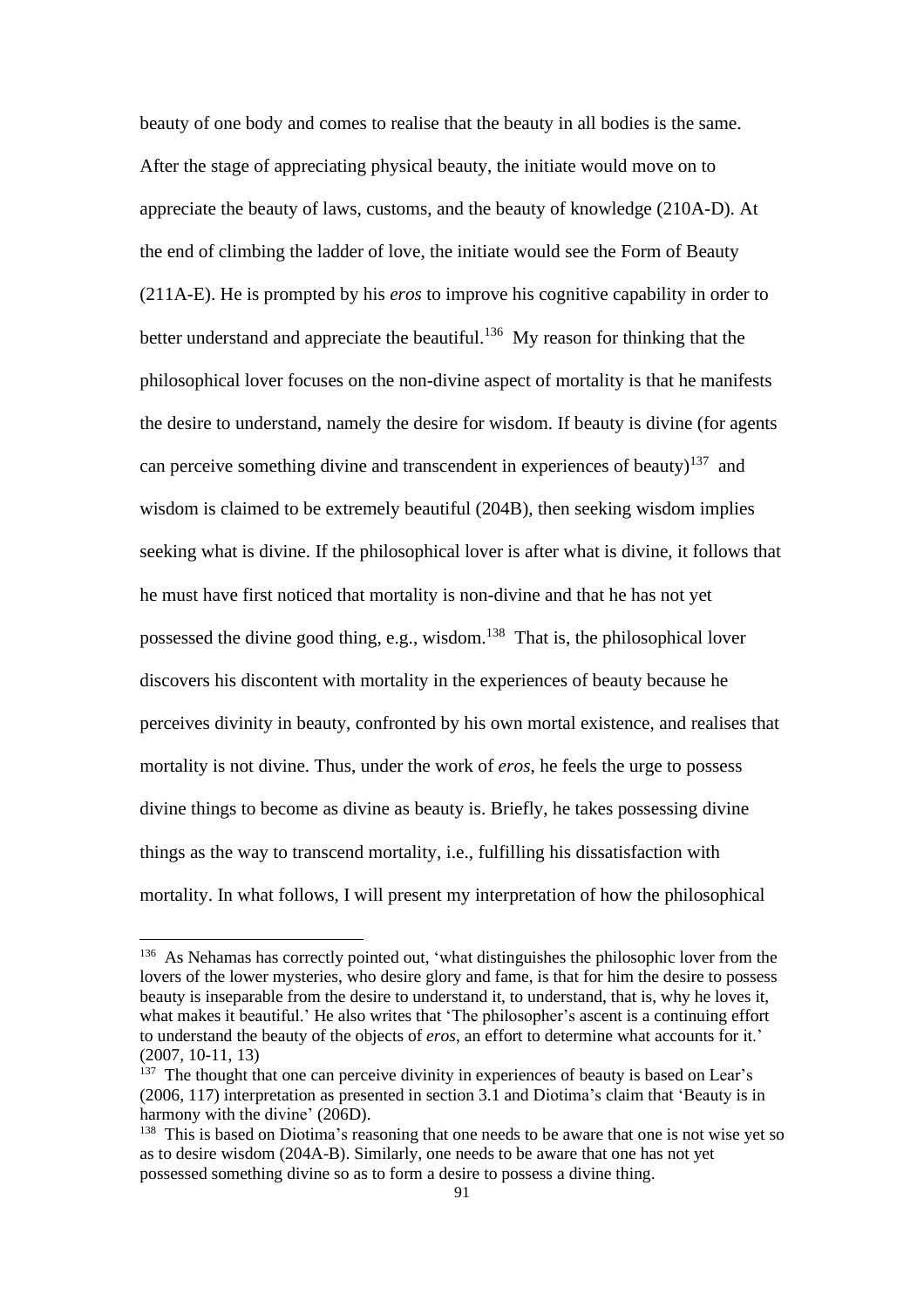lover becomes immortal. My interpretation is largely based on Sheffield's and Lear's interpretations. I draw upon Sheffield's interpretation of pregnancies as potentialities, and her interpretation that the philosophical lover achieves the virtue of *nous*, along with Lear's interpretation that the type of immortality the fully initiated lover achieves is a kind of self-sufficiency.

I take the type of immortality achieved by the fully initiated lover as a kind of selfsufficiency, which is the perfection of the soul. This perfect soul has the properties of being intellectually and morally virtuous. The content of 'self-sufficiency' includes the achievement of the virtue of *nous,* i.e., knowledge of Beauty, and the acquisition of sufficient true virtues, i.e., various virtues based on the virtue of *nous*. That is, the fully initiate lover becomes self-sufficient in the sense of acquiring knowledge of Beauty and sufficient knowledge of virtue Forms to become as divine as possible for human beings, namely leading a wise and virtuous life. He collects all he needs to attain *eudaimonia*, and what he needs is divine things such as wisdom and virtues based on wisdom. And this is his way to transcend the non-divine aspect of mortality. Besides, this kind of self-sufficiency is not literal self-sufficiency but the selfsufficiency that is achieved by the rational part of the soul. I will explain in more detail shortly.

 As explained in the previous chapter, I follow Sheffield's persuasive interpretation of pregnancies as potentialities and agree with her that the philosophical lover, i.e., the fully initiated lover, produces the virtue of *nous* upon seeing the Form of Beauty. The productive activity explained by Diotima in the *Symposium* is the activity to realise one's potentialities, and on Plato's view, we all have the potentialities for various kinds of knowledge. Thus, if one successfully sees the Form of Beauty at the end of the ladder of love, it means one successfully realises the potentiality for

92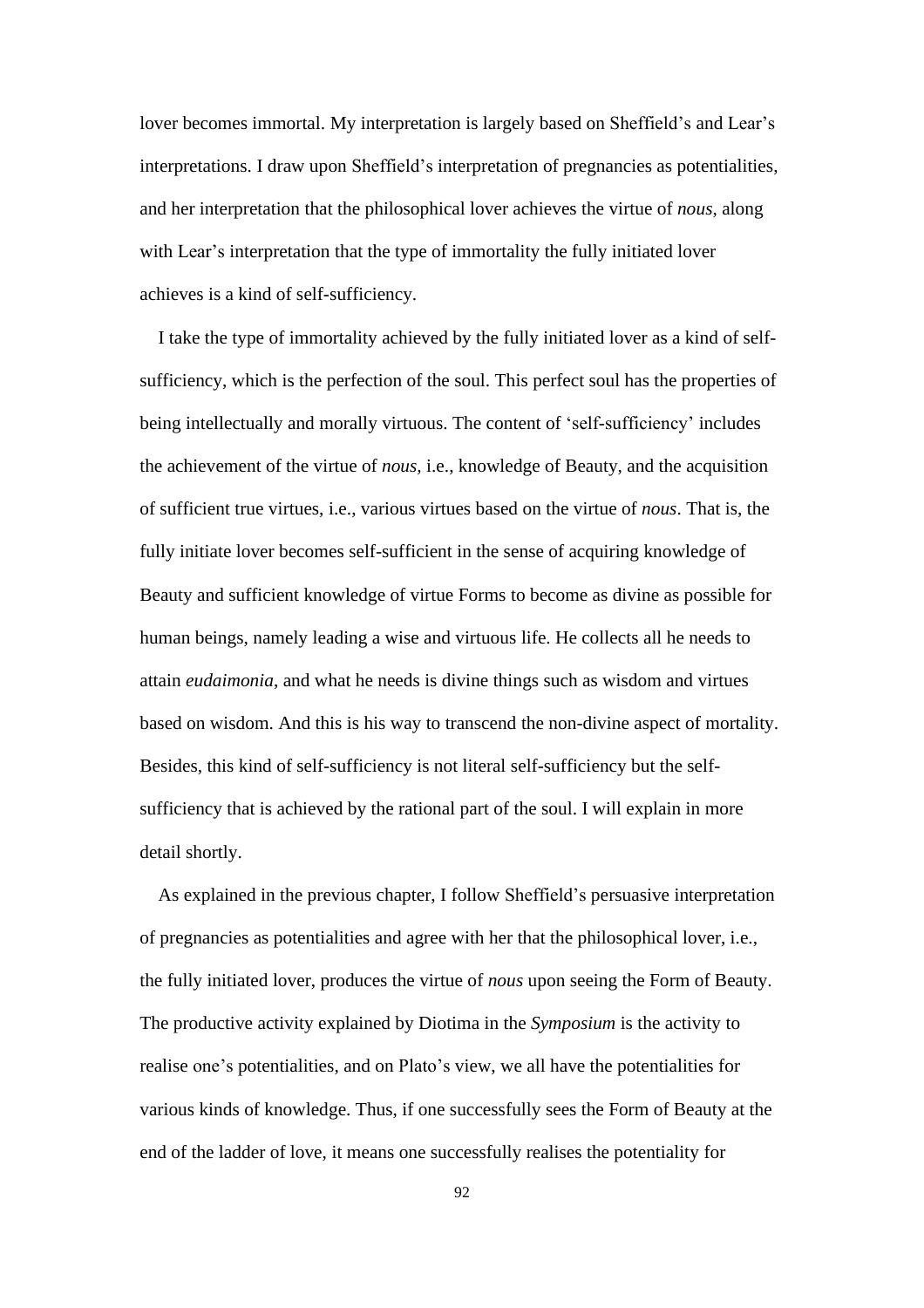knowledge of Beauty, namely achieving the virtue of *nous*. It might be questioned how realising one's potentialities counts as a kind of productive activity. My view is that realising one's potentialities and undertaking a productive activity are similar in the way that both are activities involved with transformation and the actor's capabilities. Both are activities transforming A into B. For instance, a painter transforms a piece of canvas into a painting with the power to paint. Undertaking a productive activity, she produces a painting, and this is also an activity of realising her potentiality to paint. The canvas undergoes transformation, and this transformation can be deemed as an outcome of both a productive activity and an activity of realising a potentiality.

Sheffield argues that the fully initiated lover achieves the virtue of *nous* upon seeing the Form of Beauty. Lear's interpretation is that the fully initiated lover achieves immortality via developing a self-sufficient, namely unchanging character.<sup>139</sup> Relying on their interpretations, I take the self-sufficiency achieved by the fully initiated lover as the self-sufficiency achieved by his rational part of the soul. This is because only the rational part is able to do the work of transforming the philosophical lover's soul into a self-sufficient state.<sup>140</sup> The reason why it is the rational part of the soul that does the work is that only the rational part is able to acquire various kinds of knowledge, namely realising the potentialities for knowledge of Beauty and virtue Forms. Possessing the knowledge of Beauty and virtue Forms is the reason why the soul is transformed into a truly virtuous soul. The soul becomes truly virtuous because it acquires true virtues, and true virtues are based on

 $139$  Lear (2006, 119-120)

<sup>140</sup> There is no mention of the tripartite soul in the *Symposium*. My reason for emphasising that it is the rational part of the soul that transforms the soul into a self-sufficient state is to show that even if anyone reads the theory of the tripartite soul at the back of the *Symposium*, it would still be consistent with my interpretation.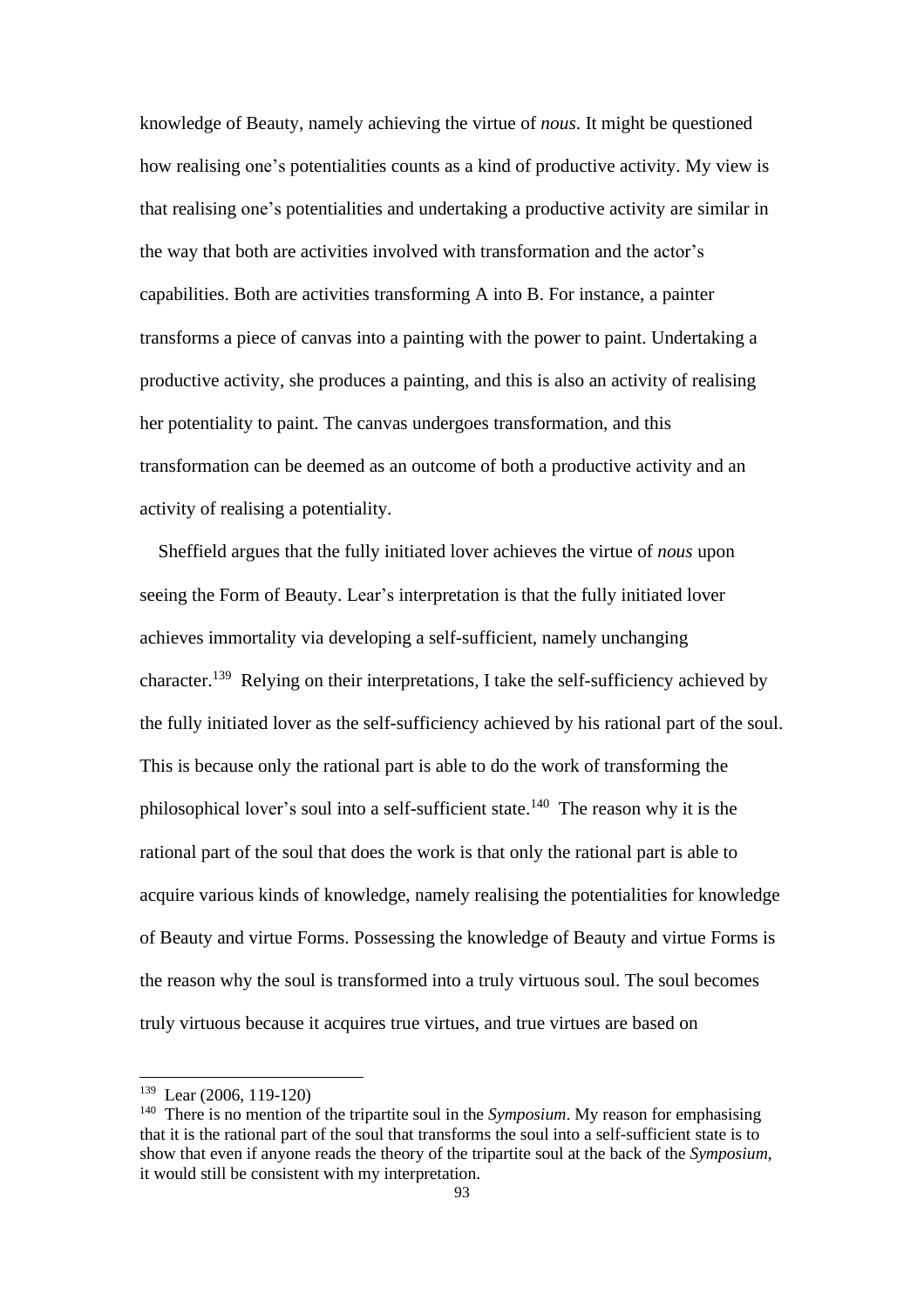knowledge of Beauty. I will return to explain this point shortly. As presented in the first chapter, Lear thinks that after seeing the Form of Beauty, the fully initiated lover would realise that 'being unchanging' is a better version of immortality compared to 'merely enduring in time', and thus would be interested in developing an unchanging character, namely a self-sufficient character. That is, Lear's concept of selfsufficiency focuses on the 'unchanging' character of the fully initiated lover. But Lear did not say how the fully initiated lover develops this unchanging character. My version of 'self-sufficiency' is compatible with Lear's, but mine offers the detail of how the fully initiated lover becomes morally virtuous. On my interpretation, in addition to becoming intellectually virtuous upon seeing the Form of Beauty, the fully initiated lover also acquires sufficient virtues in the way of having knowledge of these virtues based on the knowledge of Beauty. That is, his soul is transformed into a selfsufficient state with sufficient knowledge of virtues that he acquires based on the knowledge of Beauty. My interpretation focuses on the sufficient knowledge the fully initiated lover acquires to flourish. By 'sufficient knowledge', I mean all knowledge of Beauty and virtue Forms such as Courage, Temperance, and Justice. I will explain this point in more detail in a later section. In summary, only the rational part of the soul is able to transform the philosophical lover's soul into a self-sufficient state, i.e., an intellectually and morally virtuous state with sufficient knowledge of Beauty and virtue Forms, because only it is able to achieve the virtue of *nous* and realise the potentialities for various kinds of knowledge, which causes transformation of the soul. In what follows, I will argue that the fully initiated lover would acquire sufficient knowledge of virtue Forms.<sup>141</sup>

<sup>&</sup>lt;sup>141</sup> This line of thought is extended from Sheffield's (2006) interpretation that the fully initiated lover achieves the virtue of *nous* upon seeing the Form, with my suggestion that the fully initiated lover would produce moral virtues based on knowledge of Beauty.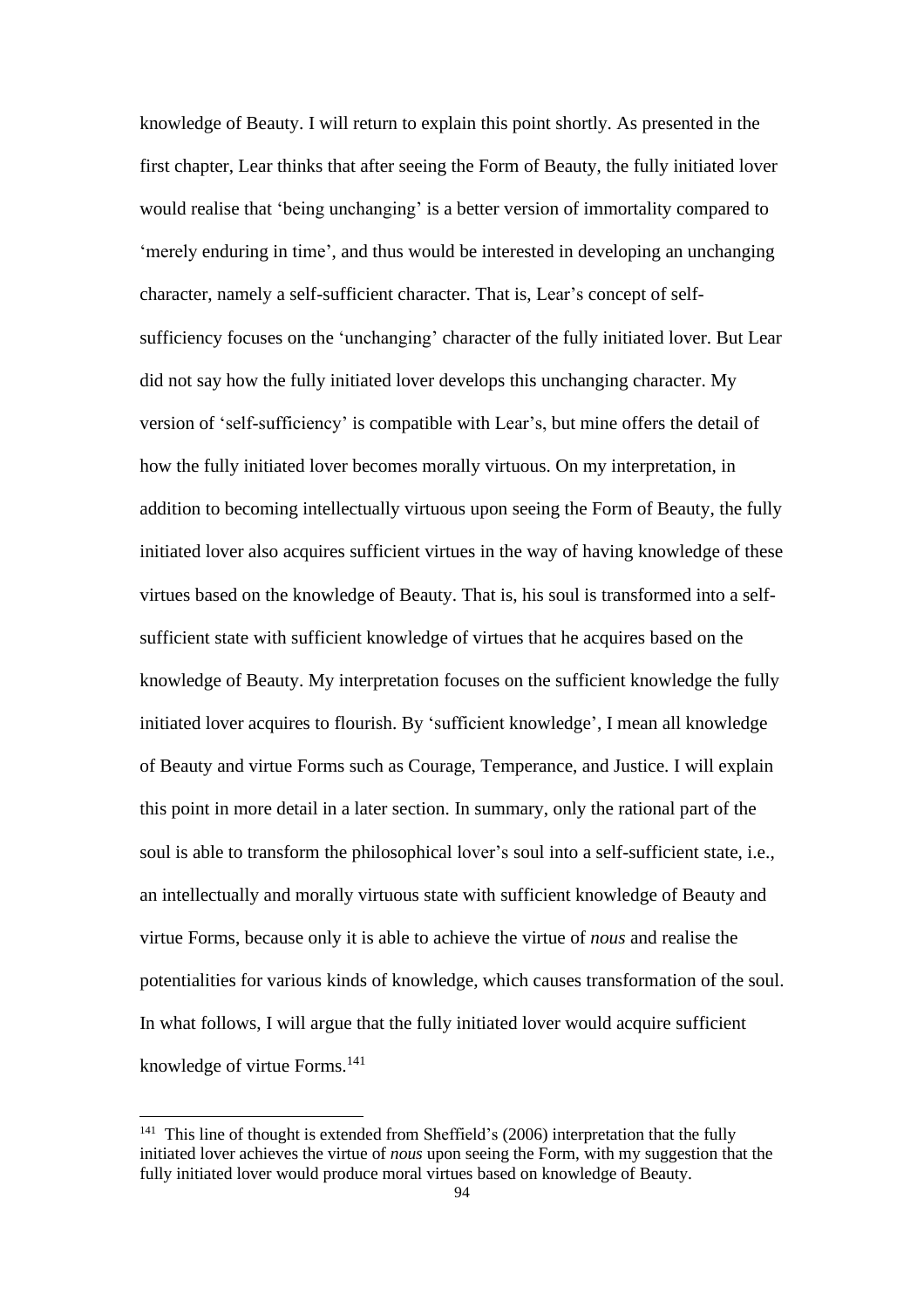I have presented both Sheffield's view that the 'true virtue' the fully initiated lover produces is the virtue of *nous* and my objection to her interpretation in the previous chapter. Sheffield's reason for her interpretation is that the fully initiated lover grasps the Form with *nous*, and thus the true virtue produced is the virtue of *nous*. What is implied in this interpretation is that one's intellectual capacity would be fully developed when one sees the Form of Beauty. In other words, one's potentiality for knowledge of the Form of Beauty would be fully realised when one finally grasps the Form of Beauty. However, this implication prompts us to ask why it has to be the Form of Beauty at the end of the ascent. Since all the Forms are abstract objects of knowledge for Plato, it should be the case that grasping any Form can be taken as an achievement of the virtue of *nous*. That is, successfully grasping any Form signifies the achievement of the virtue of *nous*. It is just that the content of knowledge depends on which Form is grasped. On my view, realising the rational potentiality, i.e. achieving the virtue of *nous*, does not have to culminate in grasping the Form of Beauty. So, there must be a particular role for the Form of Beauty to play in Diotima's speech. It has been mentioned and is widely agreed that in the *Symposium*, beauty plays the role of midwife in agents' experiences of *eros* because *eros* is particularly responsive to beauty and would impel agents to produce good things in the presence of beauty. But, in addition to this role, on my understanding, Beauty is closely related to virtue Forms like the Form of Good is. If one knows the Form of Good, one is able to know what makes Justice good, for example.<sup>142</sup> By the same

<sup>&</sup>lt;sup>142</sup> As Sedley has written, 'Even if you have successfully formulated a definition of justice, you don't fully understand it until you have worked out what makes justice *good*. Since justice is a value, the point is a readily intelligible one: no one, it might be said, could fully understand any given value without even knowing what goodness itself is.' (2007, 269) As I understand it, what is claimed here is that knowing the Form of Good is a condition for fully knowing the Form of Justice, since only when one knows what makes justice good, one is able to claim one fully understands Justice.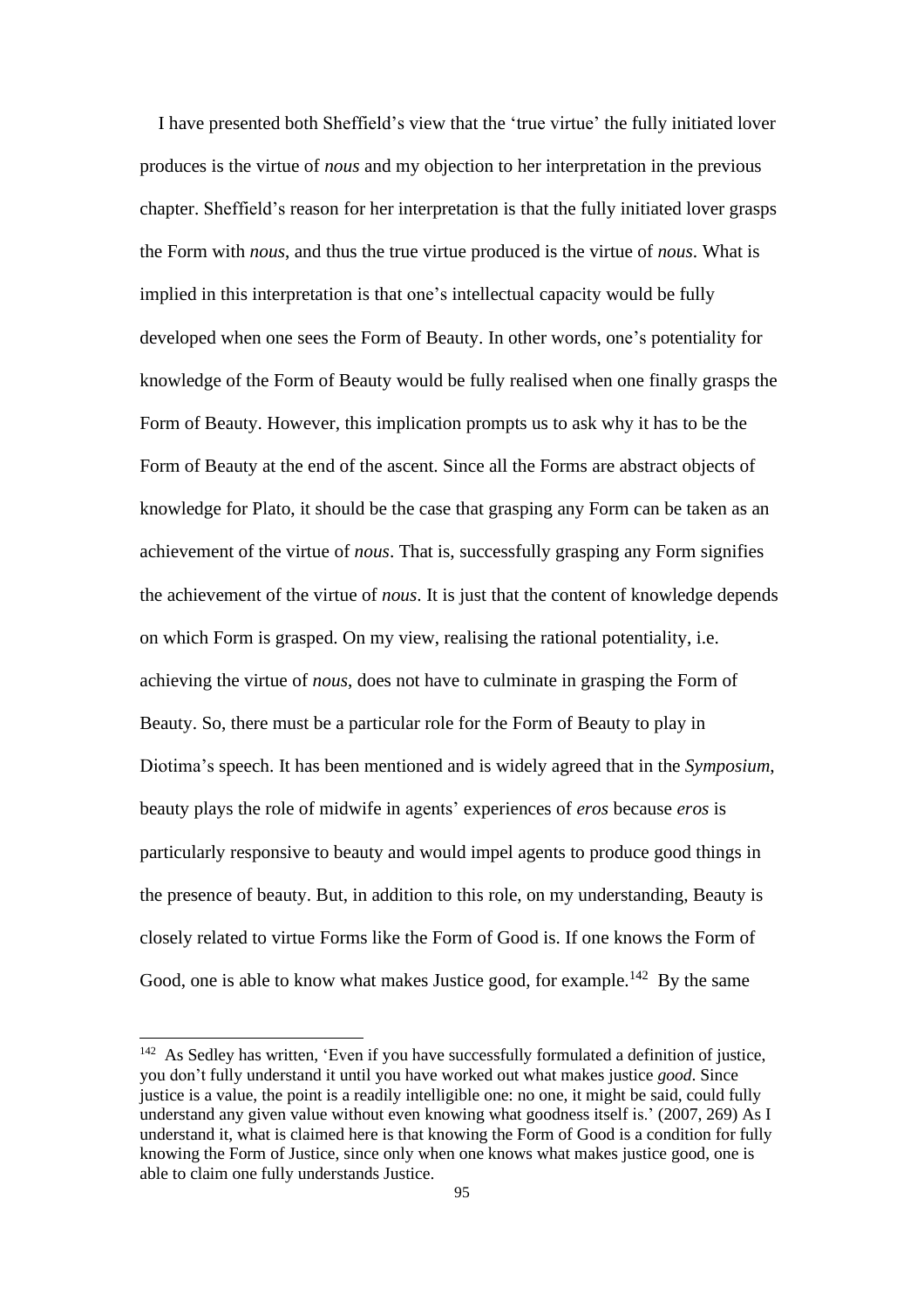logic, if one knows the Form of Beauty, one would be able to know what makes Justice beautiful. That is, seeing the Form of Beauty enables one to know what makes any virtue beautiful. As I have argued in the previous chapter, we can plausibly understand what Diotima means by the claim that the fully initiated lover would produce *true* virtue to be that he would produce virtue with knowledge of why virtue is beautiful. That is, according to Diotima's speech in the *Symposium*, possessing the virtue of Justice is not equivalent to possessing the *true* virtue of Justice if one does not know what makes Justice beautiful. On my understanding, Diotima's theory is that one would be able to produce true virtue if one knows the Form of Beauty, because knowing the Form of Beauty enables one to know why the individual virtues (courage, justice, etc.) are beautiful. Besides, based on Diotima's theory, *eros* is particularly responsive to beauty and would impel one to produce the good things one has not yet attained. Seeing the Form of Beauty enables one to know why every virtue is beautiful, and thus it is more likely one would be able to perceive every virtue as beautiful if one does not before seeing the Form of Beauty. After seeing the Form of Beauty, if one is empowered to see every virtue as beautiful and if one has not yet possessed moral virtue(s), it seems that one's *eros* would impel one to produce the moral virtue(s) one has not yet attained, given that *eros* is after what is not yet attained.<sup>143</sup>

<sup>&</sup>lt;sup>143</sup> Sheffield has claimed that the real end of *eros* is the contemplation of the Form of Beauty. Her reason is based on Diotima's teleological remarks: 'Contemplation of the form is that for the sake of which we do all that we do (206e10), the true end of all erotic aspiration. If it is the case that life is worth living in contemplation of the form, and that this is the best life for a human being, then contemplation would seem to be constitutive of the highest good for human beings. In other words, *eudaimonia* resides in contemplation of beauty; this is the highest virtue, the best good for human beings. At this stage notice that Socrates calls the acquisition of this good a tokos, thereby reminding us that this good is a final activity ('that for the sake of which we do all that we do...', cf. 206e10) that also expresses our nature.' (2006, 135-6) Sheffield's interpretation seems plausible. However, in the previous chapter I have argued that there does not seem to be a reason that the fully initiated lover would not realise his potentialities for moral virtues, given that the philosophical lover must also have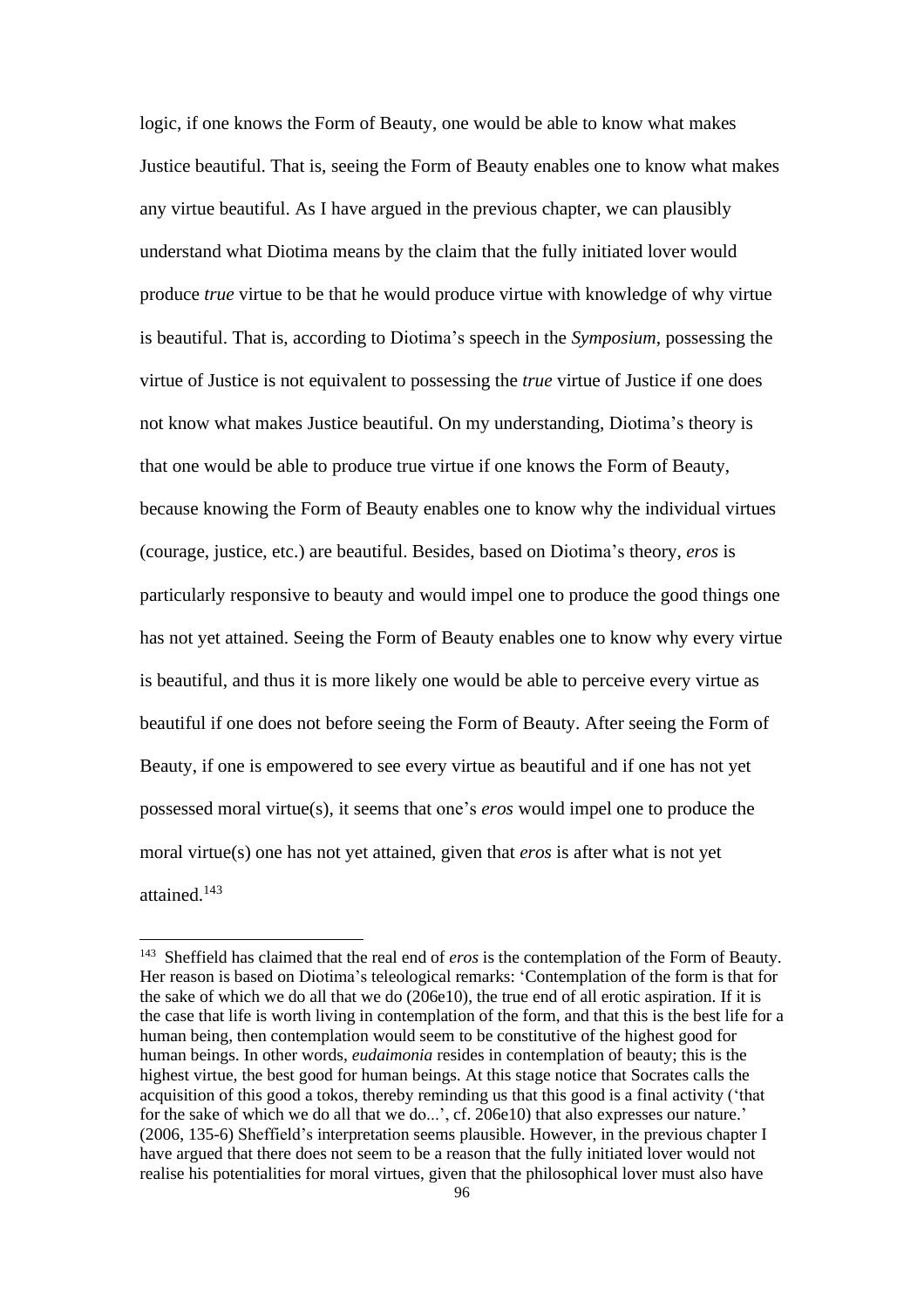As I read Diotima' speech, seeing the Form of Beauty comes first and then true virtue is produced, since Diotima says that '*only then* will it become possible for him to give birth not to images of virtue, but to *true* virtue' (211E-212A italics mine). My understanding of this claim is that it is because one *knows* the Form of Beauty, namely what makes virtue beautiful, that one is able to produce *true* virtue. That is, grasping the Form of Beauty enables one to know individual virtues more thoroughly, including what makes the individual virtues beautiful, and this is a condition for producing *true virtue* at the end of Diotima's speech. This is why I suggest that the self-sufficient state achieved by the fully initiated lover includes acquiring sufficient knowledge of virtue Forms to live virtuously. Briefly, seeing the Form of Beauty enables one to know why every virtue is beautiful, and this is a condition for one to acquire knowledge of all virtue Forms thoroughly, because if one does not know why a virtue is beautiful, one does not know that virtue very well. Given that virtues are values, it is essential to understand what beauty itself is. And if one has not yet attained moral virtue(s), under the work of *eros*, one would produce moral virtue(s) with the aid of knowledge of Beauty. One's soul is transformed into a state of selfsufficiency with sufficient knowledge of Beauty and virtue Forms.

Earlier I have argued that transcending mortality is taken to be part of *eudaimonia* by agents who have experienced beauty in the *Symposium* and that different agents focus on different aspects of mortality. I have also argued that the philosophical lover

potentialities for moral virtues, and that the real reason why the fully initiated lover is able to produce 'true' virtue is that he knows why virtue is beautiful. He has an additional intellectual understanding of virtue because he has acquired knowledge of Beauty. Thus, even if Diotima does not mention there will be any further event, it would be the case that the fully initiated lover would be prompted by his *eros* to produce the virtue(s) he has not yet attained with knowledge of Beauty, even after seeing the Form of Beauty.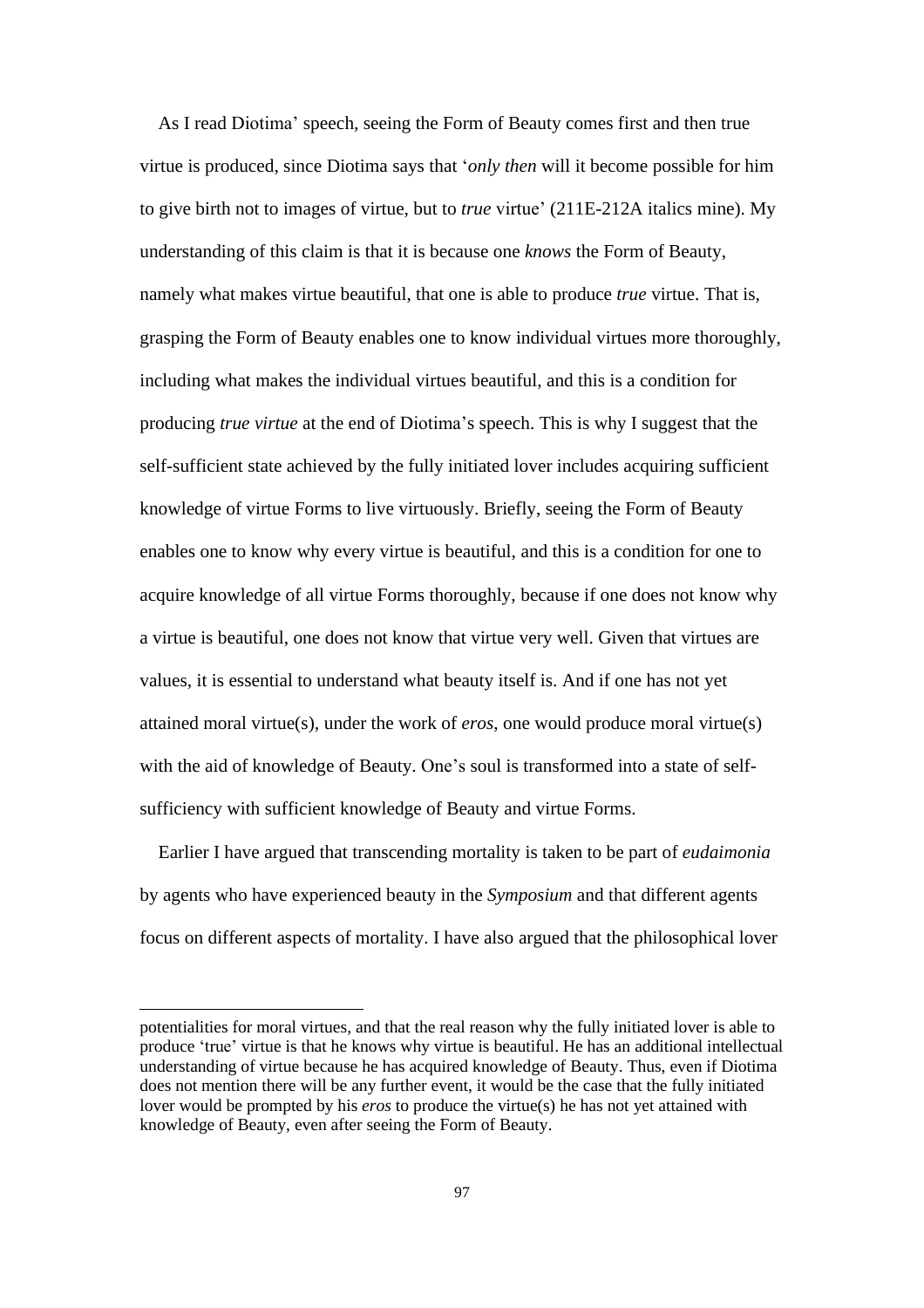focuses on the non-divine aspect of mortality, given that his *eros* differs from the nonphilosophical lovers' in manifesting the desire to understand, which implies that he is after wisdom. Besides, it can be seen that the Form of Beauty is divine, since Diotima refers to it as 'the divine Beauty' (211E). What can be extrapolated from this is that if the fully initiated lover is 'in touch with the true Beauty' (212A), namely in touch with what is divine, then the knowledge of Beauty he produces on account of being in touch with the true Beauty must be divine or at least semi-divine, which confirms my earlier point that wisdom is divine. And clearly, the fully initiated lover would actually attain *eudaimonia*, since he is claimed to produce *true* virtue (212A), which seems to be a truly good thing for Plato. In summary, in his experiences beauty is perceived as immortal and divine, which stands in contrast with his non-divine mortality, the philosophical lover finds discontent with mortality. He attempts to transcend mortality by means of becoming as divine as possible, and thus he starts pursuing wisdom. At the end of the ascent, he sees the Form of Beauty, namely realising his potentiality for knowledge of Beauty and achieving the virtue of *nous*, which is one of the true virtues. Then, he is able to produce true moral virtue(s) on account of being in touch with the divine true Beauty, because he knows why every virtue is beautiful. That is, in addition to producing the knowledge of Beauty, he will produce other virtues with an intellectual understanding, namely realising his potentialities for virtues like temperance and courage with the aid of knowledge of Beauty.<sup>144</sup> By acquiring knowledge of Beauty and knowledge of other virtue Forms, he will become as divine as possible because he is in touch with the divine Forms.

<sup>&</sup>lt;sup>144</sup> As argued in the previous chapter, the philosophical lover must be pregnant more in the soul than in the body, and what is fitting for the soul is wisdom and the rest of virtue (209A). Since the work of *eros* is to realise the good potentialities, it seems he would be prompted by his *eros* to realise all these potentialities which are fitting for the soul.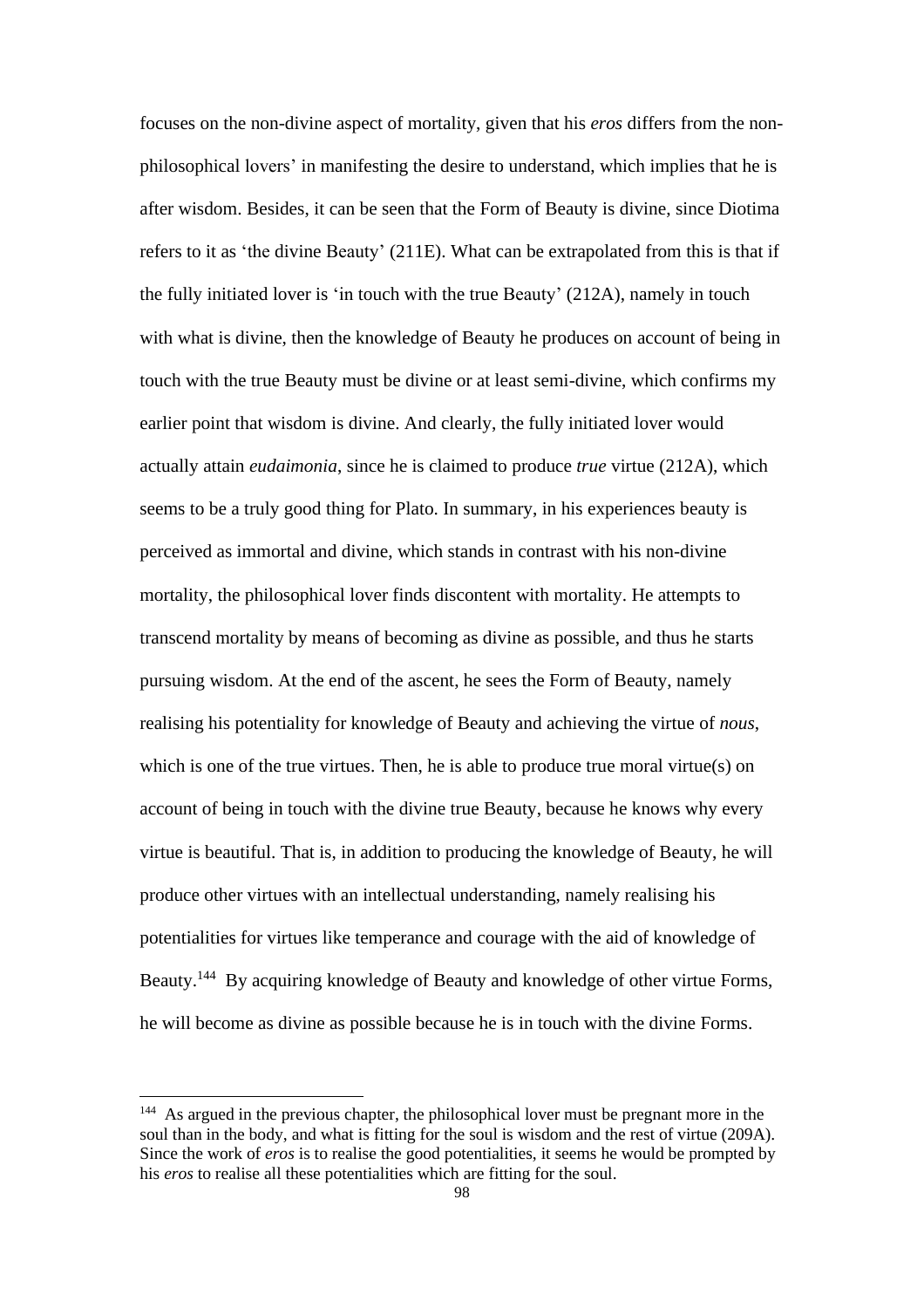That is, the philosophical lover's way of transcending mortality is to acquire sufficient knowledge and virtues, namely realising his potentialities for wisdom and the rest of virtue, so as to transform his soul into being self-sufficient. He becomes as divine as possible for human beings, and this is the kind of immortality he achieves in Plato's *Symposium*.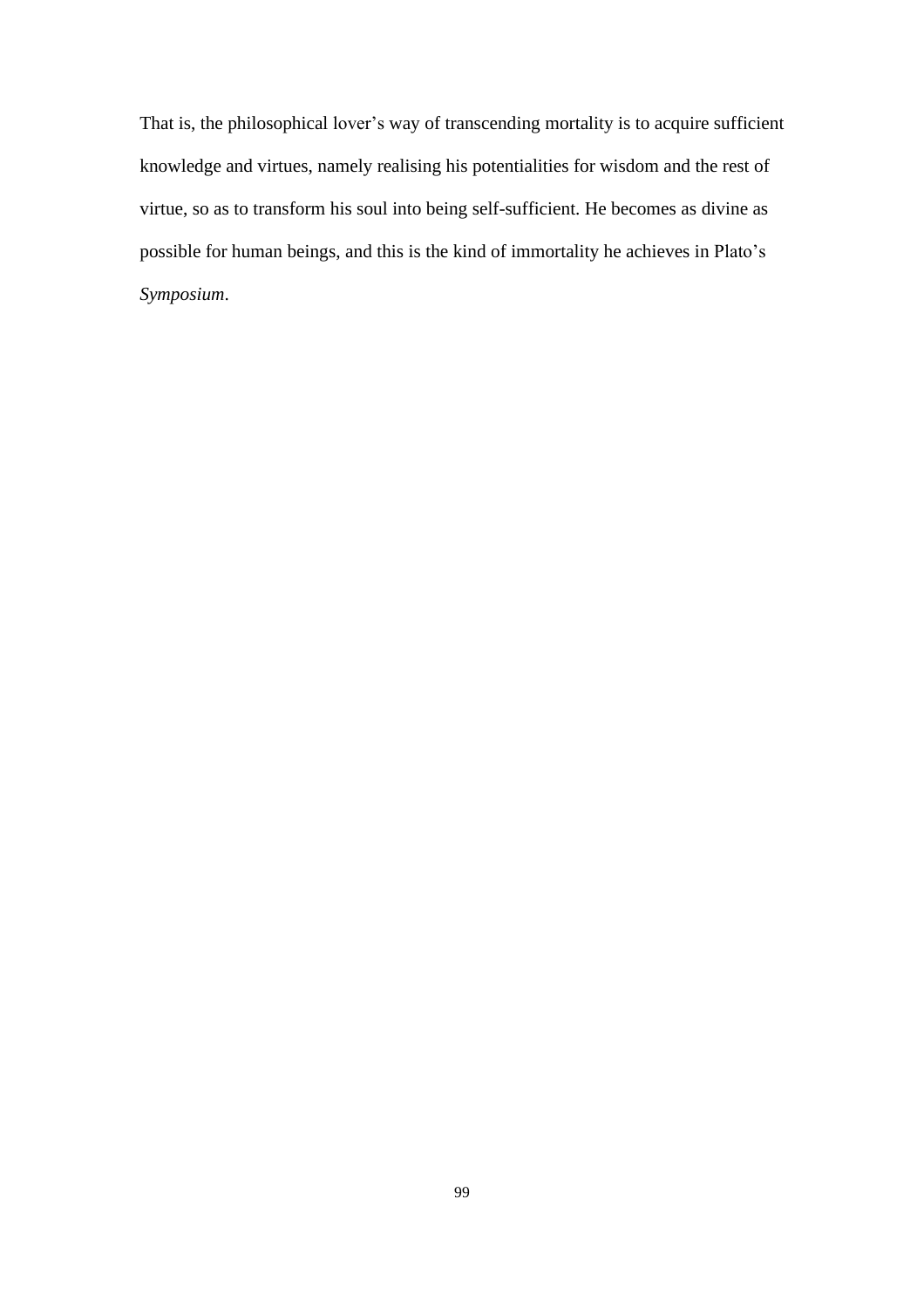# **Conclusion**

 I hope to have presented in this thesis a better understanding of 'immortality' in the *Symposium*. To conclude my interpretation, 'immortality' in the *Symposium* is a state brought about by a kind of possession of goods that enables agents to transcend mortality in some way. Transcending mortality in some way is believed by agents who have experienced beauty to be part of *eudaimonia*, because agents need to eliminate the discontent with mortality, which they discover in the experiences of beauty. Thus, the human desire for immortality and the human desire for *eudaimonia* is the same desire in the *Symposium*. Nonetheless, eliminating the discontent with mortality is only a necessary but not sufficient condition for attaining real *eudaimonia*, since for Plato attaining *eudaimonia* requires possessing *truly* good things such as wisdom and virtue. Rather than literal immortality, agents achieve a human version of immortality, which is subdivided into two types depending on their focus on different aspects of mortality. The transcendence of mortality includes being deathless and perfect. The non-philosophical lovers, after experiencing beauty, reproduce human children or produce things that will bring them honour. They think of their children and the honour they attain as parts of them. Thus, the continual existence of their children and honour beyond their death is taken to be a transcendence over mortality. But they do not attain real *eudaimonia* because what they possess are not truly good things for Plato. The philosophical lover, after experiencing beauty, desires to possess divine things to become as divine as possible to transcend mortality. Upon seeing the Form of Beauty, he acquires knowledge of Beauty. With acquisition of knowledge of Beauty, he is able to know why virtue is beautiful, and thus he produces 'true virtue' in the sense of having a thorough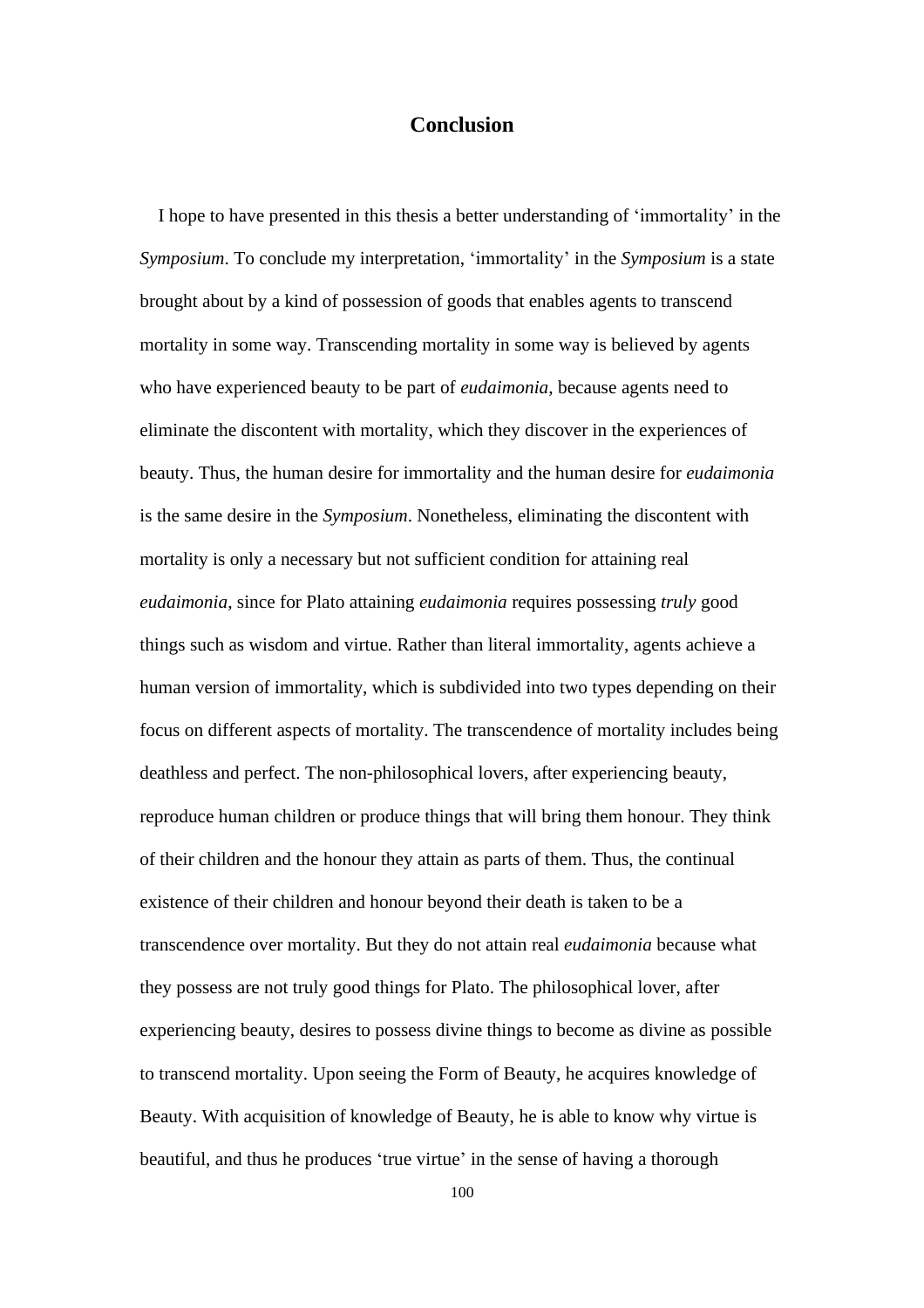understanding of individual virtues, including why every virtue is beautiful. If he is able to explain why an individual virtue is beautiful, it can be taken to suggest that he has a thorough understanding of that virtue, instead of possessing that virtue merely as a natural quality. Thus, I suggest that the kind of immortality he achieves is a kind of self-sufficiency in the sense of possessing sufficient knowledge of Beauty and virtue Forms. That is, the 'true virtue' begot includes both the virtue of *nous* and individual moral virtues with a thorough understanding of them. With the knowledge of Beauty and virtue Forms, his soul is able to be transformed from non-virtuous (not possessing true virtue) into virtuous (possessing true virtue). Briefly, the philosophical lover's way of transcending mortality, namely becoming immortal, is to realise his potentialities for wisdom and moral virtues. He becomes immortal, namely as divine as possible for human beings, via acquiring knowledge of the divine Beauty and producing individual virtues with an understanding of why every virtue is beautiful in the *Symposium*.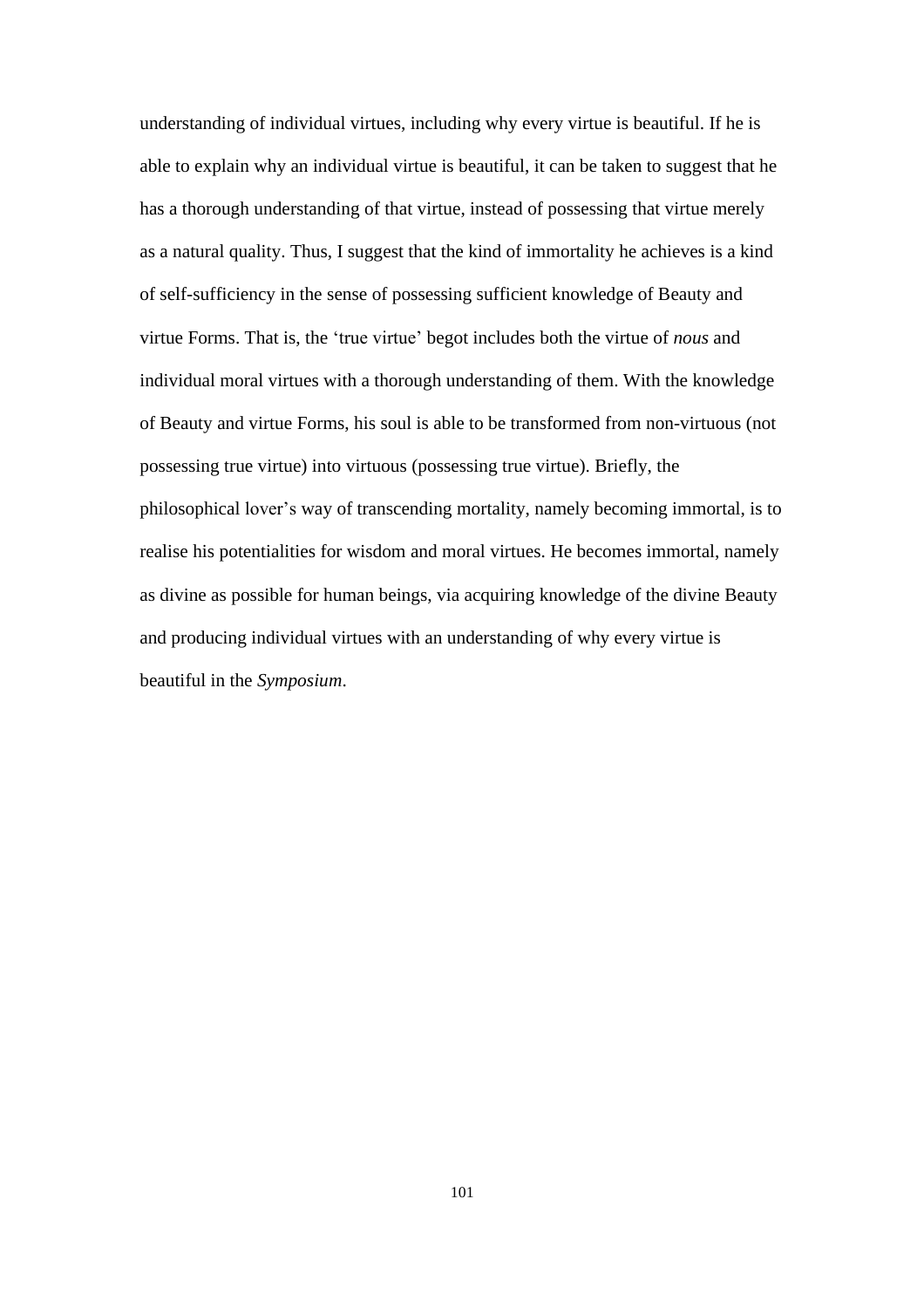# **References**

- Allen, R. E. (1991). *Plato The Symposium*, translated with comment by R. E. Allen, New Haven; London: (Yale University Press).
- Bury, R. G. (1932). *The Symposium of Plato edited with introduction, critical notes and commentary* (Cambridge: W. Heffer and sons Ltd).
- Cooper, J. M. ed., (1997). *Plato Complete Works*. (Indianapolis: Hackett). ---(1999). 'Plato's Theory of Human Motivation', in Gail Find (eds.), *Plato 2: Ethics, Politics, Religion, and the Soul* (Oxford University Press).
- Cornford, F. M. (1978). 'The Doctrine of Eros in Plato's *Symposium*' in *Plato: a. collection of critical essays* edited by Gregory Vlastos. Notre Dame, Indiana: (University of Notre Dame Press).
- Destrée, P. (2017). 'How Does Contemplation Make You Happy? An Ethical Reading of Diotima's Speech', in Pierre Destrée & Zina Giannopoulou (eds.) *Plato's Symposium: a critical guide* (Cambridge University Press).
- Ferrari, G. R. F. (1992). 'Platonic Love' in Richard Kraut (eds.) *The Cambridge Companion to Plato* (Cambridge University Press).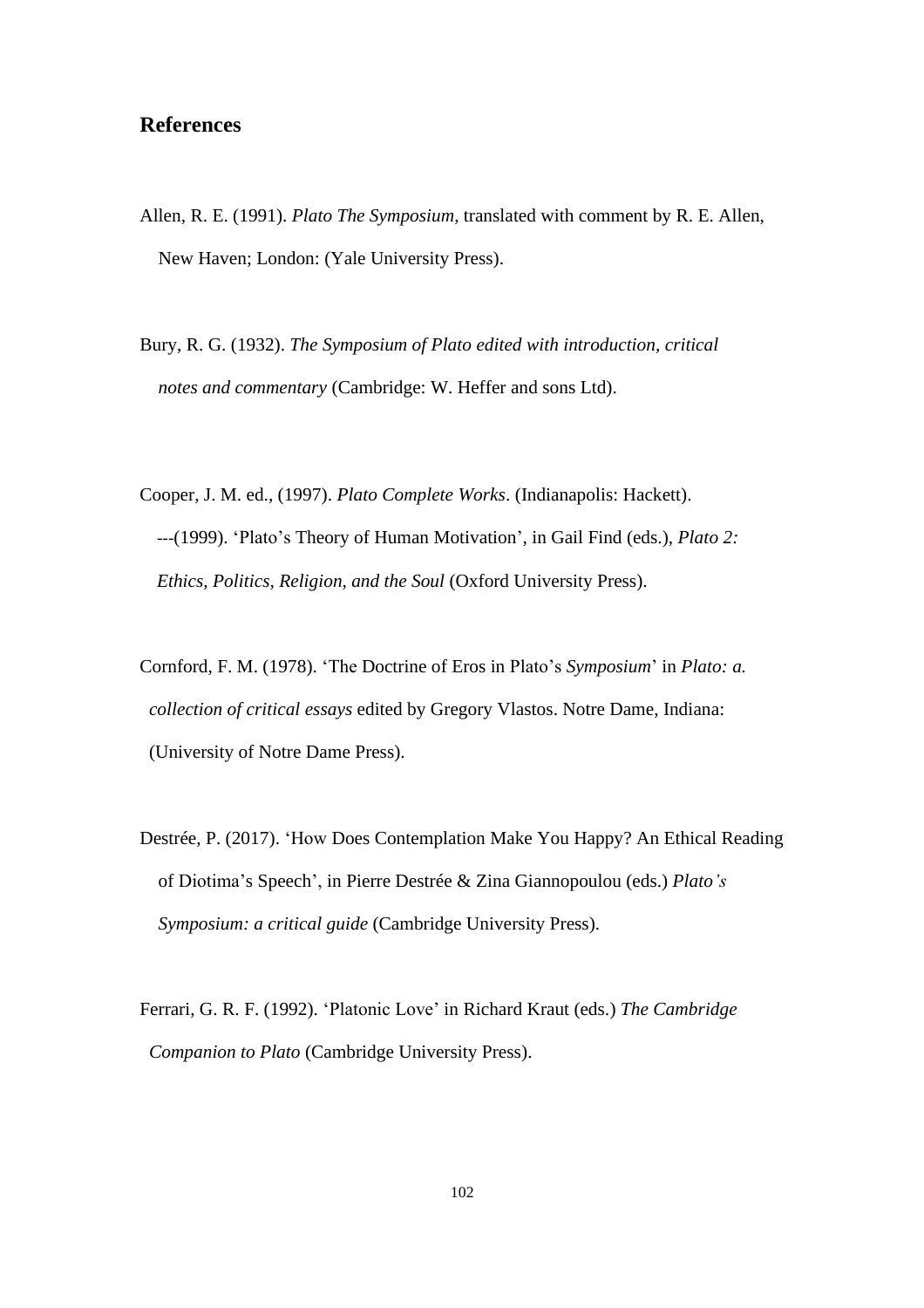- Hooper, A. (2013). 'The Memory of Virtue: Achieving Immortality In Plato's *Symposium*', *Classical Quarterly*, 63(2): 543-557.
- Howatson, M. C. and Frisbee C. C. Sheffield, eds, (2008). *Plato: The Symposium* (Cambridge: Cambridge University Press).
- Kraut, R. (1973). 'Egoism, Love and Political Office in Plato', *Philosophical Review* 82, 3: 330-344.

---(2008). 'Plato on Love' in Gail Fine (Eds), *The Oxford Handbook of Plato* (Oxford University Press).

- Lear, G. R. (2006). 'Permanent Beauty and Becoming Happy in Plato's *Symposium'*, in J. H. Lesher, Debra Nails & Frisbee C. C. Sheffield (eds.) *Plato's Symposium: Issues in Interpretation and Reception* (Harvard University Press).
- Nehamas, A. (2007). 'Only in the Contemplation of Beauty is Human Life Worth Living Plato, Symposium 211d', European Journal of Philosophy 15 (1): 1–18.
- Price, A. W. (1990). *Love and Friendship in Plato and Aristotle* (Oxford Scholarship Online: October 2011)

Rowe, C. J. (1998). *Plato: Symposium* (Warminster, England: Aris & Phillips).